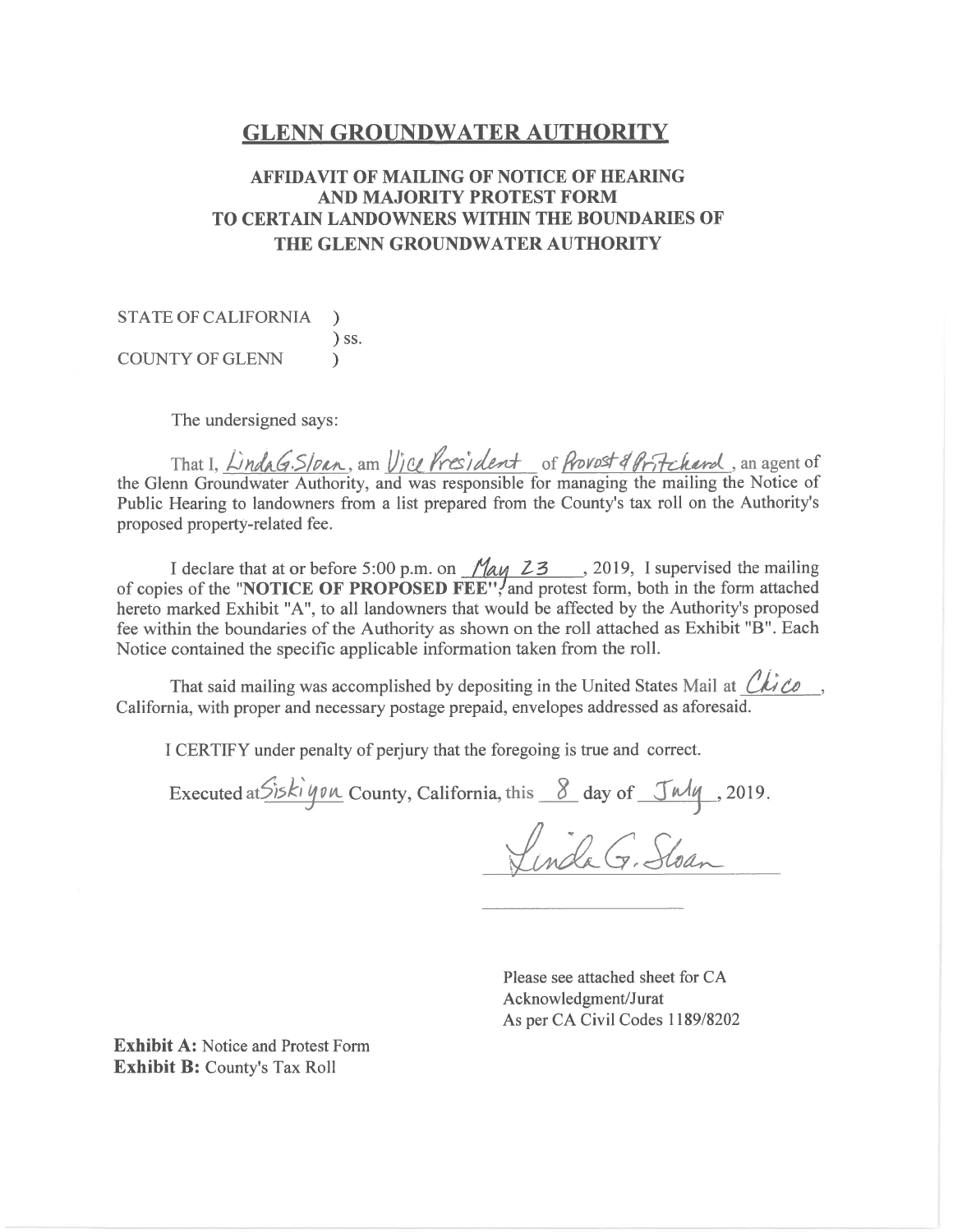#### CALIFORNIA ALL-PURPOSE ACKNOWLEDGEMENT

A Notary Public or other officer completing this certificate verifies only the identity of the individual who signed the document to which this certificate is attached, and not the truthfulness, accuracy, or validity of that document.

State of California<br>County of  $\leq$   $\leq$   $\leq$   $\leq$   $\leq$   $\leq$ On Om July 2019, before me, Dustin Balma, Notary Public,<br>personally appeared <u>Lincla (& Sloan</u>

who proved to me on the basis of satisfactory evidence to be the person(s) whose name(s) is/are subscribed to the within instrument and acknowledged to me that he/she/they executed the same in his/her/their authorized capacity(ies), and that by his/her/their signature(s) on the instrument the person(s), or the entity upon behalf of which the person(s) acted, executed the instrument.

I certify under PENALTY OF PERJURY under the laws of State of California that the foregoing paragraph is true and correct.



PLACE NOTARY SEAL ABOVE

WITNESS my hand and official seal.

**SIGNATURE**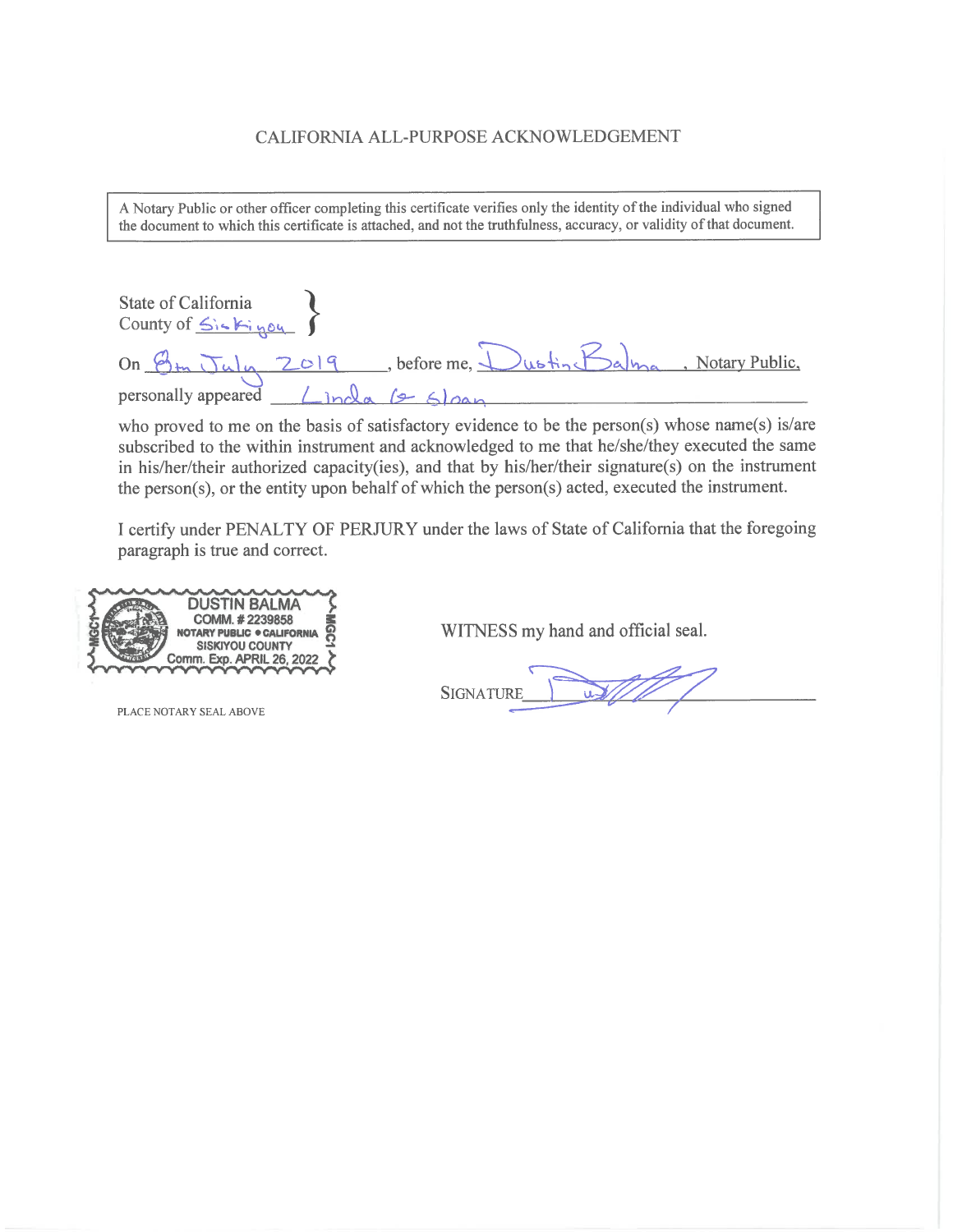# Exhibit A

# **GLENN GROUNDWATER AUTHORITY NOTICE OF HEARING ON PROPOSED FEE**

In compliance with California State Law, notice is hereby given that the Glenn Groundwater Authority (GGA) will conduct a **public hearing on:**

**July 8, 2019 at 5:30 p.m. at the City of Willows Council Chamber, 201 N. Lassen St., Willows, CA** to consider the adoption of a **new property related fee in the amount of \$1.93 per acre annually** for the 2019 Fiscal Year and the subsequent four fiscal years, to fund operations of the GGA.

### **Notificación en Español:**

Para leer este aviso en Español, visite el sitio web de GGA [https://www.countyofglenn.net/dept/agriculture/water](https://www.countyofglenn.net/dept/agriculture/water-resources/glenn-groundwater-authority)[resources/glenn-groundwater-authority](https://www.countyofglenn.net/dept/agriculture/water-resources/glenn-groundwater-authority) o llame (916) 918-2020 para solicitar que se le envíe un aviso por correo o correo electrónico.

### **Background:**

The GGA is a nine-member, multi-agency Joint Powers Authority that was formed on June 20, 2017. The GGA is the Groundwater Sustainability Agency (GSA) responsible for implementation and compliance of the Sustainable Groundwater Management Act (SGMA) in the Glenn County portion of the Colusa Subbasin (5-21.52). The Board of the GGA is composed of representatives of the following:

County of Glenn, City of Orland, City of Willows, Glenn-Colusa Irrigation District, Glide Water District, Princeton-Codora-Glenn/Provident Irrigation District (1 seat), Orland-Artois Water District, and Kanawha Water District.

As a groundwater regulating agency, the GGA (in partnership with other adjacent GSAs such as the Colusa Groundwater Authority [CGA]) is tasked with achieving and maintaining sustainable groundwater conditions in the Colusa Subbasin (Basin). Compliance with SGMA is achieved through the preparation and implementation of one or more Groundwater Sustainability Plans (GSP or Plan). Plan development is underway in the Basin and the Plan(s) must be adopted by January 31, 2022. If the local GSAs do not comply with SGMA including the development of the Plan(s) and the necessary activities required to implement the Plans, the State Water Resources Control Board may take over groundwater management responsibilities.

# **Long-Term Funding:**

In order to ensure initial SGMA compliance and to provide a mechanism to begin this long-range effort, the GGA Member agencies agreed to fund the agency operations for the first two years. GGA operations include administration, legal services, consultant services, insurance, office and outreach materials, accounting, monitoring and reporting to DWR, and special studies, if needed. The GGA has received Proposition 1 grant funding to cover a majority of the work to develop a Plan; however, costs for Plan preparation and initial implementation that are in excess of grant funding will also need to be covered by the GGA Operations Fee.

To fund its activities and the development of an adequate Plan, the GGA developed a budget for annual operations expenses for a five-year period spanning fiscal years 2019/20 to 2023/24. This budget includes projected costs for Plan preparation and initial implementation, administration, legal services, insurance, printing/copying, accounting, facilitation, monitoring and reporting to the Department of Water Resources (DWR), and special studies, if needed.

SGMA provides authority for GGA to charge fees to support its operations. The GGA has retained Provost & Pritchard Consulting Group to prepare a fee study to review the best options to fund GGA operations over the next five years. An operations cost and fee analysis is included in the study. Each parcel of land within the GGA's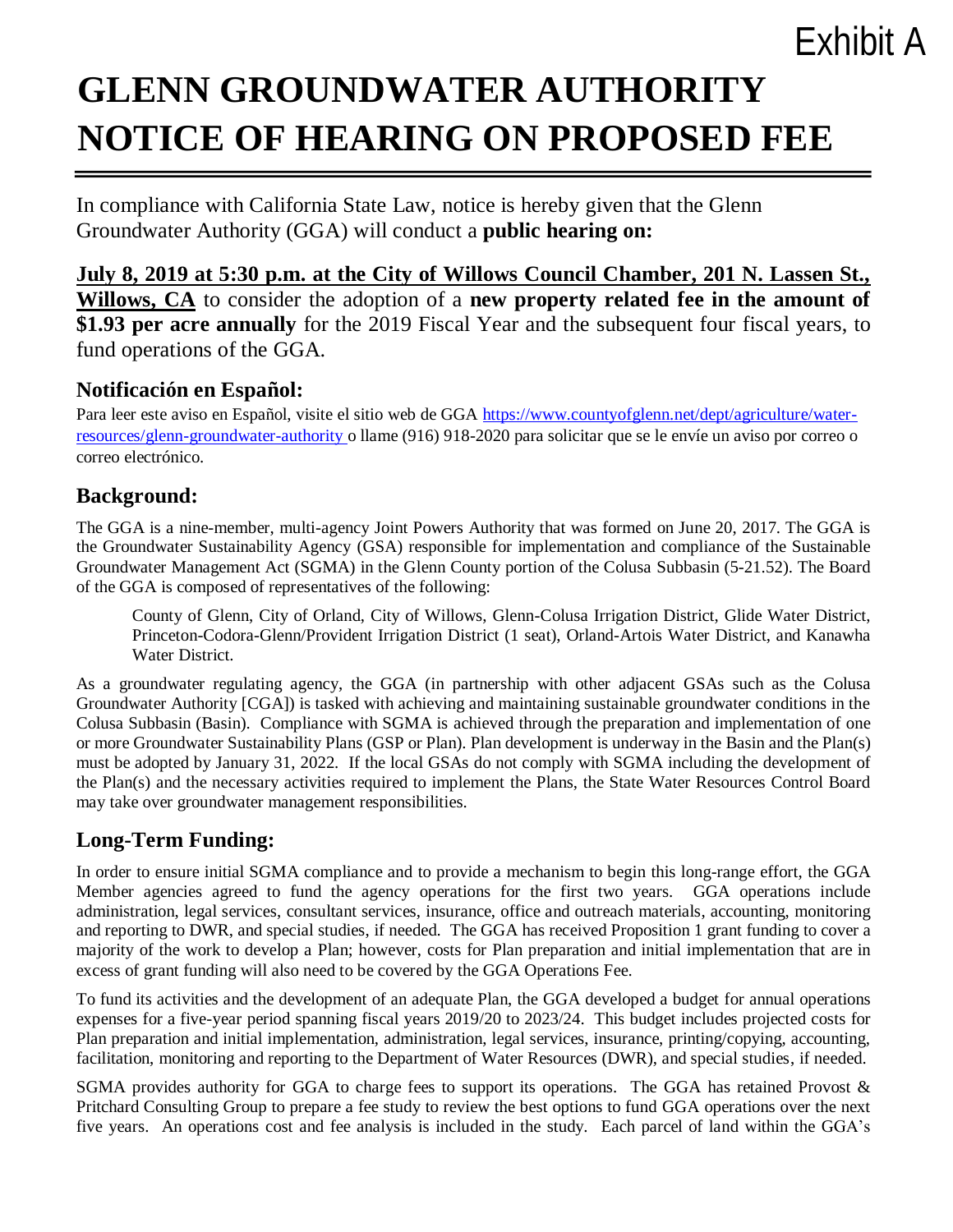boundary is receiving SGMA management services from the GGA and the fee was developed by allocating the GGA budget in proportion to the cost of providing services to each acre of land in its service area. By law, the GGA may not collect more revenue from property related fees than is necessary to provide the cost of the water related service.

One of the GGA's foundational Guiding Principles is to protect its service area from **extremely expensive and intrusive State groundwater intervention actions**.

If the State Water Resources Control Board intervenes in the Basin, it may impose annual fees ranging from \$100 per de minimis well, to \$300 per well plus up to \$55 per acre-foot pumped per well, with no guarantee of assistance in bearing costs to address any groundwater issues that prompt its intervention. See [https://www.waterboards.ca.gov/water\\_issues/programs/gmp/docs/intervention/intervention\\_fs.pdf.](https://www.waterboards.ca.gov/water_issues/programs/gmp/docs/intervention/intervention_fs.pdf) for more complete information. By collecting the Operations Fees, GGA will provide landowners with local groundwater management with a tailored, more affordable approach for managing the Basin.

## **Notice:**

In addition to this notice, the GGA has also posted the notice on the GGA website at <https://www.countyofglenn.net/dept/agriculture/water-resources/glenn-groundwater-authority> and has been published in accordance with Government Code 6066 and Water Code section 10730.

# **Proposed Property Related Fee:**

This notice is for the GGA's proposal to implement a per-acre charge to fund the GGA operations, supplement Plan preparation, and begin initial GSP implementation. The GGA is considering the adoption of a property related fee in the amount of:

- **\$1.93 per acre** (in 2019 dollars)
- The proposed charges, if approved, will become effective for the 2019/20 Glenn County fiscal year, with the first payment due by December 10, 2019.

For more information, including the fee study summarizing the findings, please visit the GGA website at <https://www.countyofglenn.net/dept/agriculture/water-resources/glenn-groundwater-authority> or call Provost & Pritchard (GGA's Consultant) at (916) 918-2002. The fee study is also available for review during normal business hours at 720 N Colusa St., Willows, CA 95988.

# **Public Hearing and Majority Protest:**

The proposed GGA Operations Fee is a property related fee governed by Proposition 218. Under the California State Constitution, owners of land subject to the proposed GGA Operations Fee have the right to protest its adoption. If you have received this notice, parcel(s) under your ownership will be subject to the GGA Operations Fee if adopted. If written protests are submitted accounting for a majority of the total assessed parcels, GGA will not adopt the Operations Fee. Absent a majority protest, GGA is authorized to adopt the proposed Operations Fee at the public adoption hearing.

Landowners desiring to protest the proposed GGA Operations Fee should send their written protest to:

**Glenn Groundwater Authority c/o Provost & Pritchard Consulting Group P.O. Box 8929 Chico, California 95927**

Protests may also be submitted to the Board Secretary at the Public Hearing, located at the City of Willows Council Chamber, 201 N. Lassen St., Willows, California. **All protests must be received by the close of the Public Hearing on July 8, 2019 to be counted**.

#### **Information Availability:**

- Call Provost & Pritchard (GGA's Consultant) at **(916) 918-2002**
- View more information online at [https://www.countyofglenn.net/dept/agriculture/water-resources/glenn](https://www.countyofglenn.net/dept/agriculture/water-resources/glenn-groundwater-authority)[groundwater-authority](https://www.countyofglenn.net/dept/agriculture/water-resources/glenn-groundwater-authority)
- Para leer este aviso en Español, visite el sitio web de GGA <https://www.countyofglenn.net/dept/agriculture/water-resources/glenn-groundwater-authority> o llame (916) 918-2020 para solicitar que se le envíe un aviso por correo o correo electrónico.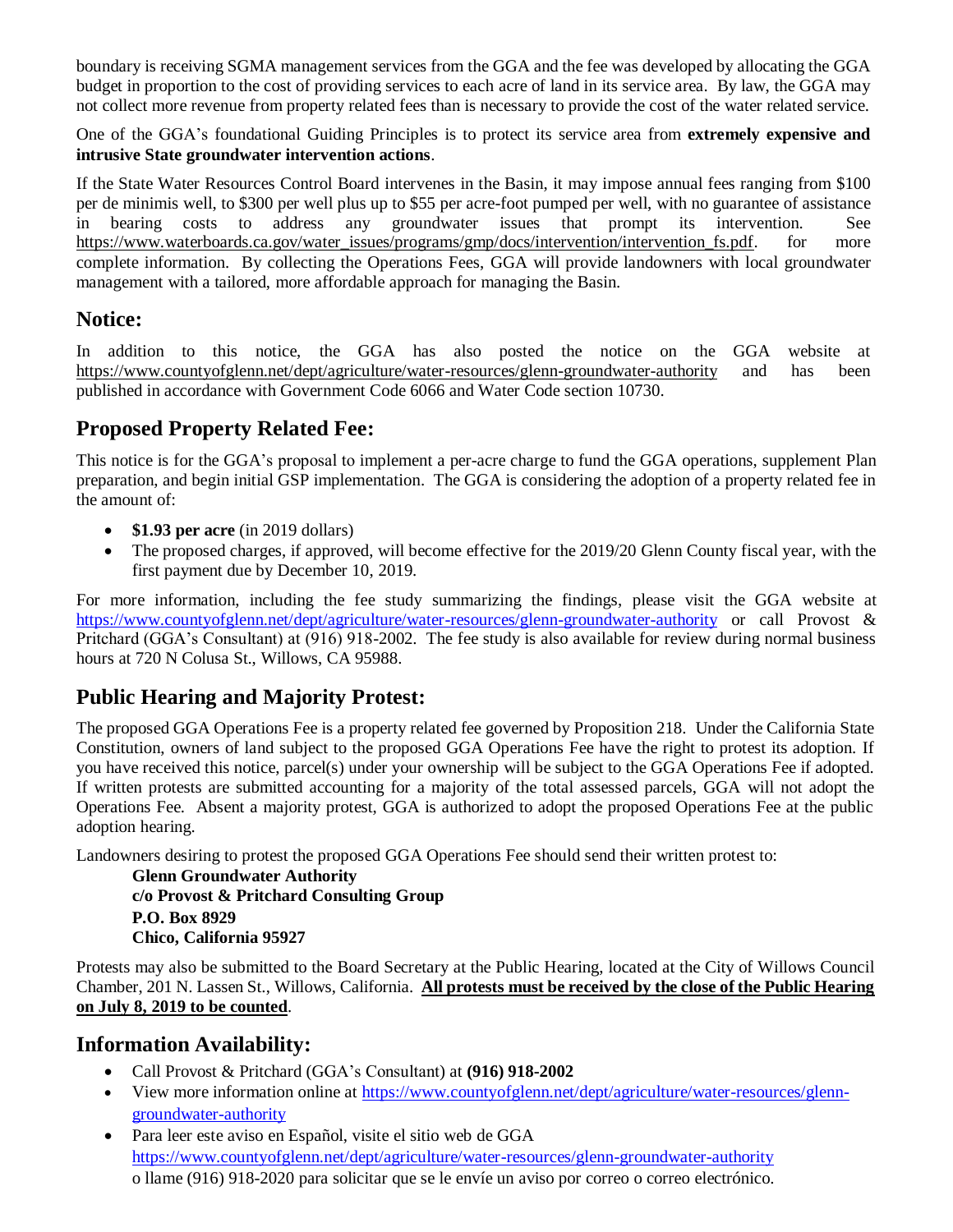- The Fee Study is available for review during normal business hours at 720 N Colusa St., Willows, CA 95988
- For more information about SGMA, see the California Department of Water Resources website: <https://water.ca.gov/Programs/Groundwater-Management/SGMA-Groundwater-Management>

#### **If you do not wish to protest the proposed GGA Operations Fee, you need not take any action.**

#### **To Protest:**

All protests must include:

- Landowners printed name(s),
- Parcel number(s) or street address for each property affected by the GGA Operations Fee,
- Statement of opposition or protest, and
- Valid signature(s)

Each parcel is entitled to one protest. The protest may be mailed in or hand delivered at the hearing but must be received by the GGA by the close of the hearing to count toward the protest vote.

For your convenience, you may utilize the Protest Form below:

# \_ \_ \_ \_ \_ \_ \_ \_ \_ \_ \_ \_ \_ \_ \_ \_ \_ \_ \_ \_ \_ \_ \_ \_ \_ \_ \_ \_ \_ \_ \_ \_ \_ \_ \_ \_ \_ \_ \_ \_ \_ \_ \_ \_ \_ \_ \_ \_ \_ \_ \_ \_ \_ \_ \_ **PROTEST FORM FOR THE ADOPTION OF PROPOSED GGA OPERATIONS FEE**

Landowner(s) printed name:  **\_\_\_\_\_\_\_\_\_\_\_\_\_\_\_\_\_\_\_\_\_\_\_\_\_\_\_\_\_\_\_\_\_\_\_\_\_\_\_\_\_\_\_\_\_\_\_\_\_\_\_\_ \_\_\_\_\_\_\_\_\_\_\_\_\_\_\_\_\_\_\_\_\_\_\_\_\_\_\_\_\_\_\_\_\_\_\_\_\_\_\_\_\_\_\_\_\_\_\_\_\_\_\_\_ Parcel Number(s): \_\_\_\_\_\_\_\_\_\_\_\_\_\_\_\_\_\_\_\_\_\_\_\_\_\_\_\_\_\_\_\_\_\_\_\_\_\_\_\_\_\_\_\_\_\_\_\_\_\_\_\_\_\_\_\_\_\_\_\_\_ \_\_\_\_\_\_\_\_\_\_\_\_\_\_\_\_\_\_\_\_\_\_\_\_\_\_\_\_\_\_\_\_\_\_\_\_\_\_\_\_\_\_\_\_\_\_\_\_\_\_\_\_\_\_\_\_\_\_\_\_\_**

**Reason for Protest:**

**Landowner(s) signature: \_\_\_\_\_\_\_\_\_\_\_\_\_\_\_\_\_\_\_\_\_\_\_\_\_\_\_\_\_\_\_\_\_\_\_\_\_\_\_\_\_\_\_\_\_\_\_\_\_\_\_\_**

 **\_\_\_\_\_\_\_\_\_\_\_\_\_\_\_\_\_\_\_\_\_\_\_\_\_\_\_\_\_\_\_\_\_\_\_\_\_\_\_\_\_\_\_\_\_\_\_\_\_\_\_\_ \_\_\_\_\_\_\_\_\_\_\_\_\_\_\_\_\_\_\_\_\_\_\_\_\_\_\_\_\_\_\_\_\_\_\_\_\_\_\_\_\_\_\_\_\_\_\_\_\_\_\_\_**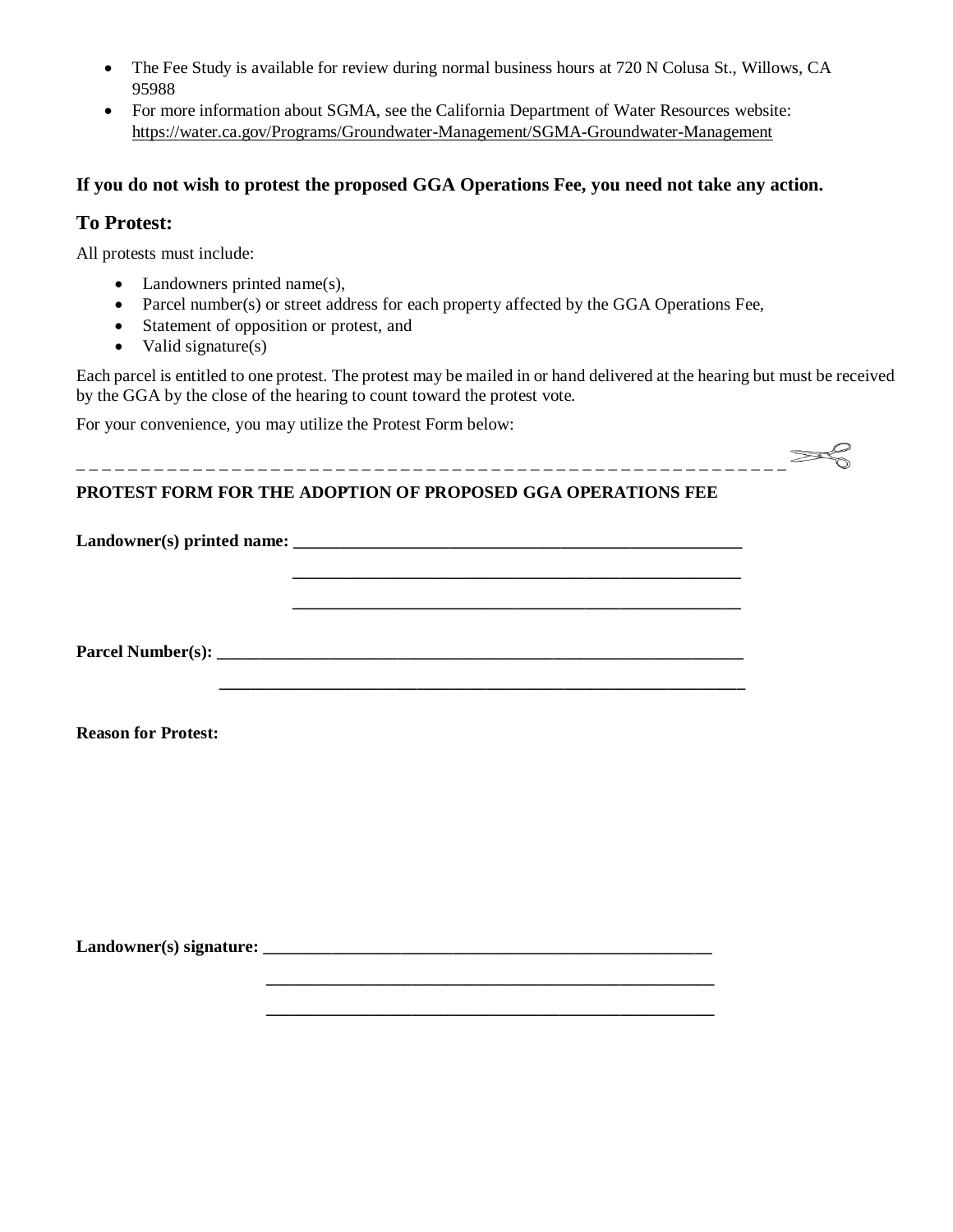# Glenn Groundwater Authority **Protest Hearing Mailing List** Exhibit B<br>Protest Hearing Mailing List

COMMON\_NAME 27 RANCH PARTNERSHIP 5G RICE PARTNERSHIP A&B JANKO I-5 ORCHARDS INC ABARCA JAVIER ABBY LLC C/O SWORTFIGUER ARTHUR & SHAR ABEL S WILLIAM SUC TRS ABOLD ROBERT & ABOLD BOBBI J/T ABOLD ROBERT W EST OF & BARBARA ABOLD RODNEY J & ABOLD SANDRA L P J/T ACC-GWG LLC ADAM G & JENNIFER R J SCHERMER ADHIN JASWANT & PREMILA J/T AGIN THOMAS C AGUIAR JAMES E & AGUIAR JOAN K TRS ETAL AGUIAR JEFFERY F & AGUIAR TANA D J/T AGUIAR LOUISE AGUIAR RANCH INC AGUIRRE-GARCIA REBECCA AHMAD NAZRA P AIM EIGHT INVEST CORP AINGER MARTHA MARIE TRS AINSWORTH JAMES M JR & AINSWORTH SALLY ANN J/T ALBERICO DARYL D TRS ALBERICO MARDELL E ALBERT KEVIN W & SUSAN J/T ALCANTARA-GOMEZ AURELIANO & ALCANTARA NORMA C J/T ALCATRAZ FARMING INC ALDABASHI KASSIM S TRS ALEXANDER JAMES R & KELSEY TRS ALICE J MONTZ FARMS ALLEN BRENDA L ALLEN CHARLES R S/S ALLEN GEORGE J & HARPER MARGARETHE TRS ALLEN GERALD I ALLEN HYRUM & MICHELLE ALLEN JERRY & ALLEN JESSICA J/T ALLEN JULIE E TRS ALLEN MARY L TRS ALLEN RICHARD F & ALLEN TAMMIE L J/T ALLINGER ARNOLD H & ALLINGER VALERIE M TRS ALLINGER BRENT ALLINGER HENRY ETAL ALLINGER HENRY L ALLINGER HENRY L ETAL ALMEIDA JOSE & ALMEIDA MARIA TRS ALMEIDA OSVALDO & JENNIE J/T ALONSO MARIA ALONSO YSABEL ALTAMIRANO ONORIO S/S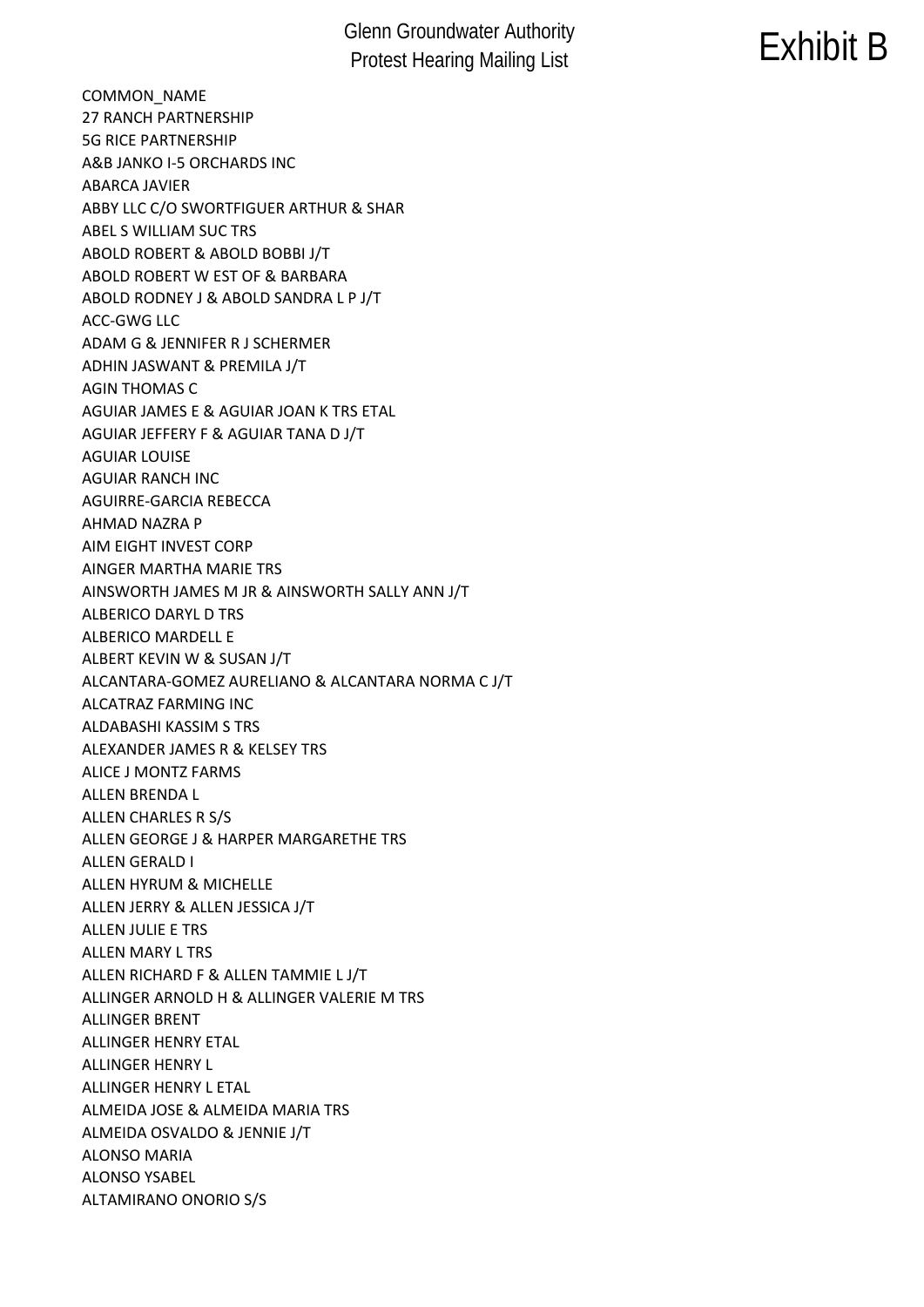ALVA VICTOR M & ALVA MARIA L J/T ETAL ALVAREZ HECTOR ALVAREZ S/S ALVAREZ JOSEPH & QUEZADA-ALVAREZ SILVIA J/T ALVAREZ LAZARO JR & DONNA L ALVAREZ NOE RUBEN & ALVAREZ MARIA B J/T ALVAREZ SALVADOR S/S ALVAREZ SALVADOR & ALVAREZ TERESA VENEGAS J/T ALVAREZ SALVADOR & VENEGAS TERESA J/T ALVES DAVID J & ALVES BEVERLY J TRS ALVES FARMS ALVES FARMS GP ALVES JAMES C ALVES JOHN F & MARGARET J J/T AMARAL DARCI S AMARAL LUCIA M AMARO CURTIS G & SHELLIE L J/T ETAL AMARO DOLORES SUC TRS AMARO JOHN L & PEGGIE C J/T AMARO LAREE AMARO LAURA M TRS ETAL AMARO MARK A & AMARO DIANE C/P AMARO ZANE AMBROSINI LINDA D ETAL AMERICAN BAPTIST CHURCHES AMEZQUITA MIGUEL A & AMEZQUITA TERESA M J/T AMOTH LESLIE J & AMOTH DORIS L TRS AMOTH MARK & BRENDA J/T AMOTH TRAVIS M & CAITLYN M J/T ANDERSON ALAN J TRS ANDERSON CLAUDE E & BRYANT MALINDA S J/T ANDERSON CRAIG ANDERSON DEBORAH K TRS ANDERSON FAMILY ORCHARDS LLC\_ ANDERSON FAMILY ORCHARDS LLC ANDERSON JERRI VIRGINIA ANDERSON PHILLIP & ANDERSON CAROL TRS ANDERSON SHANE E & BRIANNE J/T ANDERSON SUSAN K S/S ANDERSON TIMOTHY A & ANDERSON WENDY L J/T ANDRADE JOSE J ETAL ANDRADE MIGUEL G ANDRADE ROBERTO & ANDRADE MIGUEL S/S J/T ANDREOTTI CARRIE A TRS ETAL ANDRES ANITA M TRS ANDRES PAUL V J/T ETAL ANGELI CARLOS & YOLANDA J/T ANIELLO GLENN C & ANIELLO MICHELLE J J/T ANIELLO JESS ANSEL WALTER & MARGARET J/T ANTHIENY DOROTHY M TRS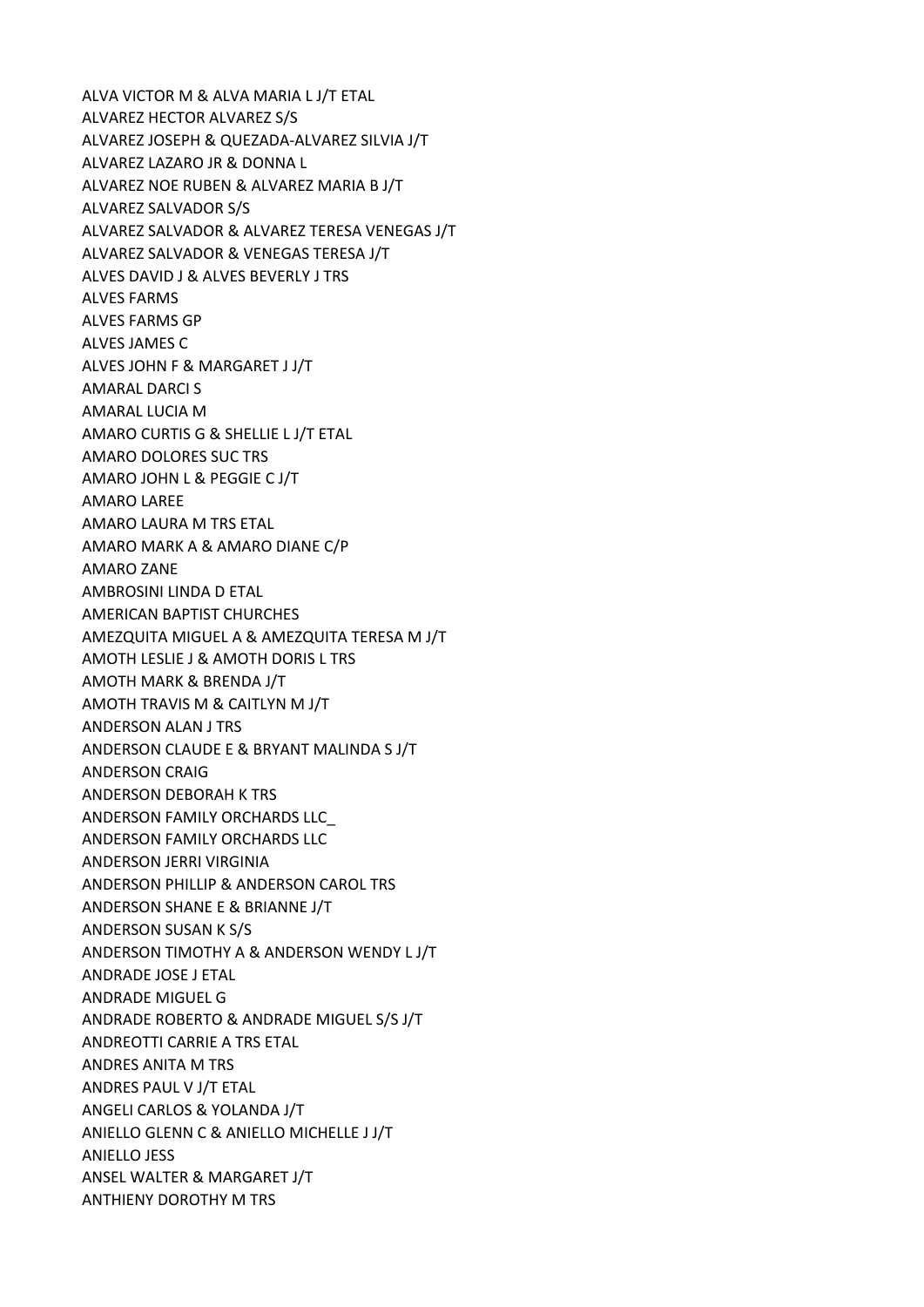ANTHIENY STEVE & CORI J/T C/O MISSION HILLS MORTGA ANTHONY DAVID B TRS ANTHONY MICHAEL & KRISTINE J/T ANTHONY P ROMANO ANTOINE FRITZ & ANTOINE DEBORAH L J/T ANTONE RONALD & ANTONE DEBORAH J/T APHESSETCHE XAVIER SUC TRS APPEL GREGORY CHARLES APPLETON KEITH A & APPLETON BEVERLY L TRS ARBSLAND LEWIS C & VIRGINIA A ARBUCKLE DONNAN SUC TRS ARBUCKLE SCOTT E & ARBUCKLE KATHRYN L J/T ARENDT ROBERT R & ARENDT BONNIE TRS ARGETSINGER DAVID B & ARGETSINGER HEATHER M TRS ARGO FRANK H & BEVERLY J C/P ARGUETA JOSE D & ARGUETA ROXANNE J/T ARMENTA LUIS & VERA C/P ARMENTROUT STEVEN FAMILY TRS ARMSTRONG SHARALYN D SUC TRS ARNOLD DANIEL J & ARNOLD GWENDOLYN F J/T ARNOLD JAMES M & ARNOLD PEGGY A TRS ARNOLD RANDOLPH O & ARNOLD SHARON A J/T ARROZ CORP ARTIAGA MARIA & ARTIAGA FRANCISCO J/T ARTOIS COMM SERVICE DISTRICT ARTOIS COMMUNITY SERV DIST ARTOIS RANCH LLC ASBURY DENNIS R & ROBERTA G J/T ASBURY TIMOTHY & DENISE J/T ASKELAND HELEN F TRS ETAL AUBURN PROPERTIES LLC AUE HERBERT T & AUE LAURA R TRS AURORA GROWERS INC AURORA SEEDS LLC AUSER ROBERT J & AUSER PATRICIA S TRS AUSTIN RANDAL W AVALOS FRANCISCO R & AVALOS DEBORAH L J/T AVELLINO CAROL A & GAIZO BRUCE J DEL J/T AVILA DEBBIE A AVIS JOE M TRS AYOTTE JOSEPH DENNIS AZEVEDO RONALD & AZEVEDO GLORIA J J/T B & T RENTALS INC BABBITT KENNETH J EST OF & BABBITT MARSHA BABER MICHAEL C & JANA J/T BACON MARDELL C TRS BADLEY JERRY W BAGBY LESLIE P & BAGBY ROSEMARY T TRS BAGLEY PAUL J S/S BAILEY MARTIN W & BAILEY MAUREEN A TRS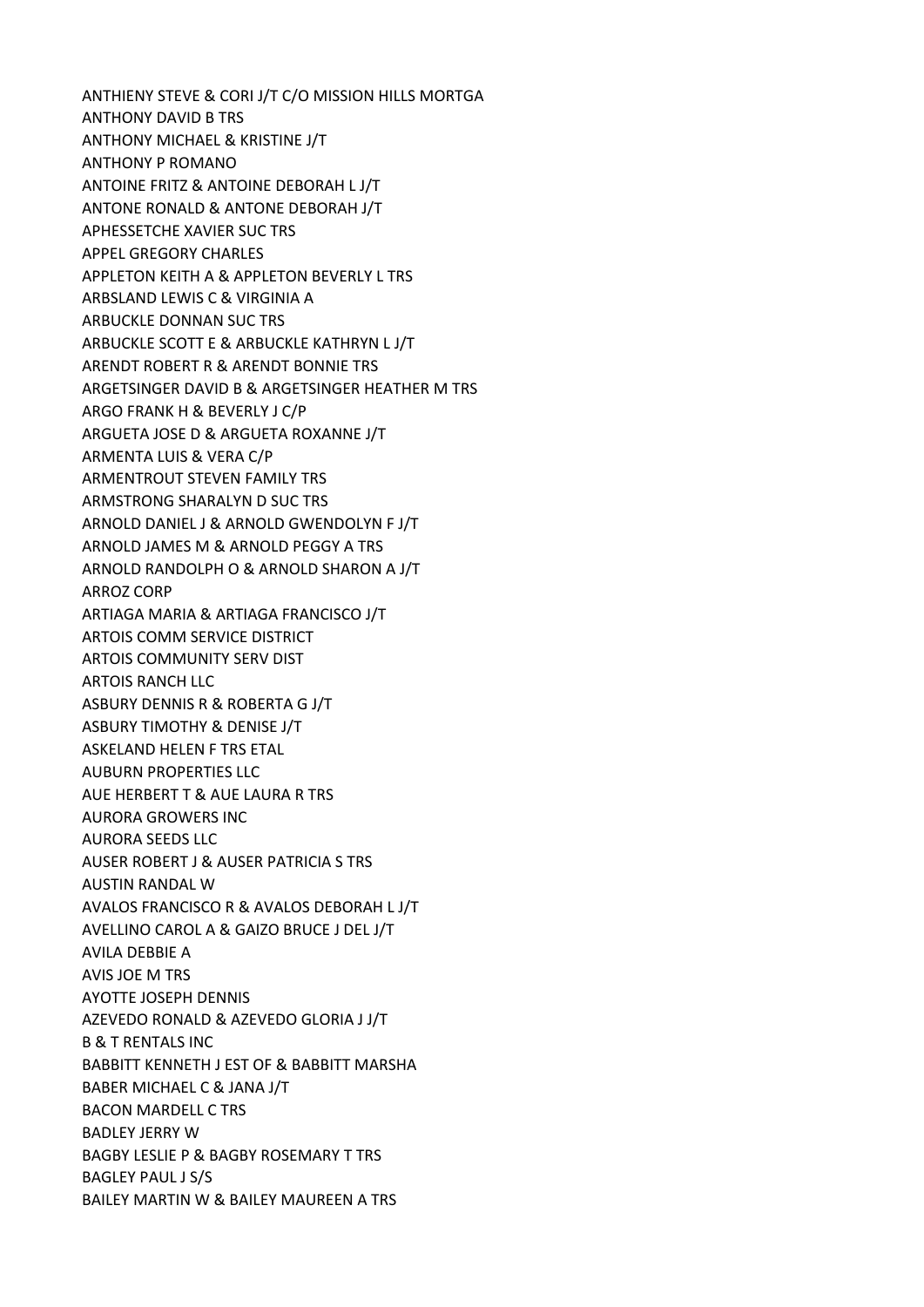BAILEY RANDALL S & BAILEY DARI J/T BAILEY STEVEN A TRS BAILEY STEVEN A TRS ETAL BAILEY YVONNE A BAINS CHATTAR S TRS ETAL BAINS PROPERTIES LP BAIRD KENNETH W & BARBARA M J/T BAKER ANNA M CO TRS ETAL BAKER BRUCE A & MARY L J/T BAKER KATHLEEN C SUC TRS BAKER MATTHEW G & DANA DOGALI J/T BAKER TERRY M BAKER THAD P & HEATHER L J/T BAKER TRUCKING INC BAKER WILLIS K JR & BAKER JENNIE LYNN TRS ETAL BALDRIDGE KAREN & BALDRIDGE JASON BALDWIN CONTRACTING CO INC BALL EDWARD L BALLEW ROBERT L BALTAZAR OTILIA EST OF & BALTAZAR-DURSO BONNIE CO BALTZ KATHLEEN I J/T ETAL BAMBAUER LEWIS E & BAMBAUER KARLA J TRS BAMBAUER LEWIS E & BAMBAUER KARLA J TRS\_ BANK OF NEW YORK MELLON BARAJAS ALBERTO & LOPEZ GRISELDA J/T BARAJAS JESSICA BARAJAS JOSE ANTONIO BARBEIRO JOSEPH & JAMES A J/T BARCELOUX FAMILY ORCHARDS LLC BARHAM REBECCA TRS BARKER DAVID R S/S BARKER JASON C & BARKER SUZANNE M J/T BARKLEY DENNIS MATTHEW BARLETTA LOUIS & HANNAH J/T BARNES CHARLES & BARNES LISA J/T BARNETT ALICE M BARRAGAN VICENTE & BARRAGAN LOREN J/T BARRERA ARTURO H & BARRERA KATHLEEN R S TRS BARRETT GARY L & BARRETT CYNTHIA L TRS BARRON A D & MARIAN J/T # THE DOG HOUSE BARRON J GUADALUPE BARRON LESTER CONANT & BARRON DONNA MARIE TRS BARTELS PETER J & BARTELS KATHARINE M J/T BARTELS TRICIA BARTLETT JEREMY R & RAMIREZ LUIS J/T BARWICK LEONARD & PATRICIA EST OF BASCOM MATT & BASCOM PATRICIA J/T BASSETTI FAUSTINO & BASSETTI ANTHONY J S/S J/T BATEMAN FORREST L & BATEMAN NEKKI LEE J/T BATES CHARLOTTE & SHUMAN LLOYD A CO TRS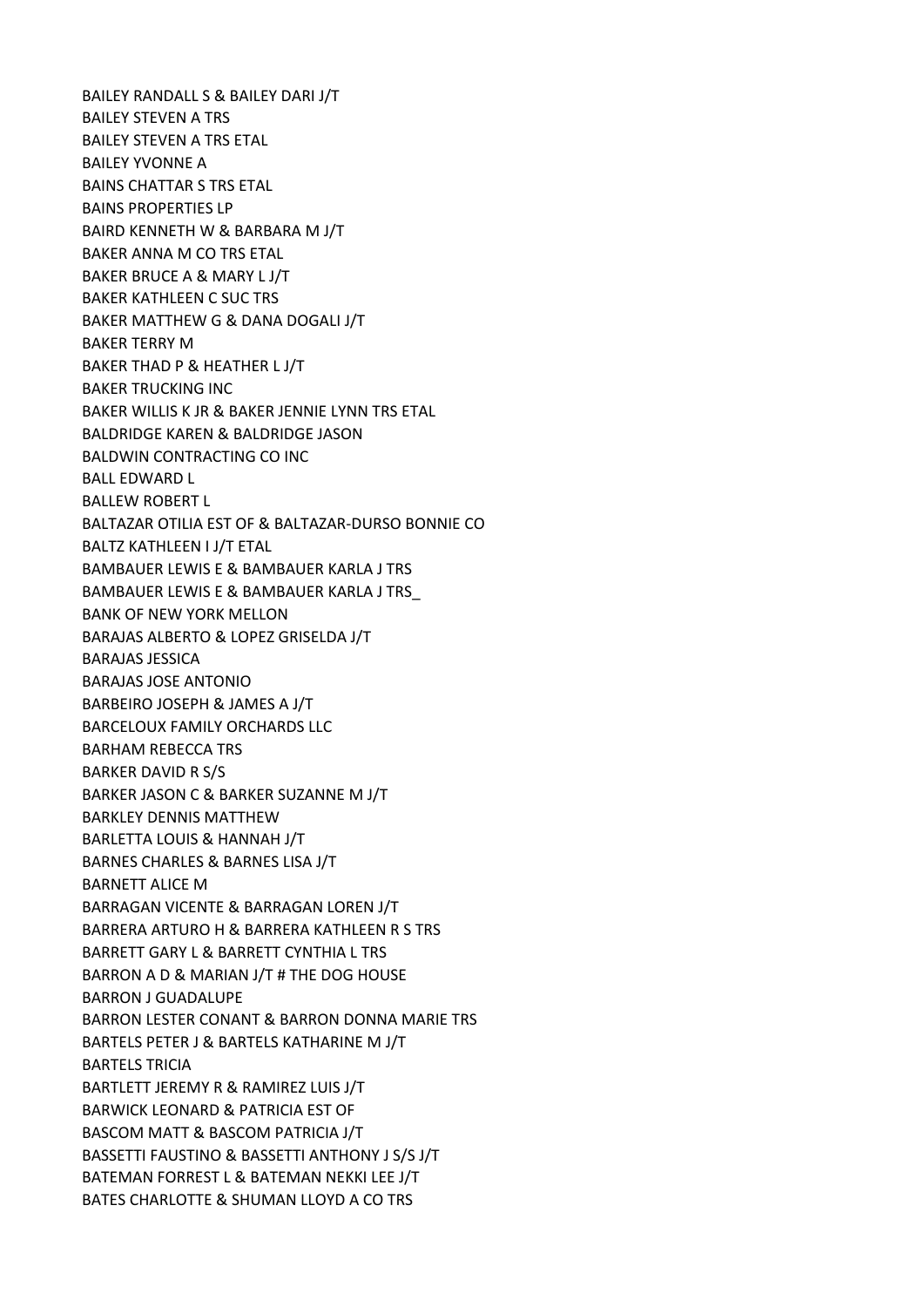BATES NINA M TRS ETAL BATES NORMAN D & DIAN L TRS BATES RONALD L & ROBIN L J/T BATTAGLIA KAREN ETAL BAUGHER CHRIS L & BAUGHER MARCIE A TRS BAUGHER DAVID & CONNIE J/T BAUGHER GEOFFREY S S/S BAUSKA MARK W & DEBORAH L J/T BAUTISTA LUIS BAXMAN JEFFREY C BAY MARGARET TRS & BAY MARGARET TRS BAYLES LARRY E & BAYLES MAXINE J TRS BAYLISS VOLUNTEER FIRE DEPT BEALE DARLENE SUC TRS BEAMS JEFFERY & KENDRA J/T BEATH CHARLES E & CHARLETTA L CO TRS BEAUCHAMP JASON W & THOMPSON-BEAUCHAMP TAMI J/T BEAVER K A TRS BECK ALLEN C TRS BECK DONALD R BECK I W INC BECKETT SHAUN & BECKETT BILLIE J/T BEDFORD KENNETH M S/S & BEDFORD ROBERT J T/C BEGLINGER NIKLAUS & DIANE J/T BEGLINGER NIKLAUS JR BEHR NATALIE E BEITLER JOSEPH E & CONNIE L TRS BEJAR XAVIER L & BEJAR GENEVIEVE L J/T BEJARANO FRANCISCO L & BEJARANO PATRICIA M J/T BEKENDAM TIMOTHY ALAN & BEKENDAM SUZANNE MARIE TRS BELIVEAU EDITH BLANCH BELL MANDI B BELOW SUSAN & BELOW AMY CO TRS BELTER MATTHEW R & BELTER NICOLE J/T BELTER ROBERT A & BELTER JUANITA E TRS BENAMATI ALBERT D & BENAMATI SANDRA K TRS BENAMATI AMALIA T CO TRS ETAL BENAVENTE J OTHON & BENAVENTE VICKY ICAZA TRS BENAVIDES MARICELA LARA BENEDETTI JOSEPH & BENEDETTI LINDA TRS BENNETT BRUCE A & BENNETT LONNIE L J/T BENSON ALBERT R & DONNA G BENTIEN VIVIAN M BERECZKY HEATHER ANN & ATTILA C/P BERENS JACOB & TARA J/T BERENS JOHN C & BERENS VICTORIA L J/T BERENS JOHN L & BERENS BARBARA A TRS ETAL BERENS PETER M & FRANCENE R J/T ETAL BERG WILLIAM A TRS BERGLUND CRAIG S & BERGLUND SHERRI K TRS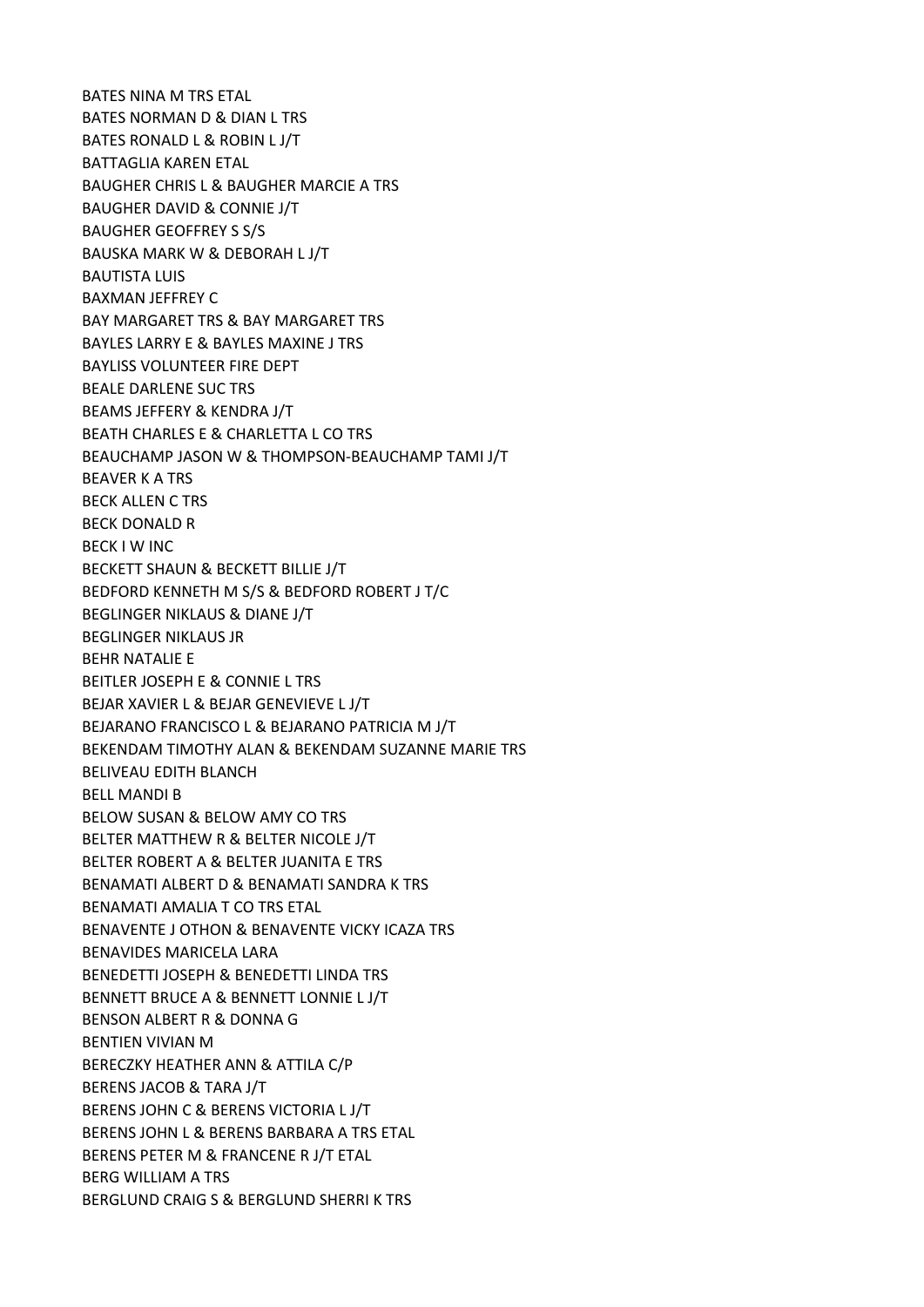BERNAL RAFAEL & BERNAL SOCORRO J/T BERNAL RAFAEL A & SOCORRO J/T BERNARD NORMAN & BERNARD MARY ALICE TRS BERNSTEIN WILLIAM T III & BERNSTEIN SANDRA M BERNSTEIN WILLIAM T III & BERNSTEIN SANDRA M J/T BERTAGNA BERTON N & BERTAGNA CAROLINA C C/P BERTAGNA JAMES C & BERTAGNA RACHAEL B J/T ETAL BERTAPELLE BERNICE TRS ETAL BERTONI JAMES R & JOCELYN A TRS BERTRAM F RUDOLPH JR BERUMEN ENRIQUE C & BERUMEN-CARMEN CELINA D J/T BESE MARVIN D BETANCOURT MARIAH BETTENCOURT GLADYS MARIE TRS BETTENCOURT HERMAN A SR ETAL BETTENCOURT WILLIAM S/S BHARDWAJ AMIT K & BHARDWAJ MEENAKSHI J/T BHATTI AMERJIT S & BHATTI KIRAN K TRS ETAL BIEGEL ROGER M & ADA M TRS BIG W RANCH CORP BIGGERSTAFF R K & L L LE C/O MENDOZA JOSE BILLINGS JACQUELYN PEREIRA BILLIOU MICHAEL & BILLIOU KERRY KIBBY ETAL BILLS DONALD J & JEFFERIS KAREN BILLS BILLS WILLIAM H & SHIRLEY J BIPPUS CAROLE A BIPPUS MATTHEW S & BIPPUS DONNA H TRS BIRD DONALD GENE BIRK WAYNE E BIRKEY JAMES M TRS BISHOP ROBERT EVANS TRS ETAL BITLE GEOFFREY & ERIN J/T BLACET STEPHEN K BLAINE KENNETH A BLAIR STANTON L ETAL BLAKE DONALD K & DEBRA J J/T BLAKE SCOTT R S/S BLESSINGER SALLY BLEVINS FRANKLIN C & LAURA J BLOSSER LAWRENCE D TRUST A BLOSSER SHERRI BLOSSER TERRY BLOSSER TOMAS C & BLOSSER JENNIFER N J/T BLUME THOMAS J & WENZL-BLUME ANGELA M J/T BOEHM TIMOTHY B & BOEHM SHARIE J/T BOELMAN REG M & BOELMAN DANIELLE L J/T BOELMAN REGGIE EST OF & BOELMAN MAXINE TRS BOER MARTIN & HEATHER L J/T BOGART EMILY M TRS BOGERT GREGORY R & BOGERT GREG R TRS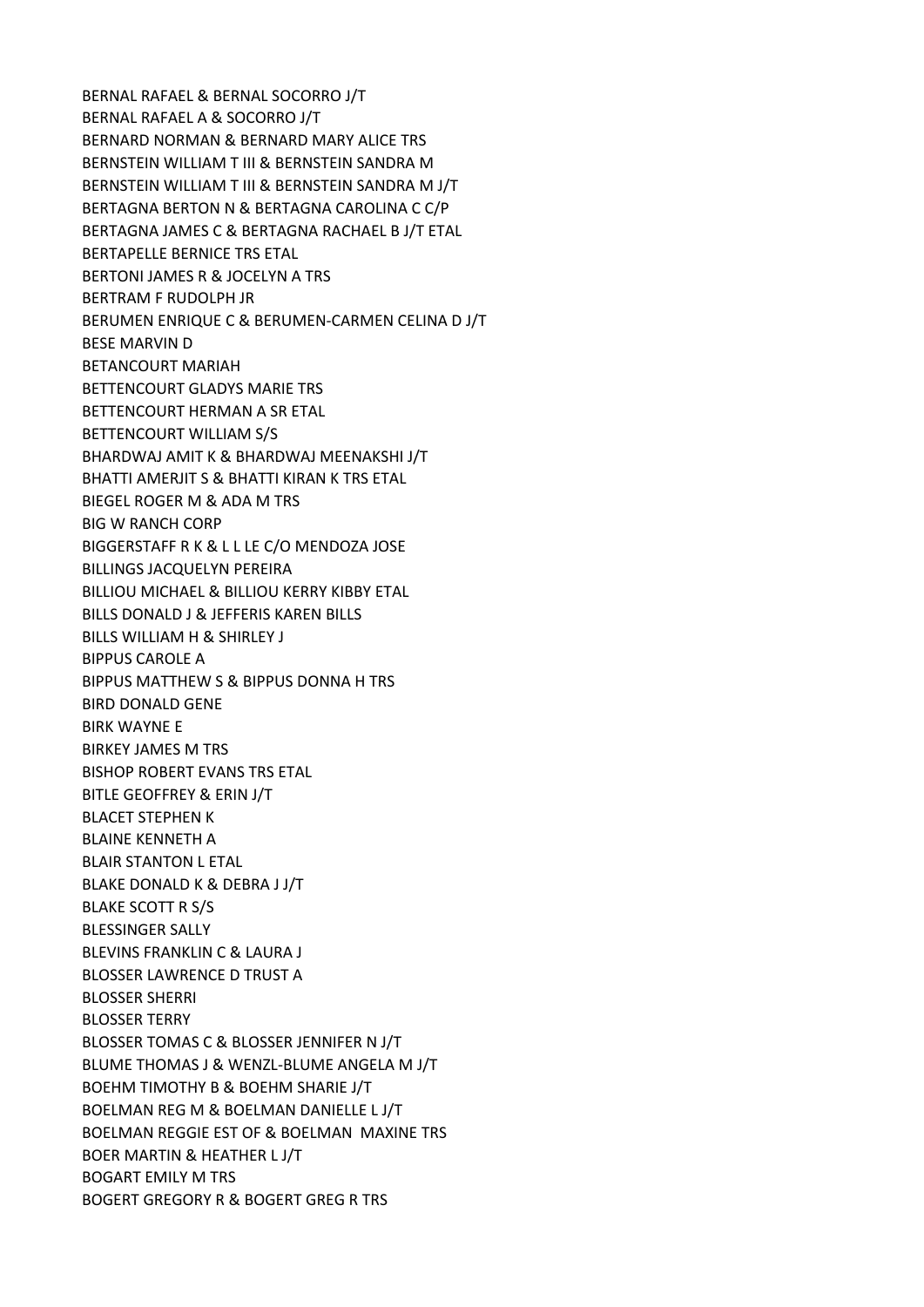BOGGAN MILFORD C & LE ANN TRS BOHN JONATHAN M & BOHN CHRISTINA L J/T BOISE BRENDEN L & BOISE ASHLEE M J/T BOLAND ARDIS R S/S BONESIO JASON & BONESIO DAVENA J/T BONGERS TERRI BOOTH FRANCIS R & CHRISTINE M J/T BOOTH RICHARD D & BOOTH KRISTIE A TRS BOOTH RICHARD D TRS BORBA SHARON SUC TRS ETAL BOREL DAVID & BOREL CLAY CO TRS ETAL BORGE JULIE MARIE BORGES FRANK J S/S BORGES FRANK J S/S\_ BORGES OF CALIFORNIA BORJAS RICK D & BORJAS LINDA G J/T BORJAS STEPHEN BORROEL REFUGIO MARIA BOSCHI CRAIG & VALERIE TRS BOSLEY MARK L & LEYDON SARAH J/T BOSS MICHAEL J & BOSS JULIE M CO TRS BOSTER TERRY & BOSTER BONNIE J/T BOSTROM JAY S & SANDRA L J/T BOSTROM KENNETH H & BOSTROM MARJORIE C TRS BOUDRO-BAKER DONNA A TRS BOWERMAN JASON N & BOWERMAN JULIE A TRS BOWERMAN STEPHEN D & WADSWORTH-BOWERMAN NANCY BOWES CLAYTON H & BOWES DELENA K J/T BOYD BEVERLEY L TRS BOYD BRANDON J & COLE-BOYD FRANCES D CO TRS BOYD JIMMIE L & JOANNE M J/T BOYD LANCE W BOYD SUSAN JEAN TRS BOYLES BOB L & DEBORAH A BRAMBILA RAFAEL & ROSA J/T BRATTAN PROPERTIES INC BREEDING ROBT A & C RENEE BREWSTER BLAIN A & BREWSTER BOBBIE E J/T BREWSTER RICHARD C SUC TRS BRICH HILARY THALMAN S/S ETAL BRIDGE PETER L BRIDGES ENGLE ALLEN & BRIDGES SUSAN LYNN J/T HAMILTON BRIEN G ETAL BRIERS ROBERT J & BRIERS NOELLE C J/T BRIGGS PAUL E & SANDRA J/T BRIGGS PETER & ROBYN J/T BRIMM RYAN E & MARIANA J/T BRIONES JUAN & BRIONES MARIA E J/T BRONNER SCOTT & BRONNER ANITALEE J/T BROOKS KATHY S/S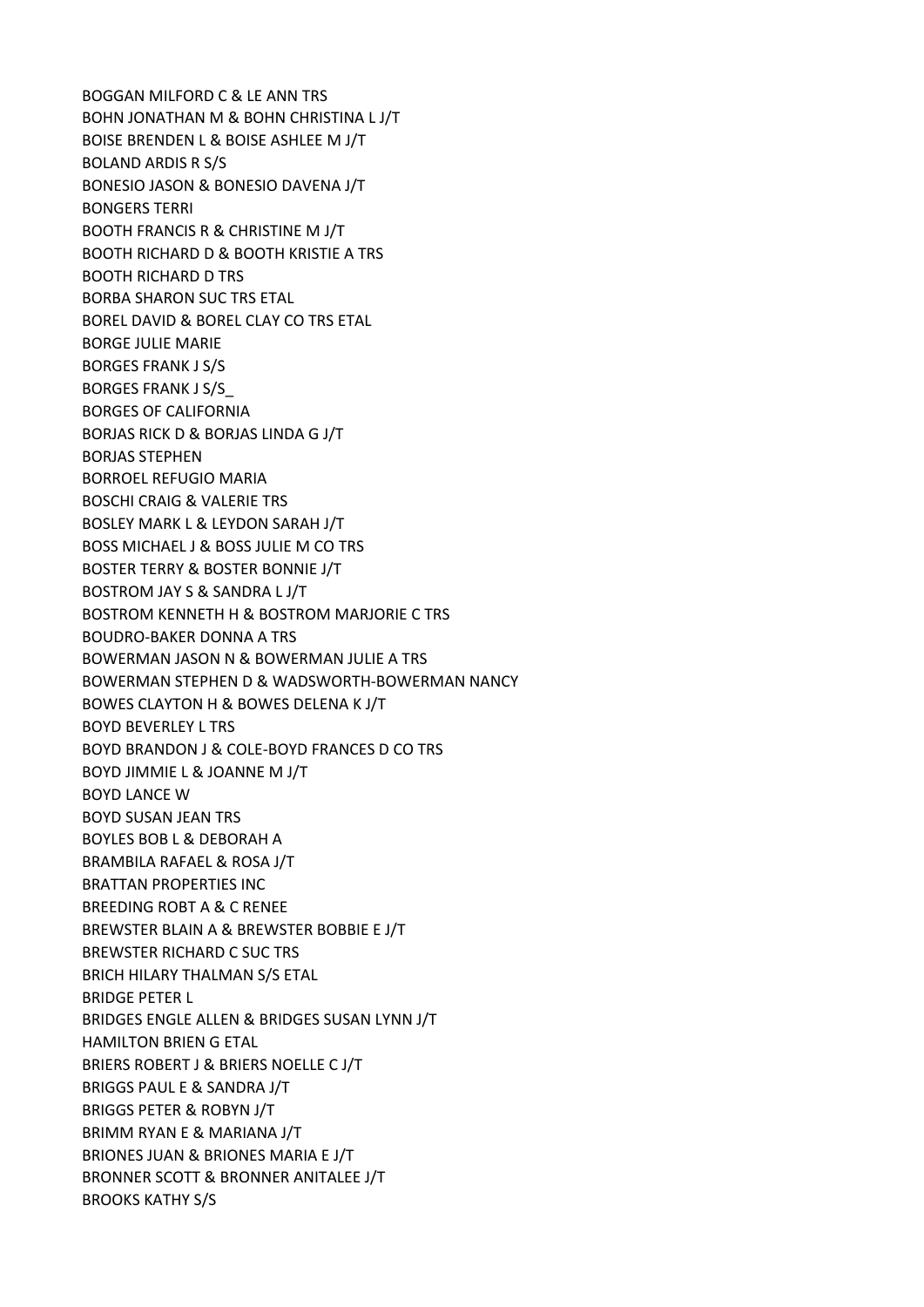BROUSSARD JOSEPH U & BROUSSARD ALICE T TRS BROWN JUSTIN S & BROWN JENNY LEE J/T BROWN KENNETH H & BROWN MARY L CO TRS BROWN MARK E BROWN RALPH J & BROWN KATHLEEN H CO TRS BRT ENTERPRISES LLC C/O WOODLAND MANAGEMENT BRUBAKER MARY TRS BRUCE CARLETON J JR ETAL BRUCKENSTEIN MARK & SHERI L BRUGGMAN ANNA BRUGGMAN MARY J BRUMLEY SUMMER LOWRY COWAN BRUMMET BECKY L & BRUMMET RICHARD D C/P BRUMMET KARL E & MARJORIE A J/T BRUN INGEBORG TRS BRUN MICHAEL O TRS BRYAN MICHAEL D & BRYAN DEEDRA I TRS BRYAN MICHAEL D & BRYAN DEEDRA I TRS\_ BRYANT ROBERT C & BRYANT GAYLE A J/T BRYANT STEPHEN J & BRYANT LARA C/P BUCKE JOHN R & MARSHA R BUFORD ELAINE BUNCH WILLARD H EST OF & LOIS CO TRS BURCHARDT FRANK W & BURCHARDT APRIL A J/T BURKE TIMOTHY A T/C ETAL BURKET CAROL ANN & BURKET CHARLES L J/T BURLESON BRYAN T & BURLESON SHAWN M J/T BURNHAM LEROY G C/O BURNHAM VETERINARY CLINIC BURNIGHT CLARENCE BURNS JONITA L & VAN SCYOC THOMAS G TRS BURNS WILFRED E TRS BURRESON HEATH TRS BURROWS ROBERT A & BURROWS SHARON TRS BURT VADER & VIVIAN TRS BUSBY STUART U & BUSBY CHERYL J TRS BUSHLING MICKEY ETAL C/O BUSHLING BILL BUSHWAY EDWARD W SUC TRS BUSKIRK PATRICIA A S/S & BIRDSEYE SUSAN J /T BUTLER E ANN & MARSTERS GEORGE E J/T BUTLER ERNEST M & BUTLER CATHERINE R J/T BUTLER JOSEPH R & BUTLER FAITH A J/T BUTLER STEVEN T & BUTLER BARBARA R J/T BUTTE CREEK PETROLEUM LLC BUTTERMORE STACI K BYKER ROY & THERESA J/T BYRD DONALD C & MARY E J/T C & F RANCH LLC CABRAL MANUEL & JEANETTE TRS CABRAL RANDY A & CABRAL CATHERINE E J/T CADWALADER ROBERT ELMER JR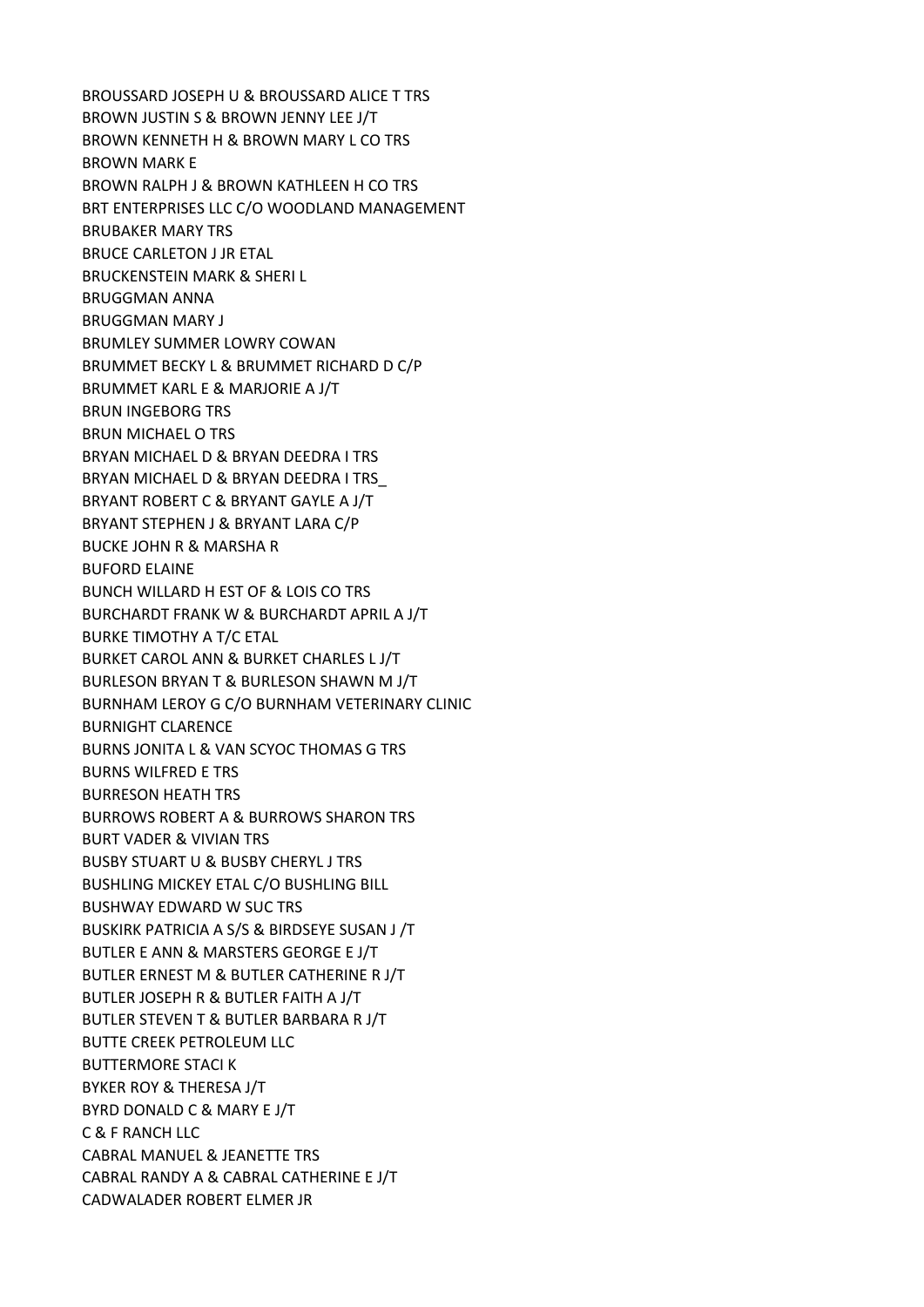CALDERON ALANA A S/S CALIFORNIA OLIVE RANCH INC CALIFORNIA RESOURCES PRODUCTION CORP CALISTA AMY CALLEN KATHLEEN M & MICHAEL CO TRS CALLENDER FARMS DUCK CLUB LLC CALLIOPSIS LLC CALONICO ALBERT V & CALONICO MAUREEN T J/T CALPLANT I LLC CALVERT CARL CALVERT LESTER L ETAL CALVERT LISA CALZADA ANTONIO & CALZADA JOSEFINA J/T ETAL CALZASCIA ROBERT W TRS ETAL CAMERINO & GUADALUPE J RAMIREZ CAMERON SUSAN CAMPBELL FRANK M CAMPBELL JOHN C III TRS CAMPBELL RONNIE R & STEPHANIE L J/T CAMPER JOHN A & ANN M CAMPER MICHAEL W & CAMPER CAROL ANN J/T ETAL CAMPER PETER C & CAMPER MARY ELIZABETH CANADAS DONALD A CANADAS GERALD & CANADAS KATRINA TRS CANALIA DEANNA L & CANALIA JOHN P J/T CANALIA JOHN & DENISE CO TRS CANFIELD ROXANE TRS CAPRIOLA MARYANN K TRS CARDENAS GUILLERMO JR CARDENAS HECTOR & LAURA CARDENAS-MADRIGAL JOEL CARDONA JOSE MALAGON CARDOSO JERRY W & RICHARD A SUC TRS CARILLO PRIMOTIVO CARLEY PETER M TRS CARLOS JOSE SANDOVAL & SANDOVAL LUCILA R J/T CARLOS SANDRA TRS CARMON GRANT & ROSEMARY J/T CARMON MELVIN L & SUSAN L TRS CARMONA HECTOR M S/S CARNEY JEAN MARIE CAROL A FULTON CARPENTER CLAYTON J & CARPENTER CHERYL A J/T CARRAO ANDRE JR & JOYCE A J/T CARREON MARIA C CARRIERE AILEEN TRS ETAL CARRIERE FAMILY FARMS LLC CARRIERE WILLIAM D & CARRIERE JENNIFER H J/T CARRILLO JOSE ESPARZA & ESPARZA XOCHITL J/T CARROLL JAMES T & ANNETTE K TRS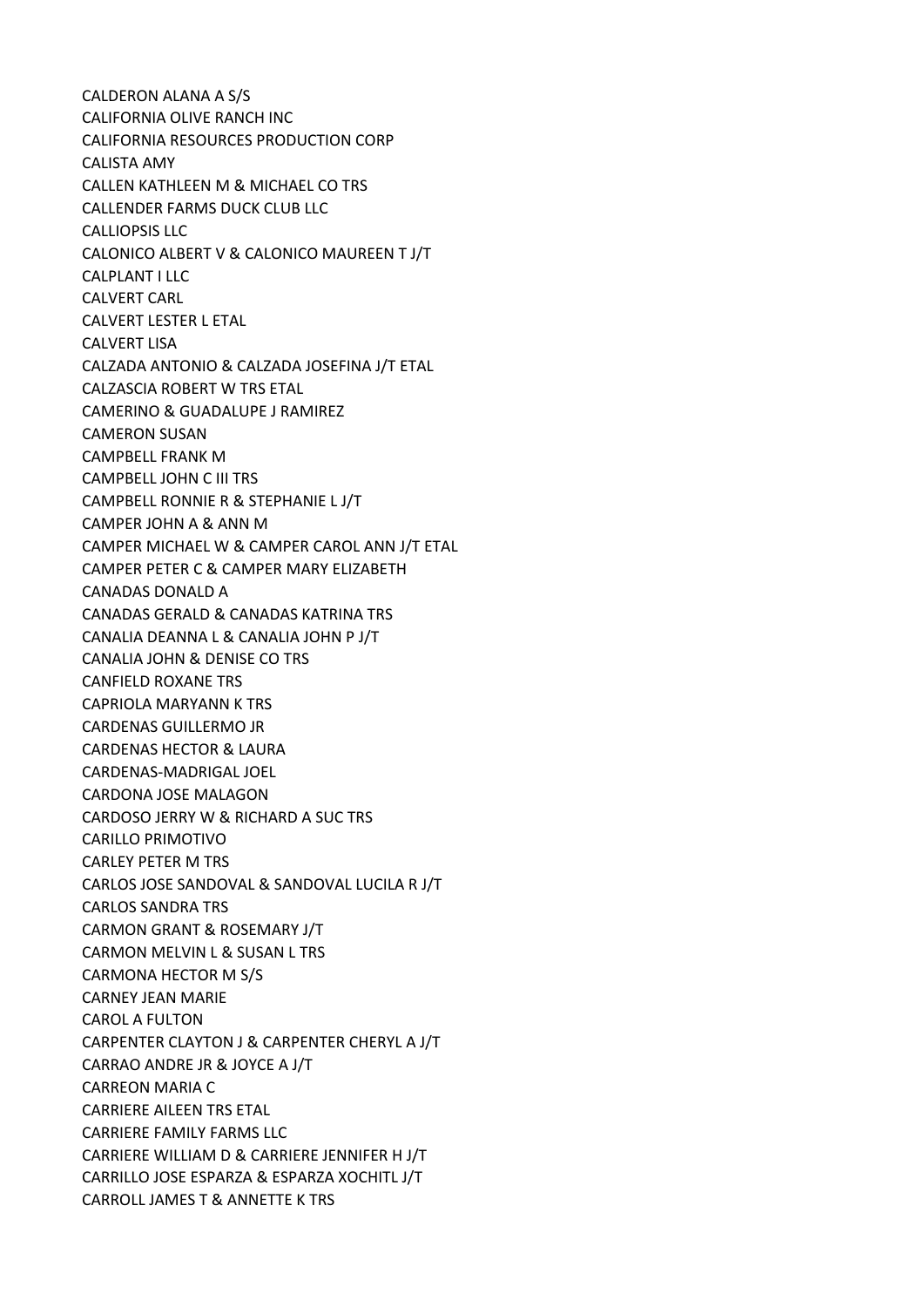CARROW NISHA A & CARROW BENJAMIN J J/T CARSON CHRIS R & CARSON LORETTA G J/T CARTER CONNIE & HOLM LINDA J/T CARTER GARY & CARTER DEBORAH J/T CARTER JOHN J TRS ETAL C/O DOUBLE TREE PROPERTIES CARTER ROBERT O S/S CASAS JEANETTE M & IBANES MIGUEL J/T CASILLAS BENIGNO D & CASILLAS ELIZABETH J/T CASTANEDA DAVID M CASTELLANOS RAFAEL TRS & CASTELLANOS OLGA V TRS CASTRO RICHARD S S/S CAUGHMAN CHRISTOPHER TRS ETAL CAVANAUGH THOMAS & LINDA J/T CAVIER ED & DAYLE J/T CAVIER JACK F JR S/S ETAL CAVIER SANDRA J CAVINS LARRY & SUSIE L CAWTHRA HOWARD & CAWTHRA DEBBIE J/T CAZARES MARIO A & CAZARES NARA J/T CECCON GLEN S CECCON PETER JR SUC TRS ETAL CECCON WILLIAM F & CECCON SHIRLEY J TRS CECIL DAVID L TRS CECIL DONALD C & CECIL CAROL TRS CECIL JACOB T & CECIL COLLEEN M J/T CEFOLA LUANN & REEDER JUDITH T/C CERDA JESUS & WEBB ROSEMARY CERVANTES ANTONIO S/S CERVANTES YESENIA S/S CESA CHRISTOPHER J CESA MANUEL J & CESA NANCY D CO TRS CF GROUP LLC CHACON MICHAEL & CHACON THERESA J/T CHAHAL MANJIT & JOGINDER J/T CHAIDEZ JOHN TRS CHAMBERLIN JAMES & JANIS J/T CHAMBERS BENJAMIN J S/S CHAMBERS DOLORES & CHAMBERS MICHAEL T CO TRS CHAMBERS DOLORES & CHAMBERS MICHAEL T CO TRS\_ CHAMBERS MICHAEL T CHAMPAGNE DENNIS L & CHAMPAGNE KATHRYN A J/T CHAMPAGNE-MEREDYK JULIE & MEREDYK TONY J/T CHAMPAYNE JERRI L TRS CHANEY & MILLER CON INC CHANEY JUSTIN & CHANEY JOANIE J/T ETAL CHANEY KATHALEEN S CHANEY SANDRA J TRS CHAPMAN BRUCE & CHAPMAN ANNA CANON J/T CHAPPELL VIRGINIA A TRS CHAVEZ FELIX & NELIDA J/T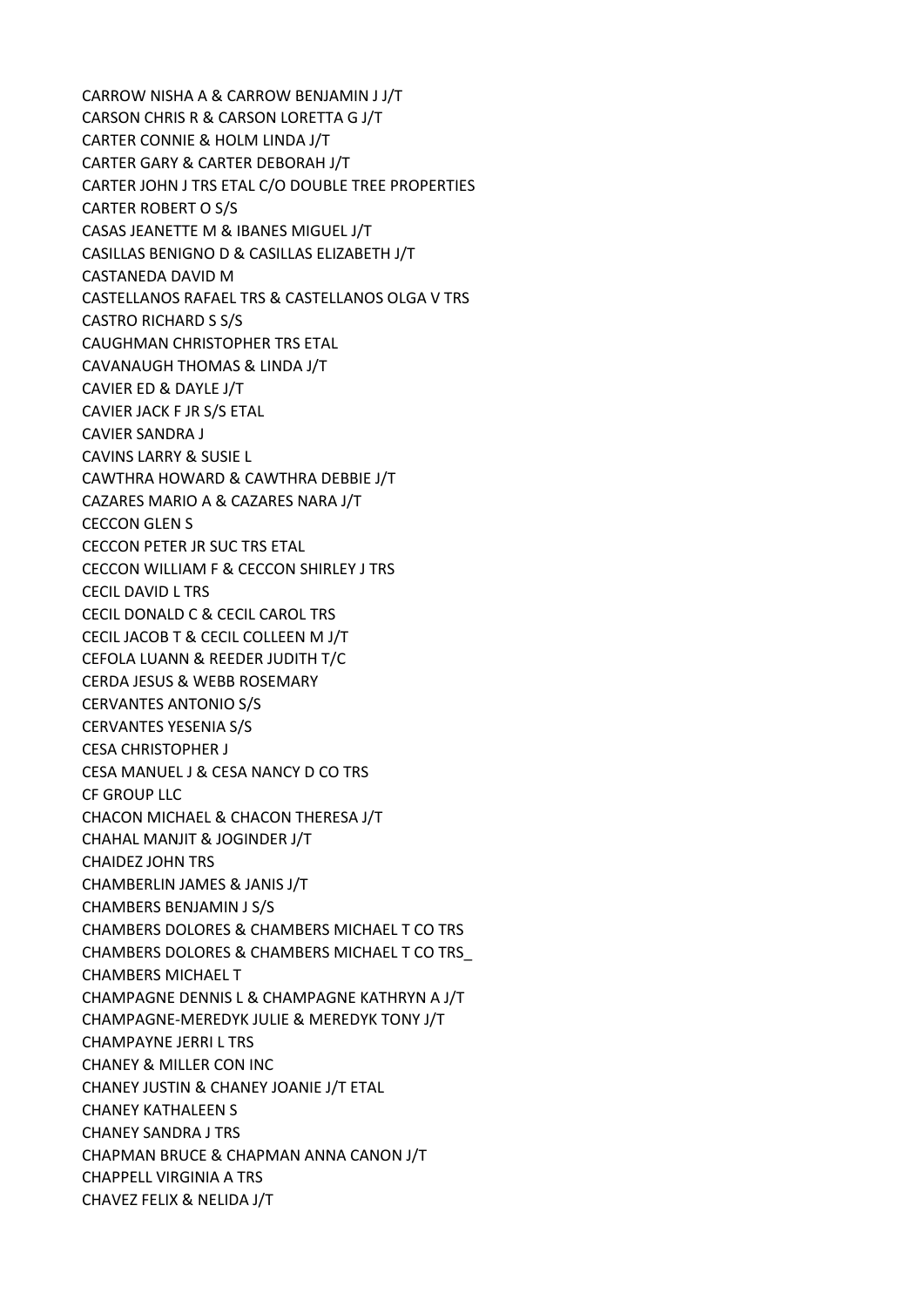CHAVEZ JOSE MARTIN S/S CHAVEZ OSCAR & MERCADO ILSE D J/T CHAVEZ ROMAN & MARIA J/T CHAVEZ VIDAL S/S CHERRY WILLIAM S & CHERRY ANGELA J/T CHITTENDEN JAMES D SR & CHITTENDEN JUDITH M TRS CHITTENDEN ROBERT D & DONNA CHOE JOHN & AHN YOU LIM J/T CHRISCO MARK & CHRISCO SUSAN TRS CHRISMAN FARMS CHRISTIAN ROBERT D JR & CHERYLE D CO-TRS CHRISTY JOSEPH M & CHRISTY TISHA F J/T CHU JACOB & LUE WENDY L J/T CHURCH OF GOD IN CHRIST C/O MENNONITE CIRIGLIANO WILLIAM J & CIRIGLIANO SUSAN M TRS CISNEROS JESUS & EVA C/P CLAIRBOURNE MORRIS M CLARK DENNIS A T/C & CLARK MICHAEL G T/C CLARK GENE C & CLARK DORRIS L TRS FAM TR CLARK GLENDA CLARK JERRY C & VICKY F J/T CLARK MICHAEL G ETAL CLARK STACY A CLARKE WILLIAM ARTHUR & CLARKE CATHERINE ANN J/T CLC COMPANY CLEEK CALEB & CLEEK HEATHER J/T CLEEK N EUGENE & LAUREL M CLEEK RANCH PROPERTIES LLC CLEEK VINCENT N & CLEEK ELLEN A TRS CLEMENTINO EDWIN A JR S/S CLEMINS PAUL A & CLEMINS SANDRA DALE J/T CLOSE BRIAN M & CLOSE KAREN E J/T CLOYD MARTIN & CLOYD MELISSA J/T COCHRANE GREGORY W & DIANA L CO TRS CODORA FARMS HULLING LLC CODROMAC RICHARD O TRS COFFMAN CHARLES LANNIE & COFFMAN CAROL ANN CO TRS COLEMAN REV JOHN J SJ ETAL COLEMAN TYLER J & MADELEINE M J/T COLETTI ZACHARY J & FRANCHASKA J/T COLLETTE JEANNE TRS COLLINS JESSE W & AUTUMN L J/T COLLINS MICHAEL C & COLLINS PATRICIA R C/P COLLINS SUSAN L COLLINS WILLIAM S & COLLINS PATRICIA A TRS COLLINS-TIBESSART JO SUC TRS COLUSA CO FARM SUPPLY INC COLUSA COUNTY FARM SUPPLY INC COMBS JAMIE L & COMBS TOMMY L J/T COMPLETE ASPHALT SERV CO INC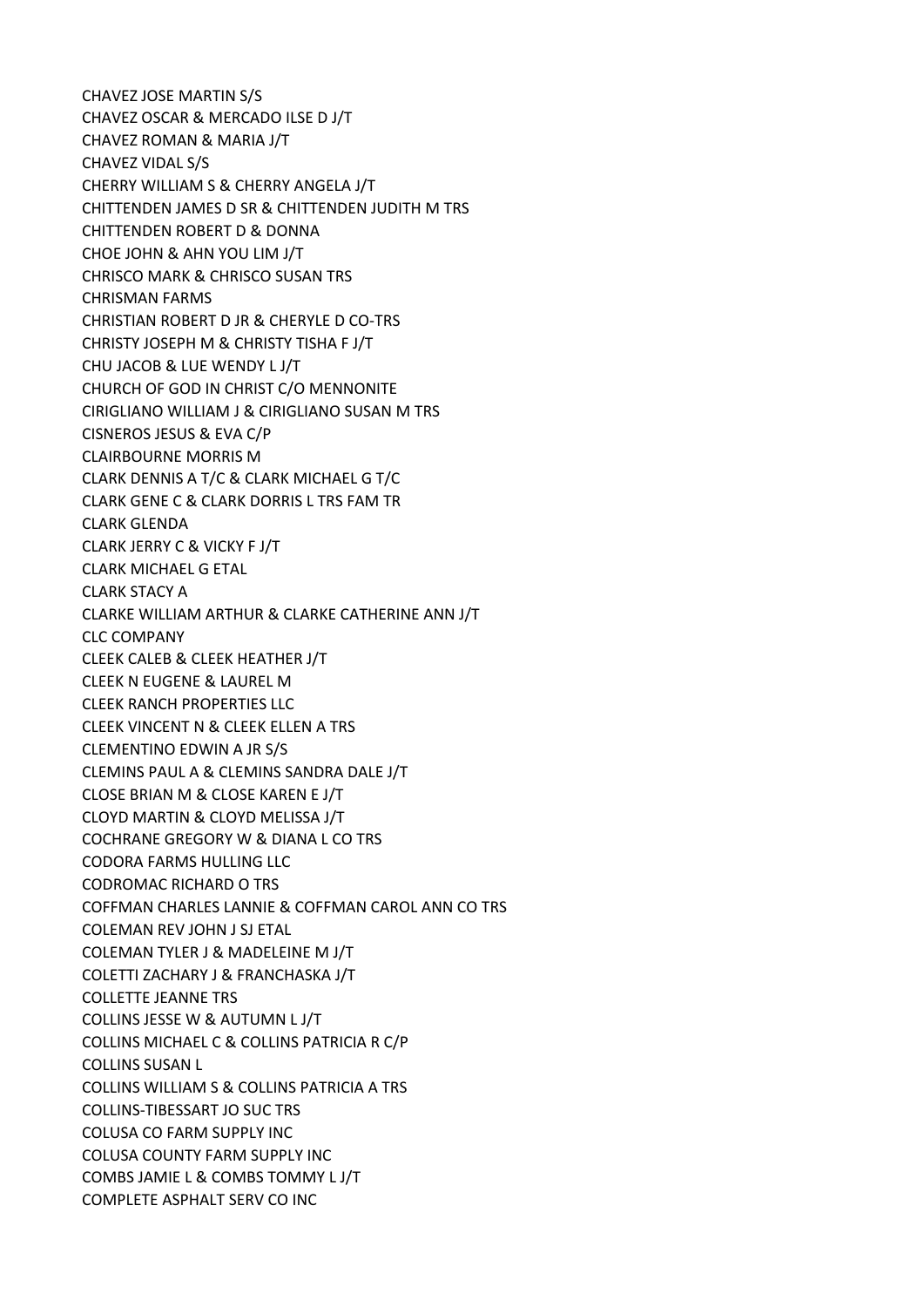CONNELLY DAVID P ETAL CONTE FRANCIS M TRS CONTE RICHARD & ELLIS SHARRON C TRS CONTRERAS HECTOR & CONTRERAS GUADALUPE J/T CONTRERAS PRIMITIVO & CONTRERAS NOEMI S J/T CONTRERAS RAYMOND A & CONTRERAS ANNA L J/T ETAL COOK DANIEL L & COOK SAMANTHA L J/T COOK DEBRA J TRS COOK KELLY & COOK ALISON J/T COOK KENNETH & JAMIE J/T COOK VICTOR W TRS COON DARRELL B TRS COOPER DOLORES A COOPER JACK D & COOPER ELVA M J/T COOPER ROBERTA R TRS COOPER SCOTT A & COOPER SHERRIE L C/P ETAL COOPER SCOTT A & COOPER SHERRIE L J/T CORBIN GEORGE R & CORBIN LINDA RAHN CO TRS CORBIN ROBERT BARRY S/S CORONA JOSE A & CORONA BLANCA O J/T CORONADO PABLO CORP JOSEPH W & LESLIE L J/T CORPORON J SCOTT & PORRAS-CORPORON JOSIE C/P CORREA WALTER M & CORREA MA DE MONSERRAT J/T CORRIEA ANN ETAL CORRIEA DAVID H & CORRIEA DIANA L TRS CORRIEA FRANK A CORRIEA GERALD J TRS CORRIEA MARLENE TRS CORTES JESUS CORTES JUSTO MARTINEZ COSHOW THOMAS F & COSHOW EDWARD W T/C COSTA DONNA A S/S COSTA GEORGE G & COSTA LAURIE L J/T COTRONE MARLENE M COUGHLIN DUSTIN J & COUGHLIN MIRANDA J C/P COUTO BROS COUTO BROS GP COUTO CONWAY & COUTO MARIANNE J/T COUTO CONWAY & MARIANNE J/T COUTO JOE D J/T ETAL COWAN RICHARD & KATHLEEN J/T COX ADRIANA J COX FRED T & COX SHARI L J/T COX MARVIN & COX MARGARET I CO TRS COX THOMAS C & KERRY D J/T CRABTREE RAY E & SUSAN T TRS CRAIG A & SUSAN VERESCHAGIN CRAIN CHARLES R JR TRS CRAIN CHARLES R JR TRS\_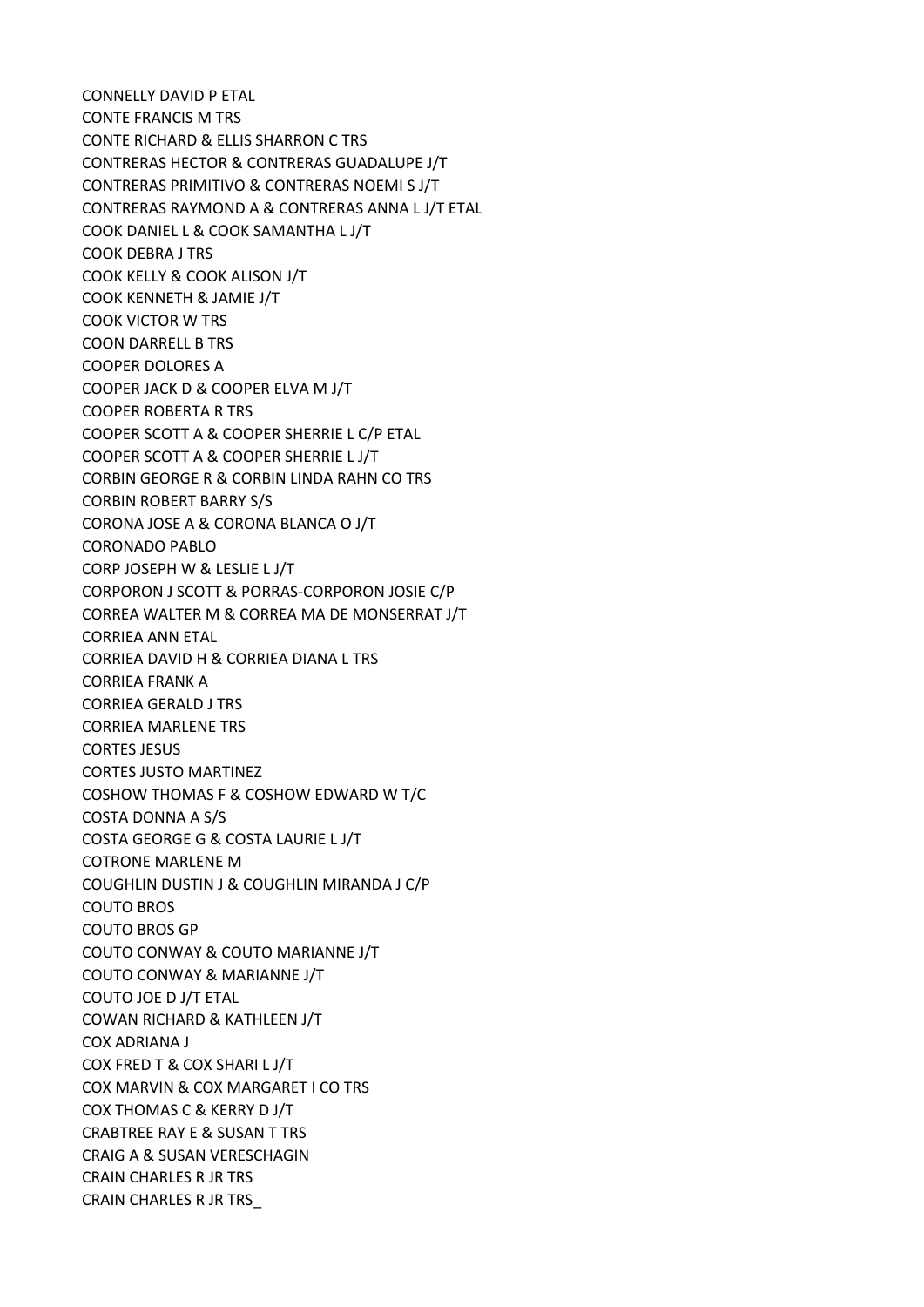CRANDALL CHARLES P & CRANDALL SEAN J/T CRANNELL THAD VICTOR CRAWFORD JEFF G CREEK ESTHER C TRS ETAL CREMO TINA ETAL CROSBY INES S/S CROSS GORDON L & CROSS KIMBERLY C/P CROWN NURSERY LLC CRUM ROBERT L TRS CULP FLORENCE E TRS ETAL CUMMINGS ARTHUR D TRS CUMMINGS KEVIN E & CUMMINGS CATHY A J/T CUNDIFF KURT M & CUNDIFF PAMELA K TRS CUNNINGHAM CHARLES RANDOLPH CURIEL ROSALIO & CURIEL GLORIA CO TRS CUSHMAN STEVEN A S/S CUTSHALL CHARLES JR D JUDD APARTMENTS LLC DADO ARLINE A TRS DADO VERNON N TRS DAHL ASHLEY & JUSTIN DAHL JAKE ALLEN & DAHL LINDA MARIE TRS DAHL JUSTIN ODELL S/S DALEY DONALD R DALRYMPLE DAREN & DALRYMPLE AUDREY J/T DANA SERGE V & CHARLENE G J/T DANIEL NATHAN B & DANIEL JULIE A J/T DANIELS FRED E & DANIELS EVERETT & MERRIAM DANIELS WILLIAM JOHN & MARY E J/T DANLEY JOEL & DANLEY JENYCE A TRS ETAL DANLEY WADE S & DANLEY ELIZABETH P C/P ETAL DARLING DARRELL EUGENE & MAE ANN J/T DAVIS DANIEL & DAVIS ROBBIN TRS DAVIS JOHN & LORI J/T DAVIS LAURIE A TRS DAVIS LELAND & DOROTHY DAVIS LISA C DAVIS LUISA TRS ETAL DAVIS PATRICK FLEMING & DAVIS BROOKE ASTER J/T DAVIS WILLIAM R S/S & DAVIS ERIN M J/T DAWLEY ELIZABETH R & DAWLEY CLAY K J/T DAWSON SCOTT D DAYTON RANCH LLC DE LA CRUZ MANUEL MORENO DE LA ROSA MIGUEL A & DE LA ROSA LUISA G J/T DE PUE WAREHOUSE COMPANY DEACON LEONA C LE EST ETAL C/O GARNER ELTON ATTY DEADMOND LELAND C & DEADMOND VICKI L CO TRS DEAN SURAJ & SHAGUFTA TRS DEAVILA JUAN F & DEAVILA MARIA ANTONIA P J/T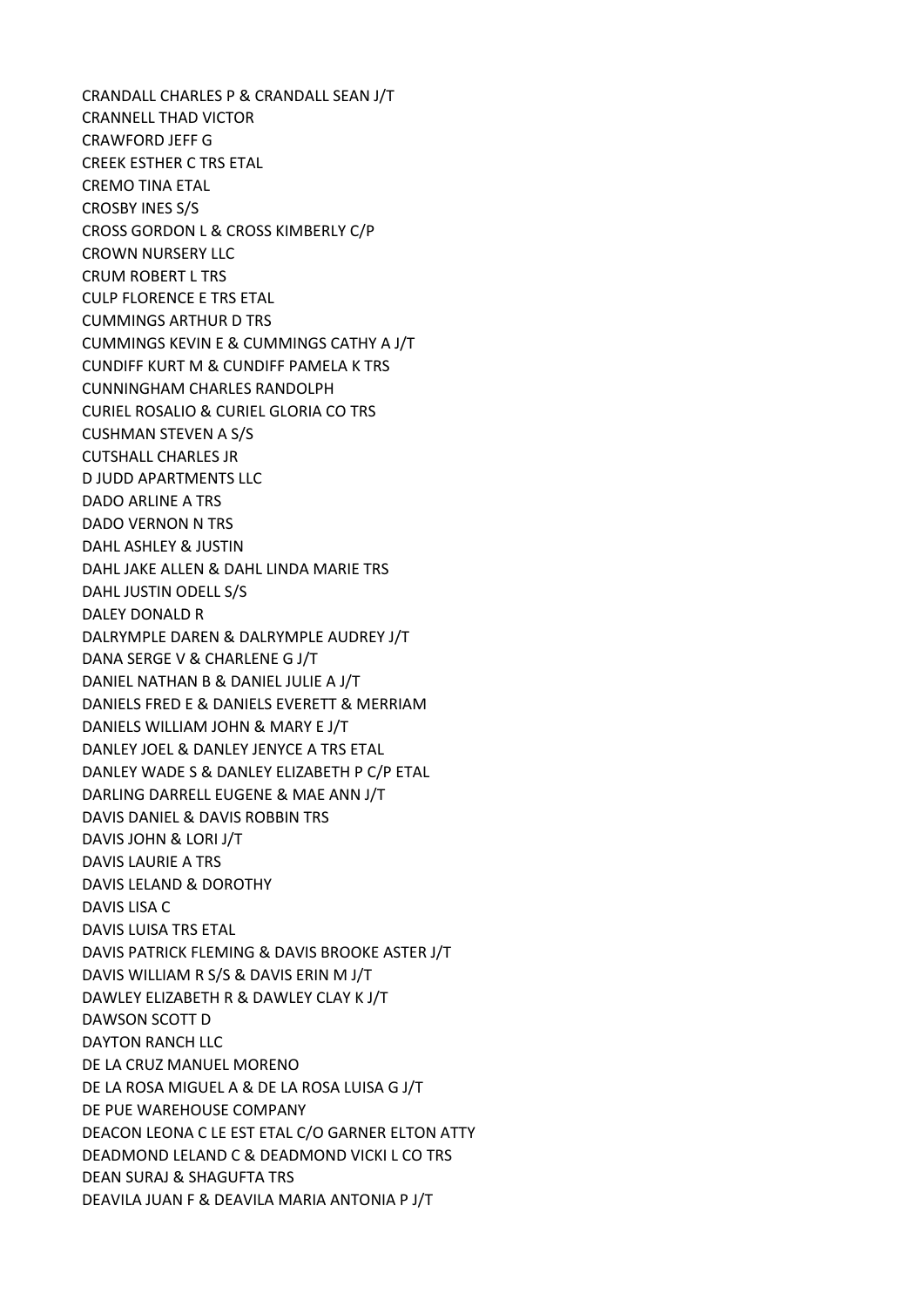DECKER JIMMIE D SR DEITZ ERIC & SHANNON J/T DEITZ JACQUELINE Y & HOWARD KERRIE S CO TRS DEL ORO WATER COMPANY INC DEL PAPE EUGENE M ETAL DELALLOS ITALIAN FOODS INC DELCARLO JOSEPH B TRS DENIZ JOHN R JR & DENIZ KATHLEEN F TRS DENIZ RONALD ETAL DENIZ TONY G & THOMPSON-DENIZ J J/T ETAL DENN WALLACE L & SANDY C/P DENNIS MICHAEL R & EVELYN S CO TRS DENNIS STEVEN L ETAL DEPAOLI CELESTE I EST OF ETAL C/O DEPAOLI LOUIS RO DEPT OF VETERANS AFFAIRS1 DEPT OF VETERANS AFFAIRS2 DEPT OF VETERANS AFFAIRS3 DEPT OF VETERANS AFFAIRS4 DEPT OF WATER RESOURCES DIV O F LAND & RIGHT OF WA DEVINE JEFFERY B & DEVINE DIANNE J/T DEVINE TERRANCE J & DEVINE MARGARET L CO TRS DEXTER TIM S/S DHADLI HARDEEP S & DHADLI JASWINDER K J/T DIAMOND K LLC DIAS JAMES E & DIAS NANCY E CO TRS DIAZ SANTIAGO & MONICA J/T DIAZ VIRGINIA DIETHRICH JOANN S TRS DILLARD GARY O & DILLARD ROBERT W T/C DILLARD MILLIE M LE DILLARD RONALD L & DILLARD ANNA M TRS DILLINGHAM SCOTT & DILLINGHAM MERRIE J/T DIMAGGIO JAMES T DIMODICA JOSEPH J & DIMODICA LINDA L J/T DINGUS RALF F JR & DINGUS SHAUNA M J/T DISBROW WILLIAM JR & CARLA DODSON DEBRA LYNNE DOERSCH GEORGE R & OCONNOR KATHLEEN R TRS ETAL DOLPHIN CLUB OF WILLOWS THE DOLZ KEVIN A & DOLZ TAMERA J J/T DOMENIGHINI LARRY & DOMENIGHINI LEO TRS ETAL DOMINGO FRANK & DOMINGO DIANA FAHEY TRS DOMYANCIC ROBERT & DOMYANCIC MARTHA J/T DONAHUE JENETTE J & NATHAN R J/T DONGELMANS PETER & MARIA TRS DONNELLEY LARRY & DONNELLEY LOLA J/T DONNELLEY LEWIS K & DONNELLEY SANDRA L TRS DONNY J & NIELSEN-REED HEATHER C REED DOOLITTLE DAVID T & DOOLITTLE MARILEE S J/T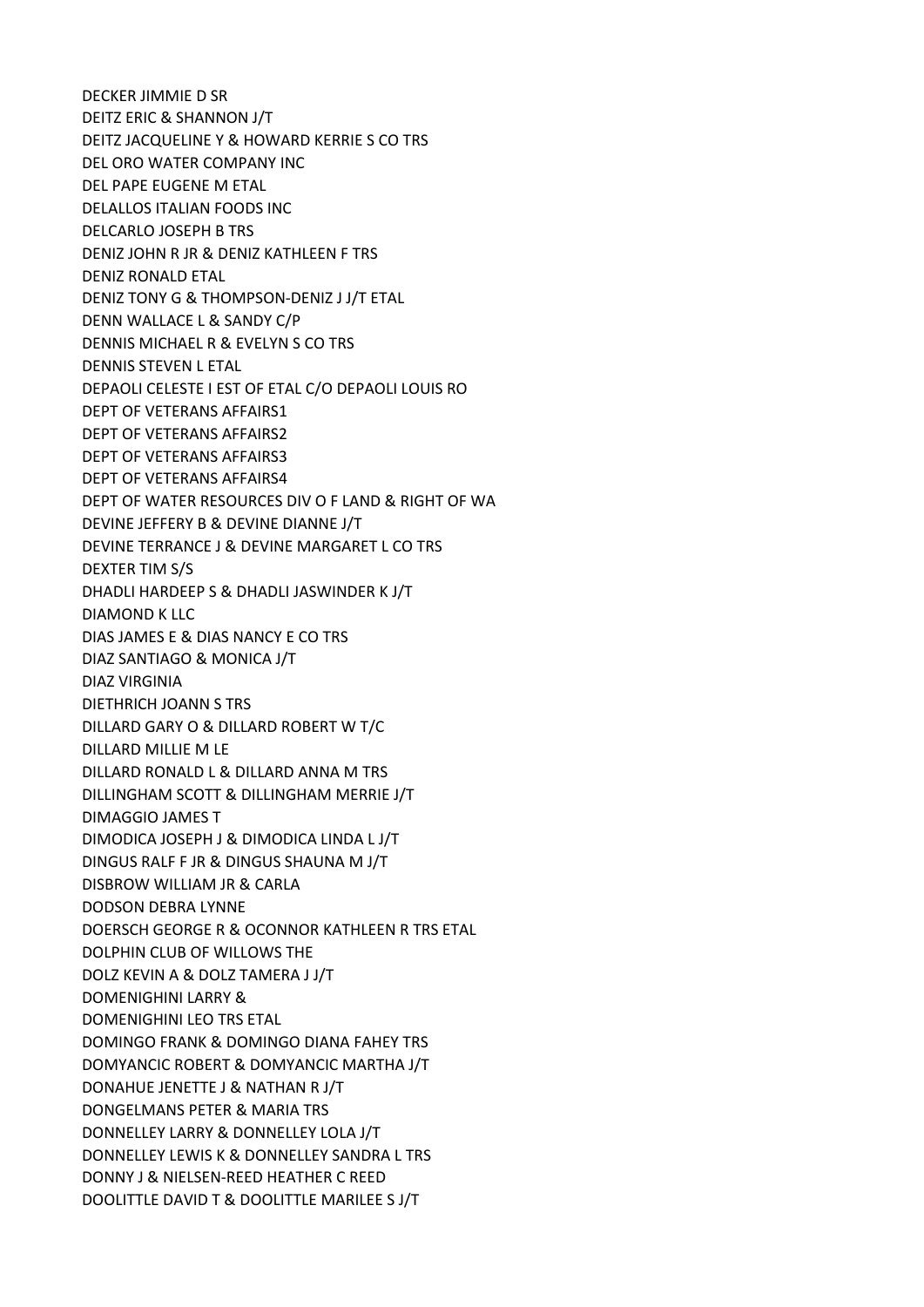DOUBLE NUT ORCHARD DOUGLAS RUSSELL V DOUGLASS KELLY & SHANNON J/T DOUGLASS RALPH H & DOUGLASS BETH K TRS DPM PEREZ CORP ETAL DRAZEK RAYMOND J & DRAZEK JOSEPHINE J/T DRIGHT GREGORY A & DRIGHT DENISE L C/P DROUILLARD CHRISTOPHER & DROUILLARD LOURIE J/T DUDLEY JOSEPH CLYDE & DUDLEY ALICE JOAN DUGGINS HENRY & SHERRI L TRS DUGGINS RICHARD L & DUGGINS JUDY F J/T DUNCAN DOROTHY TRS ETAL DUNCAN JAMES DAVID & DUNCAN JANET M CO-TRS DUTY NATHAN R DWYER MICHAEL S/S ETAL DYCK VERNON KEITH & DYCK VADA F TRS DYCK WELDON & BRENDA J/T DYER AMY J CO TRS EARLEY SEAN PAUL & EARLEY ANDREE MAE J/T EBERHARDT ROBERT & CHARLEE A J/T EBERWEIN ELROY A & EBERWEIN SHIRLEY B TRS ETAL ECK JAMES & GERALDINE J/T ECK MICHAEL W & ECK VICKI S J/T ECK RONALD & MISHANA J/T EDDY KYLE & LEA J/T EDGAR CHARLES & EDGAR CATHLEEN CO TRS EDGAR NANCY G & ROBERT L J/T EDMONDSON JOHN E III & EDMONDSON KAMAY A J/T EDMONDSON JOHN E JR & EDMONDSON MARGARET A TRS EDMONSON MARYANN L TRS EDSON RYAN J & MANDY N J/T EDWARDS BARBARA LYN S/S EDWARDS CHARLES L & EDWARDS GERRI J/T EHORN MARYA L EIDSON SUSAN CONSERVATOR ELIZABETH RICE FARM INC ELKIN DAVE & ELKIN STACI J/T ELLARS JULIE ELLINGTON HARVEY J ELLIOTT JACK & JODI C/P ELLIS GEORGE D II ELLIS ROBERT T & MARY A J/T ELLIS SUZANNE B ELLIS TISHA ELLITHORP MICHAEL A & ELLITHORP MARLENE R CO TRS ELMENDORF THOMAS & KAREN J/T ELSHENNAWY HANAN & BARAKA T ABDEL H M S/S ELWORTHY BERT S/S T/C ETAL ELWORTHY HERBERT B & ELWORTHY JEAN R TRS ELWORTHY MARK R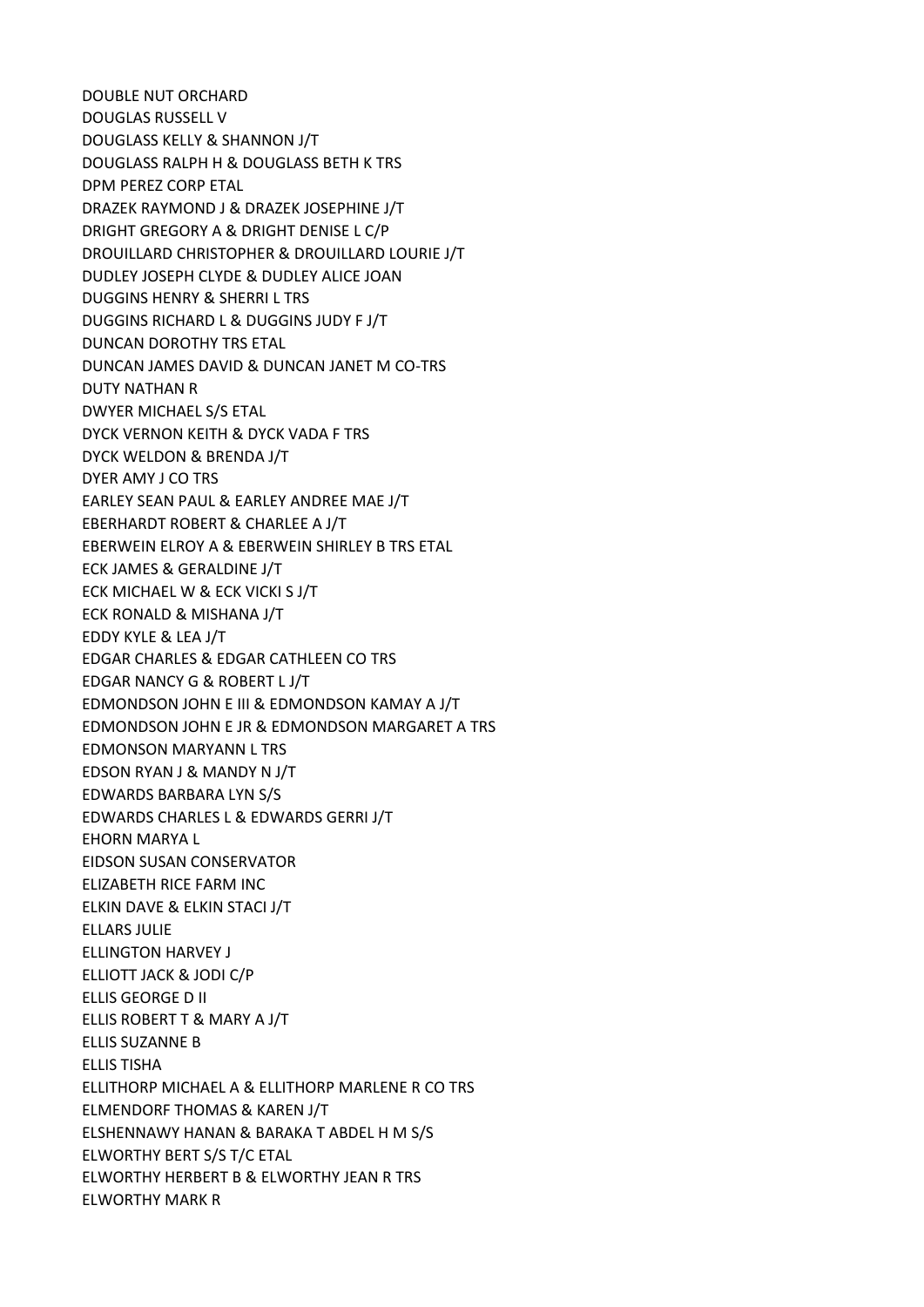EMANUEL CHARLES & EMANUEL GEMA C/P EMANUEL CHARLES I EST OF & EMANUEL RUTH S TRS EMBREY HARLEY G & EMBREY JANICE C/P EMBREY JOHN GENE S/S EMBREY LARRY & LINDA TRS EMERALD FARMS C/O LARRY K & JENNIE RAGSDALE EMERY DAVID R & MARIE A J/T ENCK RICHARD & ENCK JOYCE L CO TRS ENCK RICHARD & ENCK JOYCE L CO TRS\_ ENNIS MARY C TRS ENOS & SONS INC FRANK C/O ETCHPARE SHEILA ENOS ERNEST W & CAROL ANN TRS ENOS GARY R & ENOS CYNTHIA D TRS ENOS KREG & MORROW CHRISTINE F J/T ENOS RICK H & CORINNE G TRS ENOS WESLEY TRS ETAL ENRIQUEZ FORTUNATO & MARIA J/T ENZ RONALD J S/S T/C ETAL ERIC DOUGLAS & TAMARA J PASLAY ERICKSON ARVELL H & ERICKSON ARVELL H TRS ERICKSON BETTY J & ERICKSON LARRY D J/T ERICKSON BRIAN H ERICKSON JOHN H & TONI M TRS ETAL ERNANDES FRANK & KATHERYN J/T ESPARZA LEONARDO S/S ESPARZA MARIA L & LEONARDO J/T ESPARZA ROSA S/S ESPARZA RUBEN & LOURDES J/T ESPINO DIANA LYNN ESPINO JAVIER & ESPINO MARIA T J/T ESPINO MARISELA ESPINO ROSENDO P & ESPINO MARISELA J/T ESPINOSA SERAPIO & ESPINOSA LETICIA J/T ESPINOZA ARACELI L S/S ESPINOZA ERNESTO & CASTRO LINDA J/T ESPINOZA EUIALIO JR & FLORES ELICEL J/T ESPINOZA EULALIO ESPINOZA JUAN M & VALENCIA ROSALINDA J/T ESPINOZA KASSY M & ESPINOZA RANDALL J/T ESPINOZA RAFAEL T & ESPINOZA MARIA REFUGIO J/T ESQUIVEL HERMILO & ESQUIVEL BETINA J/T ESQUIVEL MARIA TRINIDAD ESTES WALTER L & LYNDA E ESTEVES RUI F & ESTEVES JAIME N TRS ESTHER POLI & POLI GINO S/S J/T ESTREM LARS W & LIGHTLE DANIELLE M TRS ETCHEPARE LEON & PENTECOST ANDREW J/T EVANS STEVEN EVARO RAYMOND H & EVARO LEE ANN J/T EVEREST JOE E & BARBARA J J/T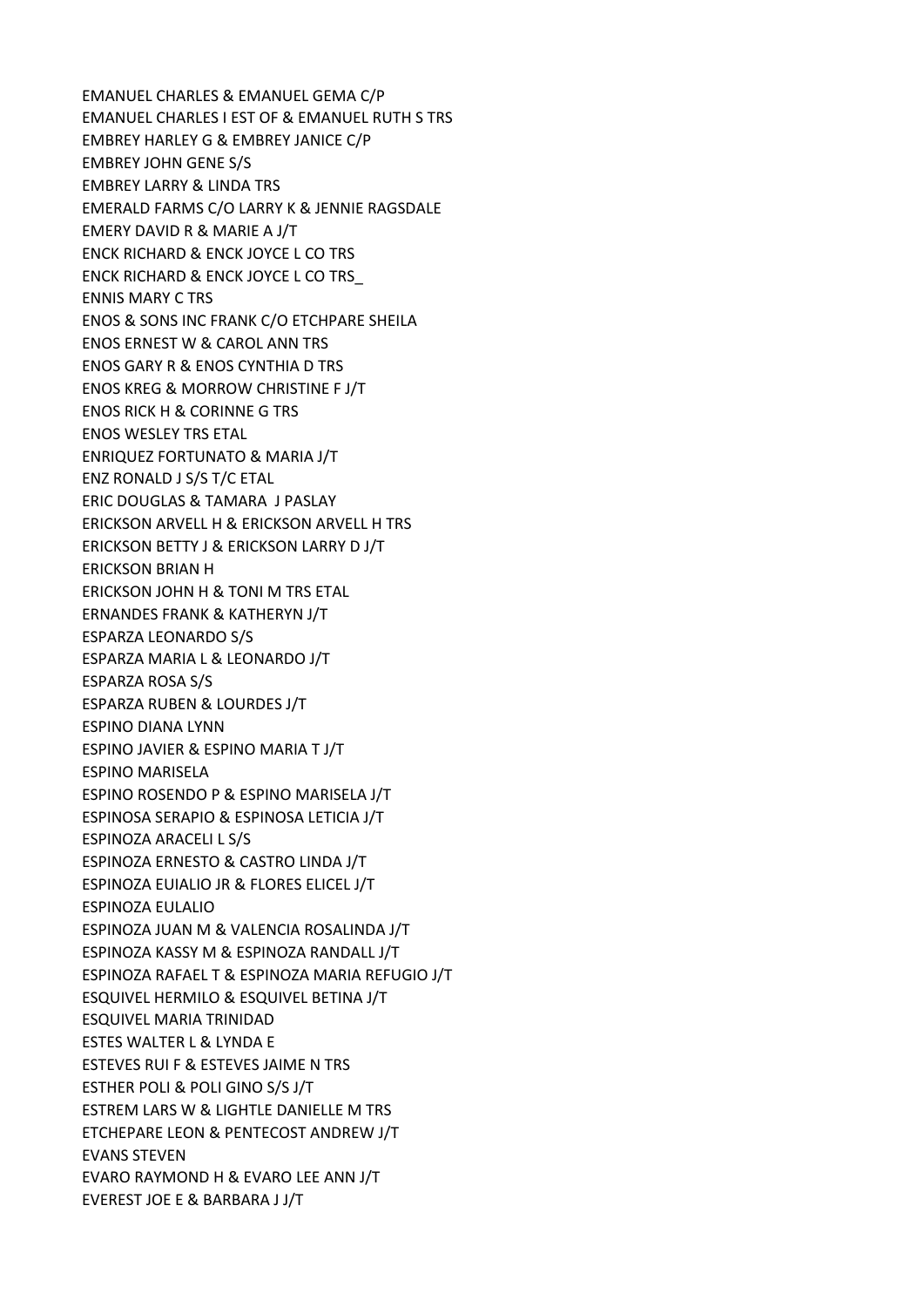EWING RUTH ELAINE TRS EXNER WILLIAM M & EXNER PRISCILLA M J/T F & B ARGO INC F & K FARMS GP FAIR TRADE CORNER INC C/O SETH MOHNISH FAR BEHROOZ SHAHROKHI S/S FARLEY HEATHER FARMERS INTERNATIONAL INC FARRELL MARIE EST OF ETAL C/O FARRELL RUTH FAUGHN GERALD J & PATRICK VANESSA R J/T FAULKNER JOHN E & FAULKNER LORI A J/T FAULKNER RONALD T FAVERO PATRICIA A TRS FEENEY JEFFREY M & FEENEY REBECCA M C/P FEENEY KEVIN J SUC TRS FEENEY KEVIN J TRS FEENEY LEE ANN TRS FEENEY PATRICK W III & LARRICK MICHELE D CO TRS FEENEY PATRICK W JR & FEENEY GLORIA J J/T FEENEY THOMAS A FEENEY-LERCH RANCH FEENSTRA HENDRIK FELDER GLENN E & SHIRLEY TRS FELDER TROY D S/S FELKINS MARKUS D FELKINS THERESA L TRS ETAL FELLERSEN ERIC J & KATHY A J/T FENSKE CHARLES & JULIE J/T FERMIN & ESTELA J / T HERNANDEZ FERNANDEZ DIEGO C & FERNANDEZ ROSA J/T FERRASCI DAVID J & FERRASCI SHARON A J/T FERREIRA BENNY R FERREIRA GEORGE & BETTY TRS FERREIRA MARY K TRS FETTER DONALD DENNIS & FETTER VICKIE D J/T FIACK ANDREW A & FIACK KAREN J TRS FIACK ANDREW A & KAREN J TRS FIACK SANDRA S/S FIELD THOMAS W TRS FIELDS BARBARA J FIELDS JEFFREY L & FIELDS DENISE N J/T FILLMORE FLOYD EST OF & FILLMORE LELA TRS FINCH GARY W & SANDRA S TRS FINCH R EUGENE TRS FINCH SCOTT A & LORI J/T FIRST ASSEMBLY OF GOD C/O GARCIA PAM FISCALINI TERESA FISHER JAMES H JR & FISHER LINDA K CO TRS FISHER TIMOTHY RAY & FISHER SHELLY ANN J/T FITZGERALD LYNDA L TRS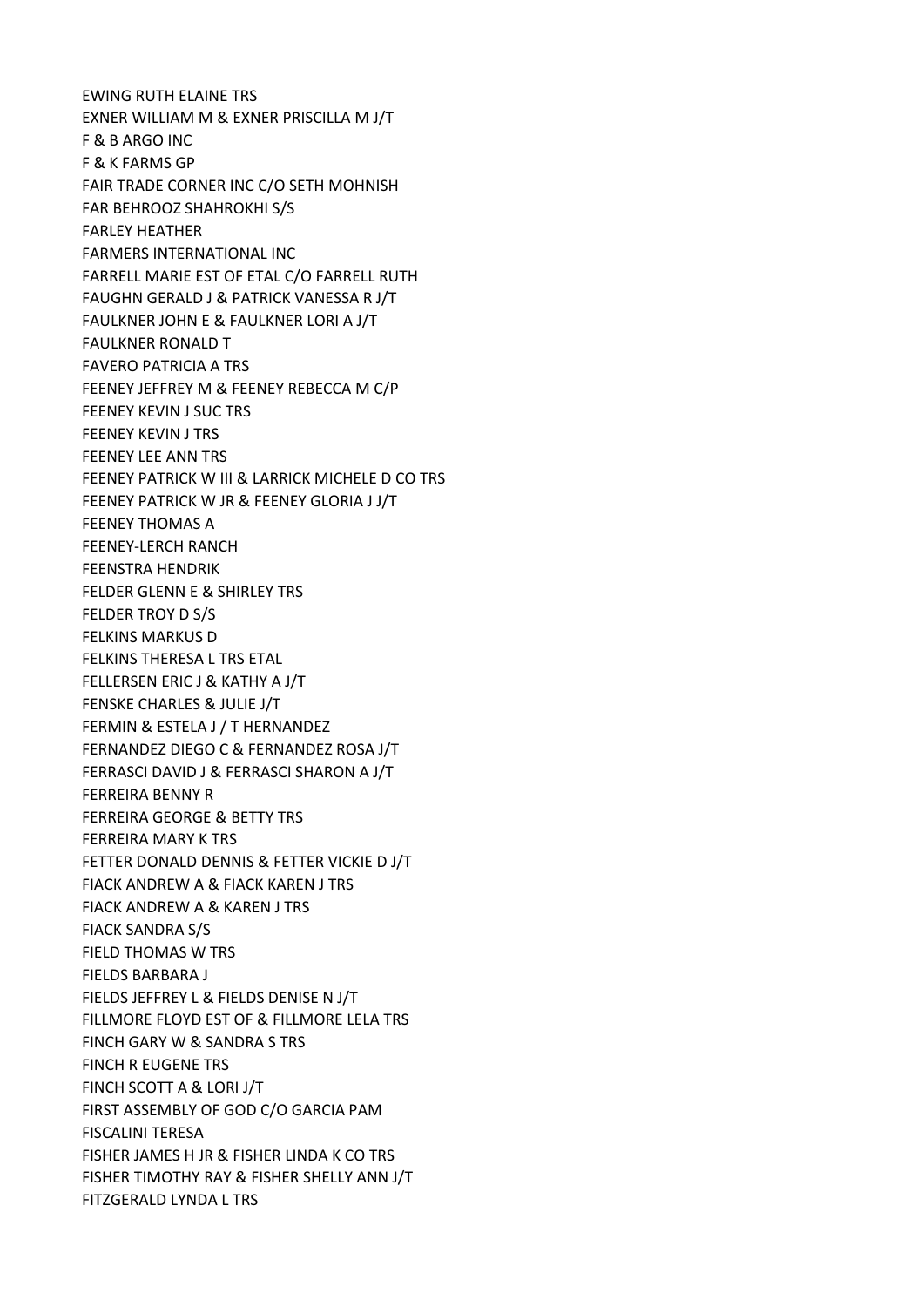FITZGERALD THOMAS & FITZGERALD JEANETTE J/T FLANAGAN ANGELA J FLANAGAN ROBERT HOWARD FLEMING DANIEL & SHARI J/T FLEMING JOSEPH PAUL S/S FLEMING STEVEN W & HARTE-FLEMING KAREN M TRS FLEWELLING TARA M FLORES FRANCISCO FLOWER JASON P FLOWER JIMMIE P & FLOWER GAIL L TRS FLOWER JIMMIE P & FLOWER GAIL L TRS\_ FLOWERDEW MICHAEL D & FLOWERDEW JENNIFER K J/T FLOWERDEW MICHAEL D SR & FLOWERDEW LINDA R TRS FLYING J INC FLYNN BERNARD FRANCES III & FLYNN DONNA ANN J/T FODGE FRANCIS W & FODGE THERESA M J/T FODGE LAWRENCE FOGLESONG JAN & FOGLESONG IVAN E ETAL FOLEY JACK L & VIOLET R FOLEY JACK L & VIOLET R ETAL FOLEY RANCHES FOLEY TONI A FOLEY VERNON L & FOLEY GAYNELLE M J/T FOLTZ WAYNE E & BLUEKLE BETTY J TRS FONSEN BRETT & MARIA S J/T FONTAINE LYNN M S/S FOOTE JAMES L JR TRS FORSTER THOMAS L & MARGARET R CO TRS FORTINO GERALD J & FORTINO KATHLEEN J/T FORTNER RANDAL J & FORTNER BARBARA LYNN J/T FOSKETT DOUGLAS A & FOSKETT CHERYL TRS ETAL FOSTER BRINT & TANYA J/T FOSTER GARY L & FOSTER MARCIA R TRS ETAL FOSTER MARC & FOSTER CAILIN K J/T FOSTER SCOTT & FOSTER NIKKI J/T FOUNTAIN MARK B V & FOUNTAIN TERESA K V J/T FOUSHAY HENRY A JR & FOUSHAY JEANNE M J/T FOX ROBERT & LISA J/T FRAILEY CODY FRAILEY JEFFERY W & CINDY J/T FRANCIS KAREN FRANCK JAY & STARMER-FRANCK KATIE J/T FRANCO ALEJANDRO R J/T ETAL FRANCO ALEXANDRO R FRANCO RODOLFO S/S FRANK ALBERT D FRANK E LISTER FRANK HANSON AND SON INC FRANK JOSEPH C J/T ETAL FRANKOVICH THOMAS E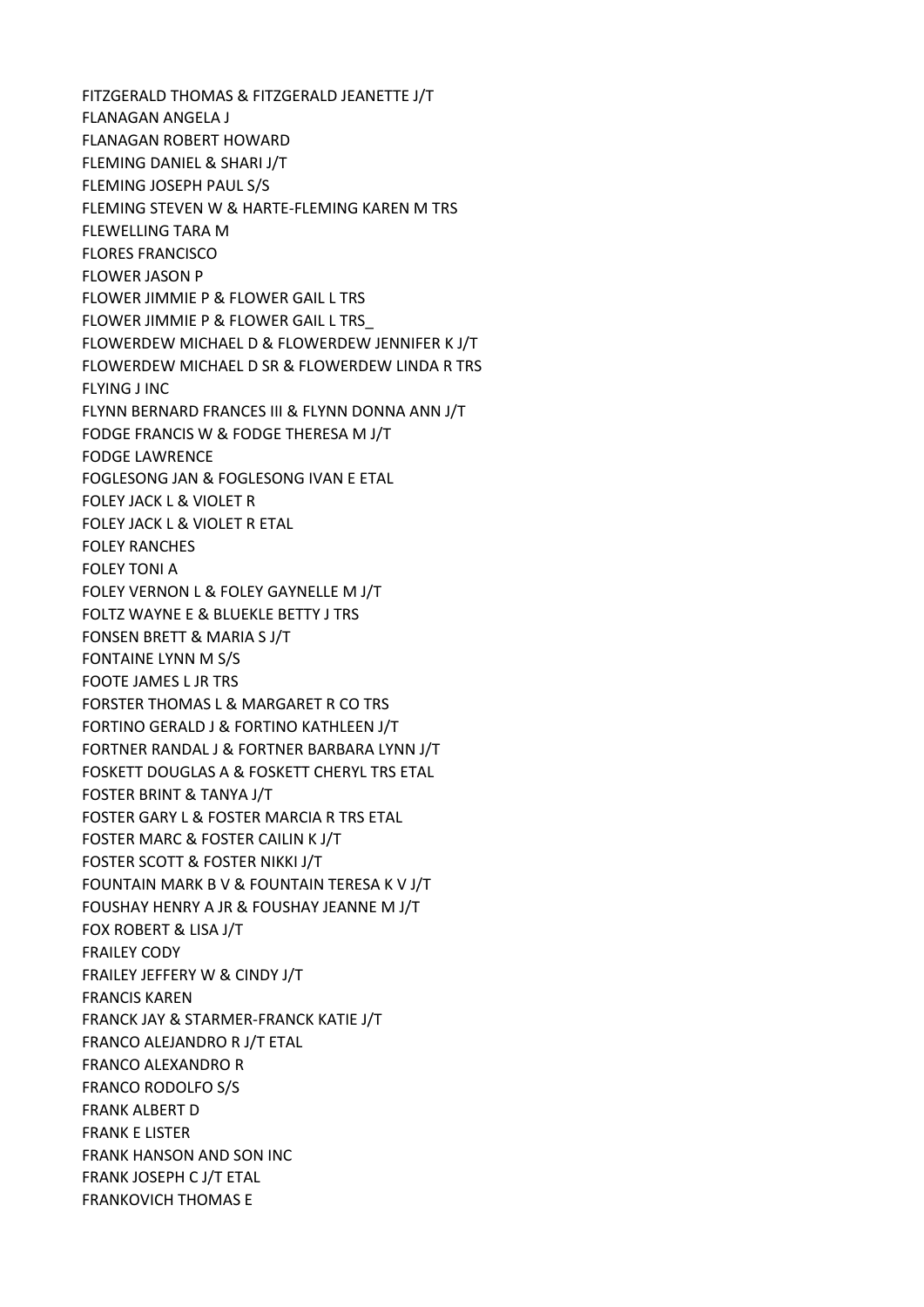FREEHILL FRANCIS M & FREEHILL VICTORIA L J/T FREEMAN DAVID W & FREEMAN VIRGINIA A J/T FREITAS FRED A & AMY S C/P FREITAS FREDERICK R JR & FREITAS WILLYNDA L CO TRS FREITAS JAMES A TRS FRENCH THOMAS & CECELIA J/T FREYSLABEN EDWARD R FRIESEN DEVONN FRIESEN KEITH D & FRIESEN MICHELLE R C/P FUENTES CARLOS & ROSARIO J/T FULLER JOE B & FULLER BRENDA CO-TRS FULLINGTON KELLI FULMER RICHARD F & FULMER DEBRA R TRS FUMASI DEAN E & MICHELE C J/T FUMASI ROBERT D TRS ETAL FUNKE EVELYN D SUC TRS ETAL FURTADO DANIEL L & DENISE J/T FURTADO DAVID R & FURTADO KAREN A CO TRS FURTADO STEPHEN A & FURTADO KIMBERLY J/T FUSARO CHRISTINE L S/S GALBRAITH RANDALL L & GALBRAITH SANDRA J J/T GALBRAITH RICKEY & GALBRAITH EVA J/T GALEA PETER & JENNY R CO TRS GALLO DOROTHY M TRS ETAL GALLO STEVEN L & HEIDI L J/T GALVAN ANTHONY R & SARAH A J/T GALVAN ARTURO & MARTIN S/S J/T GALVAN CARLOS & SONDRA J/T GALVAN EDGAR R & GALVAN MARY C J/T GALVAN NICHOLAS J & SHAYLA J/T GALVAN PATRICIA R GALVAN RAUL & GALVAN ROSA M J/T GALVEZ EDUARDO & PATRICIA J/T GARCIA ALLEN TRS GARCIA ANTONIO & GARCIA MARIA J/T GARCIA DAVID J & GARCIA DEBRA A TRS GARCIA EDUARDO & GUTIERREZ ADRIANA G J/T GARCIA EDUARDO & GUTIERREZ ADRIANA J/T GARCIA ELEAZAR AMBRIZ S/S GARCIA JESUS & GARCIA MA MAGDALENA J/T GARCIA JOSE M & GARCIA ESNAIDET J/T GARCIA JOSE MARIA MERCADO & GALVEZ GUILLERMINA J/T GARCIA MARIA L S/S GARCIA MARIA PAREDES ETAL GARCIA RICARDO GARCIA RIGOBERTO & GARCIA BEATRIZ J/T GARCIA ROBERTO & GARCIA MARIA E M J/T GARCIA ROSIE GARCIA VICTOR & ANA M J/T GARNER ELTON R JR & GARNER RENEE J C/P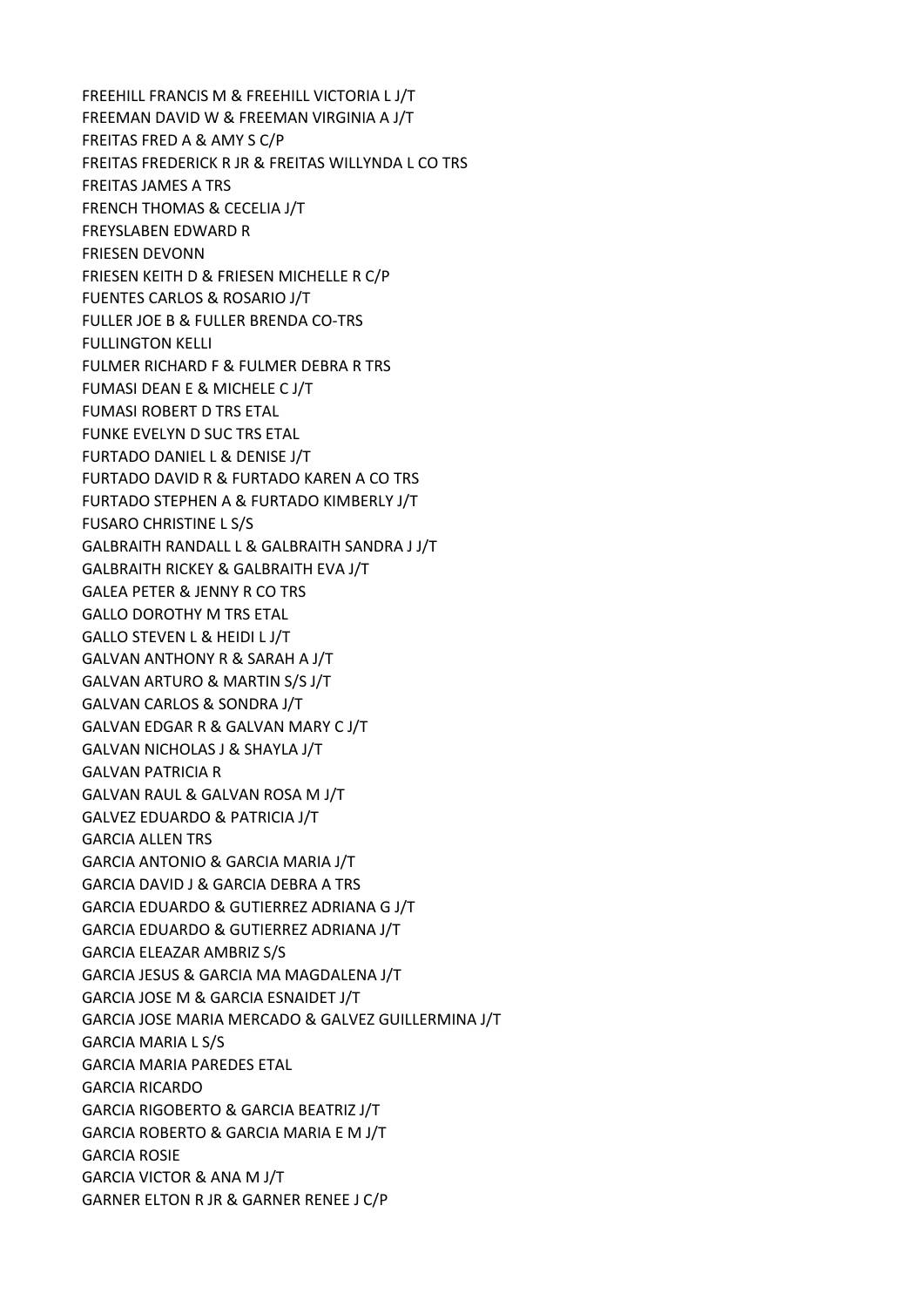GARNETT JERALD ANTHONY ETAL GARRIGA JOHN D S/S GARROSS ROBERT GARZOLI MICHAEL L & JULIE J/T GASPAR THEODORE W & GASPAR EARLENE J J/T GATES DENNIS & GATES RACHELLE M CO-TRS GAUSEPOHL HAL & JUDITH J/T C/O MANNING DEBBIE GEBHART GREGORY F & GEBHART PEARL R J/T GEE CHARLES W & GEE SHIRLEY L TRS GEIGER DIANE G J/T ETAL GEIGER JEROMY E & KELLY J J/T GENNA STEVEN R J/T ETAL GEORGE BYRON W & GEORGE BEVERLY A TRS GEORGE NORMAN H & JOYCE M TRS GEORGE S FAHEY GEORGE TUCKER GERBER INC GERMAN DALE D & GERMAN ANGELINA R J/T GIACHINO CLAIRE E & GIACHINO JAMES F J/T GIBSON CONNIE J EST OF ETAL GIBSON EDWARD D & GIBSON LORAINE F TRS GIESBRECHT & SONS GIESBRECHT ABE JR & GIESBRECHT ROSE TRS GIESBRECHT BRANDON K & GIESBRECHT KRISTINE A J/T GIESBRECHT BRIAN A & PAULA J/T GIESBRECHT BRYCE P & GIESBRECHT LOGAN E S/S J/T GIESBRECHT CHRISTOPHER R & AMY K J/T GIESBRECHT DAVID & GIESBRECHT JANNET M J/T GIESBRECHT DEREK & GIESBRECHT SHANNA J/T GIESBRECHT DONALD L & GIESBRECHT JOAN TRS GIESBRECHT DOUGLAS & GIESBRECHT MONICA J/T GIESBRECHT GEOFFREY & GIESBRECHT MICHELLE J/T GIESBRECHT GORDEN B & GIESBRECHT CHERRY L J/T GIESBRECHT HARRY E & GIESBRECHT DORIS A TRS GIESBRECHT HOWARD & REGENA D CO TRS GIESBRECHT JERRY L TRS GIESBRECHT KALE & JONI GIESBRECHT KATHERINE L TRS GIESBRECHT LEONARD & GIESBRECHT SHARON TRS GIESBRECHT MILTON W & KEYNA J TRS GIESBRECHT NATHAN L GIESBRECHT RAYMOND & GIESBRECHT MELBA J J/T GIESBRECHT RICHARD D & GIESBRECHT SALLY A J/T GIESBRECHT SHAWN B & GIESBRECHT EDNA R CO TRS GIESBRECHT SHELDON & GIESBRECHT KRISTINE J/T GIESBRECHT TAYLOR & LANA J/T ETAL GIESBRECHT TERRY L & GIESBRECHT JANET S J/T GIESBRECHT TERRY S/S GIESBRECHT TYLER J GIESBRECHT WESLEY & IRIS C/P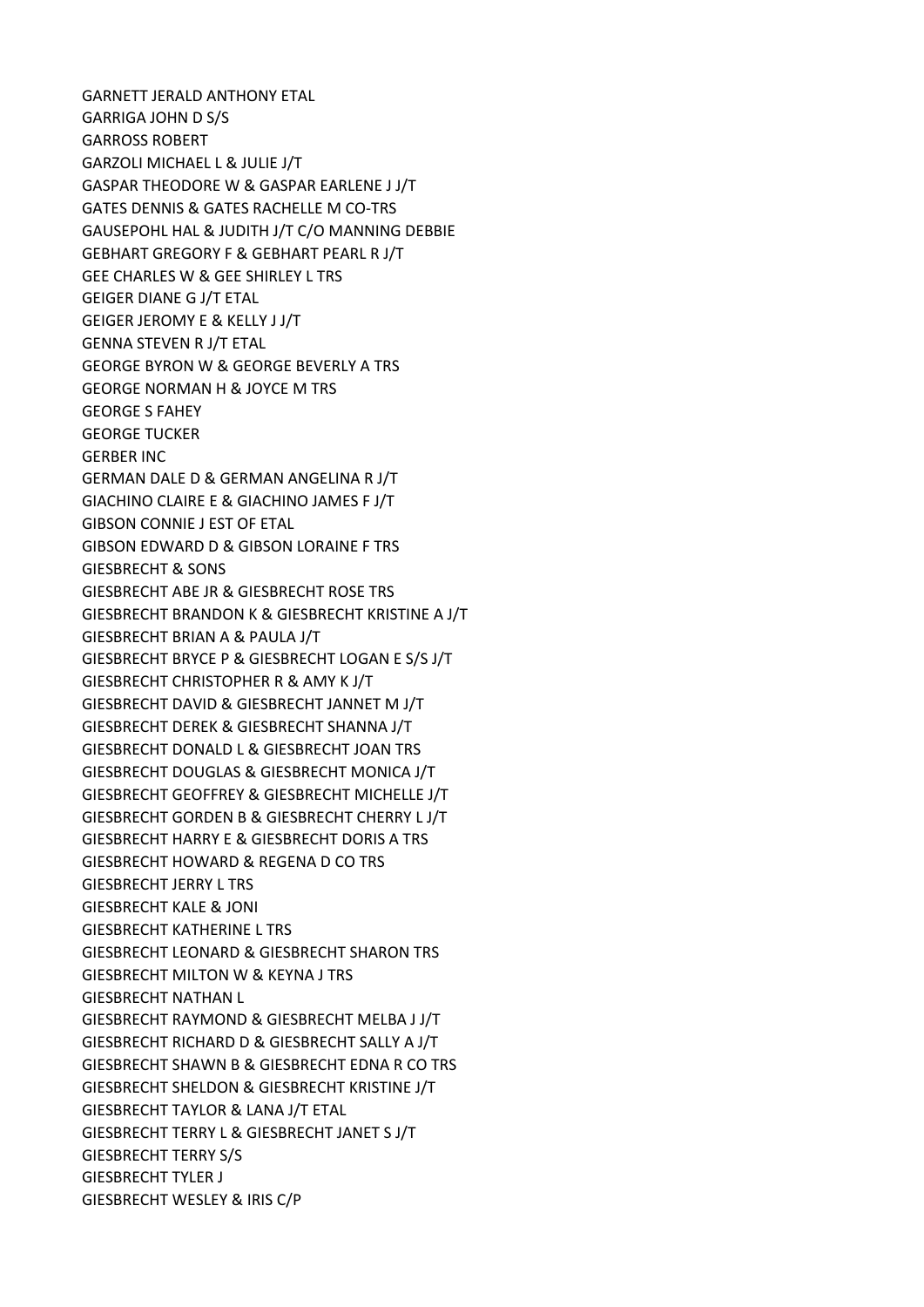GIESBRECHT WILLIAM R & GIESBRECHT SHARON TRS ETAL GIESBRECHT WILLIAM R & GIESBRECHT SHARON TRS ETAL\_ GILBERT THOMAS A GILBERT WARD & GILBERT SHERRY J/T GILCHRIST DANIEL D III & GILCHRIST KAREN C/P GILL BOB T & GILL DARCIE L CO TRS GILLAM JOHN EST OF & CHARLOTTE GILLASPY ELEANOR TRS ETAL GILLIHAN HOPE & GILLIHAN KEVIN M P J/T GILMORE GARY S/S GILMORE JR WILLIAM G & TAMARA J TRS GINI KRIS A & GINI NINA J/T GINOCHIO RONALD S & GINOCHIO SALLY N TRS GIRE GERRY L & NOTAREUS SHELLEY J TRS GISBRECHT CARL & KOEHN JONATHAN TRS GLADMAN JOHN D & BRITTANY J TRS GLASSGOW RONALD & GLASSGOW CELESTE TRS ETAL GLEASON STEVE R & GLEASON SUSAN J/T GLENN COLUSA IRRIG DIST GLENN COLUSA IRRIGATION DIST GLENN COUNTY GOLF CLUB GLENN COUNTY HRA GLENN COUNTY OF GLENN GROWERS GLENN PHEASANT HNTG CTR ASSOC GLENN RONALD & LISA J/T GLENNAIR RANCH LLC GOBEL JONATHAN & GOBEL KIRSTEN J/T GOECKEN FAMILY PARTNERSHIP C/O BIANE KAREN GOEDERT CATHERINE JEANETTE GOEDHART GILBERT & GOEDHART AVA CO TRS GOHL TOD & CARLA J/T GOINGS ROBERT L & MERRY J J/T GOINGS RONALD W & GOINGS ANGELA M CO TRS GOMES DAVID & VERONICA TRS GOMES DIANE E GOMES FRANK & VICKIE GOMES RITA L GOMEZ MARIO R & GOMEZ SONIA C TRS GONZALES DAROLYN L TRS GONZALES HECTOR M S/S ETAL GONZALES MONICA HOPE GONZALEZ ANTONIO & ALDE J/T GONZALEZ CUAUHTEMOC & MEDINA SARA J/T GONZALEZ EFREN S/S GONZALEZ EZEQUIEL & REYES MARIA JESUS C/P GONZALEZ JOSE M GONZALEZ JUAN GONZALEZ LUIS M & GONZALEZ IMELDA C J/T GONZALEZ MANUEL & GONZALEZ ALTAGRACIA D J/T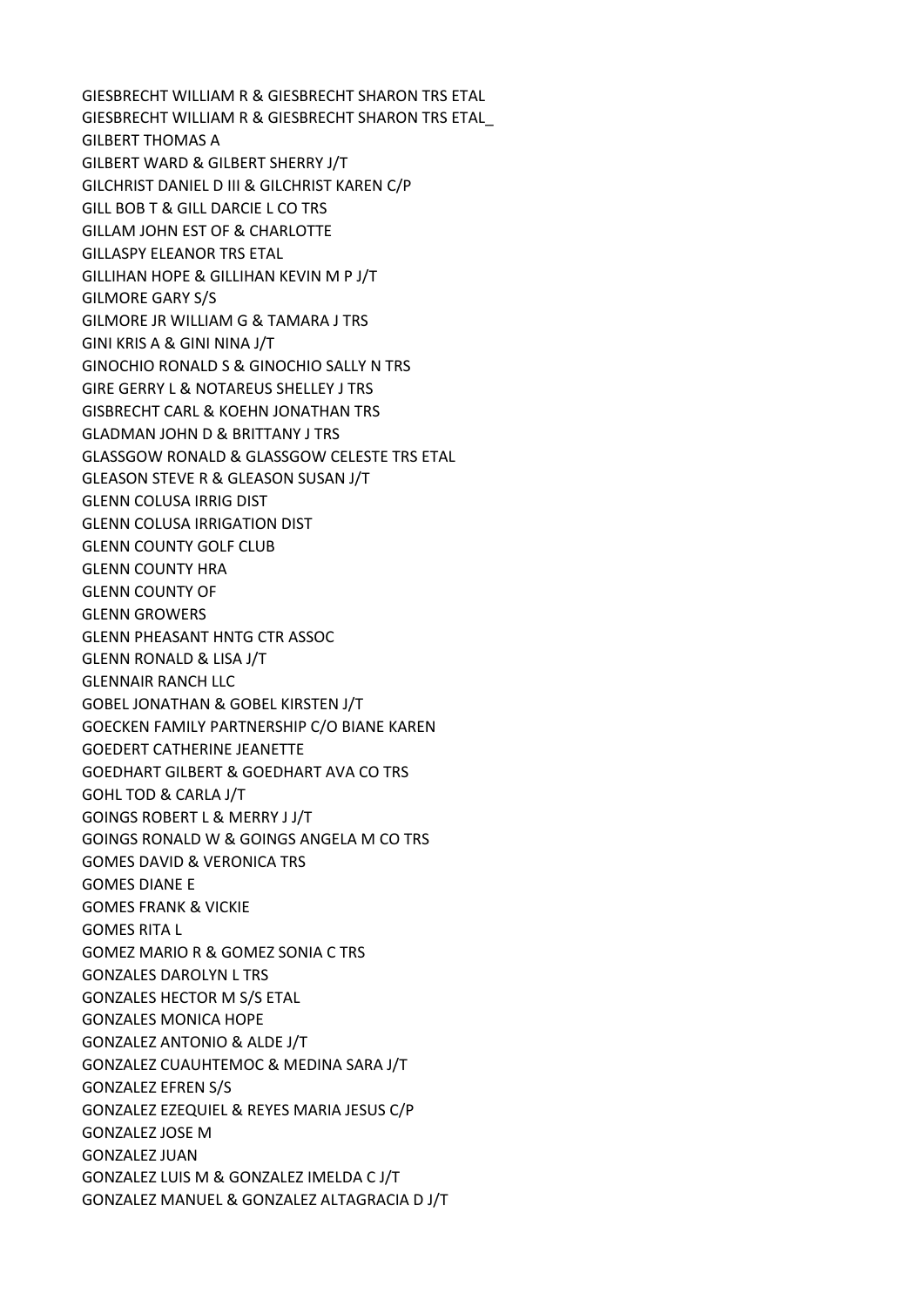GONZALEZ MANUEL G & LUPE GONZALEZ SALVADOR L & AGUEDA E J/T GOODMAN PAUL H & GOODMAN MARLENE TRS GOODMAN TERENCE R C/O DENA WALKER GOODWIN MIKE & TERESA J/T GORDON BETTY JANE TRS ETAL GORDON THOMAS B JR & GORDON JUSTINE M C/P GOULARTE JEANETTE GRACIANO ARTURO GRAFF HOWARD E & GRAFF GLORIA A J/T GRAHAM RANDALL J & GRAHAM CLAUDIA J TRS GRAHAM WILLIAM K & TERRI J/T GRANT JASON S & GRANT SHANNA A J/T GRASS CHAD S/S GRAY KRISTA L S/S GRECH MICHAEL G & GRECH KIMBERLY KESSLER TRS GRECO JOHN A & GRECO CLAUDIA G J/T GREELEY MASON & ROBIN J/T GREEN BARBARA A GREEN CHELSEA L & GREEN KRISTINE D J/T GREEN DAN & GREEN KIMBERLY C/P GREEN JEFFERY N & COLLINS CAROL SUE C/P GREEN JOYCE N & GREEN GORDON J/T GREEN LLOYD E & MARTINEZ JEANETTE J/T GREEN NANCY A SUC TRS GREEN PATRICIA ANNE CONNERY GREEN ROGER L & JUDITH L J/T GREEN RUSSELL A JR & GAIL A TRS GREEN WENDELL C & & GREEN MARIE E TRS GREER WILLIAM SUC TRS ETAL GREER WILLIAM W ETAL GREGERSEN PROPERTIES LLC GREGORY J & RYLEE M J MIRANDE GREGORY MARK & JULIANA J/T GREWAL BALJIT K TRS GRH FARMS GP C/O SOUTHAM TODD & KIRSTEN GRIDLEY RICHARD T & RACHAEL M J/T GRIFFIN RUDOLPH G & EDNA A TRS GRIFFITH ISHAN & JENNIFER J/T GRIFFITH SUSAN S GRIFFITHS JACK B & GRIFFITHS LENORA M TRS GRIMSHAW STEVEN A & GRIMSHAW MARCIA TRS ETAL GRIVEY BRUCE L & GRIVEY KERWIN W T/C GROSSWILER PHILIP M & GROSSWILER MARILYN J CO TRS GROVE JOHN M & GROVE DANELLE A J/T GRUBER DONALD R & SHERRY R CO TRS GRUENWALD STEPHEN M & GRUENWALD BECKY CO TRS GUERRERO FRANCISCO L GUERRERO JOSE L JR & HERNANDEZ CATHERINE A J/T GUIDO BARBARA TRS ETAL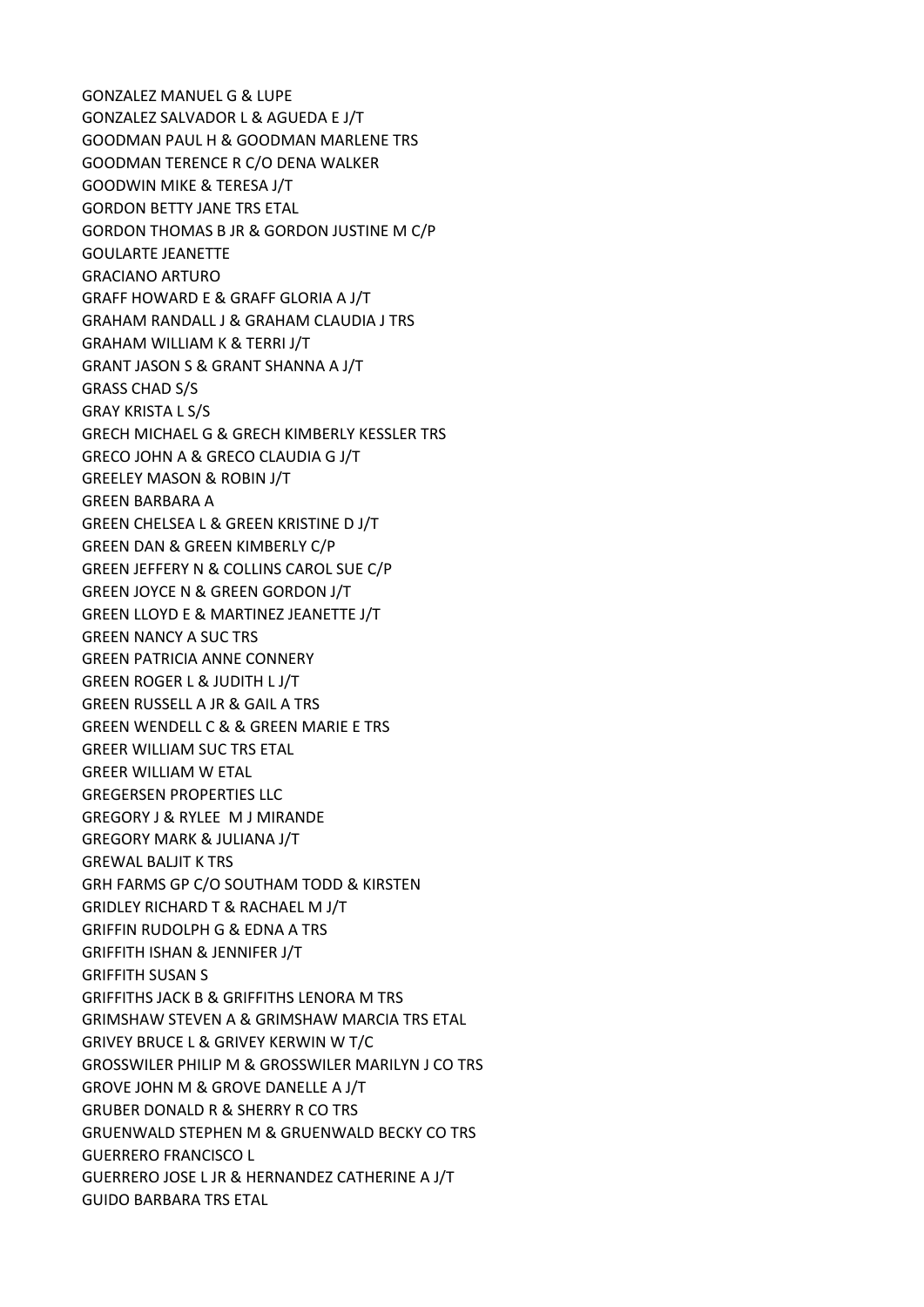GUIDOTTI JOANNA R GUILLORY LOUIS S/S GUMMOW BARBARA A TRS GUNN DONNA M S/S GUNTHER LEO C & GUNTHER CHRISTY L TRS GUPTON DAN R & GUPTON PATTI L J/T GUSTAFSON ARNE C & GUSTAFSON LYNN G TRS GUSTAFSON CARRIE J ETAL GUTIERREZ GUILLERMO & ANAYA CRUSALVA J/T GUTIERREZ JOSE & ANGELITA J/T GUTIERREZ JOSE S/S GUTIERREZ JUAN M GUTIERREZ MARCELO & GUTIERREZ ANGELICA J/T GUY BRYAN L & CYNTHIA A J/T GUZMAN DEANNA GUZMAN MARTIN & GUZMAN TERESA J/T ETAL HACKER THORNE ALAN & HACKER THANE LOREN J/T HACKETT MICHAEL W & JUDY J/T HAHN AMANDA HALL LEWIS R JR & DEBRA J/T HALL MICHAEL M HALL PETROLEUM COMPANY HALSEY LINDA TRS HALSEY STEVEN R & HALSEY MARDI J J/T HALSEY-DIEHL STEPHANIE HAMILTON BLANE L & HAMILTON KATHERINE G J/T HAMILTON GREGORY W HAMILTON J DALE & MARY C J/T HAMLIN MICHAEL D S/S HAMMOND MICHAEL & CORAL J/T HAMMOND ONA MAE & HAMMOND JAMES J/T HAMMOND ONA MAE LE ETAL HAMPEL PAMELA S HANDS SCOTT R & HEATHER A J/T HANEY PATRICK & VICTORIA J/T HANKS DIANE HANKS G A & SONS HANSEN ARLENE G TRS EST OF HANSEN K C TRS HANSEN KEITH ETAL C/O WHITE GARY HANSEN LARRY FARMS HANSEN ORCHARDS LLC HANSEN RANDY J & JANET I J/T HANSING DENNIS R & HANSING REBECCA A TRS HANSON FAITH R HANSON KAREN R & COE VALENTINA T J/T HARE MILTON & HENDRICKS LINDA HARE CO-TRS HARLAN RON ROBERT & FRIESEN LINDA MARIE J/T HARLOW MICHAEL HARLOW-BILES JEAN M TRS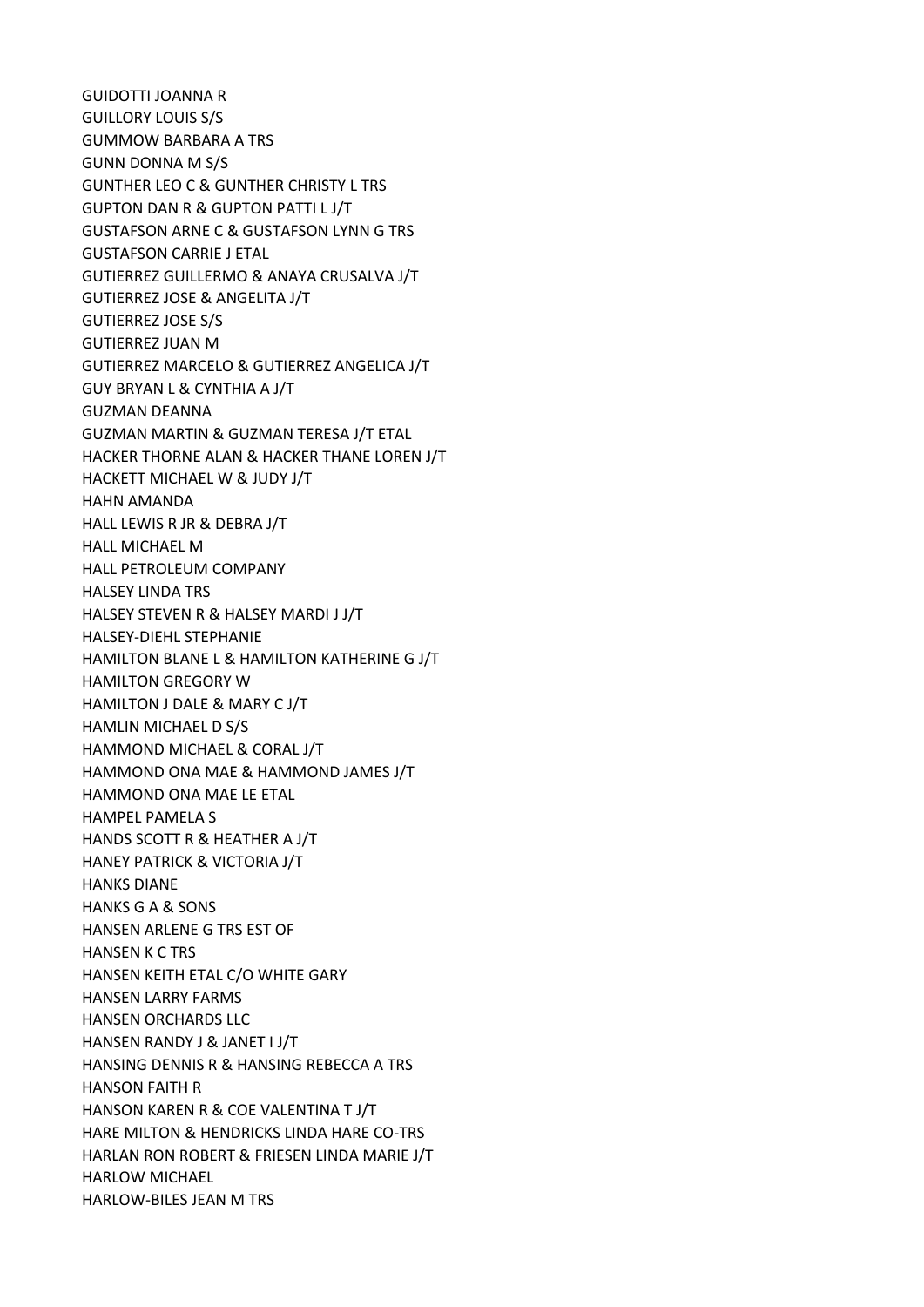HARO DAVID & VICTORIA J J/T HARRAH JUDITH A TRS HARRINGTON JOHN A TRS HARRIS CHARLES E JR & HARRIS TERRI LEE TRS HART RICKY A HARWELL BARTON B & HARWELL DAWNMARIE J/T HASKELL RILEY & JEANNE W TRS ETAL HASTAIN DOUGLAS R J/T ETAL HATANAKA COREY S/S HATTRUP PEGGY E J/T ETAL HAWES ROBERT E TRS HAWKS ROBERT D & LYNN A HAWTHORNE STANLEY C TRS HAYTON WILLIAM LEE & HAYTON SHIRLEY MAE TRS HAZLETT LINDA J HEAD MICHAEL J & LYNN M J/T HEANEY CLIFFORD M & HEANEY RANIA C J/T HEATER JESSICA S/S HEDLEY SALLY J & OLLENBERGER CHRIS J/T HEIDRICK WILLIAM EMMET HEISE DONNA KATHLEEN & HEISE DAVID FRANK J/T HEISE SHARON D HEISE VIRGIL E & JUDITH M HENDRIX GORDON & NORA F J/T HENDRY KEITH A & HENDRY LEONOR L TRS HENLEY JULIA H TRS HENNESSY TIMOTHY & CHERYL C/P HENNING DANIEL G & HENNING KELLY J/T HENNING JENNIE K SUC TRS HENNING JOHN S & VALERIE M J/T HENNING PARK & HENNING KAREN CO TRS HENNING RANCH INC A HENRIQUES DAVID M JR & HENRIQUES MELISSA A J/T HERNANDEZ ARTURO & HERNANDEZ ROSA MARIA J/T HERNANDEZ CARLOS E GUZMAN & PEREZ JOVITA B HERNANDEZ EDGAR MERCADO & MERCADO JULIA M J/T HERNANDEZ EDUARDO & HERNANDEZ MARIBEL J/T HERNANDEZ EZEQUIEL HERNANDEZ GUADALUPE HERNANDEZ HECTOR H & HERNANDEZ MARIA A J/T HERNANDEZ LAZARO A & HERNANDEZ ANA L J/T HERNANDEZ LUZ E S/S HERNANDEZ PEDRO HERNANDEZ RAMON HERNANDEZ RAMON P & HERNANDEZ MARINA ETAL HERNANDEZ SABAS & ROSA M J/T HERRERA JESSICA HERSHKOWITZ MARY K TRS HERVEY HAROLD P & HERVEY GLORIA A J/T HEUCHERT PHILIP TRS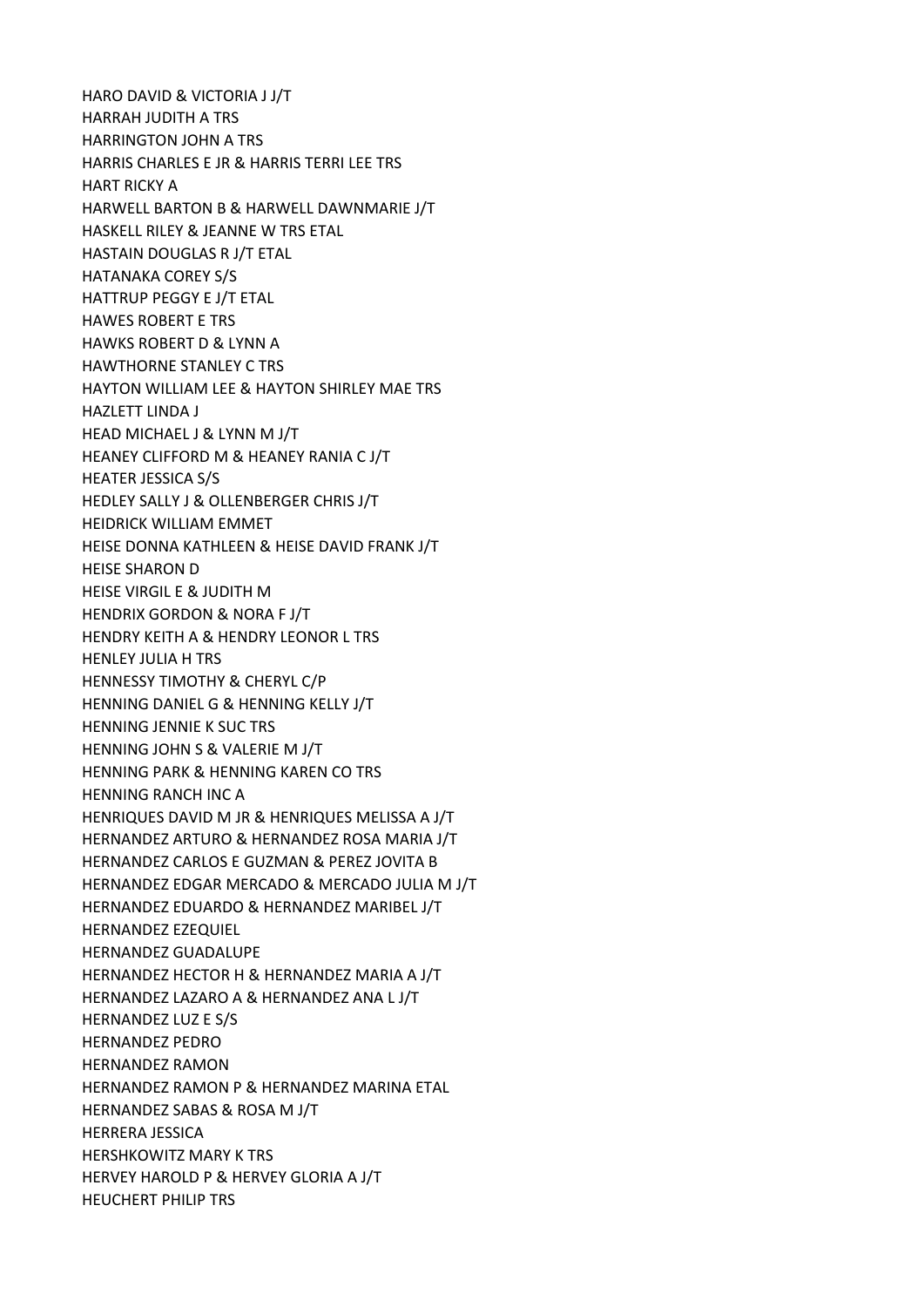HEUSCHKEL LISA L TRS ETAL HEVAJRA MICHAEL L & HEVAJRA JACQUELYN C/P HEYREND PAUL W & ALICE E TRS HIATT EDWARD E & HIATT JEAN F TRS HIBBARD ELMER J JR HIBBS KELLY ANNE HIBDON DONALD & BONNIE J/T HICKERSON ROBERT R & HICKERSON LYNN C TRS HICKS MICHAEL W & HICKS ALICIA A J/T HICKS W S & CAROLYN S HIEBERT SHERRY LE HIGGINBOTHAM PATRICIA L HIGGINBOTHAM THOMAS P & HIGGINBOTHAM PATRICIA A TRS HIGGINS SHARNELL D HILL ADRIAN L & HILL DIANNA J/T HILL CHRISTOPHER A & JULIE TRS HILL JAMES T EST OF & HILL FLOSSIE M EST OF HILL RODNEY A TRS HILL RUBY R TRS HILL SAMUEL L & DIANNA K TRS HINDBAUGH RONALD P & HINDBAUGH EARLINE M TRS HINTON JOE B & E LAVONNE TRS HJPK LLC ETAL HOATH STEPHEN & PAMELA J/T HOBBS TOMMY & JUDITH J/T HOBBS TONY E & SANDRA L TRS HODGE ROBERT D & HODGE NANCY L J/T HOENIKE ORVAL F & HOENIKE SYLVIA A ETAL HOFFMAN MARK A HOFFMAN PATRICK HOFHENKE JAMES E HOFHENKE JAMES E\_ HOGAN JAMES & ERNA TRS HOLBACK DALE L TRS HOLDEMAN TIMOTHY L & CAROL JOY J/T HOLLEY-CADY CYNTHIA HOLM JOHN P & HOLM PATRICIA J TRS HOLMES DEE & HOLMES HEATHER C/P HOLMES JOANNE S/S HOLT JERRY & HOLT CANDY J/T HOLZAPFEL HERBERT R S/S ETAL HOLZAPFEL ROBERT S & HOLZAPFEL JUDITH L J/T HOLZAPFEL ROY H HOOD CHARLES K TRS ETAL C/O ORLAND JEHOVAH CHURCH HOOD RICHARD A & TANDY J J/T HOPKINS DOUGLAS R JR & PATSY J/T HOPKINS IRENE ANN HOPKINS KENNETH M EST OF & HOPKINS MARLYN K HOPKINS TIM\_ HOPKINS TIM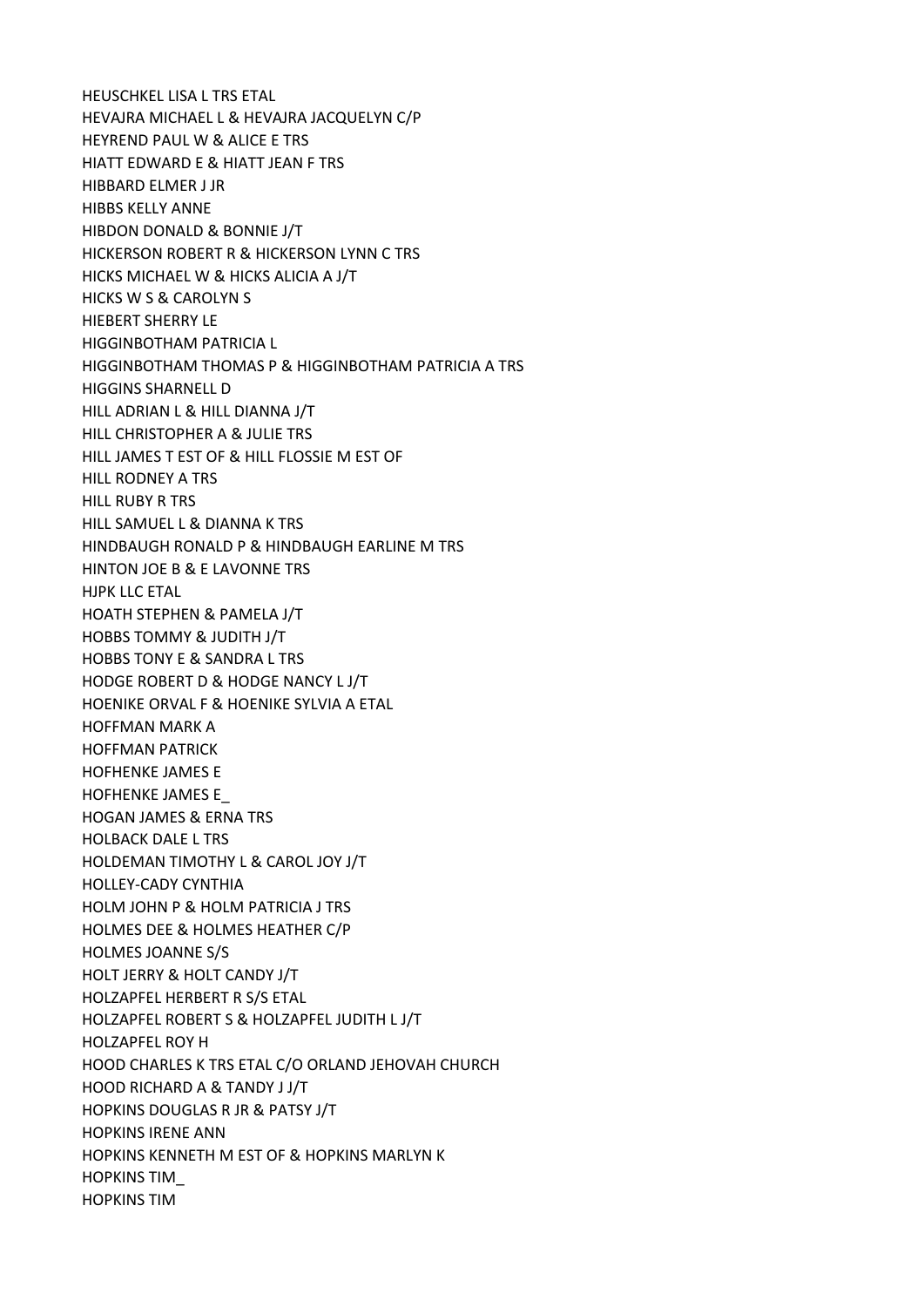HOPKINS WILLIAM D & PUGH KAREN S J/T HORNEY REX G JR & HORNEY LESLIE M TRS HORNING JOHN EST OF & HORNING LESLIE HOSKEY PATRICIA MAY TRS HOUGHTON JAMES S S/S HOUSE DEE TRS HOUTROUW HANNO & HOUTROUW SHERIANN J/T HOWARD DAVID F & CHERYL L J/T HOWARD INETTE L S/S & ENOS RANDY L S/S J/T HOWARD RAY & JENNI R J/T C/B HOWARD STEVE L HOWARD RAY E & JENNI R J/T HOWARD ROBERT T TRS HOWE MATTHEW JAMES HOWERY EVELYN C HUANG KUN HUA & DENG YUERU S/S HUBBARD GARY D & DEBRA K J/T HUBBARD GENE J & HUBBARD SANDI M J/T HUBBARD JOSEPH L & MURILLO SARASH J/T HUBBARD MARY L TRS HUERTA MELECIO GARCIA & HUERTA JUDITH D J/T HUESO BALTAZAR MENDOZA & MENDOZA LORENA C J/T HUFFMAN DERYL ELWOOD & HUFFMAN BETTY JEAN TRS HUFFMAN GENE & HUFFMAN RUBY J/T HUFFMAN LARRY ETAL HUFFMAN MARGARET M HUGGINS NORMA E TRS HUGHES DAN A & HUGHES JILLIAN R J/T HUGHES EDWARD & HUGHES HUI CHUN J/T HUGHES JIMMIE L & DOLORES M HUGHES SHIRLEY A HUGHES TENNIELLE & HUGHES MICHAEL J/T HULL CAROL ANN HULL MICHAEL J S/S HULL RICHARD D SR & HULL CAROLYN A TRS HUNT BONNIE JEAN & ELLIS J/T HUNT ROGER M ETAL HURLBURT CURTIS H & CAVIGLIA KATHLENE J J/T HURLBURT H D & KATHLEEN T TRS HURT COLEEN LESLIE HUSBAND WILLIAM M & HUSBAND ELNITA J/T HUTCHENS DEAN WILLIAM & HUTCHENS BETTY RAE J/T HUTSON JAMES J & HUTSON NANCY H CO TRS HUTTMAN JASON J & HUTTMAN CARLA M J/T IACOPI NICHOLAS P IBANEZ SERGIO & IBANEZ SENDY J/T ILIAN MOHAMMAD M TRS IMPERATRICE DALE & IMPERATRICE STEPHANIE J/T INDABURU JEAN M & INDABURU ANNETTE M TRS INFERRERA ORVETTA J ETAL INGRAHAM KEITH MILTON TRS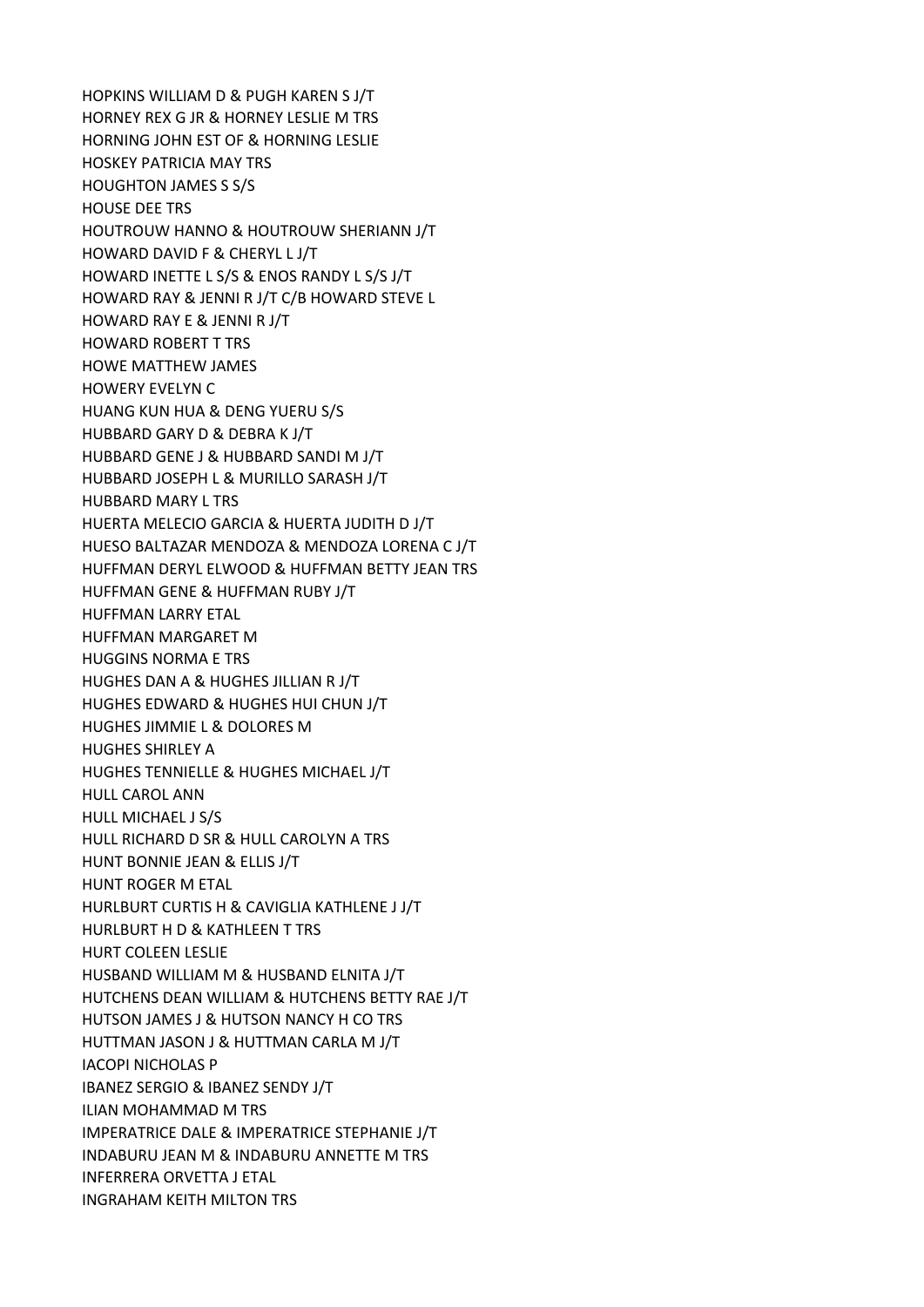INZUNZA NICOLAS & INZUNZA ROSA J/T IOPPINI BRUCE ETAL IRVIN RONALD EUGENE & IRVIN DEBBIE ANN J/T IRVIN WILLIAM D & IRVIN DEBRA S J/T IRWIN JAMES P & IRWIN GLORIA L CO TRS ISAKSEN STACI & ISAKSEN DARIN S/S J/T ITURRERIA MICHAEL J & ITURRERIA ELLEN R CO-TRS J & W FARMS INC J A CATTLE CO LLC J L FARMS LLC JACINTO HALL JACKSON HARRY L & JACKSON SANDRA C J/T JACKSON JERRY L & JACKSON BETTY N TRS JACKSON MICHAEL L & JACKSON CARRIE L J/T JACKSON WILLIAM & SONJA J/T JACOBO JESUS JR & MARY LOUISE JACOBO RALPH SR JAKLITSCH JOHN SR & JAKLITSCH JOHN JR JAMB GLOBAL LLC JAMES DANIEL & SHERRILL J/T JAMES DENNIS K & JAMES ALICE L CO TRS JAMES GAY JENSEN S/S JAMES JOHN J & APRIL JAMES LLOYD R TRS JAMES P & MARION A PAULOS JANTZ LINWOOD & ROBERTA J/T JANTZ RYLAN & JANTZ LUANNE J/T JANTZEN DANIEL & CHERYL J/T JANTZEN GALEN & CRYSTOLYN J/T JANTZEN RODNEY & KATHERINE J/T ETAL JANTZEN TRACY & KAREN J/T JAUREGUI JOSE L JBI LLC JEFFERS DAWN ETAL C/O PORTER AILEEN JEFFRIES BRADLEY A & KELLY Y J/T JEHOVAHS WITN TRS JELLISON JOHN C & KOENIG JESSICA R J/T JENKINS RUDOLF & JENKINS RITA J/T JENNINGS RICHARD L JESSE GIESBRECHT JIMENEZ ARMANDO S/S JIMENEZ J CARMEN & JIMENEZ MARIA R J/T ETAL JIMENEZ JOSE ANTONIO JIMENEZ OLIVERIO & ADELA JIMENEZ RODRIGO JINKS MELISSA TRS T/C ETAL JOHANNINGSMEIER ROBERT & JOHANNINGSMEIER BONNIE TRS JOHANSEN DAVID B & JOHANSEN FREDINE F TRS JOHANSEN JOHN A & RICHARD CO TRS ETAL JOHN FLEMING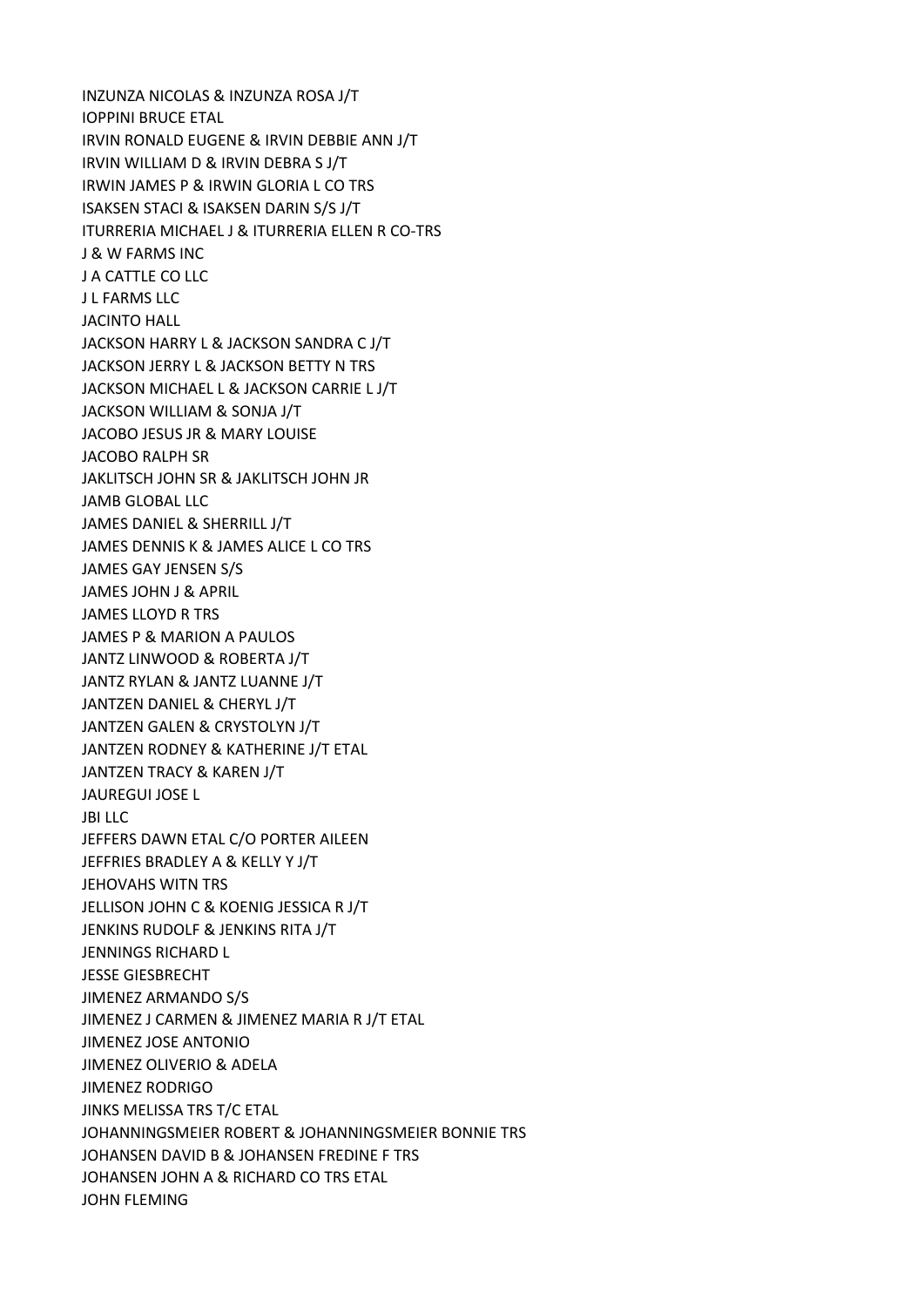JOHN L BECKER JOHNS MANVILLE INTL INC C/O RYAN & CO JOHNS MANVILLE INTL INC C/O RYAN LLC ATTN BRETT KO JOHNS MICHAEL A & REBECCA J/T JOHNS RONALD A & JOHNS BEVERLY J TRS JOHNSON ALLISA A & KEITH D J/T JOHNSON ALTON & JOHNSON AUDREY CO-TRS JOHNSON BRIAN A & JOY E J/T JOHNSON CHRISTOPHER A & JOHNSON SONIA J/T JOHNSON CHRISTOPHER J ETAL JOHNSON CORENE & DEITZ WAYNE S J/T ETAL JOHNSON DARRELL R & JOHNSON MARY KAY J/T JOHNSON DAVID S & JOHNSON CHERYL L J/T JOHNSON MICHAL W & JOHNSON DOROTHY A J/T JOHNSTON RODNEY JONES ALEX JONES CHARLES & JOYCE ETAL C/O JONES DALE JONES CURTIS S/S ETAL JONES DALE A C/O JONES CHRISTOPHER JONES DALI Y ETAL JONES JAMES A & JONES DIANE C J/T JONES LARRY L S/S JONES RICHARD L JR & JONES EDITH C J/T JONES ROBERT D & JONES BARBARA F TR ETAL JONES STEVEN H & MANNI C TRS JONGSMA HENRY & JONGSMA DIANA A TRS ETAL JOSEPH HOWELL J & JOSEPH LINDA L J/T JOSEPH HOWELL J SR EST OF & JOSEPH CLAIRE J/T ETAL JOSEPH JOHN JOYCE JOHN & IMELDA TRS JR SIMPLOT COMPANY JSJ FARMS LLC JUANARENA LINDA M TRS JUHL ELLEN M JUNEY MICHAEL N TRS ETAL JURDANA ERNEST J & JURDANA MARY E TRS KAILE AMARJIT SINGH & KAUR PARMJIT J/T KAISER ANDREW F & RONNE G KAISER CORY A & LAURIE A CO TRS KAISER LAURENCE JR & KAISER LAUREN L KAISER LEONARD H & KAISER MARSHA J TRS KALKAT KAMALJIT K KAMPMANN MARK KAMPSCHMIDT KEVIN E & KELLY A CO TRS KAMPSCHMIDT RONALD E & KAMPSCHMIDT KATHLEEN D J/T KANAWHA FIRE PROTECTION DIST C/O BOYD JAMES KAUFMAN MICHAEL W & PATRICIA M TRS KELLEY CAROL KELLY DAVID M TRS KELLY PATRICK M & KELLY ELIZABETH A J/T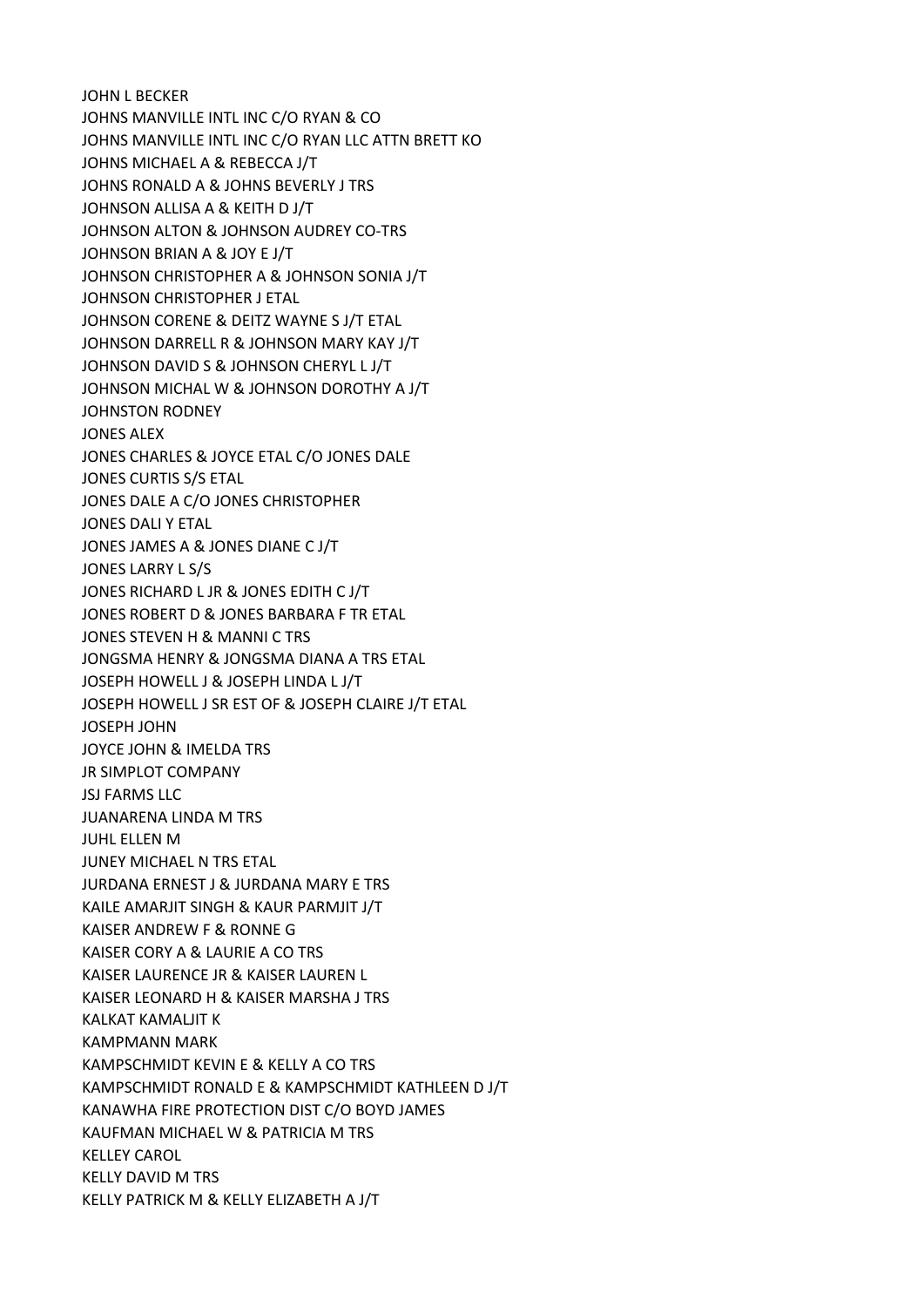KELLY RICHARD D & KATHLEEN KENDRICK CHARLES & KENDRICK MELANIE J/T KENDRICK GLENDA S KENDRICK WILLIAM R & KENDRICK GAY E J/T KENNEDY DANIEL & KENNEDY LISA C/P KENNEDY LOUELLA M TRS & KENNEDY LOUELLA M TRS KENNEDY PATRICK L ETAL KENNON JAMES W JR S/S KEOLANUI VINCENT & KEOLANUI DAWNA R J/T KEOMOUNEPANE BO S/S KESSLER KENNETH D & KESSLER NIKELLE R J/T KESSLER RONALD EST OF & KESSLER BEVERLY KEYAWA ORCHARDS INC KEYAWA PAUL E & ANNETTE M CO TRS KEYAWA RONALD E & KEYAWA KARI L C/P KHAN IRUM SUC TRS KHAN JEFFERY S ETAL KHAN MOHAMMAD AZAM & KHAN ANJUM AZAM C/P KHAN MUHAMMAD MASOOD NASIR KHAN MUMTAZ AKHTAR ETAL KHAN NAVID AFZAL & KHAN NAIMA J/T ETAL KHAN UZMA S S/S ETAL KHAN WAHEED A ETAL KILMER CAROLYN J KING CHARLES C & KING CONNIE J CO TRS KING JOHN L & KING MARILYN E EST OF KING MICHAEL L & KING DANITA A J/T KING THELMA TRS KIRBY MARION & KIRBY DIANA LEE J/T KLAUZER RAY KLINE KATHLEEN F TRS KLINE PHILIP & YANNONE-KLINE JENNIFER J/T KNERR BETTY KNIERIM JACQUELINE R TRS KNIGHT PETER D TRS ETAL KNIGHT RANCHES INC KNOWLES DOROTHY B TRS ETAL KOEHN BILL & VIOLA J/T KOEHN JONATHAN L KOEHN MARCUS L KOEHN MATTHEW L & KOEHN ERIN R J/T ETAL KOEHN ROBERT A & KOEHN RUTH TRS ETAL KOEHNEN C F & SONS ORCHARDS KOEHNEN KALIN & LISA TRS KOEHNEN KAMRON & KOEHNEN JULIE TRS KOEHNEN ROBERT EST OF & KOEHNEN YVONNE TRS KOEHNEN WILLIAM C TRS KONU DOUGLAS D & CHRISTINE A C/P KRAEMER & CO MFG INC KRAEMER BEN W & KRAEMER NANCY J CO TRS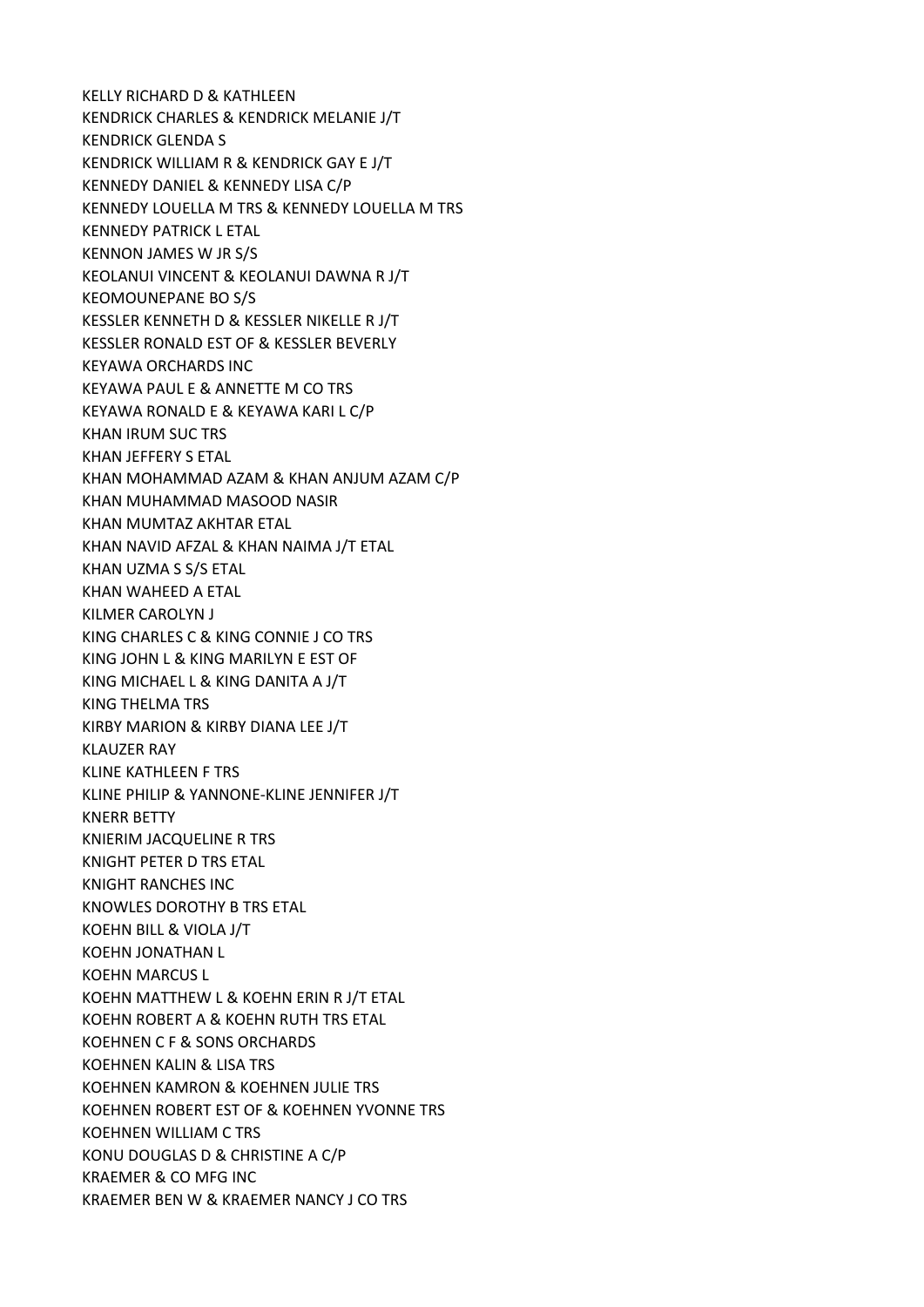KRAEMER GERALD & MAUREEN J/T KRAMER GARY W TRS KRAMER V BURYL KRANTZ MARIANNE KRISPEET FARMS LP KRONBERG VICTOR L & KRONBERG JUNE H TRS KRUEGER MICHAEL ALAN KRUEGER WENDY TRS KRUEGER WILLIAM H & DIANNE L TRS KRUP LEONARD G & KRUP ROBERTA A J/T KUMAR PAWAN & KUMAR PRITI J/T KURTH CARL & ABBIE J/T L & L ORCHARDS L M BENOIT RANCH INC LA BARBERA JAMES A & JUDITH D CO TRS LA FOSSE MICHELE LABLUE HELEN LACEWELL GEORGE H EST OF & UVA N LACQUE CLARENCE E & LACQUE JEANETTE CO TRS ETAL LACROIX RICHARD WAYNE TRS LACY ROBERT M LADD JERALD E & LADD MARILYN K TRS LADIGES DON & DEBRA D TRS LAGRANDE LORI LAMB CHARLES & SHIRLEY J/T LAMBERT LANCE L & LAMBERT DEBORAH K J/T LAMBERT MARY D TRS LAMSON REID LAND O LAKES INC LANDBERG BRIAN & LANDBERG JACKIE J/T LANDBERG KAY C/O LANDBERG BETTY LANDBERG LINDA EILEEN TRS LANDBERG WAYNE & LANDBERG SONDRA L CO-TRS LANDEROS SILVINO & LANDEROS JULIA J/T ETAL LANDINI MICHAEL R CO TRS ETAL LANGAN KELLY J & KENNEDYLANGAN CARA M J/T LANGIE CONNIE G & LANGIE LOUIS A J/T LANZARIN JUAN M LANZARIN MARIA E LANZARIN RIGOBERTO & LANZARIN CECILIA TRS LAPANT FARMS LLC LAPIZCO JESSIE LAPP CHRISTOPHER D & BONNIE G TRS LARIMORE RAYMOND E JR LARRABEE BRANDY TRS LARRABEE JAMES M JR & THERESE G J/T LARSEN RUDOLF R TRS & HANSEN MARY ANN TRS LASH FARMS LLC LASH FARMS LLC\_ LATTER DAY SAINTS CHURCH C/O TAX DEPT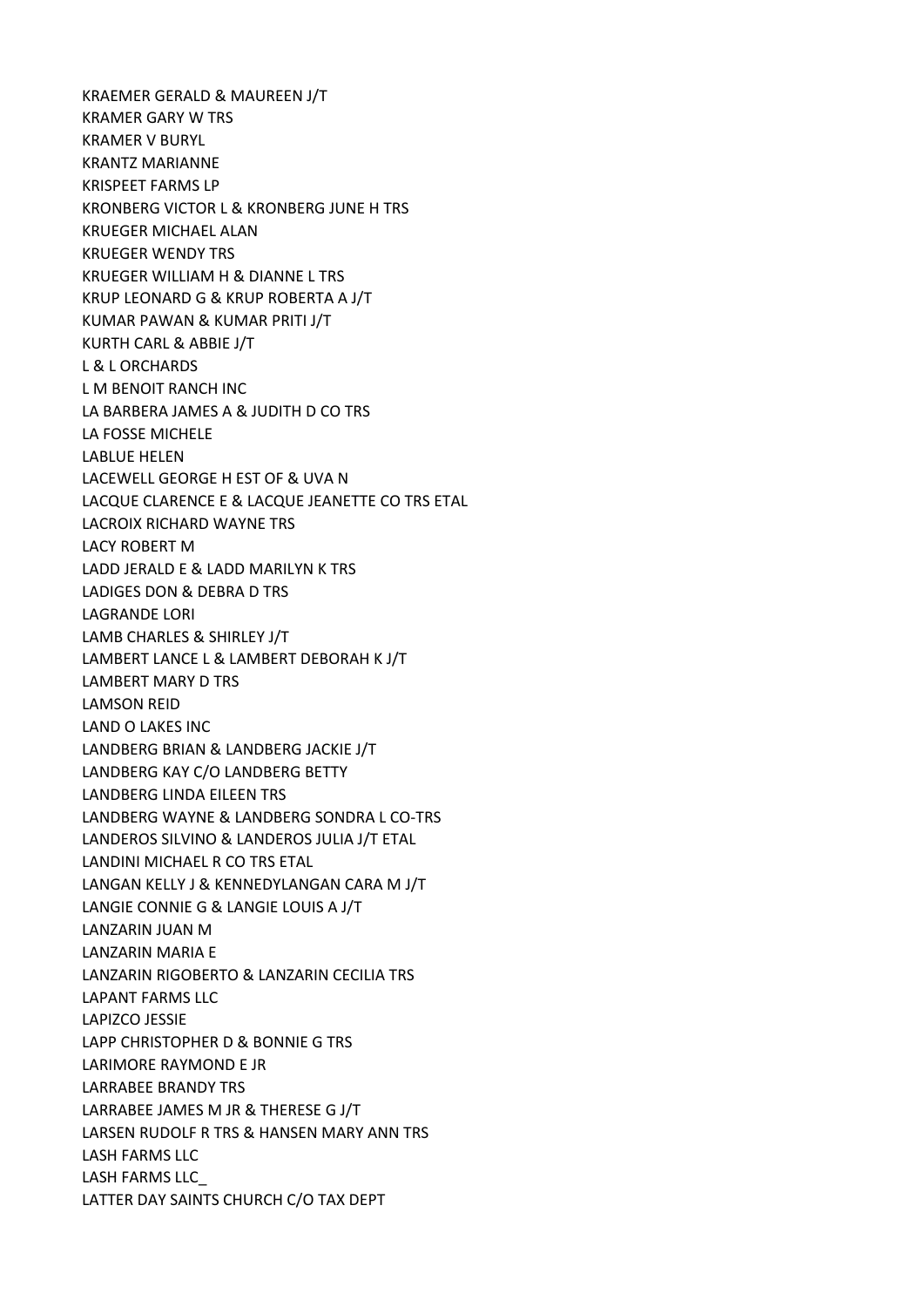LAUREL CLEEK LLC LAURITSEN DANA N S/S LAURSEN TIMOTHY A & LAURSEN SUE ELLEN J/T LAUSTEN LONNY ETAL LAVALLE RODOLFO & TAMMY C/P LAVEY DOUGLAS A & LAVEY TINA M TRS LAVEY GEORGE H ETAL C/O BROWN CLARA ANN LAWLER CHARLES FREDERICK TRS LAWRENCE JULIO F JR S/S LAWRENCE MATTHEW & LAMAS SARAH J/T LAWSON STEPHEN K JR S/S LAYMAN DIANE J LAYMON MARVIN D & DONNA L J/T LAZZARETTO MICHAEL A JR & LAZZARETTO COLLEEN L C/P LE DONNE EDWARD HENRY & LE DONNE SHIRLEY MAE TRS LE DONNE TROY E & LE DONNE HEATHER L C/P LEACH IVAN L & CAROL E TRS LEAL ADRIAN & ALICIA J/T LEDBETTER JACK F & LEDBETTER MARLENE R CO-TRS LEDERER ANDREW C & LEDERER YOLANDA J/T LEDERER DONALD L & LEDERER CAROL TRS LEDERER ERIC & LEDERER GINA J/T LEDERER ERIC M & GINA M C/P LEDONNE MARC A LEE CHA V & YANG CHA MEE LEE CHARLES & URSULA J/T LEE NHIA SHOUA & XIONG PA J/T LEE WILLIAM C & ANNETTE L LEEMAN DONALD S SUC TRS\_ LEEMAN DONALD S SUC TRS LEEMAN GARY E & DONNA A J/T C/O NATIONS LENDING SE LEGACY ENTERPRISE HOLDINGS INC ETAL LEHR ALLEN A & IRENE E J/T LELY J WIM & TERRI CO TRS LELYS GP LEMA JAMES R TRS LEMMON GRANT F LEON EDUARDO HERNANDEZ & HERNANDEZ LUZ ELVA J/T LEONARD JON & KEELY J/T LEONARD PATRICK L S/S LEONARDO EVA MAY TRS ETAL LEONARDO FRANK JAY LEPP FRANCES & SHEPHERD CONNIE TRS LEPPER CHARLES EST OF & LEPPER JANICE TRS LERSTANG ERIC LERVOLD PETER V LESTER PAUL LEVROLD NORMAN D & LEVROLD BARBARA J EST OF LEWIS KARL & BARBARA J/T LEWIS SHIRLEY J SUC TRS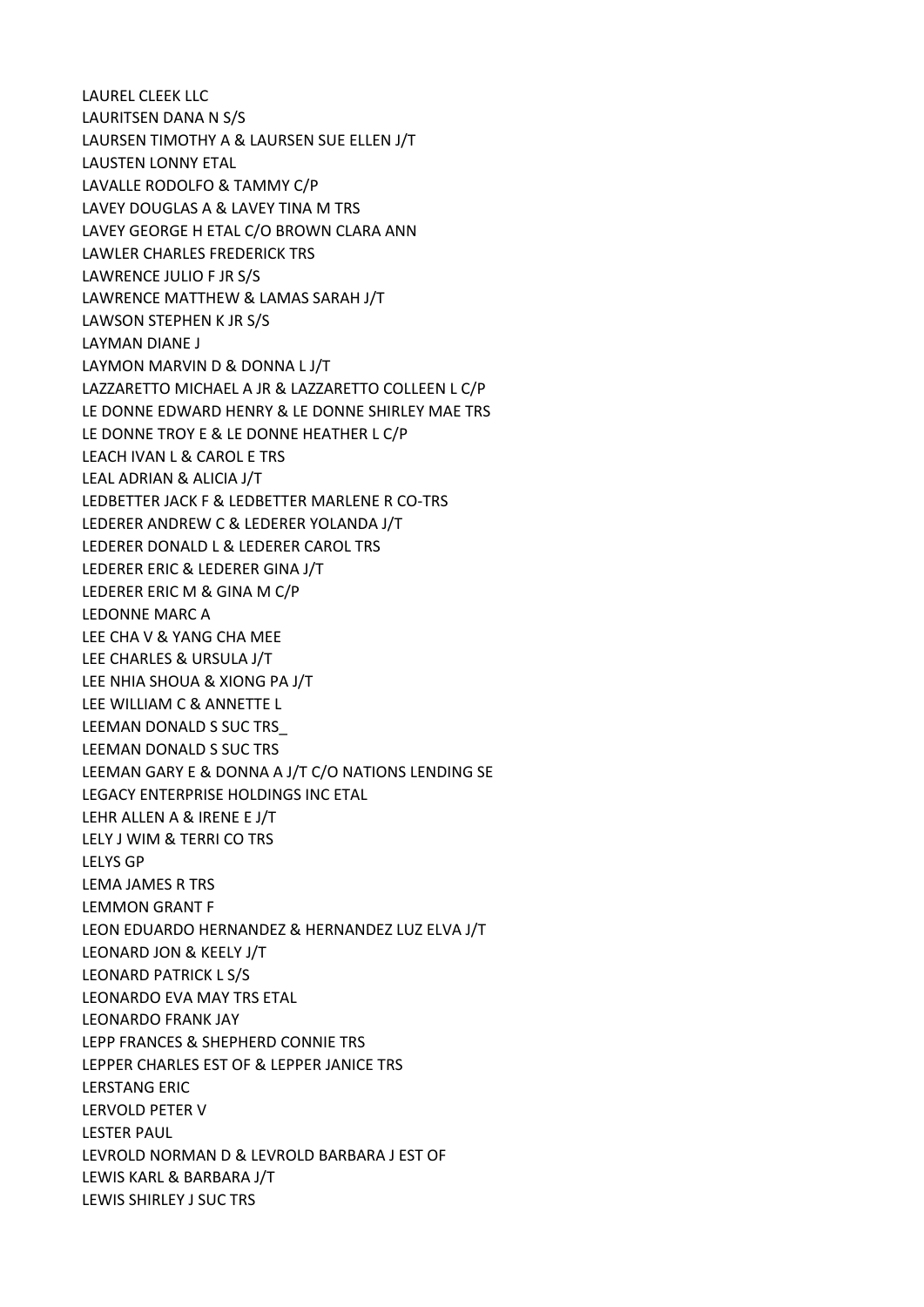LIFUR GENE & LIFUR LINDSEY J/T LIGAS ELIAS & VIRGINIA J/T LIGAS ELIAS G & LIGAS VIRGINIA J J/T LIMBAUGH LINDA TRS LINDSEY RANDY S/S & RAU PATRICK S/S LINDSEY RANDY T & AMY L J/T LINEAWEAVER AARON T LINSCOTT ROBERT E JR & LINSCOTT KATHRYN R TRS LINSENBIGLER WILLIAM A TRS LISTER WILLIAM N & LISTER CYNTHIA L J/T LITTLE DENNIS S & LITTLE LORETTA K CO TRS LLAMAS DONACIANO G ETAL LLAMAS MARIA G & MENDOZA JOSE E J/T LLAMAS MARIA P LLAMAS SOCORRO V TRS LLOYD JERROD S S/S LOBACH SEAN LOCKWOOD TIMOTHY JR & TALLY A J/T LOEWEN ABE & BONNETTA J/T LOEWEN ANDREW C & OLGA J/T LOEWEN HOWARD & ELISE J/T LOEWEN JESSE & PAMELA J/T LOEWEN JULIAN J & LOEWEN ANDREA B J/T LOEWEN LEONARD E JR S/S LOEWEN PAUL D & VICKI C LOEWEN PETER & DANA S J/T LOEWEN ROGER TRS ETAL LOEWEN ROLAND D & TERESA LOEWEN RONALD D & DOLORES M LOEWEN WAYLAND J & LOEWEN RITA J/T LOFF JOHN E & LOFF SHIRLEY M TRS LOGAN JEAN ANN TRS EST OF LOGAN LAND & STOCK CO LOH PETER H & TERESA L TRS TORRES JESUS & TORRES MARIA TRS LOHSE ALLEN & JUDITH A TRS LOHSE AUGUST L & LOHSE DONNA M TRS LOHSE BRIAN & RACHEL C/P LOHSE CHARLES W & JANE CO TRS LOHSE DAVID M TRS ETAL LOHSE FARMS LLC LOHSE JOHN F & LOHSE ANN R TRS LOHSE LARRY G & LESLIE A LOHSE LINDA M TRS ETAL LOHSE MYRNA J SUC TRS ETAL LOHSE SCOTT & LOHSE MICHELLE J/T LOHSE STEVEN J & OLIVIA C/P LOHSE TED F LOMBARD LLOYD F SR & LOMBARD CHARLENE A TRS LOMELI ROSA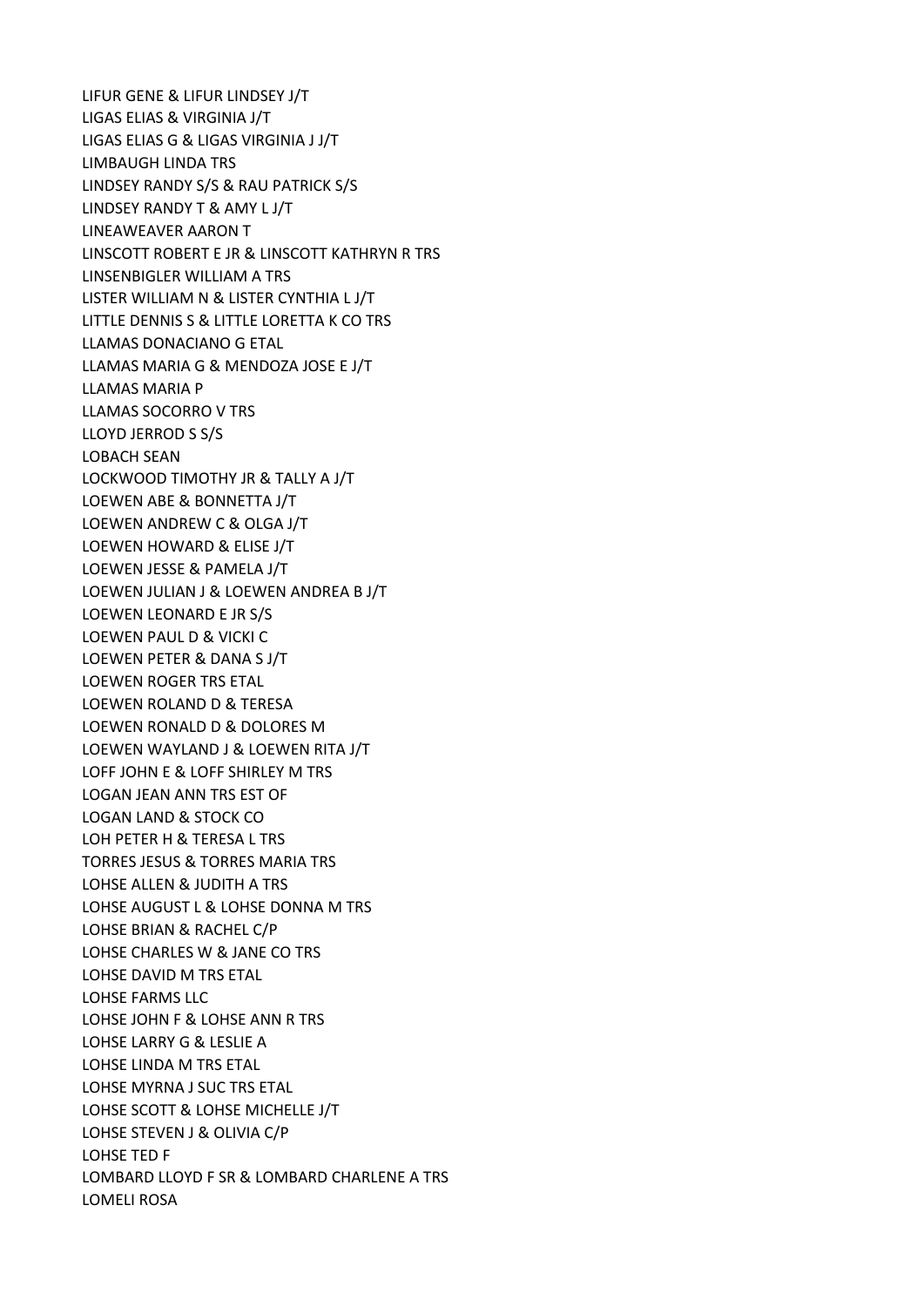LONG DARRON C & LONG KELLI G TRS LONGORIA DANIEL J & LINDA LOPES KATHLEEN A TRS LOPES RICHARD SUC TRS ETAL LOPEZ IGNACIO R & MALDONADO FLORA J/T LOPEZ JOEL & LOPEZ MIRIAM J/T LOPEZ JOSE & MARIA J/T LOPEZ JOSE S JR & ELIZABETH R J/T LOPEZ LUIZ ORTIZ & LOPEZ MARIA CARMEN J/T LOPEZ PETER P TRS LOPEZ SANTOS P & PENALOZA MARTHA C/P LOPEZ SYLVIA C & LOPEZ JOSEPH D J/T LOPEZ YVONNE LOREN L KOEHN LORENZO GREGORY J & LORENZO VICTORIA L J/T LOUD ANNE D SUC TRS ETAL C/O DOUGLASS OLGA TRS LOUGHMILLER ALVIN & NANCY J/T LOVE NOBLE C LOVEJOY JULIA D TRS LOVELL JAMES P & NANCY M J/T LOW ALICE LOWE ALAN S & LOWE MARY ANN J/T LOWE CLINTON & LOWE BREANN J/T LOWE LARRY E & LOWE PHYLLIS J TRS ETAL LOWMAN FRANK D LOZA JOEL M & LOZA VERONICA L J/T LUCAS DANIEL & LUCAS SHAWNA J/T LUCAS MAXINE L TRS LUCKY SEVEN LAND CO LLC LUNA MARCO LYLE F & EDIE K J GRAY LYNCH GAIL P & CHERYL L TRS LYNCH PAUL V TRS LYNN & NELDA SHULL LYON MICHAEL J S/S ETAL M & A INVESTMENT HOLDINGS LLC M & J MONTZ BROTHERS FARMS M & L COLE FARMS LLC MABANAG TONY S/S MABEN NORMA & LARRY TRS MAC DONALD ANGUS C MACHADO JANET ANN MACHADO JOSEPH F JR & MACHADO FRANCINE M J/T MACHAL MADGE A & PAMELA K J/T MACIAS CESARIO & GUTIERREZ HUMBERTO J/T MACK RICHARD & PATRICIA J/T MACKINNON MICHAEL D & MACKINNON NANCY L J/T MACLEAN DAVID J II & MACLEAN LYNN D TRS MACON JOSEPH L & MACON CAROLYN M C/P MADARIAGA MARIANNE S S/S ETAL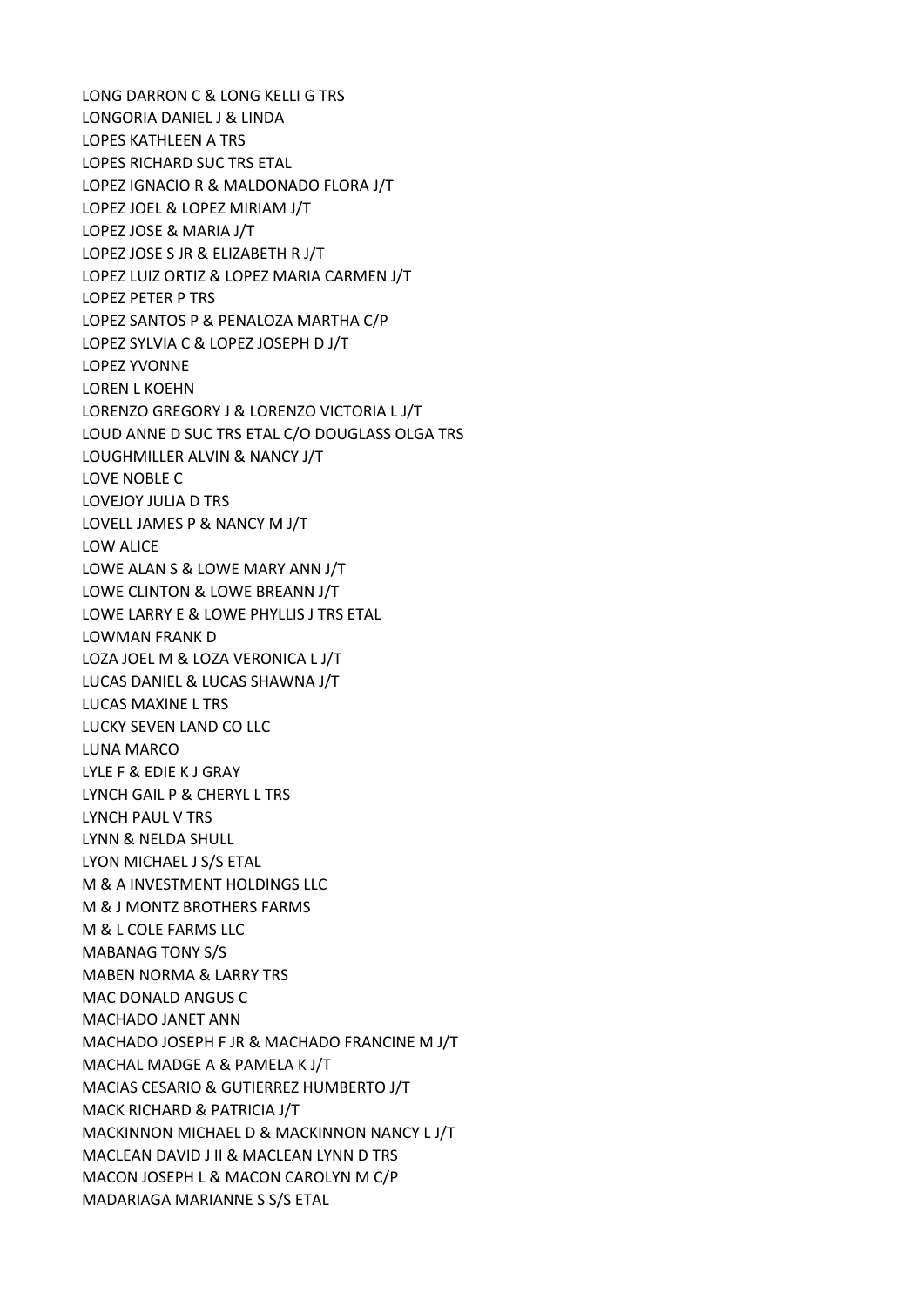MADDEN CHRISTOPHER D MADDOX FREDERICK D III & MADDOX DEBORAH J/T MADSEN BEN MADSEN TRAVIS D & MADSEN BRIANA N J/T MADSEN TRAVIS D & MADSEN BRIANA N J/T\_ MAGANA GERARDO GUZMAN & MAGANA ELBIE L J/T MAGDALENO FRANCISCO M EST OF ETAL MAHIL INDERPAUL & MAHIL MANPREET J/T MAIN DAVID G & MAIN JOSIE V J/T MALCOLM FRANK A & MALCOLM MARY L EST OF MALDONADO BRANDY E & SLAUGHTER KATY J J/T MALLORY BRADLEY H & MALLORY NANCY E TRS MALONEY ELIZABETH & BEALE RICHARD J/T MANN DAVID & LINDSEY J/T MANN JOEL S & CARLENE C J/T MANN PETER D & LESLIE M J/T MANN PETER D & LESLIE M J/T\_ MANN ROBERT EST OF & MANN BARBARA J TRS MANUEL PAUL & SARAH J/T MAPCO FARMS L/P MAPES ROY A JR EST OF ETAL MARIANI MARTIN TRS ETAL C/O MARIANI DENNIS\_ MARIANI MARTIN TRS ETAL C/O MARIANI DENNIS MARIN JOHN A JR & TRACY L J/T MARIN JOHN A JR SUC TRS MARIN ROBERTO R S/S MARJON ENTERPRISES INC MARQUEZ GABRIELA PAULA TRS MARSHALL JOYCE MARSHALL-ARNOLD LLC MARTENS TEDDIE A SUC TRS MARTIN BRENT A MARTIN BRENT J S/S MARTIN DALE MARTIN DAVID & STEPHANIE J J/T MARTIN JACQUELYN FAY S/S MARTIN JUDIE D S/S MARTIN LAIN JOHN & MARTIN SANDRA KAY TRS MARTIN MICHAEL R S/S MARTIN MIKI MARTIN PAUL H ETAL MARTIN REBECCA R MARTIN RICHARD A & MARTIN SHARON K TRS MARTIN SUMMERLEE A MARTINDALE MICHAEL J MARTINELLIE FARMS PTSHP MARTINEZ CELIA S/S MARTINEZ ENRIQUE M & MARTINEZ ELLEN M J/T MARTINEZ FABIAN MARTINEZ JAVIER & MONCIVAIS CAROLINA J/T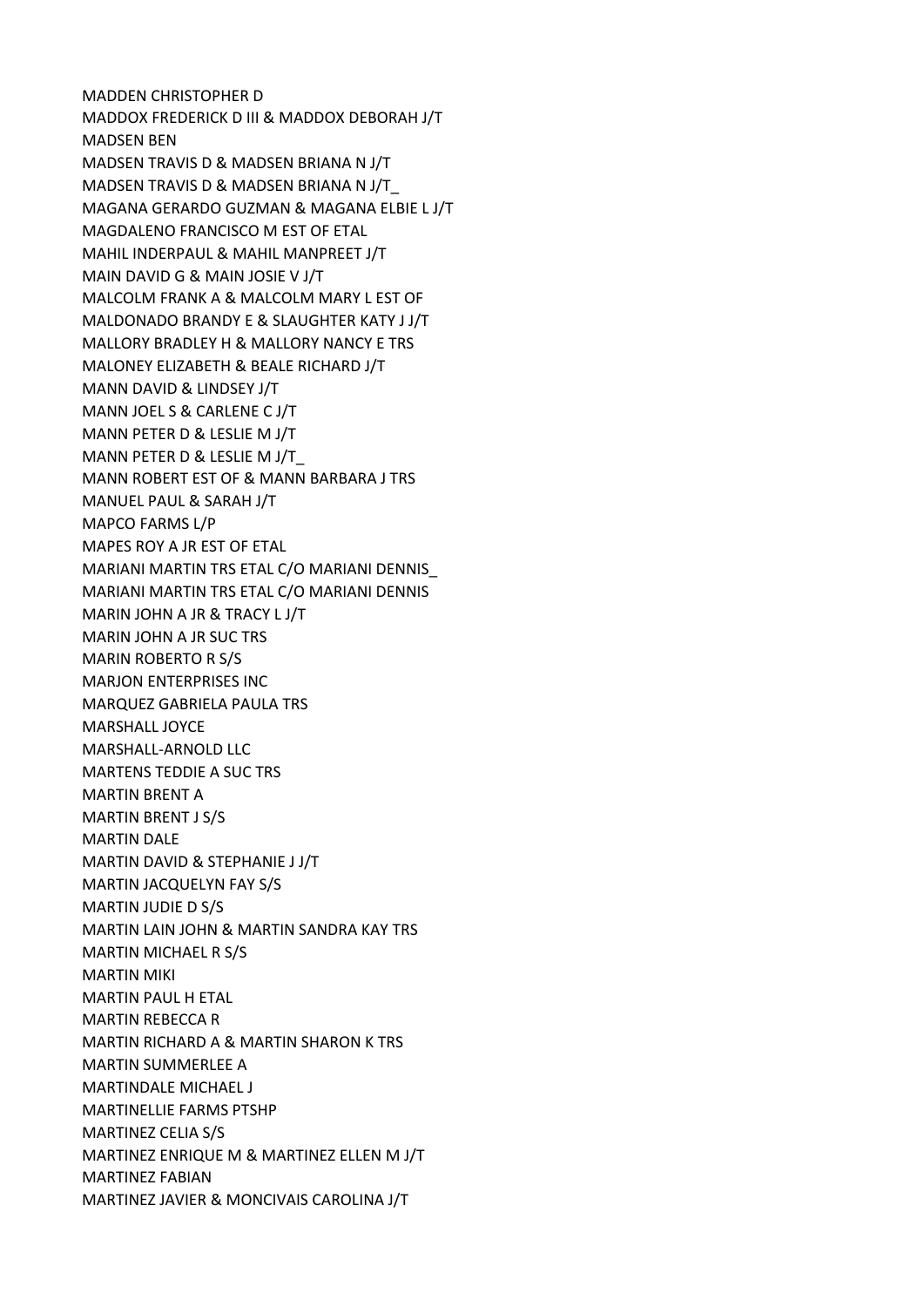MARTINEZ JOVANNY & SOTO ALEJANDRA PEREZ J/T ETAL MARTINEZ JUAN C & BARRON JAZMIN M J/T MARTINEZ LUIS & MARTINEZ ALEJANDRA J/T MARTINEZ RAFAEL JR & ELSA J/T MARTINS FRANK N & MARTINS CHANNIN J/T MARTINS MARIO & KRISTIN MARTINS WILLIAM R & MARTINS GAY N J/T MARY Y SUC MINAMOTO MASCADRI RIC MASINGALE GERALD L & MASINGALE LAURETTE A TRS MASSA DUANE A & MASSA WENDY L J/T MASSA EUGENE JR & CHERYL J/T MASSA FARMS INC MASSA RICKY E MASTERS MEGAN E & MASTERS WILLIAM M J/T MATA JOSE DUARTE & DUARTE MELLY J/T MATA RICARDO MATA RICARDO\_ MATTEUCCI ANTHONY B & MATTEUCCI MELINDA A J/T MATTHEWS MICHELLE & MATTHEWS PATRICK J/T MATTICE IVA PEARL MATTICE RALPH M EST OF & MATTICE SHIRLEY MATTIS JOSEPH JR TRS MAYBERRY GLEN & GEORGIA J/T ETAL MC CABE DONALD O & JANE F J/T MC CASLAND RICHARD H MC CLAIN LAWRENCE R & MC CLAIN OLA J TRS MC CLINTOCK MARYANN & MC CLINTOCK WILLIAM TRS MC CLOUGH DANIEL J & MC CLOUGH LINDA J/T MC COMAS ROGER & CATHLEEN J/T MC CORD MICHAEL F ETAL MC CORKLE FARMS INC MC CORKLE ROBERT E ETAL MC CRACKEN BARBARA L & MC CRACKEN ERIC CO TRS MC CRACKEN ERIC C & MC CRACKEN MARCIE R C/P MC CRACKEN JOHN W & MC CRACKEN BARBARA L ETAL MC CREARY KATHRYN TRS ETAL MC DANIEL LEIGH W & SHARON R TRS ETAL MC DONALD HAROLD J S/S MC DONALD MICHAEL J & MC DONALD CHRISTINA P TRS MC DONALD TONYA MC DONALD TROY MC FARREN STANLEY E MC GARR RANDALL & CAROLYN J/T MC GEOGHEGAN BRADLEY M & MC GEOGHEGAN KIMBERLY A TRS MC GINNIS FARMS LLC MC INTIRE GILBERT & DORRIS MC KENZIE BRETT C & MC KENZIE JENNIFER L J/T MC KINNEY BOBBY E & MC KINNEY CAROL J TRS MC KINNEY LOLAN & ETHEL J/T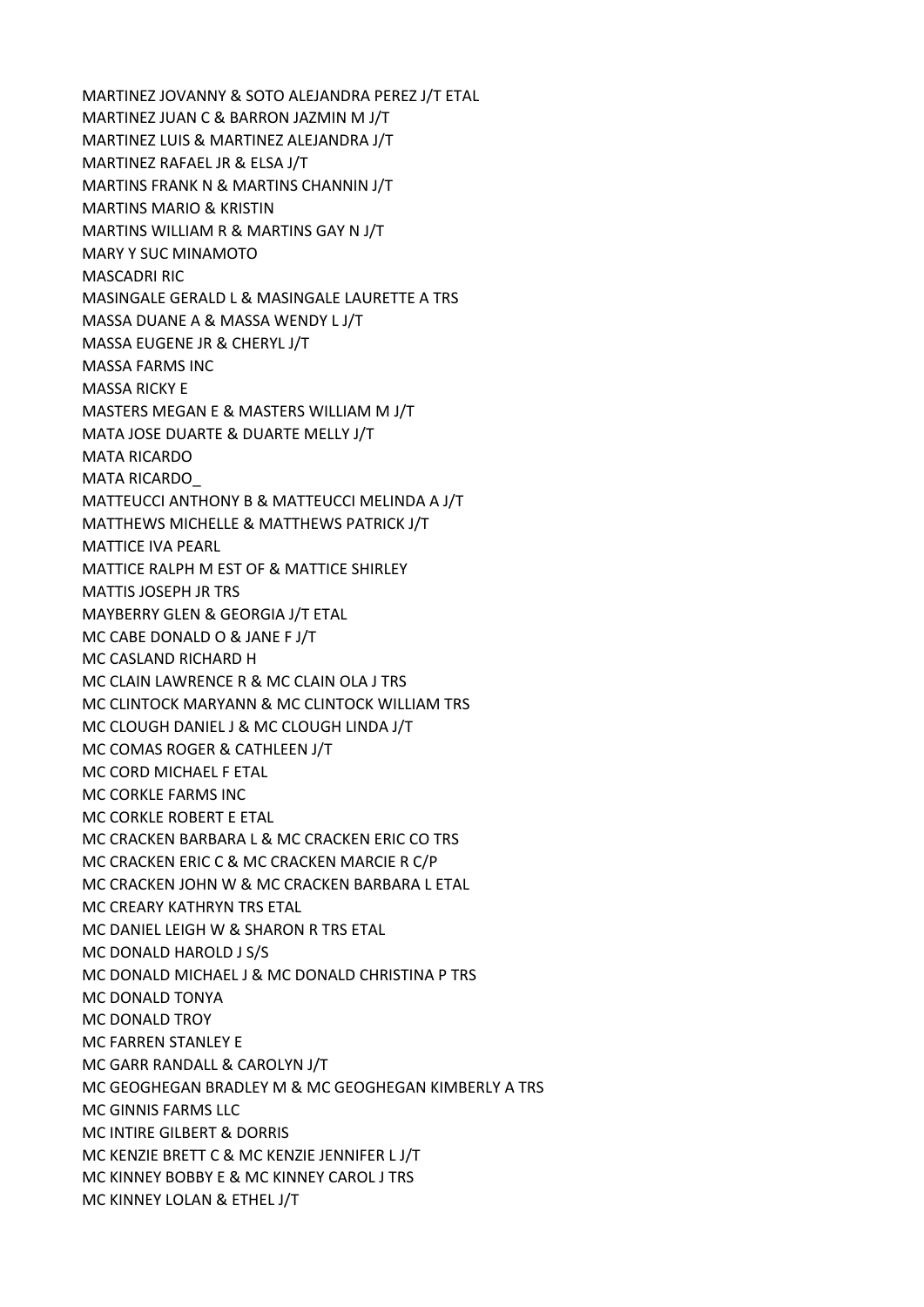MC KINNEY STACY L S/S MC KINZIE KENNETH & MC KINZIE MARION J/T MC LAUGHLIN TERRY & CYNTHIA G C/P MC LELLAN MICHAEL W & MC LELLAN LINDA R J/T MC MAHON SHARON M MCGREW BLAKE K & MCGREW CASEY J/T MCGUIRE LISA MEADOR ROBERT C & MEADOR LETHA M TRS MEADOW TRAIL LLC MEDA ROSA & MEDA JOSE J/T MEDINA FELIPE & LETICIA J/T MEDINA LAURA & CERVANTES JOSE MEDINA J/T MEDINA NESTOR D MEDINA RAUL L GUARDIAN MEGALLON GUSTAVO GARCIA MELGAREJO FEDERICO & MELGAREJO MARIA G J/T MELGAREJO JOSE ANDRES MELGAREJO JOSE ETAL MELGAREJO MARTIN & MELGAREJO LUZ M J/T MELLO THOMAS L & DANYELLE M J/T MELO FRANK S & MELO IZALTINA TRS MENDES APRIL R MENDES EVELYN TRS ETAL MENDES RON & DOREEN CO TRS MENDONCA ORCHARDS INC ETAL MENDOZA JOSE E & MENDOZA REBECCA J/T MENDOZA JOSE JESUS & MENDOZA RAFAELA J/T MENDOZA JUAN M & HERNANDEZ ADRIANA M C/P MENDOZA LEOPOLDO M RUIZ MENEZES JOSEPH JASON & MENEZES NANCY KAY J/T MENNONITE CHURCH GOD CHRIST MERANDA DAVID TRS ETAL C/O CRAIN ORCHARDS MERCADO ANA LILIA MERCADO CESAR & RAMIREZ JOSEFINA J/T MERCADO MANUEL G & MERCADO MIRELLA J/T MEREDYK FARMS LLC MERRILL MAURICE L MERRILL RICHARD A & MERRILL VIRGINIA L TRS MERRILL VIRGINIA A ETAL MERRITT C S ERICKSON MESA ASSET LLC ETAL MESSNICK STUART & CHRISTY J/T MEZA JESUS R & MEZA MARGARET J/T MEZA JODY L & MEZA ULISES J/T MF FARMS PTSHP MICHAEL ERNEST WAYNE & MICHAEL PATRICIA ANN TRS MICHAEL KIRK W LE MICHAUD DONNA W TRS ETAL MICHAUD FRANK H III & THOMAS-MICHAUD BONNIE J/T MICHAUD NATHAN & FLEMING MONICA J/T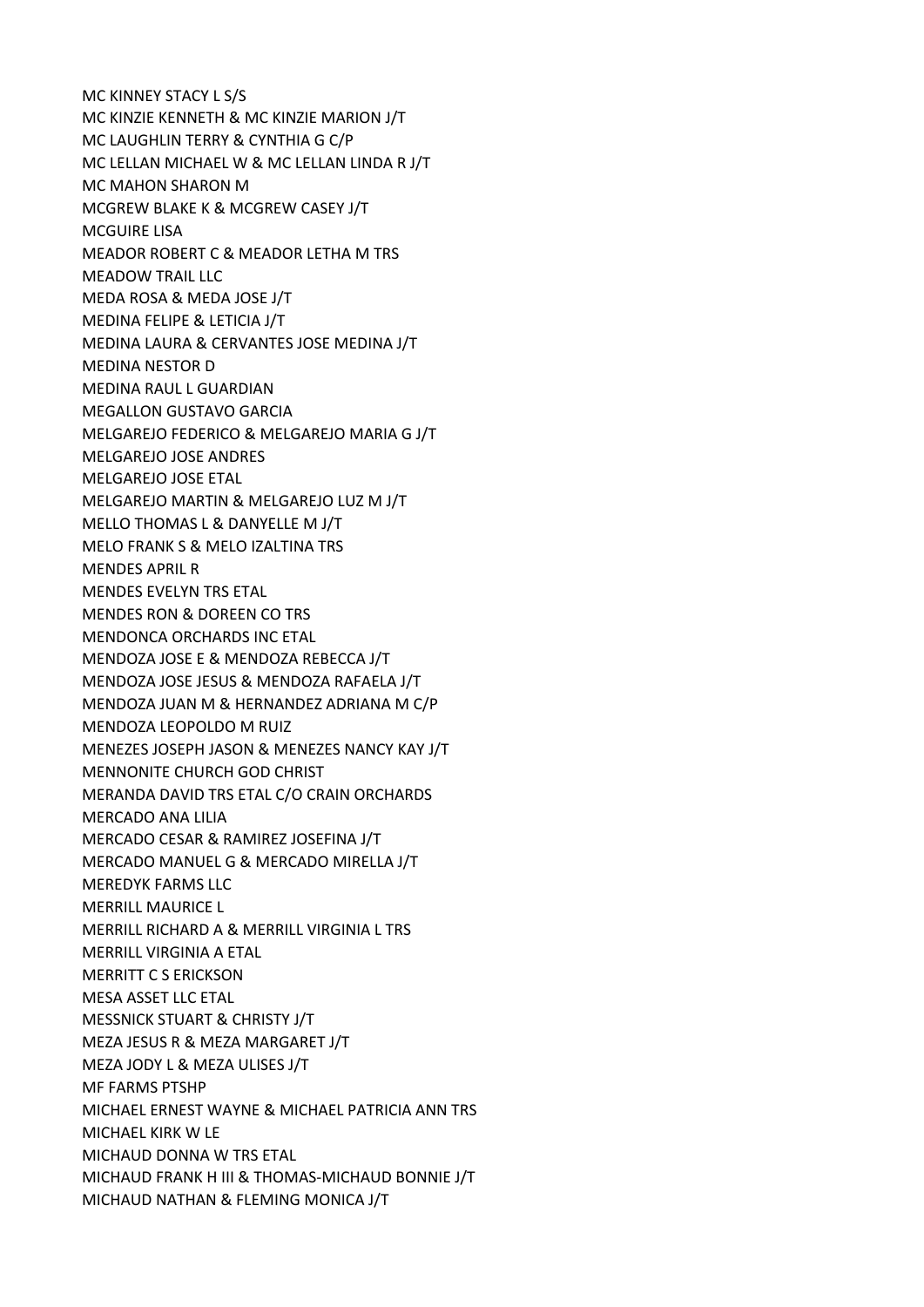MICHAUD REGENALD S & MICHAUD KELLY M J/T MICHAUD TAYLOR MIDGLEY EDWARD A & MIDGLEY FRANCEY E J/T MII FARMS INC MIKE GARCIA FARMS INC MIKEWORTH LESTER & MIKEWORTH BESSIE R C/P MILEY SHANNON ELIZABETH TRS MILLAR MICHAEL T & MILLAR RACHELLE J TRS MILLAR THOMAS B JR MILLAR THOMAS BOYD & MARGARET ANN TRS MILLEN GERARD M & JAMIE A CO TRS MILLER CHRISTOPHER L & MILLER VICKIE A TRS MILLER GEOFF T & MILLER KRISTINA D J/T MILLER GLENN M MILLER LEE D & MILLER FRANCES E TRS MILLER MARY F TRS ETAL MILLER MATTHEW G & MILLER KATHERINE A J/T MILLS PATRICIA ETAL MILLSAPS LOU ANN TRS ETAL MILLSAPS PRESTON J MILNE MARK W & JENNIFER J/T MILNE MICHAEL R & MILNE JOANNE M J/T MIRANDA JOHN JR MIRANDE PETE & MIRANDE CAMI TRS MIRANDE SCOTT A & LINDSAY D C/P MITCHEL DANIEL C TRS & LINDA EST OF MITCHELL JEANNETTE TRS MITCHELL VETA F J/T ETAL MITTS ERIC L & LORI L J/T MJM MJS LANDS LLC MOFFITT DEREK & SANDI J/T MOFFITT STEPHEN A & MOFFITT TERESA L TRS MOGNI LORIE MOGNI STEPHEN TRS MOJICA GILBERTO M & BEHNEY MELISSA S J/T MOJICA JOSE LUIS GARCIA S/S MOJICA ROBERTO & MOJICA MARIA J/T MOLE LILLIAN F TRS ETAL MOLINERO FRANCISCO R MOLINERO JUVENAL & MARTINEZ MARIA M J/T MOLLESON JOHN D MOLONEY MICHAEL L & MOLONEY KATHIE L CO TRS MONTAGUE VERNON P S/S MONTANO MOISES & HERRERA MARIA F J/T ETAL MONTERO DEAN ETAL MONTERO KATHY L MONTES-MOJICA RAFAEL & HERNANDEZ MARIA J/T MONTGOMERY DENNIS MONTOYA FERNANDO & MONTOYA RACHEL LYNN J/T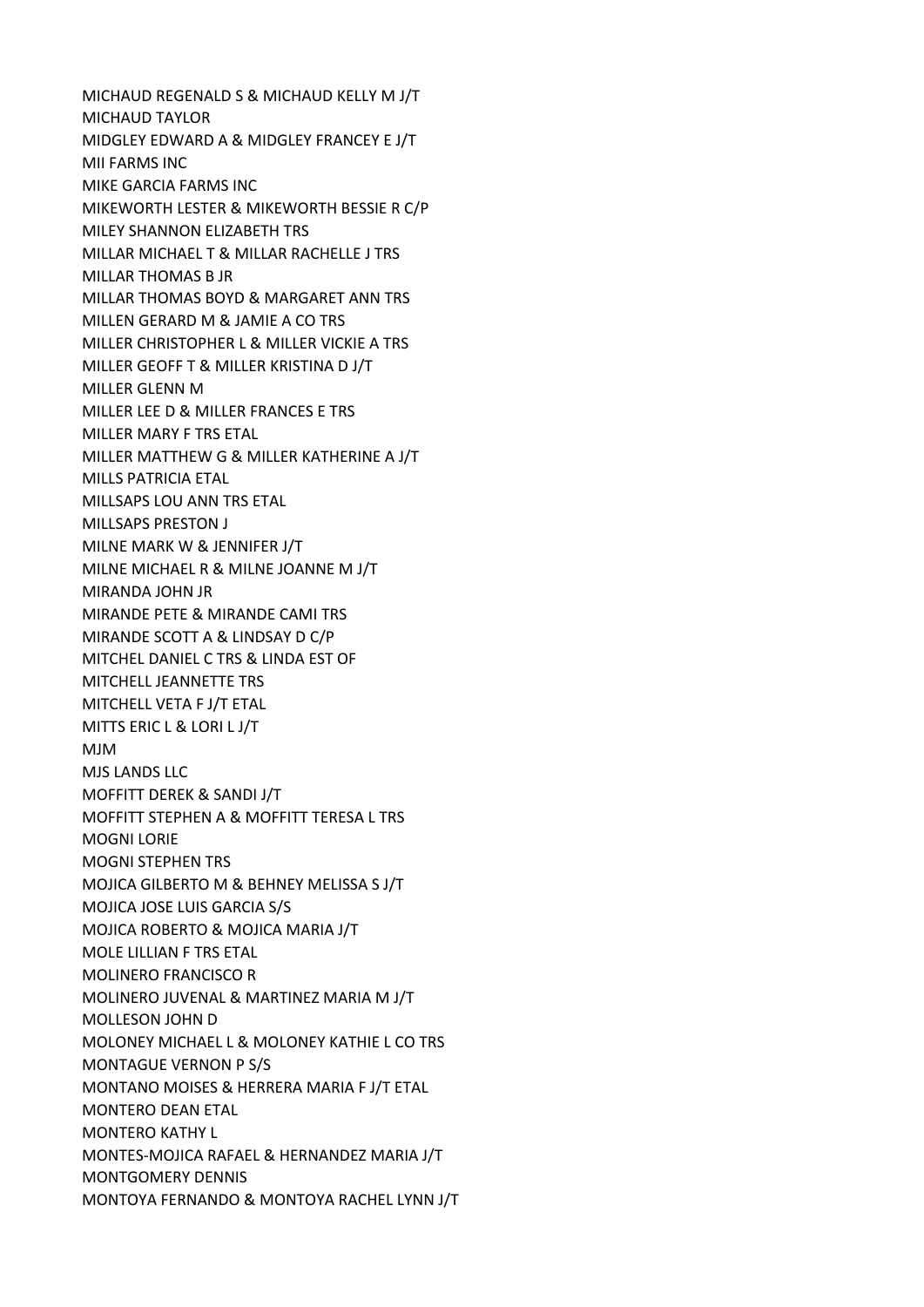MONTOYA MARIA A MONTZ J DANIEL TRS MONTZ JERRY W & MONTZ HELENA Y J/T MONTZ JOHN & MONTZ DARYN J/T MONTZ RANCHES MONTZ WAYNE & MONTZ LILY TRS MOORE CARI LYNN SUC TRS ETAL MOORE JAMES RAY & MOORE DONNA CELINE CO-TRS MOORE JOHN BAILEY MOORE NORMAN & MOORE JAMIE J/T MORALES CRISTINA ADMIN MORALES JOSE & FRANCISCA J/T MORALES JOSE & MORALES SUSANA J/T MORALES LUCAS GONZALEZ S/S MORALES ZENAIDO M & IBANEZ FATIMA J/T MORALEZ JOSE A JR & MORALEZ VERONICA J/T MOREHOUSE BENNETT C & MOREHOUSE KIALYNNE J/T MOREHOUSE JAMES RANDALL & HOLMES RUTH HELEN J/T MORENO GUADELUPE & SYLVIA M MORENO MIGUEL & MADEROS MARIE E J/T MORENO RUBEN & MORENO MIGUELINA J/T MORGAN JERRY L & MORGAN MARJORIE A J/T MORIARTY RITA TRS MORRELL RANCHES MORRIS MATTHEW & JESSICA J/T ETAL MORRISON CHARLES S/S MORRISON KATHLEEN MORRISON LONNIE G MORTGAGE EQUITY CONVERSION ASSET TRUST 2011-1 MORTON MARTHA M & MORTON JAMES G J/T MOSS DOUGLAS S/S MOSS SUSAN A MOSS THOMAS A & MOSS TAMMY J/T MOSSMAN FAITH MOZZINI SERENO C S/S MUNDO JUAN & WALLER ANGELA J/T MUNOZ JOSE DE JESUS F MUNOZ JUAN M & MUNOZ MA DEL C J/T ETAL MUNSEL HAROLD M & MUNSEL IRENE TRS MURDOCK BARNEY D & MURDOCK DEBRA K CO TRS MURILLO MAURICIO & MURILLO NORMA J/T MURRAY DONALD & MURRAY ELAINE J/T MURRAY DONALD T & MURRAY ELAINE G J/T MURRY WILLIAM J MUSGROVE GARY MYERS DALE W & HOLLY J/T MYERS ERNEST WILBER EST OF ETAL MYERS FAMILY ORCHARDS LLC MYERS GLENN DALE MYERS RAYMOND W & MYERS KRIS L J/T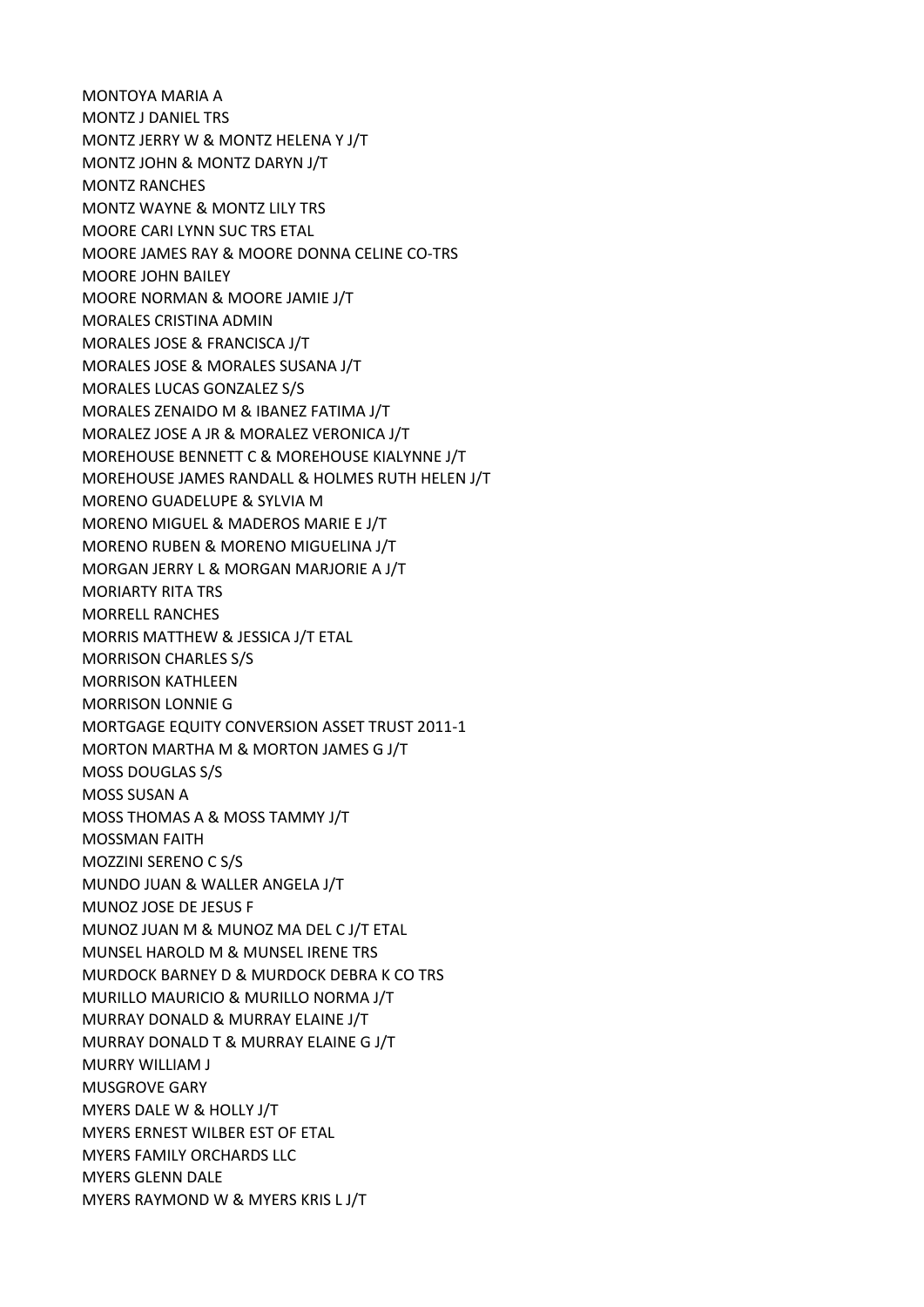MYERS STEPHEN A & KAREN M N4 EQUESTRIAN CENTER LLC NALL GERALD L & NALL ELIZABETH J C/P ETAL NANSU FARMS INC NATURE CONSERVANCY THE C/O CALIF REGIONAL COUNSEL NAVA FARMS INC NAVARRA ANTHONY J & NAVARRA ELIZABETH A TRS NAVARRO CARLOS A T & SANCHEZ DARLENE J/T NAVARRO OSCAR & NAVARRO GUADALUPE J/T NEELEY KEVIN T & NEELEY MICHELLE E C/P NELMS EUGENE R & NELMS SHARON K EST OF NELSON JASON M S/S NELSON MADGE M TRS NELSON MICHAEL G NEREY JUAN & NEREY OLGA LETICIA J/T ETAL NERLI GEORGE E & NERLI LESLIE L J/T NEUMANN RUBY S & JOSHUA T C/P NEVES JERRY H & NEVES LUISA M TRS NEWHAM JERRY M & NEWHAM DONNA M CO TRS NEWLAND ULA V & GREEN CAROL J CO TRS NEWMAN KELSEY J NEWMAN MICHELLE S/S NEWMAN WESLEY & BROOK J/T NEWTON CHARLES D & CECCON SUSAN C J/T NGUYEN LAN TRAN C/O TRAN KEN & LAN NIBLACK BENJAMIN J & NIBLACK MEGHAN L NIBLACK JON D SR & TRISHA J/T NIBLACK LUCAS E & EILEEN A J/T NICHOLS CHRISTY L NICHOLS EDWARD A EST OF & THERESA L NICKELS ROGER F & NICKELS HARRIET T TRS NIEGEL KARL WILLIAM & NIEGEL ARLENE CAROL CO TRS NIEHUES ANTHONY & EVELYN TRS NIEHUES JANET M S/S NIEHUES LOUTINEA E TRS NIEHUES TREVOR NIELSEN ERICK & NIELSEN MARGARET A J/T NIELSEN ERICK E & NIELSEN MARGARET A TRS NIEMAN TERRY D TRS NIEWALD MARJORIE B TRS NIEWALD RUSSELL & NIEWALD NORMA JEAN J/T NIEWALD RUSSELL & NORMA J/T NISSEN DANE & NISSEN TRISHA L J/T NO GLENN CO SHERIFFS POSSE NOBLE RONALD TRS NOFFSINGER JOHN C & NOFFSINGER JENNY YU-CHIN TR NOFFSINGER JOHN H & NOFFSINGER JUDITH L TRS NOLL LELAND C & BARBARA A C/P NOLTA VICKI ANN TRS NORAAS ERIK V & TINA M J/T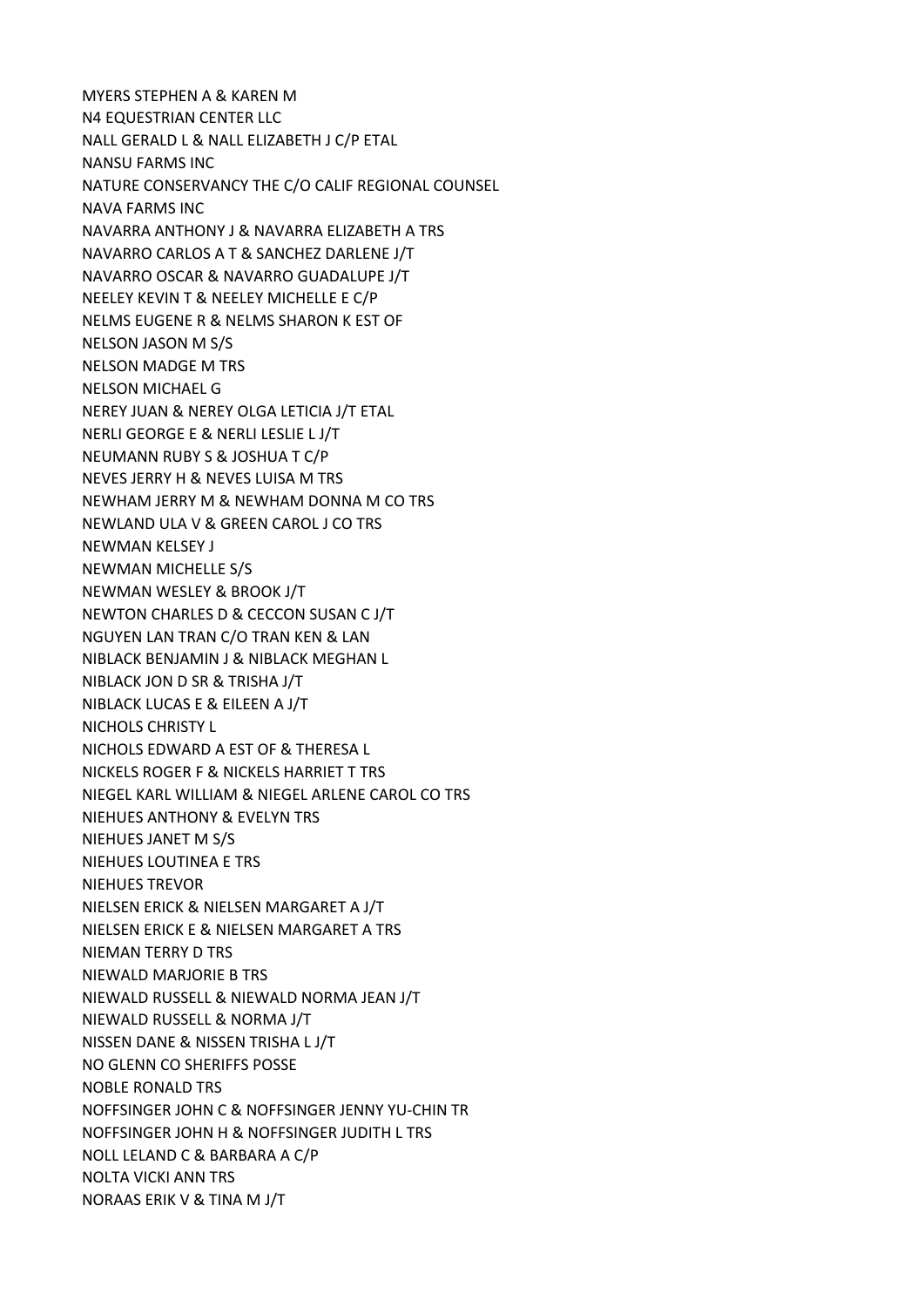NOR-CAL ENVIRONMENTAL SOLUTIONS LLC NORDBYE STANLEY K TRS NORMAN LEILANI TRS ETAL NORTH VALLEY NUT INC NORTH VALLEY ROCK LLC\_ NORTH VALLEY ROCK LLC NORTHEAST CORNER RANCH INC NORTHROP AMBER S/S NORTON MALLORY NORWOOD GREGORY & NORWOOD SHERI J/T NOVEROSKE TIMOTHY J & NOVEROSKE LOIS I J/T NUNEZ ARTHUR SR & NUNEZ IRENE J/T NUNEZ FLORENTINO & NUNEZ PAMELA S J/T NUNEZ JOSE & CAMACHO CHRISTINE TRS NUNEZ JUAN M RICO & DE RICA ROSALVA R J/T NUTCHER STEPHANIE J SOLE TRS NYGARD MICHAEL & GONZALES LISA SUC TRS NYHAN DENNIS P O BRIEN MARTIN & O BRIEN KELLY O BRYAN MICHAEL P ETAL O MALLEY PATRICIA O REILLY JAMES P & O REILLY SARA M J/T O SULLIVAN BEARE OAK TREE ACADEMY OAKLEY GEORGE G & OAKLEY MAUREEN J/T ETAL OBERG KENNETH E J/T ETAL OFFSET INVESTMENTS LLC OGBORN CHESTER & SUSAN J/T OGLE MICHAEL G & OGLE KRISTI D J/T OGLESBY RICHARD SUC TRS ETAL OLD HICKORY SHEDS LLC OLEN GUY R & OLEN EDYTHE TRS OLIN BILL D & OLIN LORI J TRS ETAL OLIVAREZ RAYMUND A JR & OLIVAREZ TAMMY J TRS OLIVE GLEN WEST LLC OLIVERA HELEN E LE OLNEY RICHARD F & DEBRA A J/T C/O ROYCE BYRON H OLSON LINDA OLTJENBRUNS YOSHIME OMEGA WALNUT LLC ONDICH GERI ANN & ONDICH KATIE VE J/T ORD COMM SERVICES DIST C/O TROUSDALE C B ORDAZ CYNTHIA S/S ORENDORFF JOHN E TRS ORLAND ALMONDS ACQUISITION COMPANY LLC ORLAND CITY OF ORLAND MOBILE HOME PARK LLC C/O PECHSTEIN WILLIAM ORLAND OAKS MOBILE HOME PARK LLC ORLAND PROPERTIES LLC ORLAND RANCH LLC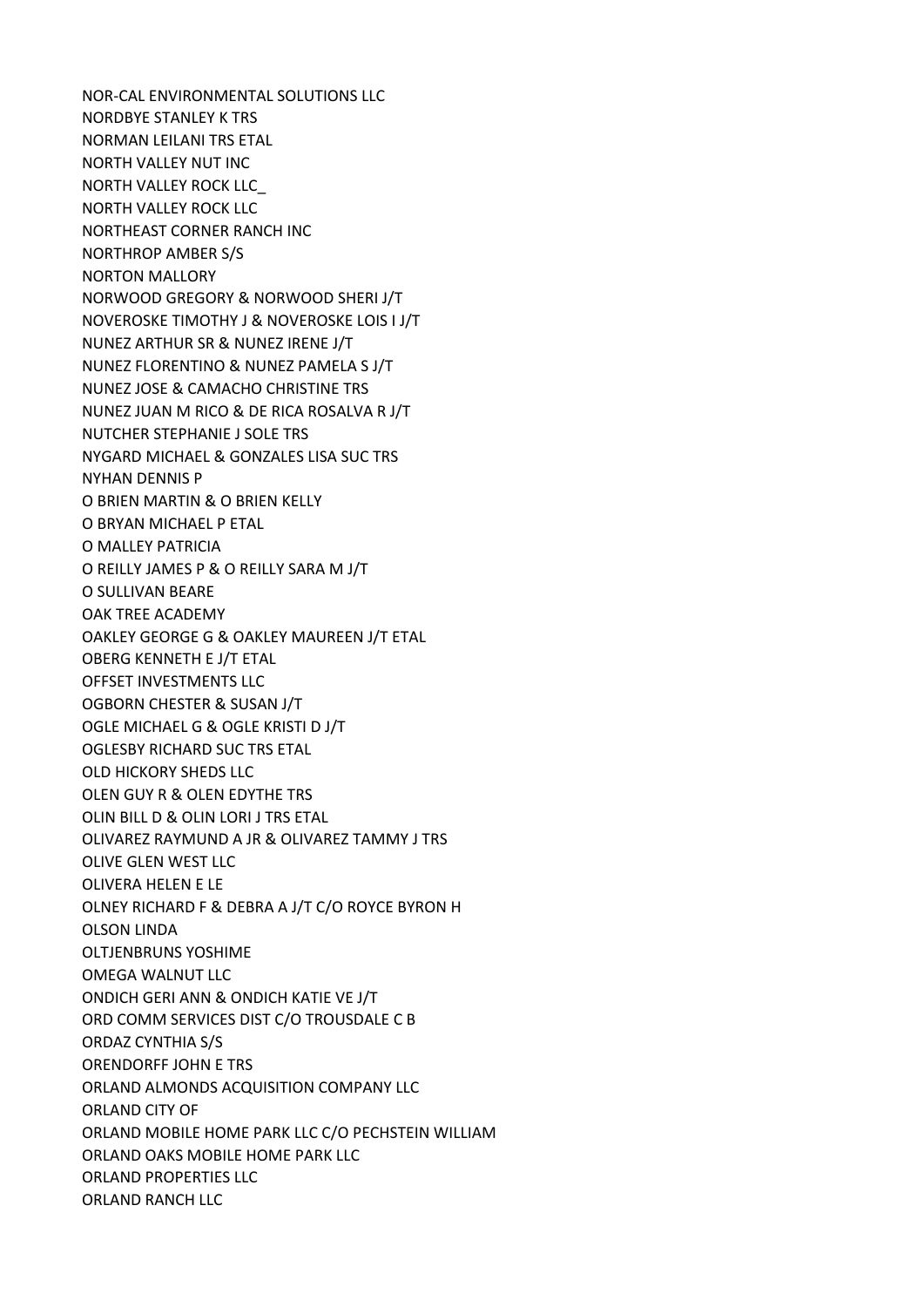ORLAND RANCH LLC C/O KEVIN C GRANT ORLAND SAND & GRAVEL CORP ORLOWSKI RICHARD & ORLOWSKI CYNTHIA CO TRS ORNDOFF ROSEMARY ORNELAS HERMILO P & CASTRO MARIA M T J/T ETAL OROZCO ANTONIO C & OROZCO HOLLY J J/T ORTEGA IGNACIO SAUCEDO JR ORTIZ JOSE LUIS & ORTIZ VERONICA J/T ORTIZ PORFIRIO & BARAJAS MARTINA J/T OSA STEVEN & SHIANNE J/T OSBORN KAREN OSBORN RONALD L & OSBORN DONNA L J/T OSBORNE CHARLES F & OSBORNE CLARA CO-TRS OSBURN JAMES E & JUDITH G TRS OSEGUERA ALFREDO & OSEGUERA MARIA CARMEN J/T OSEGUERA HUMBERTO F & ESPINOSA BRENDA K J/T OSEGUERA JOSE L & OSEGUERA AMELIA D CO TRS OTT JAMES C & TORI A TRS OTTERSON BILLY B & JENNIFER K J/T OTTERSON VAL S & OTTERSON KATHRYN E C/P OTTERSON WILL S/S OVERSTREET JOHN & SHIRLEY J/T OVERTON GEORGE P & OVERTON JOANNE TRS OVERTON IRMA J TRS ETAL OVERTON ORCHARDS OVITZ JASON & JENNIFER L J/T OWEN CAROL J OWEN JEREMY M OWEN ROBERT TRS OWEN STEVEN H & LINDA A TRS OWENS FRED A & OWENS CAROLE A CO TRS OWENS JEFFREY R J/T ETAL OWENS PATRICIA LOUISE PACE EMMA LOUISE TRS PACHECO MICHAEL D PACIFIC GAS & ELECTRIC CO PACKARD ROBERT L & PACKARD STEPHANIE L C/P PADGETT JOHN MARION & PADGETT ALMA J/T PADGETT VERONA L J/T ETAL PAIDL CLAUDIA M TRS PAILLON SCOTT A S/S PAILLON STEVE J & JACKIE C/P PAIVA NORA E TRS PALEMI CATTLE COMPANY PALOMINO JOSE & GLORIA J/T PARHAM RICHARD DUANE & PARHAM SHARON J/T PARISIO ALEXANDER & ERIN J/T PARISIO MICHAEL T & MARGARET A J/T PARISIO RONALD W & PARISIO VIRGINIA E CO TRS PARISIO RONALD W & PARISIO VIRGINIA E TRS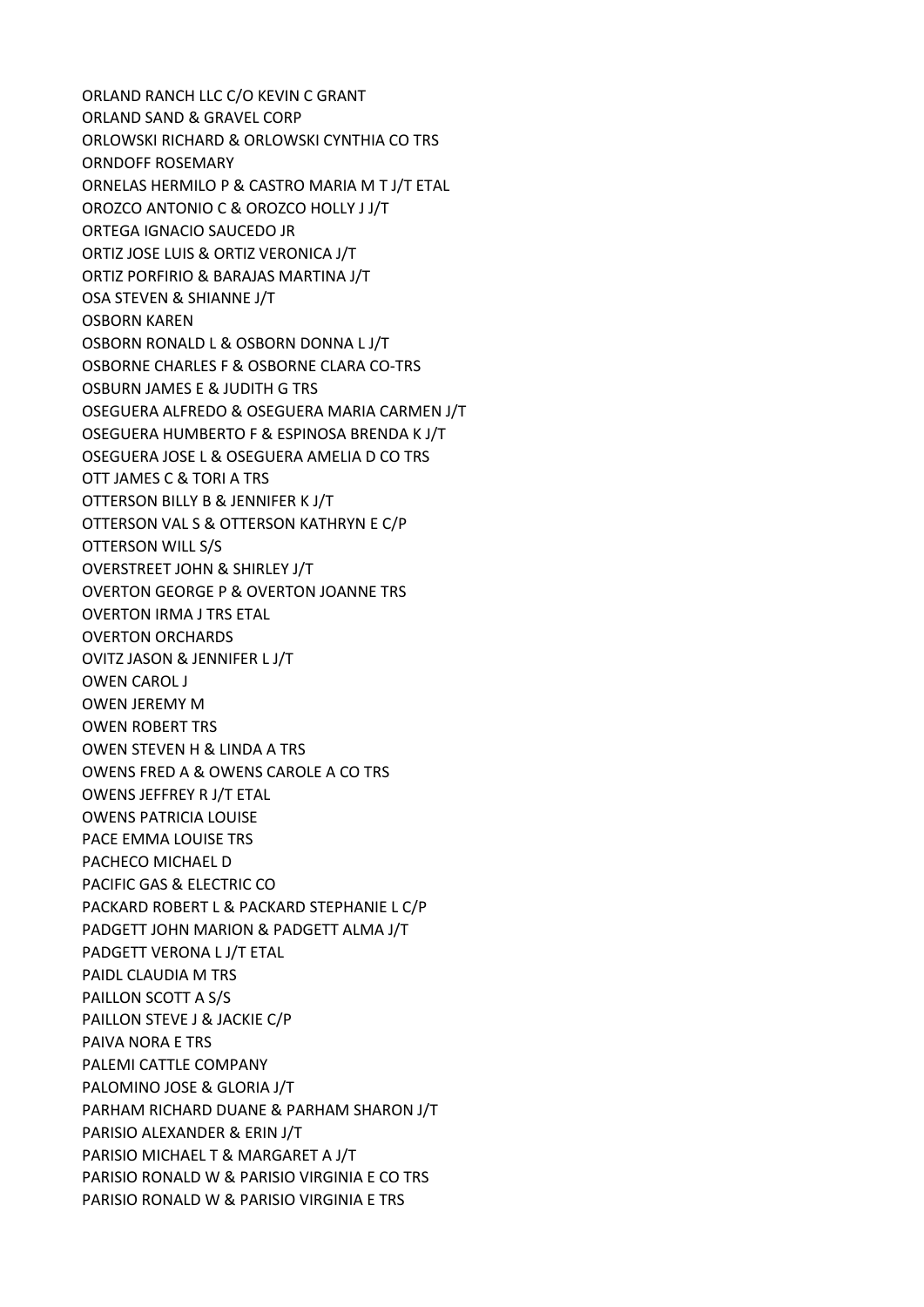PARISIO THEODORE D JR & PARISIO BARBARA L TRS ETAL PARKER JOHN W & PARKER ANGELA S TRS PARKER ROBERT D & PARKER KAREN K J/T PARKER ROBERT F TRS PARKERSON JERALD DAVID & PARKERSON CARLA JEANINE C/P PARMENTER DANIEL L & PARMENTER SANDRA L TRS PARNELL GLENN W PARRISH ANGELA R TRS PARROTT RANCH CO C/O HOPTON BOB PARSON BILLY G S/S PARTIDA JUAN LUIS N & NAPOLES MARIA C IBARRA J/T PASERO ROBERT F S/S PASINI KATHERINE E & GARRICK I J/T PASLAY GREGORY & KATHLEEN J/T PASTORINO JAMES L & PASTORINO TAWNA S J/T PASTORINO LAWRENCE J & PASTORINO ELLEN J TRS PATA THEODORE R JR & PATA CATHY N TRS PATA TIMOTHY M & PATA MARY J/T PATINO DIEGO H & PATINO ALICIA V T/C PATRICIA J BRUCE PATTERSON DAVID & PATTERSON KATHY J/T PATTON WESTLEY R & PATTON JANE M TRS PAXTON WYATT & NADINE C/P PAYER BRANDI A S/S PAYER GILBERT & NEVENA T/C ETAL PAYER GILBERT & PAYER NEVENA R J/T PAYNE JAMES P & PAYNE MARGARET D J/T PAZ JOSE PEABODY ROBERT WAYNE & KATHERINE M CO TRS PEABODY THERESA M PEAK RONALD & PEAK ROBERTA J/T PEARSALL MICHAEL E & PEARSALL KATHARINA M TRS PEARSON LEMUEL H & PEARSON LISA M C/P ETAL PEARSON MICHAEL S TRS PEARSON RAY A & PEARSON ANNETTE F J/T PEDERSEN FLOYD SUC TRS PEDROZO TIMOTHY G & PEDROZO JILL A J/T PEERY MURIEL F PEGGY RICE FARMS INC PEITZ IRENE T TRS PEITZ IRENE TRS PENA JOSE J & PENA CORNELIA J/T PENA LIDUVINA SANCHEZ S/S PENCE GARY & CHRISTINE J/T PENDERGRASS JACKIE R & PENDERGRASS CAROLYN M COTRS PENNA MAURICE & CYNTHIA CO TRS PENSCO TRUST CO INC PEPPARS MICHELLE PERACCA SAM & PERACCA BONNIE J/T PERATI DUCK CLUB INC C/O SARONI LOUIE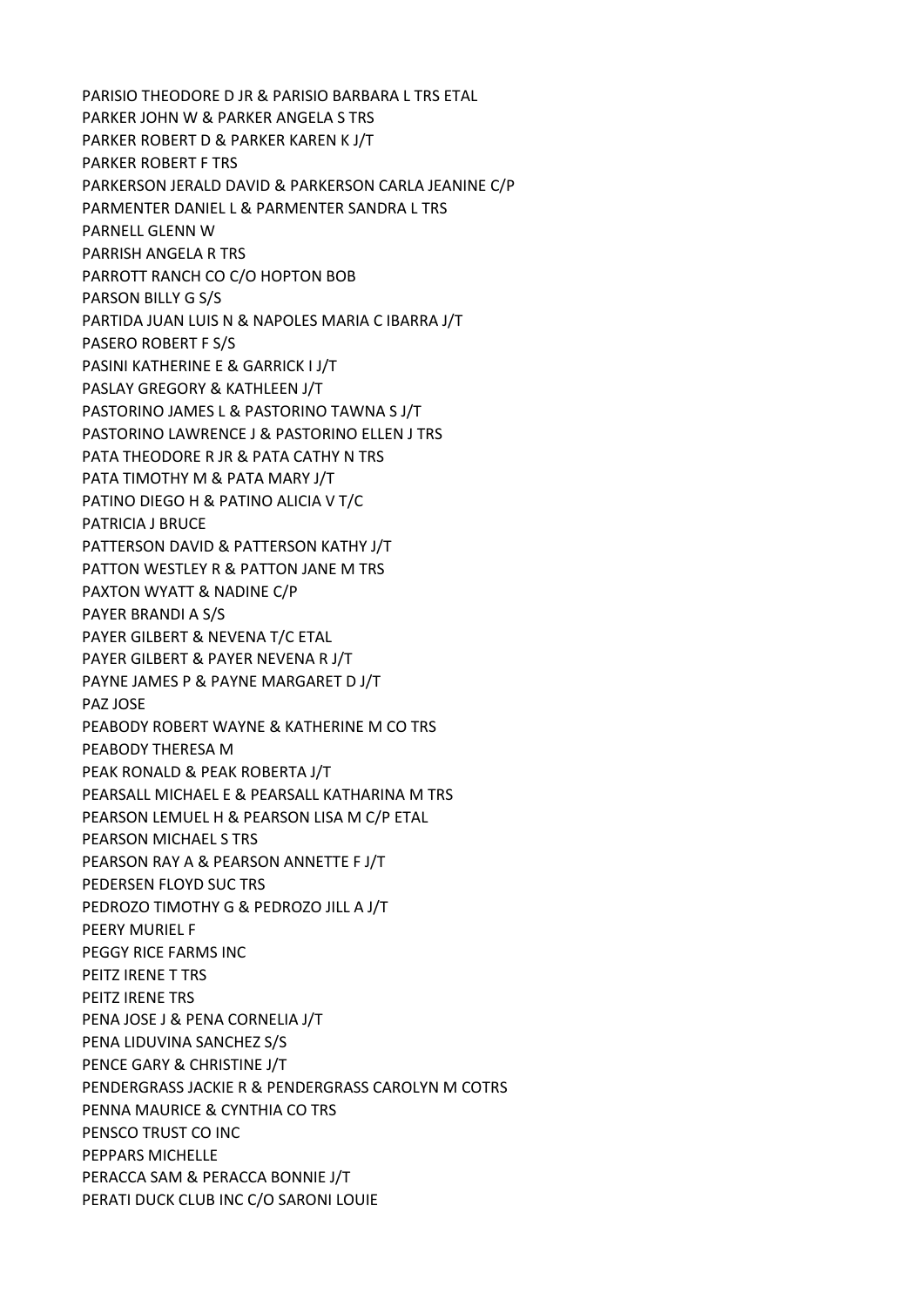PEREIRA INOCENCIO & PEREIRA MARIA TRS PEREZ & PEREZ FAMILY FARMS GP PEREZ ARTEMIO VARGAS & PEREZ KATHLEEN MARIA TRS PEREZ ASUNCION & ESTELLA J/T PEREZ CLIFFORD & JANET J/T PEREZ CLIFFORD R & PEREZ JANET R C/P PEREZ DOLORES ETAL PEREZ DONALD J & PEREZ TAMI L C/P ETAL PEREZ FRANK M JR & PEREZ SANDRA L TRS PEREZ FREDERICK R EST OF PEREZ JOSE A PEREZ MARY ANN ETAL C/O JOE PEREZ FARMS PEREZ RAFAEL TRS PEREZ RICHARD & MARIE L TRS ETAL PEREZ RICHARD J & PEREZ TORI L TRS PERKINS BURKE B PERRY BROCK B & PERRY KRISTIN M J/T PERRY DAVID PERRY LETHA N PERRY VICTOR S & AMY L C/P PERSKY PRESTON & DOVIE J/T PETE B PARKER PETERS ERNEST G II S/S & PETERS ERIC L S/S J/T PETERS EVA R C/O PETERS RAYMOND PETERS MAXINE PETERS ROBERT W JR & PETERS SUZANNE G J/T PETERS TINA M & PETERS DANNY J/T PETERS WILLIAM PETERS WILLIAM MANUAL & PETERS JESSE JAY MANUAL PETERSON WILLIAM E & PETERSON NATALIE L TRS PETERSON WILLIAM E & PETERSON NATALIE L TRS\_ PETTY RONALD SR & TAMARA J/T PFEIL EGON O TRS PFLUM KARL L & PFLUM CAROL A J/T PFYL DAVID J ETAL PFYL FRANK J TRS PHILLIPS JERRY & DEBBIE J/T PHILLIPS JOSEPH V JR S/S PHILLIPS TAMMIE S & ETCHIESON DENNIS H J/T PHILP RAYMOND H & PHILP JOLENE ANN J/T PICO FARMS LLC PIEPER ERNEST F & TARLETON SUSAN P CO TRS ETAL PIERCE FAY TRS ETAL PIERCE RODNEY PIERCE RUSSELL P & PIERCE CANDICE N J/T PIHAYLIC DIANA J TRS PILGRIM ANN M PINA SONIA VELAZQUEZ & PINA AURELIO VELAZQUEZ J/T PINA-VALDEZ BLANCA E & HERNANDEZ ANTONIO P J/T PINEDA FREDI M & MOLINA REYNA V J/T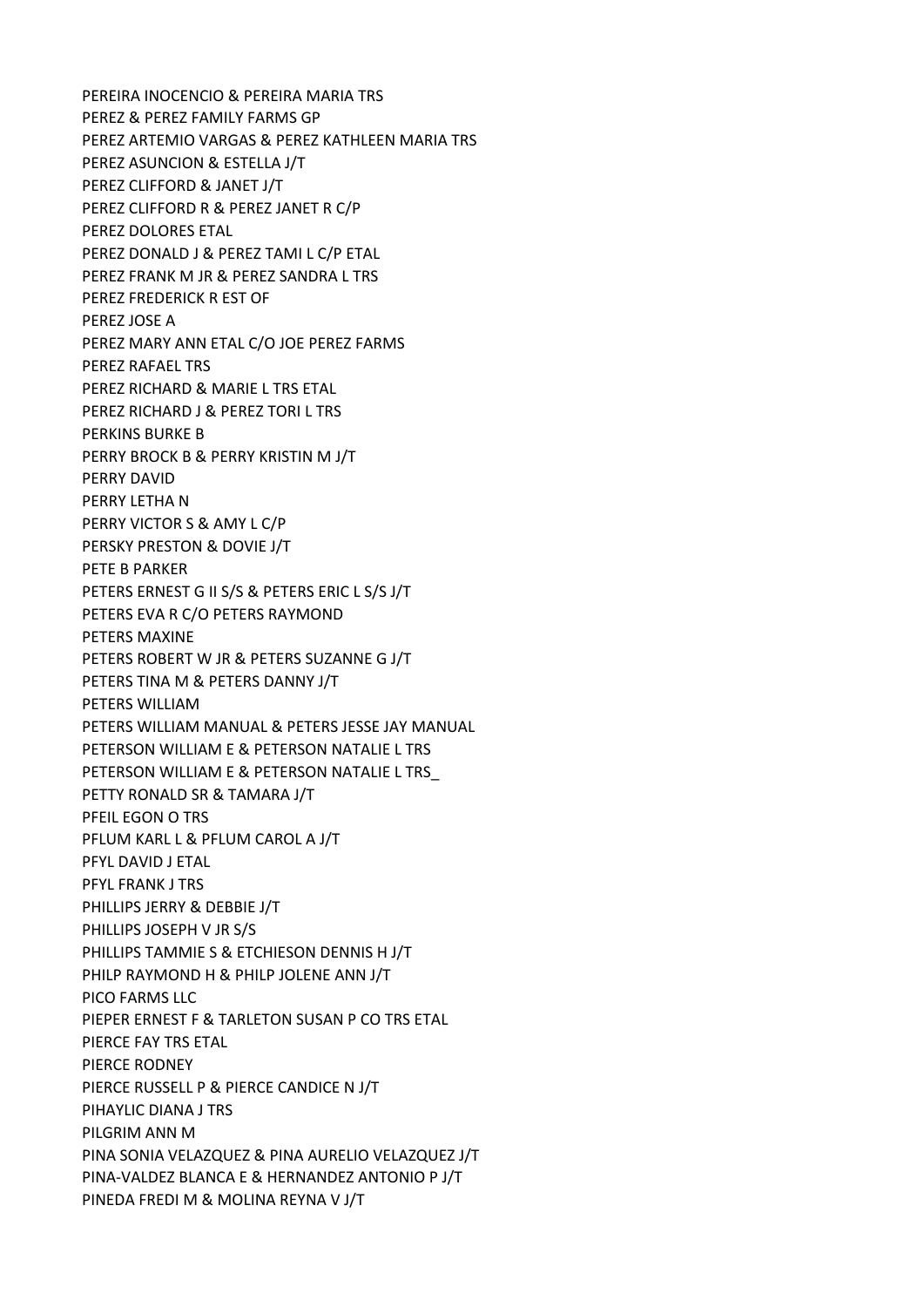PINEDO HECTOR & TERESA J/T PINEDO RICARDO & TAMI J/T PINHEIRO ROCKY M & SUSAN M CO TRS ETAL PINNOW JEFF J S/S PITT TINA G TRS PLOCHER ESTHER L TRS LE PLOTT BUFORD K & PLOTT DONNIS M TRS PLOUGH FARM LLC C/O ARREOLA MAURILIO LEON POKEY CLEEK LLC POLDERVAART ARIE & KATHLEEN TRS ETAL POLDEVAART MARTIN & KATRINA TRS ETAL POLI DAMIANO EST OF & POLI ESTHER TRS POLIT MICHAEL T & SHERRY L J/T POLZIN VICTORIA PONCI LEON W & PONCI MARILYN G TRS PONCIANO ANDREW J EST OF & PONCIANO GERTRUDE V TRS PONCIANO GARY A & PONCIANO GLORIA J J/T PONCIANO MANUEL R POOL DENNIS K & HOLLY J/T POPKEN JOEL B & V RUTH TRS PORRAS J ESTHER TRS PORTER ANTHONY & PORTER HILARY J/T PORTER JERALD C & PORTER TONYA J TRS PORTER THOMAS E & PORTER MARGARET E TRS PORTILLO ROSALINDA D S/S PORTOMA LLC POST OFFICE EQUITIES LLC POUNDSTONE CRAIG & POUNDSTONE DIANE TRS ETAL POWELL DAVID L POWELL DAVID L\_ POWELL KURT & FRY GARRETT POWELL PHILIP & CRYSTIE J/T POWERS DIANE R TRS PRADO LUIS A & PRADO SUSANA J/T PRAVONG KHAM & PRAVONG PHOUTHAVONG PRECIADO DENISE RAE & PRECIADO-GONZALEZ JOSE J/T PRECIADO SHELLY & ORTEGA JESSICA S/S PRESTON MICHAEL B & LUCERO LINDA R TRS PRESTON MICHAEL B & LUCERO LINDA T/C PRICKETT GARY & SANDRA J/T PRIETO JOSE JIMENEZ & JIMENEZ MAGDALENA RAQUEL J/T PRINCE LEONARD D & LINDA L PRINCETON CODORA GLENN IRRIG DISTRICT PRINCETON CODORA GLENN IRRIG DISTRICT\_ PROCTOR BYRON PROVIDENT IRRIGATION DIST PROVIDENT IRRIGATION DISTRICT PRUITT KATHERINE & EVEREST CRYSTAL J/T PRYOR CATHERINE C PUETT DARREN S/S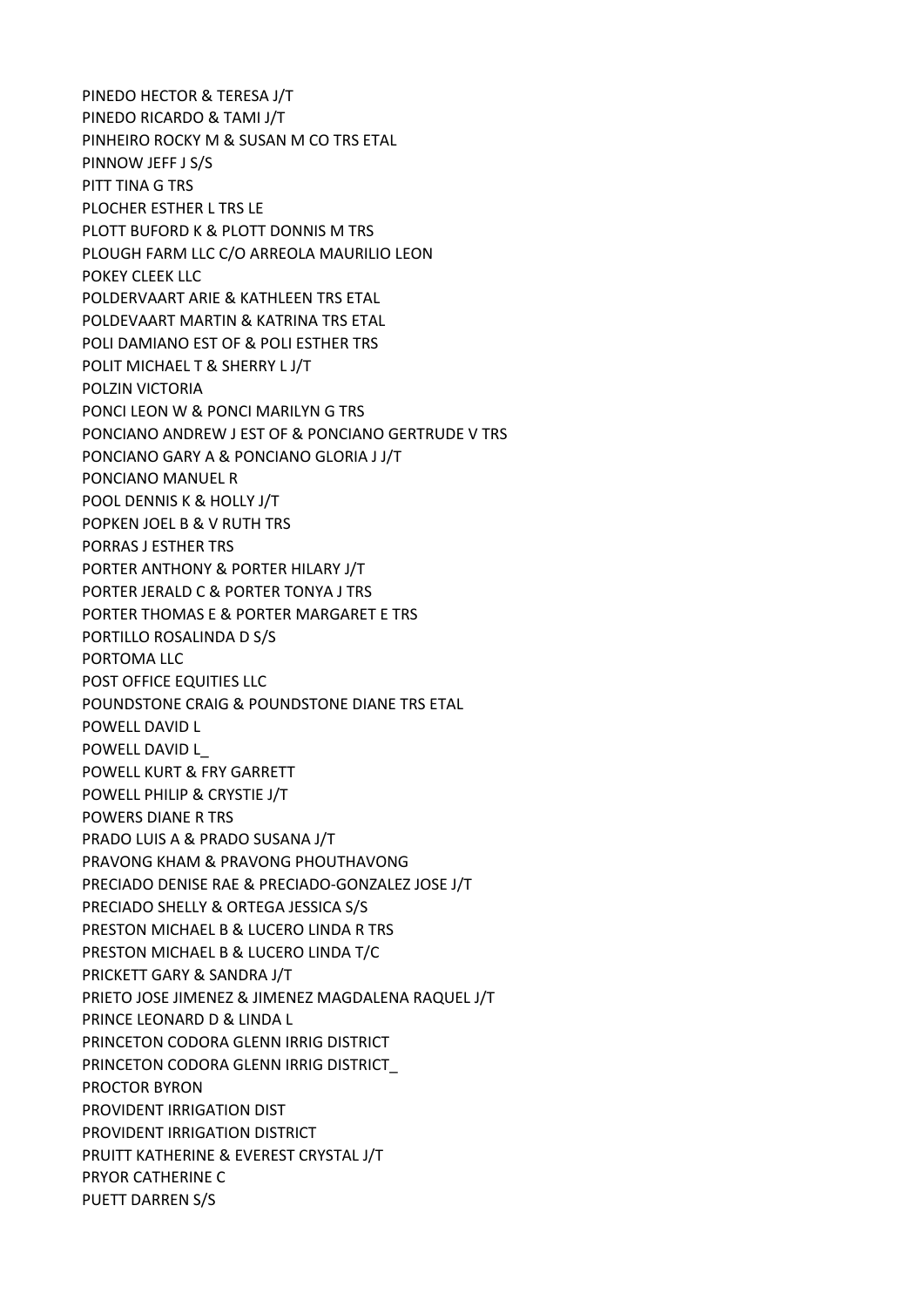PURVIANCE PAUL H J/T ETAL PUTNAM PHILIP D & BARBARA M TRS PYLES WINDELL JR & KIRK-PYLES ROBIN J/T PYLMAN GREGORY J & PYLMAN MARY J W TRS PYNCHON RAYMOND & PYNCHON MERALEA EST OF QUEZADA GILBERTO & NORA E J/T QUEZADA RICKY A & MOJICA MARIA S/S J/T QUINN EDITH TRS QUINTANA MARTHA MONTOYA S/S QUINTEL ALFRED M JR & QUINTEL ROSE ANN C/P QUINTEL ALFRED M JR & QUINTEL ROSE ANN J/T RACKERBY JAMES H & RACKERBY RUTH ANN TRS RACKLEY BILL R LE ETAL RACKLEY JEFFREY S S/S RACKLEY-ENGLAND SHELLY S/S RADISICH ANDREW P RAFIQ MOHAMMED R & RIAZ SHEETAL C/P RAKESTRAW MARK D & RAKESTRAW JODI L J/T RAKESTRAW MICHAEL A & RAKESTRAW DEANNA J J/T RAMBO YVONNE & RAMBO BRUCE TRS ETAL RAMIREZ RAMIREZ ALBERTO B & BARAJAS CRISTINA J/T RAMIREZ CELSO FIGUEROA & FIGUEROA NICOLE M J/T RAMIREZ JUAN ORLANDO RUIZ & RUIZ LOURDES J/T RAMIREZ JUANA RAMIREZ MELISSA SANDOVAL & RAMIREZ RAUL J J/T RAMIREZ RAFAEL G & GOMEZ MARIA D J/T RAMIREZ RUBEN GARCIA J/T ETAL RAMOS DIEGO & RAMOS PILAR TRS RAMOS ERNESTO J RAMOS RAMON & CARRIE TRS RAMSEY MAUREEN L S/S RANDOLPH ALAN H & KAREN S RANDOLPH BEVERLEY RANDOLPH CHARLES R S/S RANDOLPH KELLI J S/S RAPOSA TERRANCE & NANCY RASH DALE K & RASH JUDITH L J/T RATLIFF & DEMMER FARMS GP RAU PETER J S/S RAWLINGS LYNETTE I TRS RAYGOZA HERALDO & SHERRI J/T RAYGOZA LORENA & RAYGOZA GEORGE J J/T RAYGOZA MARIA G S/S RAYGOZA NAPOLEON & RAYGOZA SILVIA A J/T RAYGOZA NAPOLEON & SILVIA J/T RAYGOZA NICOLAS S/S RAYGOZA RODOLFO TRS REAGER RANCH LLC REED BERNICE SUC TRS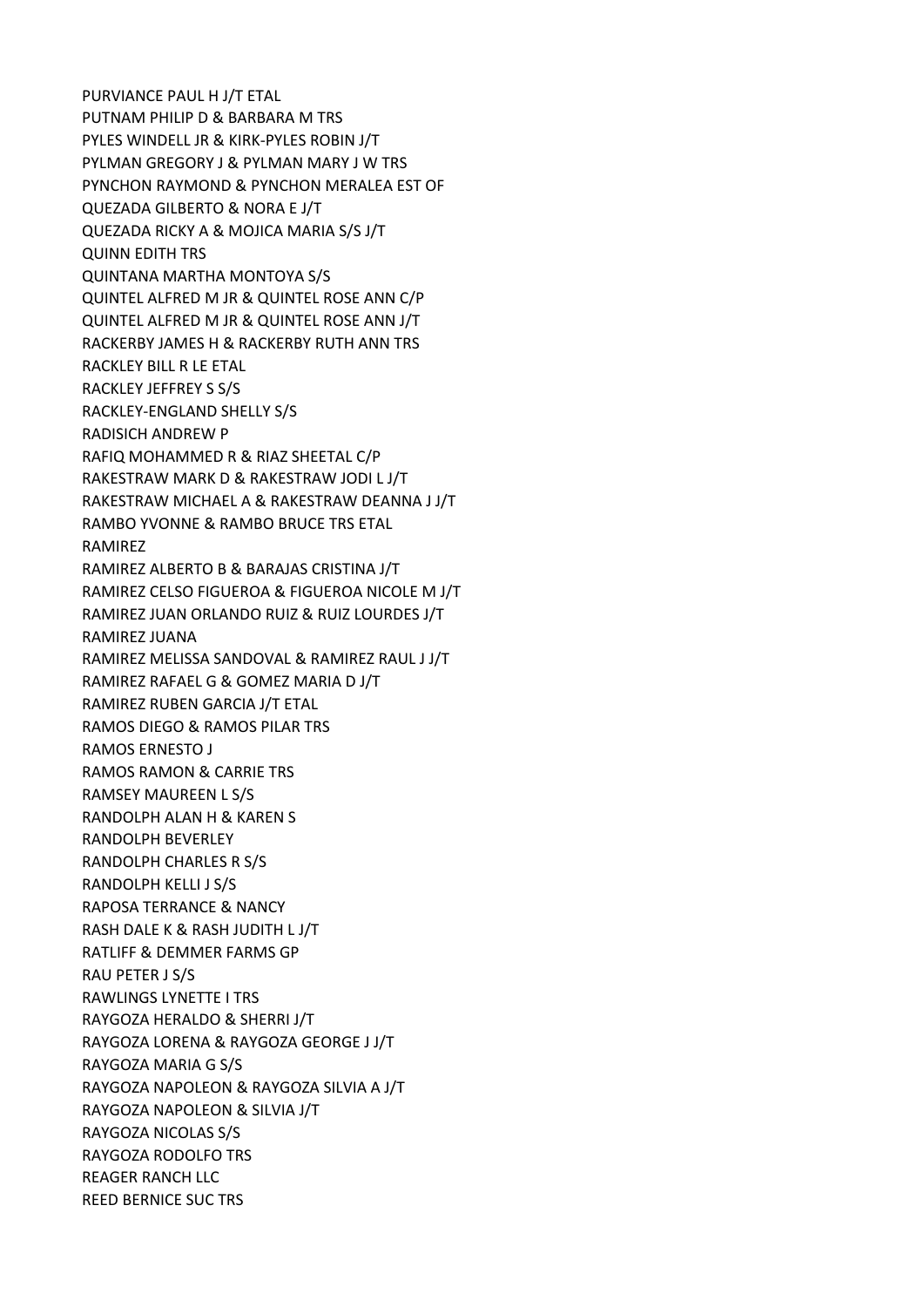REED DALE H REED PATRICIA A TRS REED JOYCE LEE SUC TRS REED MARY LYNN ETAL REED WILLOWMAE & CHAPMAN LANCE D CO TRS REEDER KEVIN & REEDER RONDA J/T REESE THOMAS H & DEBRA L TRS REHMAN HAFEEZ U & REHMAN NISAR F TRS REHSE RANDALL & REHSE PATRICIA TRS REHSE ROGER ALVIN ETAL REHSE RUSSELL & REHSE JANENE TRS REIBER CODY REICHLE WILLIAM G & REICHLE KAREN L J/T REIMANN LYLE F ETAL REIMERS DELBERT J & HOLLIS ESSEX TRS REIMERS JAKE & REIMERS LISA M J/T REIMERS LARRY EDWARD & REIMERS LORRAINE JEAN J/T REIMERS LUCAS J S/S REIMERS THEODORE C & REIMERS MICHELLE A TRS REINITZ WILLIAM & REINITZ ELIZABETH J/T RENFRO BRADLEY W TRS RET RENTALS LLC RETZLOFF SCOTT J & HARWELL BARTON S/S J/T REVOLINSKY PHILIP A & REVOLINSKY KRISTIN E TRS REYES CYNTHIA S/S REYES LUZ M IBANEZ REYES OSCAR S & MENDOZA MARTHA M J/T REYES RAUL & GRACIELA J/T REYNOLDS WILLIAM G & BROOKS LORI ANN J/T REYNOSO-SANCHEZ JOSE & REYNOSO LETICIA B DE J/T RICE DANIEL M SUC TRS RICE RESEARCHERS RICE SEAN & STEFAINE J/T RICE STEVEN F & RICE HOPE E TRS RICHARDS DOUGLAS K & RICHARDS PAMELA J/T RICHARDSON DOUGLAS C & RICHARDSON MARY JANE TRS RICHARDSON ROBERT A S/S RICHEY LARRY & RICHEY TAMARA J/T RICO JISILFREDO & MERANDA L J/T RIGGS SHIRLEY A RILEY MICHAEL & RILEY KRISTINE A TRS RINEHART WILLIAM E & RINEHART SHARI TRS RIPLEY STEVEN E & JOYCE P & RIPLEY CLAUDE RITTER ROB RIVER BEND ORCHARD PTSHP RIVERA ANGIE ETAL RIVERA NORBERTO JUNIOR J/T ETAL RIVERSIDE COUNTRY HOME INC RIVERWEST PROCESSING INC ROACH JESSE D & CYNTHIA J/T ROBERT F & CARLA J J ALDRIDGE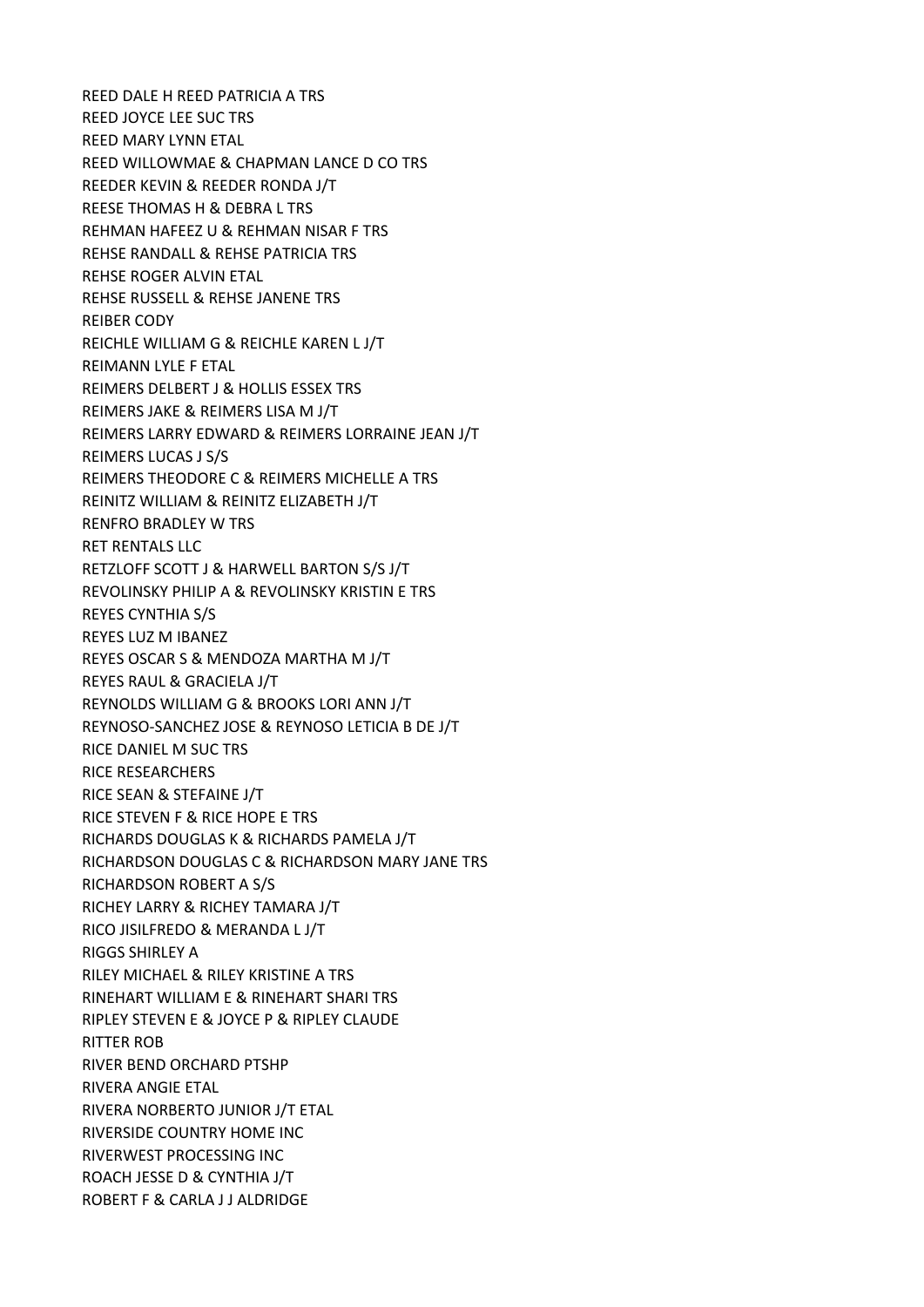ROBERT STEVEN D & ROBERT LINDA C J/T ROBERTS JAMES C ETAL ROBERTS KAY TRS ROBERTS ROGER L & ROBERTS DIANNA M J/T ROBINETT LEROY & ROBINETT BARBARA J TRS ROBINSON RAYMOND E & ROBINSON JEANNE E TRS ROBLES JUVENAL & MARIA E ROCHA KIMBERLY ROCHE STEPHEN B & ROCHE PATRICIA H TRS ROCKSVOLD OWEN EST OF ETAL RODGERS JAMES & MEGHAN R J/T RODGERS JOSEPH F TRS RODGERS THAD TRS RODRIGUEZ AGUSTIN J S/S RODRIGUEZ ALFREDO R & RODRIGUEZ DORA J/T ETAL RODRIGUEZ ARNOLD L & RODRIGUEZ ELAINE G TRS RODRIGUEZ BEATRIZ RODRIGUEZ FIDELA V ETAL RODRIGUEZ LINO M & RODRIGUEZ LINDY L J/T RODRIGUEZ MANUEL F RODRIGUEZ MIGUEL & RODRIGUEZ JOSEFINA J/T RODRIGUEZ RAMIRO & CONCEPCION C/O RODRIGUEZ MARIA RODRIGUEZ RUDOLPH SR SUC TRS RODRIGUEZ-OROZCO JULIO C ROENSPIE THOMAS L & ROENSPIE MEGAN I J/T ROETH VICTORIA M TRS ROFF LEON J & MARY J ROGERS ELISE ROJAS GIOVANNI G ROJAS JORGE S/S ROLFS BRENDA ELIZABETH ROLL WARREN L S/S ROLLER JOHN B TRS ROLLER PEGGY & MARCH BARBARA ROLOFF ANGELINA I ROMANO JOHN E TRS ROMANO MARIO DAMON & ROMANO ANGELA K J/T ROMANO SHERON D SUC TRS ROMERO ARNULFO & ROMERO KARLA J/T ROMERO KATHERYNE S/S RONALD R STILWELL ROQUE LOREN J & ROQUE STACI J/T ROSALES JOSE L & ESQUIVAL MINERVA J/T ROSAS MELINA A & JIMENEZ JOSE C J/T ROSASCO KURTIS & MALISSA J/T ROSE FREDRICK DOUGLAS & ROSE FLORENCE ONETA J/T ROSE ROSALYN L S/S ROSSI ROBERT J & ROSSI DONNA N TRS ETAL ROSSI WILLIAM & SHELLY A J/T ROTHGERY JOE & ROTHGERY WENDI J/T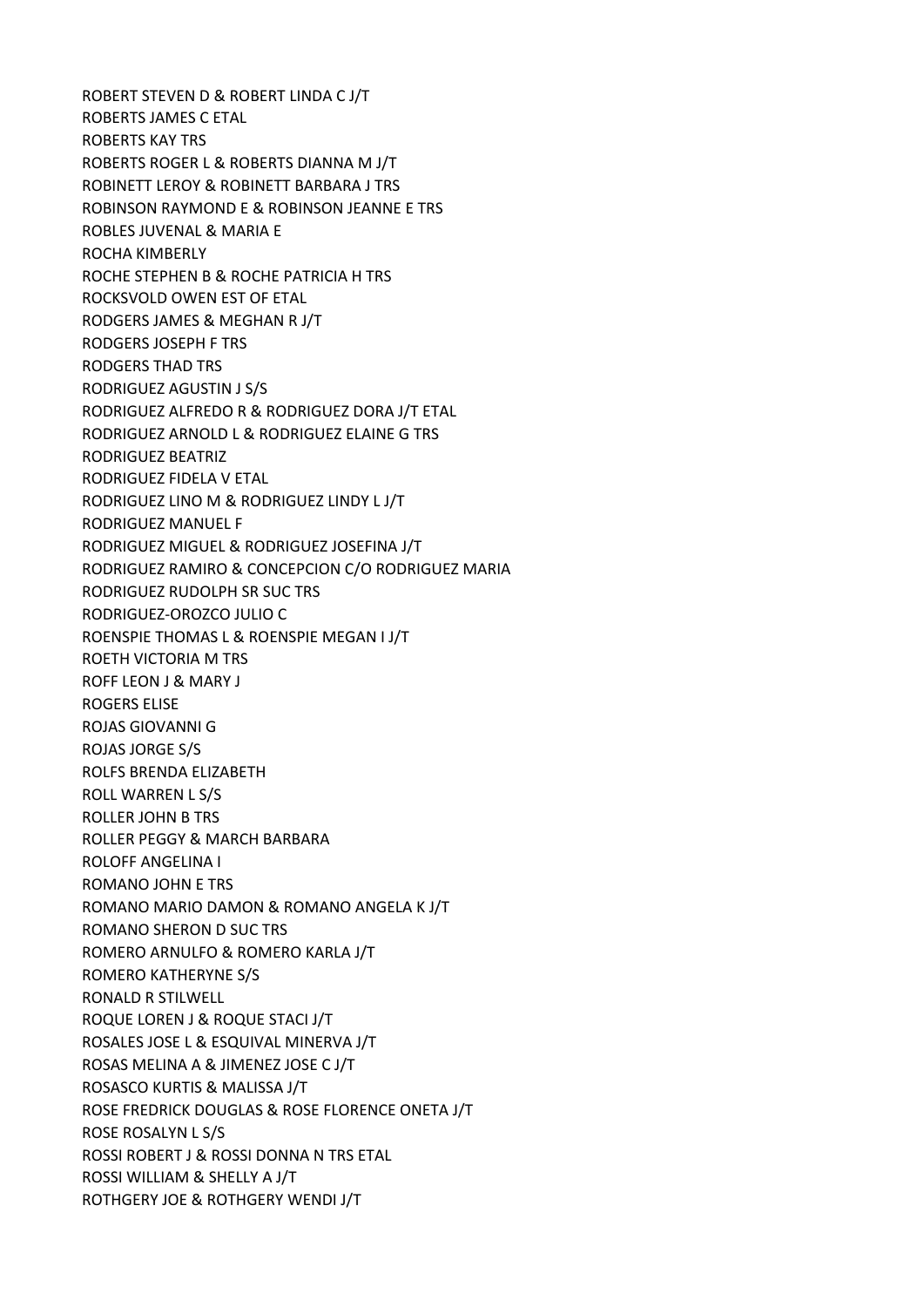ROYCE BYRON H & DONNA M TRS ROYCE KURT & JACQUELINE ROYCE PATSY R TRS & ROYCE PATSY R TRS ROYCE RANDALL L RUFNER GARY S & RUFNER LYNDA CO TRS RUIZ ANASTACIO CORONA & SANTELLAN MARIA CORONA J/T RUIZ BERTHA A & SANCHEZ GERARDO J/T RUIZ GERARDO PENA S/S RUIZ TERESO JESUS & RENTERIA ALMA J/T RUMBLE WILLIAM E TRS RUMIANO ANTHONY RUMIANO CHEESE CO C/O RUMIANO JOHN RUMIANO GARY & ADELE K TRS RUMIANO GEORGE & KATHLEEN TRS RUMIANO JOHN F & PATRICIA TRS RUSH DAMIEN M & RUSH TAMMY R J/T ETAL RUSSELL GEORGE TRS ETAL RUSSO JOSEPH PETE TRS RUTHER DENNIS & RUTHER JIMMIE T/C RUTLEDGE FRANK & RUTLEDGE CAROL J/T RYZ FARMS INC SAAL DOROTHY T & ROWLAND DEBORAH CO-TRS ETAL SABA ANTHONY W & JENNIFER L J/T SAECHAO KAOPOO & SAECHAO AYPOO J/T SAILSBERY TIMOTHY L & TRACY L J/T SAILSBERY TIMOTHY LANE & SAILSBERY TRACY LYN J/T SAKAMOTO RONALD N & USUGI KIYOKO J/T SAKURAI RON & BEVERLY J/T SALE BENJAMIN J & SALE JANICE M TRS SALINAS ERNEST & SALINAS SONIA CO TRS SALINAS WILLIAM C SALVAGNO CLINTON & BETTY J/T SALVATORE JAMES F & FULMER DOROTHY ANN J/T SAMMIS STEPHEN R TRS SAMONS JODY E SAMONS ROBERT LEE SAMUELSON MARVIN L & SAMUELSON CAROL D ETAL SAN FRANCISCO REGION PROP INC SANCHEZ ALVARO G & SANCHEZ MARIA A TRS SANCHEZ BENJAMIN L SANCHEZ GERARDO V & VARGAS MARTHA J/T SANCHEZ ISIDORO & APOLONIA SANCHEZ JOSE FELIX RODRIGUEZ SANCHEZ JOSE LUIS & SANCHEZ MARIBEL J/T SANCHEZ JOSE M S/S SANCHEZ JUAN A URENA & SANCHEZ VERONICA URENA J/T SANCHEZ SAMUEL G TRS SANCHEZ SONIA SANCHEZ-ESQUIVEL JORGE & SANCHEZ LUZ J/T SANDATE ROGELIO MURO & SANDATE MARIA C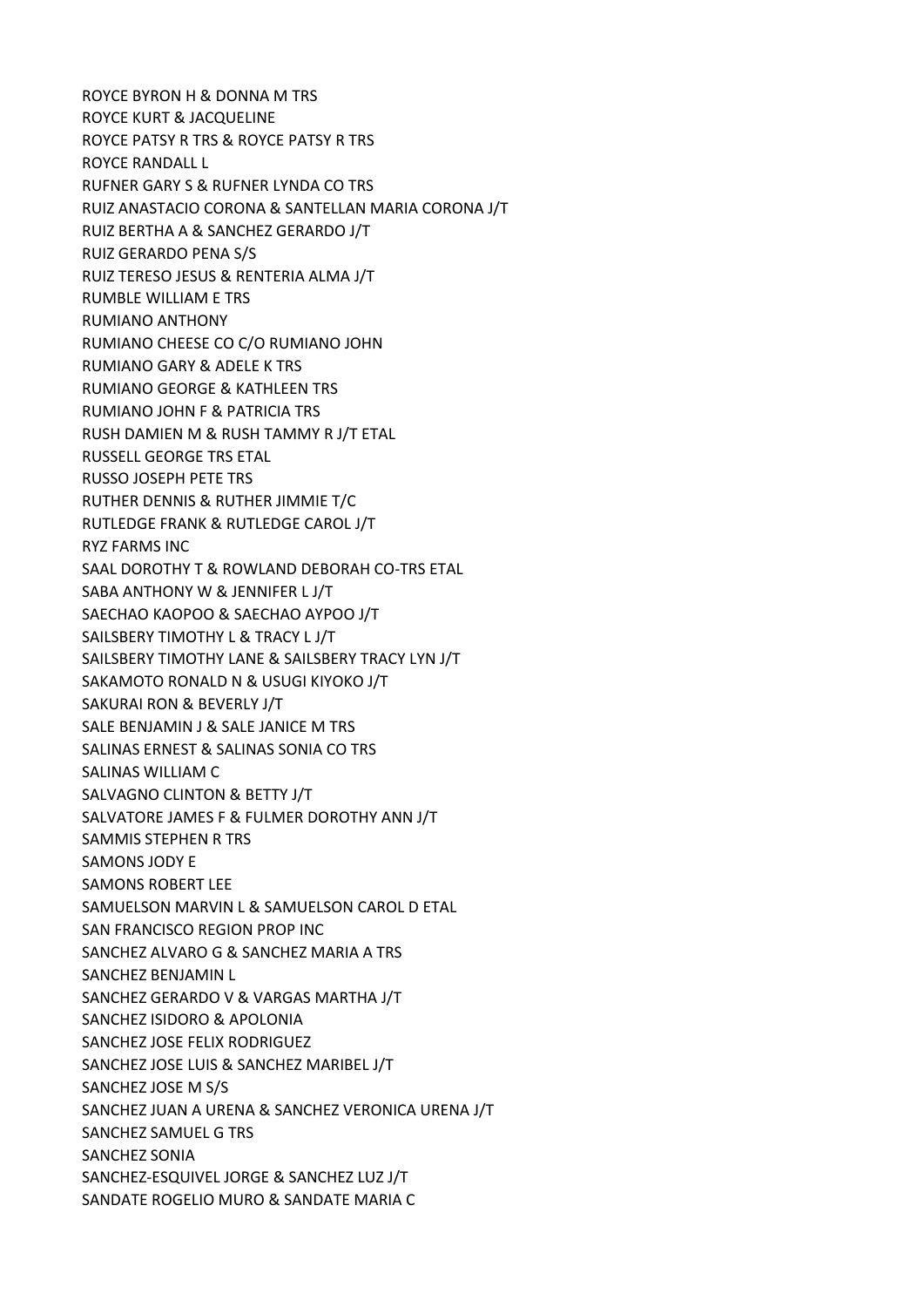SANDATE SERGIO & DENISE C/P SANDERS FRANK E & LINDA J/T SANDERS FRANK S/S SANDERS PAMELA & SIMPSON MALYNNDA L SANDERS ROBERT J & SANDERS SANDRA K TRS SANDOVAL CESAR L & SANDOVAL JESSICA J/T SANDOVAL TRINO SANFORD CHARLES O EST OF & SANFORD LILA LEE TRS EST OF SANFORD MARVIN EST OF & SANFORD MARGARET C/P SANTOS JOSE S & SANTOS GABRIELA J/T SARA LYNNE WILDER SATRE DAVID M & SATRE DIANA L J/T SATTERFIELD LINSEY EST OF & SATTERFIELD ELENA SAUREZ JORGE TOLEDO & MENDOZA VICTORIA NEGRETE J/T SAWYER ALICE C TRS SAWYER CHARLES W & SAWYER JUANITA R SAWYER JESS B & MARILYNNE J/T SAWYER JESS TRS SAWYER LEE S/S SCALVINI ALBERT JAMES S/S SCALVINI CECELIA J SCALVINI ELSA SCAMBLER DANNY & PATRICIA J/T SCAMBLER PATRICIA A & SCAMBLER DANNY A JR J/T SCARPETE DENNIS W S/S SCHATZ JOYCE EST OF & SCHATZ TERRY SCHEER BRIAN A & SHERYL L J/T SCHIEBERL ROBERT R JR & SCHIEBERL PATRICIA A TRS SCHIMKE SCOTT E & SCHIMKE THERESA M TRS SCHLEEF JAKE J & BONNIE L J/T SCHMIDT ALBERT ANTONE SCHMIDT LILLIAN TRS ETAL SCHMIES MICHAEL & SCHMIES MELINDA J/T SCHMIES PAUL & KIMBERLEY C/P SCHMITKE CASEY L S/S SCHMITKE PATRICIA L TRS SCHONAUER CHARLES G TRS SCHONAUER COMPANY SCHRAM ANDREW C S/S SCHREIBER DANIEL W & MARY E TRS SCHROER ADAM M & ELIZABETH P J/T SCHROER DONALD EUGENE & SCHROER LINDA ANN SCHROER WILLIAM EST OF & SCHROER BEATRICE SCHROER WILLIAM EST OF & SCHROER BEATRICE\_ SCHULLER JOHN & SCHULLER JO LYNN J/T SCHULLER-ARTOIS LIMITED PTSHP SCHULPS TIFFANY & MARTIN J/T SCOTT ALVIN G JR & SCOTT CONNIE J/T SCOTT ANTHONY SCOTT DAVID L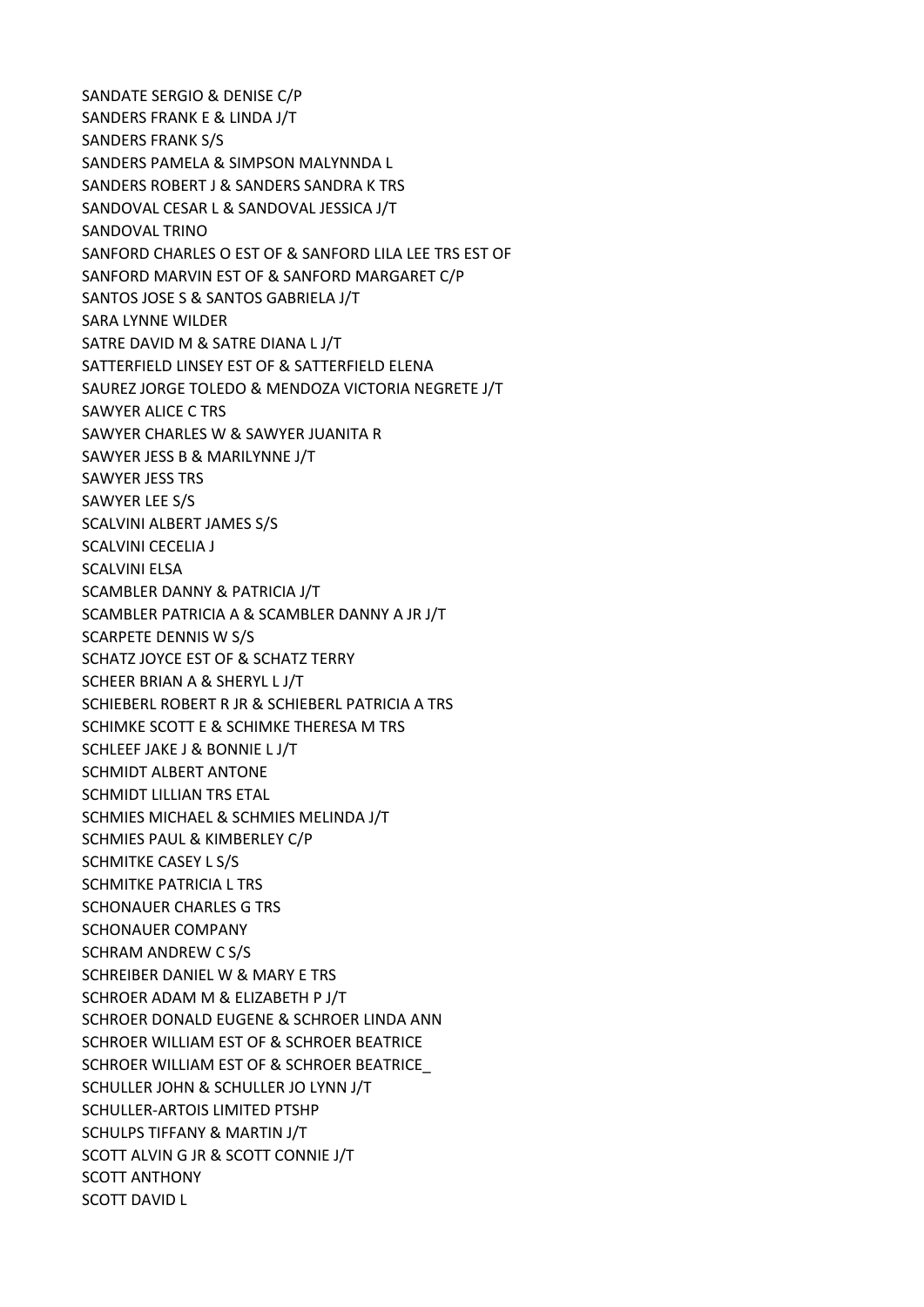SCOTT DELBERT LOUIS TRS SCOTT J NEIL & SCOTT SANDRA L CO TRS SCOTT VAUGHN DEE SCOVILLE ROBERT G SCRITCHFIELD BENJAMIN D & SCRITCHFIELD DEBORAH L SCRITCHFIELD JOHN T JR & SCRITCHFIELD LINDA F J/T SEAN L LONG SEILER ROY R & SEILER LINDA S J/T SENESTRARO JOHN H & SALLY J/T SERBENIUK FRANK SEVENTH DAY ADVENTISTS CHURCH SHADLEY-OTTERSON MARY ANN & OTTERSON PATRICK C/P SHAFFER WINNIFRED G TRS SHAHI ANUPINDER S & KIRANDEEP TRS SHANLEY TYLER ROBERT S/S SHARON E GIESBRECHT SHARP STACEY S/S SHARPSTEEN GAIL T TRS SHAW VAL K TRS SHEA EDWARD J TRS SHEA JEREMY SHEETS JAMES P & ROACH AUTRY P TRS SHELDON STEPHEN & BRIDGET J/T SHERWOOD ROBERT JAMES SHIELDS GARY A & SHIELDS JANICE M J/T SHIMIZU STEVEN E & SHIMIZU LAUREL J/T SHIPPELHOUTE DALE H & SHIPPELHOUTE SUSAN E J/T SHIPPELHOUTE DEAN EST OF & SHIPPELHOUTE DALENE SHIPPY JOHNNY T & SHIPPY SHERRY A J/T SHIVELY WILLIAM & VICKI J/T SHOOP STEPHEN & SHOOP MARILYN TRS SHUEY KENNETH & SHUEY SUSAN J/T SHULL ALANNA S/S SHUMAN LLOYD A & SHUMAN PATRICIA G TRS SIAM INVESTMENT USA CORP SIDDIQUI RIAZ T & SABA R J/T ETAL SILVA GARY L SILVA LOUIS N & CAROLYN K SILVEIRA FARMS SILVEIRA JOE & SILVEIRA ERMELINDA E TRS SILVEIRA ROBERT A & KARRIE J TRS SILVEY VIRGINIA TRS SIMLENESS WILLIS SIMMEN ERIC P TRS SIMMONS PHILIP & JEANINE J/T SIMONETTI TERRY & DONNA J/T SIMPSON AMY J S/S SIMS GREGORY M & SIMS SHERRY L CO TRS SIMS VELMA A TRS SIMSON LAND & LIVESTOCK CO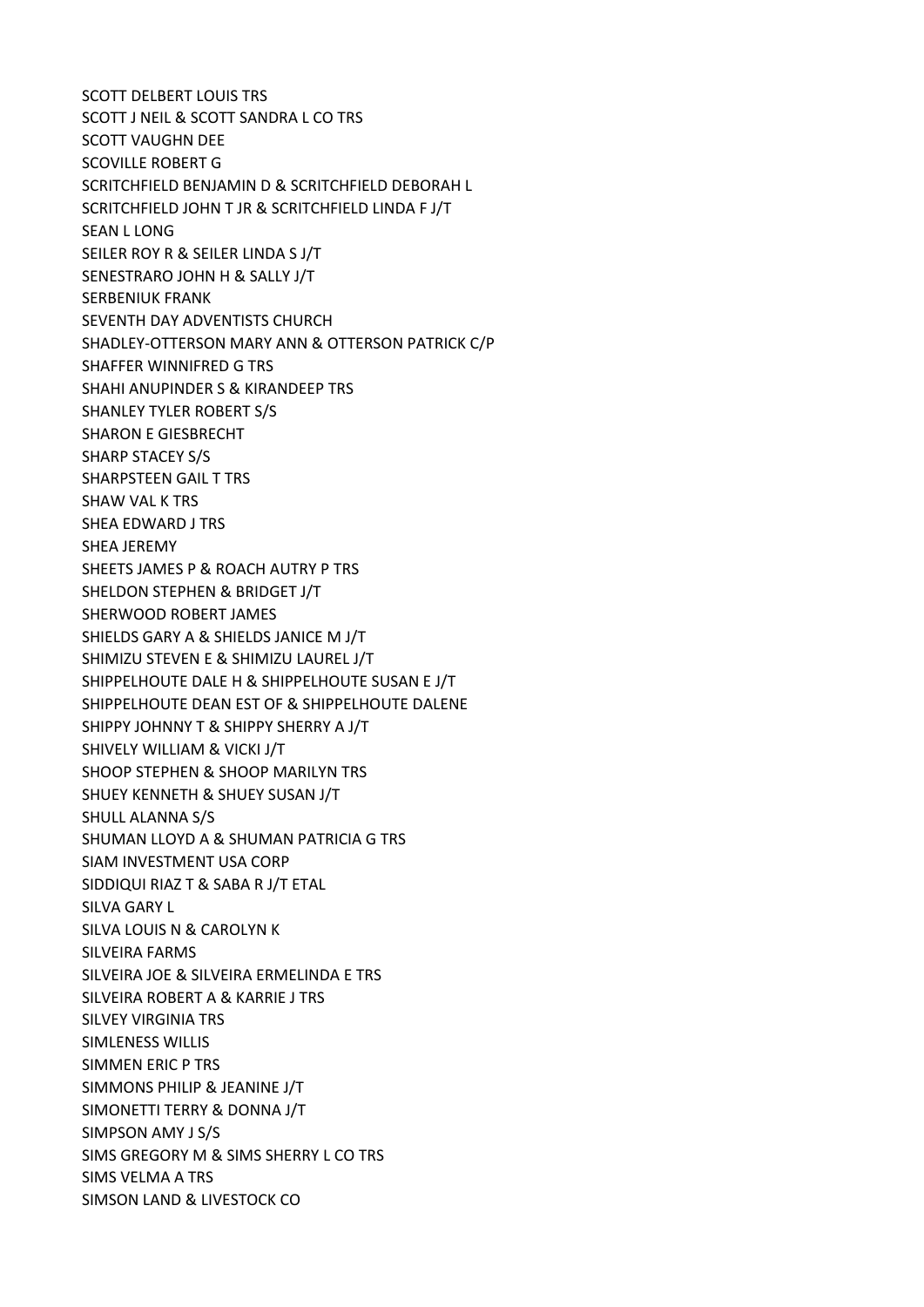SIMSON SAMUEL B & SIMSON TIFFNEY J/T SINCLAIR FRED A & SINCLAIR M CHRISTINE J/T SINGH JATINDER & KAUR JASVIR J/T SINGH TARSEM S/S SITES BRENDA M S/S SITES BYRON J J/T ETAL SITES JOHN F SIX GUNS DUCK CLUB SKAGGS BUDDY LEON & DONNA J/T SKAGGS RONALD M & SKAGGS WANDA M C/P SKIDMORE MICHAEL & SKIDMORE ROBIN TROXEL J/T SLAVIERO ASHLEY SLIGAR DEBRA SUSAN SLOCUM DEAN D & SLOCUM CATHLEEN M TRS SLYH JAMES E & GEIGER DIANE G J/T SMART KATHLEEN B TRS SMITH CLAIRE I TRS SMITH DARWIN & BARBARA TRS & KEENAN MARK J SMITH DARWIN E & SMITH BARBARA A TRS SMITH DAVID D TRS SMITH E M JR & SMITH JULENE M TRS SMITH JAMES STEVEN & SMITH SHARON CLARK J/T SMITH JIMMY BURL ETAL SMITH JOHN A & SMITH ELIZABETH A H J/T SMITH JOHN F ETAL SMITH JUNE K & MICHAEL A C/P SMITH LYNTON D EST OF & PATRICIA B TRS SMITH MARLENA J & SPARKMAN JACK H J/T SMITH MICHAEL & SMITH VICKIE J/T SMITH MICHAEL ALLYN ETAL SMITH PRESTON ROY SMITH RAYMOND L & SMITH JACQUELYN P J/T SMITH RICHARD L & SMITH ROBERT L SUC TRS SMITH ROBERT E & SMITH SHAWANA L TRS SMITH RONALD LARRY & SMITH JO ELAINE UBINA J/T SMITH RONALD R SMITH WAYNE E & SMITH SUZANN J/T SMUTNY JOHN T & CASEY-SMUTNY MARIAN J/T SMUTNY JOHN T & SMUTNY MARIAN CASEY J/T SNYDER DONALD E SOEKLAND SANDRA S/S ETAL SOETH DAVID R & SOETH RUTHANNE C/P SOETH KATHRYN M SOETH LLC SOHAL YADWINDER S/S J/T ETAL SOLORIO IGNACIO & SOLORIO JUANA G J/T SONOMA COUNTY LAND CO LLC SOTO LUIS A & MARIA A J/T SOUSA JACKIE & LANCE C/P SOUSA LA FERNE ETAL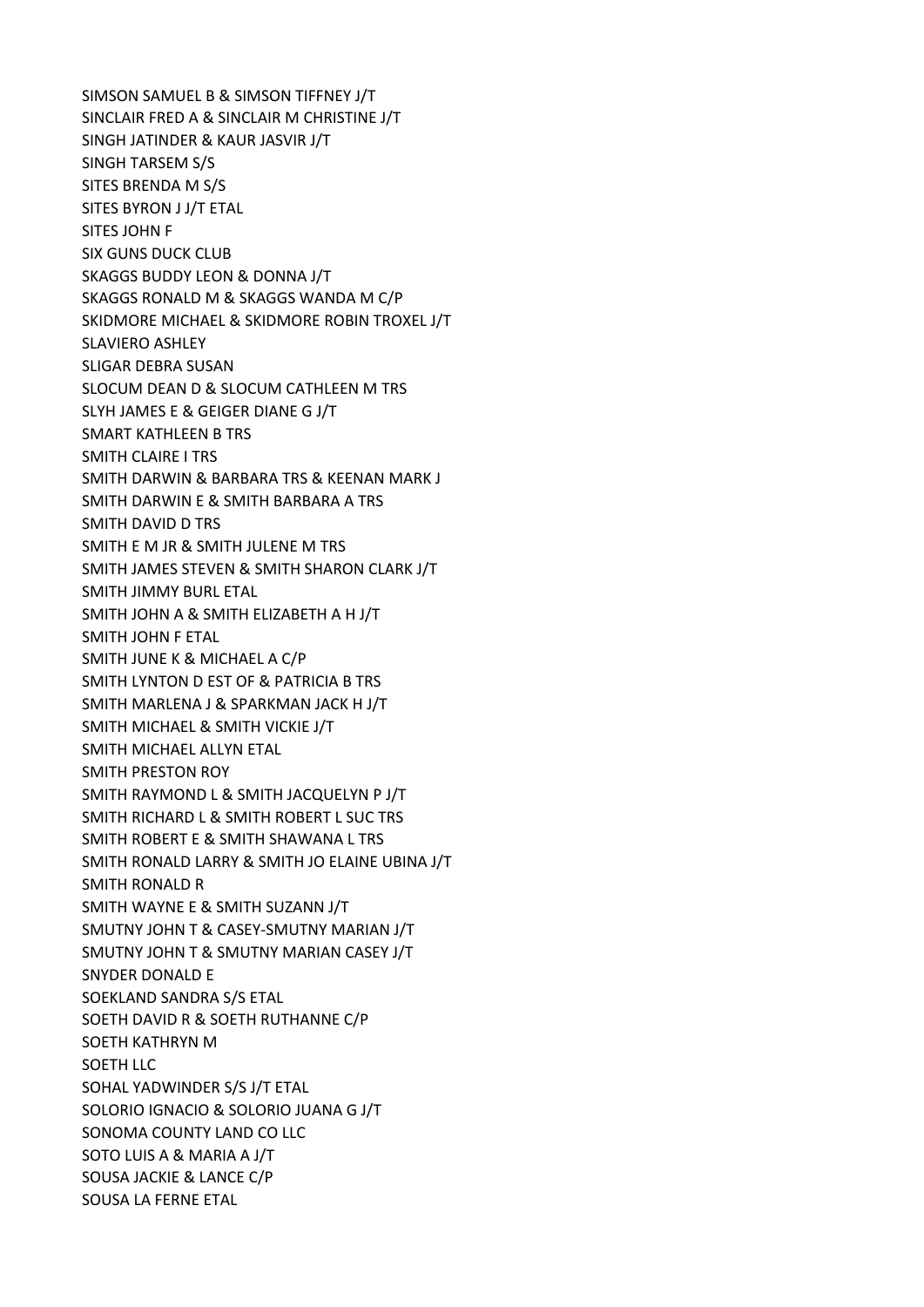SOUTHAM ORCHARDS LLC SOUTHERN PACIFIC RAILROAD C/O UNION PACIFIC RR TAX SOUZA DARLYS DEE TRS SOUZA DONALD E TRS SOUZA THOMAS J & JEANNETTE M J/T SPELLMAN STEVEN JOHN & SPELLMAN PEGGY JEAN TRS SPENCE CORALEE G SPENCE DAVID D & MARY A J/T SPENCE DOYLE L & SPENCE EMILY R J/T SPENCE GARY L & SPENCE NOMA C C/P SPENCE KATHERINE L TRS SPENCE ROXIE M TRS SPENCER NORMA SPIELMAN WALLACE W & SPIELMAN DEIRDRE J C/P SPOONER DARYL A & SPOONER DONNA R CO TRS SPOONER DENNIS M & SPOONER JUDITH A CO-TRS SPOONER ERNEST E & MANARD AIMEE E CO TRS SPOONER KENNETH A ETAL C/O SPOONER DAVID SPOONER KENNETH EST OF & SPOONER RAYMOND J/T SPOONER LARRY D TRS SPOONER ORCHARDS LLC SPOONER RAYMOND K SPOONER SAMUEL J & SPOONER MARCIA CO TRS SPOONER TRAVIS & SPOONER LAUREN J/T SPRAGUE FORREST J & SPRAGUE RENATE E CO TRS SPRAGUE ROBERT & JOYCE TRS SPRAGUE STANLEY W TRS SPRINGER DANELLE SPURLOCK JAMES MARSHALL ETAL SPURLOCK NANETTE A SQUYRES NANCY TRS ETAL SRINI VASON P TRS ST JOHN FARMS CORP C/O FINCH RANCH ST LOUIS FAMILY LLC ST LOUIS LONNIE & STACY J/T ST PAUL EVANGELICAL LUTH CH STACKHOUSE MARK & MARILYN J/T STALEY CHARLES M & STALEY LINDA L TRS STANBERY NORMAN D & BRENDA L STANDLEY STEVEN STANDRIDGE DALE R TRS STANLEY BRIAN K & TAMMIE R TRS STARRS LEANNE S/S ETAL STEEL FRANK RANCH CORPORATION STEFANI DIANE M S/S STEMPLE GERALD L & STEMPLE FRANCES A TRS STENQUIST COURTNEY M & STENQUIST DANE S J/T STENQUIST RONNIE M & STENQUIST JOSHUA A J/T STEPHEN WILLIAM T & LORENE D TRS ETAL STEPHENS E L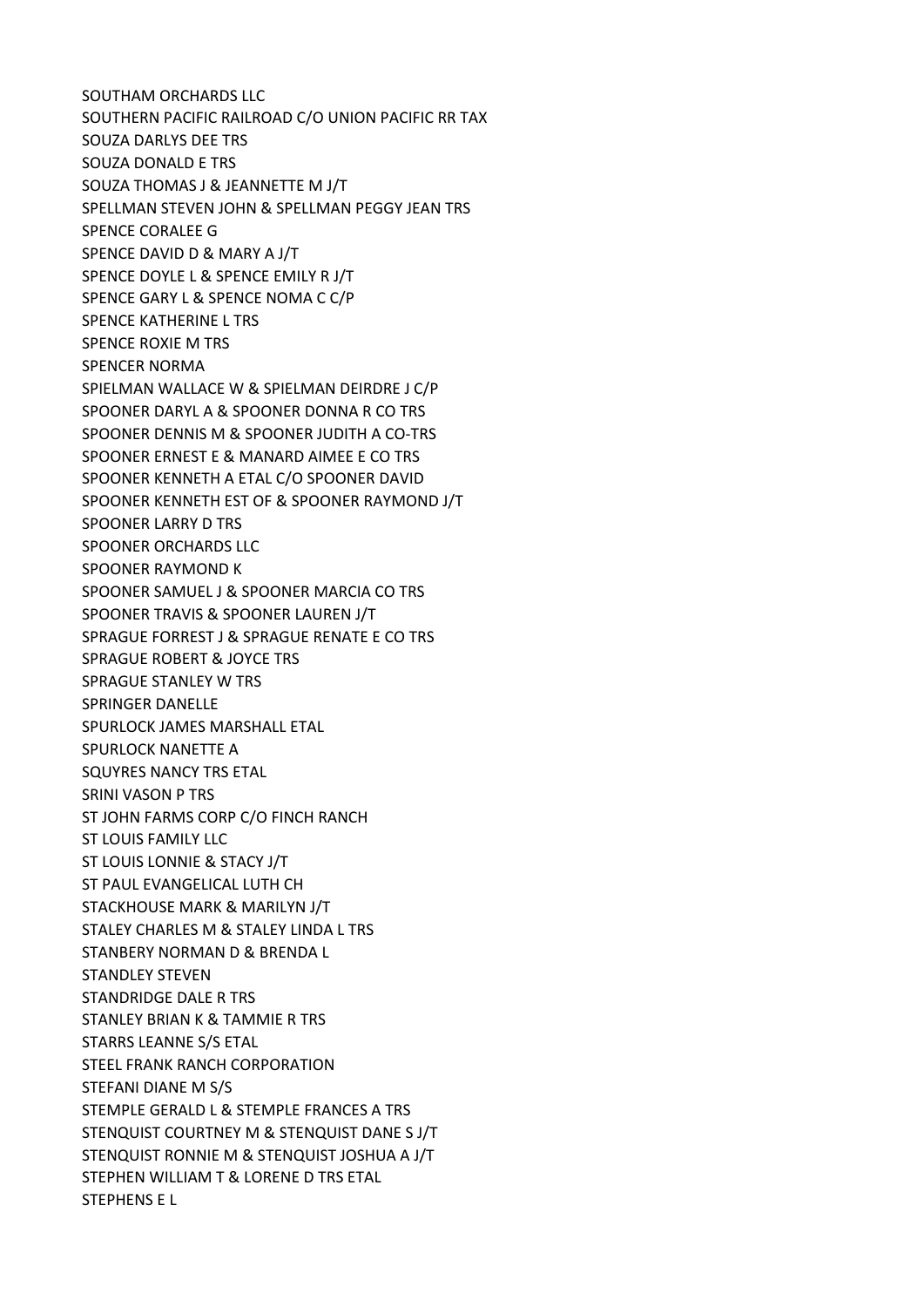STEPHENS TOMMY & ANGEL J/T STETTLER JOHN & MURIEL L TRS ETAL STEVE WILLS TRUCKING AND LOGGING LLC STEVENSON JAMES M & TIFFANY J/T STEWARD RICHARD D & STEWARD PAMELA L J/T STEWART EUGENE RAYMOND STEWART JAMES M & DEBRA A J/T STEWART ROY E & DEBORAH J/T STILWELL CODY R & KATELYN L J/T STILWELL DAVID W & VALERIE J STILWELL DUSTIN & STILWELL SHANNON J/T STILWELL MICHAEL P & STILWELL TAMI K J/T STINE DAVID N TRS STINE NORMAN L TRS STIREWALT BRIAN K STITES MARVIN G & STITES M RUTH J/T STOKES MICHAEL A & STOKES JAN L TRS STOLTENBERG DALLAS H EST OF & STOLTENBERG LOIS I CO TRS STOLTENBERG STEVEN D & STOLTENBERG JILL L CO TRS STONE DEBORAH L J/T ETAL STONE VALLEY LAND & CATTLE LLC ETAL STORZ FRED H & YVONNE J TRS STORZ LELAND D & SUSAN C J/T STORZ MICHAEL & DEBORAH C/P STRAIGHT KARI L STRAND EARL K & VICTORIA MARY TRS STRECK WILLIAM F & STRECK BETTIE L TRS STREELMAN ALAN & JOYCE M J/T STRICKLAND BRUCE D & STRICKLAND ROBERTA J TRS STRICKLER SHANE K STRIEBY JAMES D & STRIEBY MICHELLE J/T STROHMAN STEVEN S/S STUART MARCUS D & WARE RENEE E J/T STUTZMAN TRAVIS & STUTZMAN JESSICA C/P SU YUAN JI EST OF SUAREZ FILEMON R & ROJO MARIA ALATORRE J/T SUDBERRY JAMES B & KATHY J SUDBERRY JAMES F & SUDBERRY SHERI J/T SUHRE ADAM SUHRE DALE W SUHRE DANIEL & SUHRE ERIC J/T SULARA ENTERPRISES INC SULLIVAN CHARLES P TRS SULLIVAN JOHN D & CELENA J/T SULLIVAN KENNETH L & SULLIVAN REBEKAH L J/T SULLIVAN KEVIN P & SULLIVAN JANICE M TRS SUMNER ANDREW SUNFIELD SEEDS C/O SYNGENTA SEEDS INC SUNRISE SUNSET LTD PTSHP ETAL SUS-NEVADA LLC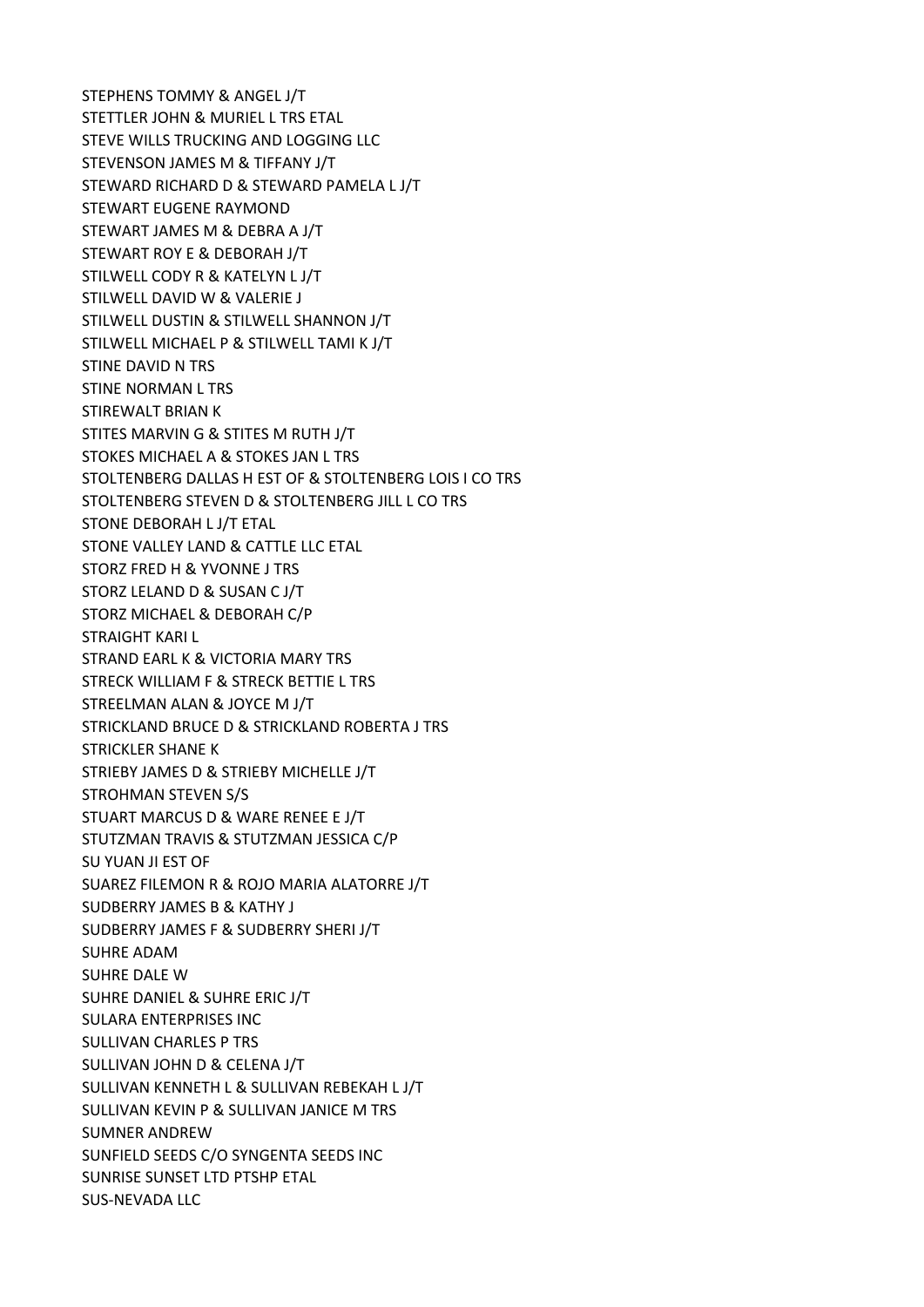SUTFIN CHRISTIE L S/S SUTTON PATRICK L & SUTTON LORRAINE B CO TRS SVEJDA RONALD & SVEJDA CAREN M C/P SWANER GEORGE J & SWANER WILLIAM M CO TRS ETA SWANER LESLIE C TRS SWARTZ DAVID S/S SWIHART DANIELLE & CHRISTOPHER J/T SYAR INDUSTRIES INC T & P FARMS TALBOT ANGELA MICHELLE TALBOT TIMOTHY & DANIEL R TALBOT VIRGINIA V TRS TALMADGE SANDRA L & TALMADGE JOHN A SR J/T TANDEL ASHA TARESH DONALD E & TARESH KELLEE A J/T TARRANT MARY ANN & TARRANT EDWARD CO TRS ETAL TASTO WILLIAM H TATE CLIFFORD J & TATE DEBRA R J/T TAYLOR BERNARD TRS TAYLOR BOBBY E JR & JANIE J/T TAYLOR BRUCE J & JOHN B TRS ETAL TAYLOR CAROLYN J & RIDGE CHERYL T TRS TAYLOR DAVID S & TAYLOR DIANE E J/T TAYLOR DONALD F & TAYLOR MARION L TRS TAYLOR FARON & NANCY J/T TAYLOR FRANK A & ERIN C TRS TAYLOR JEREMY J & TAYLOR BOBBIE M J/T TAYLOR JOHN FERTILIZERS CO C/O WILBUR ELLIS CO-ORD TAYLOR JON TAYLOR JOSEPH P TAYLOR CHERYL J/T TAYLOR LAND CO LLC TAYLOR MARVIN D TRS TAYLOR MICHAEL C & SUE K TC ENTERPRISES LLC TEESDALE TRENT A SUC TRS TEETER CLEVELAND & LISA TRS TEJEDA RUEBEN S & ARAGON ELSA L A J/T TENNANT THOMAS A & TENNANT SHELIA E C/P TERRY GAIL A TRS TERRY SOLUS ISAAC & TERRY KATHLEEN L J/T TESTERMAN ERIC J & TESTERMAN MAITE G TRS TESTERMAN JAMES RALPH & TESTERMAN BARBARA JEAN TRS TESTERMAN TODD W S/S ETAL THANNISCH FAMILY LLC C/O KNOTT KATHRYN M THATCHER BRANDI THODAS DENNIS S & THODAS JOAN B TRS\_ THODAS DENNIS S & THODAS JOAN B TRS THOMAS ALLEN E & DONNA J J/T THOMAS DONALD L & THOMAS LILLIAN T TRS THOMAS KARL W & MIGUEL CHERIE S J/T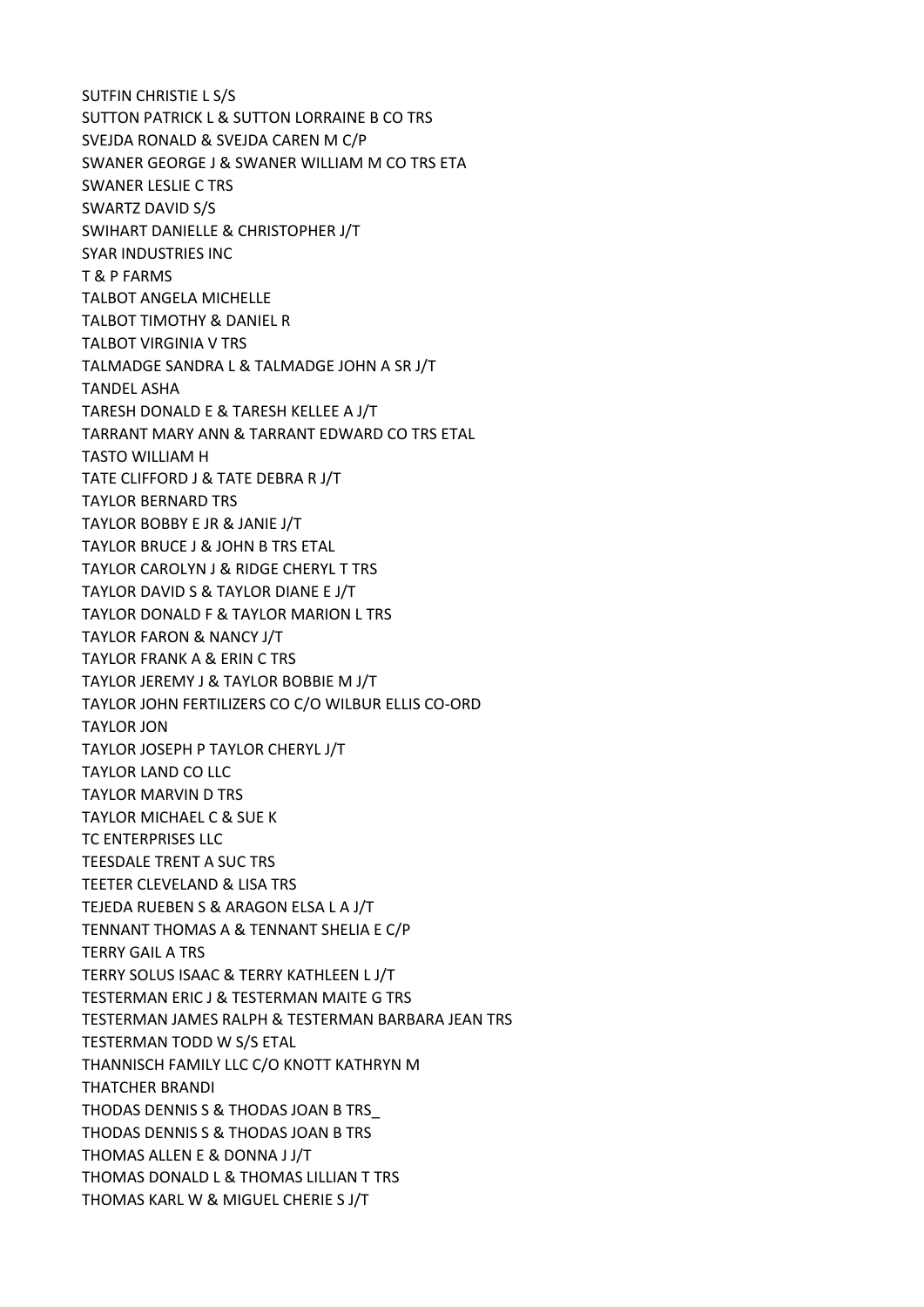THOMAS R & CYNTHIA J TAYLOR THOMAS R & DARLA D J NONELLA THOMAS ROBERT W & JOELLEN M THOMAS ROBERT W & THOMAS BARBARA G J/T THOMASSON ROBERT & GLIEDT DIANE CO-TRS THOMPSON BRANDON D & THOMPSON ROSA A J/T THOMPSON BRENDA LEE TRS THOMPSON DELMAR & LINDA J/T THOMPSON DONALD W & THOMPSON MARTY J J/T THOMPSON FRANKLIN EUGENE SR THOMPSON HEATHER S/S THOMPSON JAMES K & KAYLEE N J/T THOMPSON PAULINE THOMPSON RHONDA S & PERKINS RHONDA S THOMPSON THOMPSON SCOTT H S/S THOMSON IRA D & VICKI L TRS THOMSON ROBERT & TAMI JO J/T # THOMSON RANCH THORNTON ZACKARY R THORNTON ZACKARY R\_ THRAILKILL ROSE MARIE TRS THUEMLER RALPH E & THUEMLER NANCY J/T THUNDER NUT LLC THURMAN ARTHUR R TRS THURMAN CASEY THURMAN LARRY T & THURMAN THERESA TRS THURMAN MICHELLE THURMAN ROBERT L JR & THURMAN SUSAN A TRS TICE CHARLES A & DEBBIE L J/T TIMIRAN INC TIMIRAN INC\_ TIMOTHY A T / C BURKE TIMOTHY D STEWART TIMOTHY F MACLAUGHLIN TITUS DARIN & LEILA J/T TITUS RAEANN TRS ETAL TK ENTERPRISES INC TOENJES VIRGINIA & KURT A TRS TOEWS DAVID & JONI J/T TOEWS MITCHELL L & TOEWS NICOLE A J/T TOKUHARU LLC TOMPKINS CATHERINE TOMPKINS LELAND HEMAN TRS TOMPKINS TERRY L & JULIA E C/P TONEY GEORGE M & TONEY KAREN N TRS TORRES CECILIA TRS TORRES CHRIS TRS TORRES FRANK M & KORLING TORRES CHRISTINE JT TORRES GUSTAVO & CURIEL ALICIA J/T TORRES LORETTA ANN TRS TORRES MABEL LE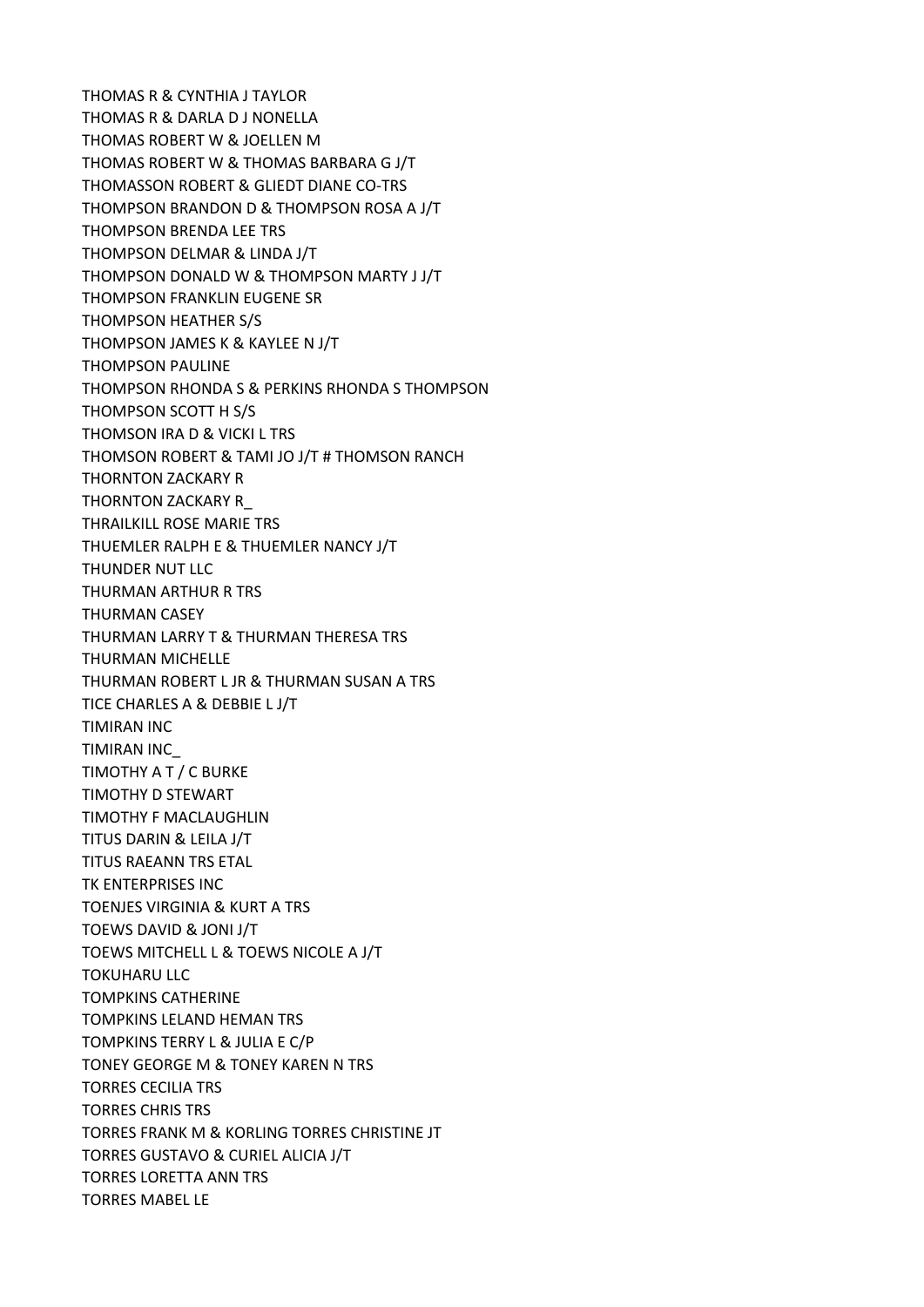TORRES MARLENE R TRS TORRES TIM & TORRES MARICELA J/T TOSTE FRANK & TONI J/T TOWE WILLIAM R S/S TOWN & COUNTRY HUMANE SOC INC TOWN DENNIS J & TOWN BARBARA J J/T TOWNE KEVIN D & TOWN PATRICIA I TRS TRACY RANDELL L TRAINOR MICHAEL R & TRAINOR PENNY L TRS TRAMMEL DANNY W & SOUSA JANEEN M J/T TRAMMEL JOHN W & TRAMMEL JOYCE B J/T TRAMMEL SCOTT J/T & TRAMMEL DIANA S/S J/T TREFF KEVIN & TREFF JENNIFER C/P TRENADO JAZMIN A TREVINO CRISANTO & ELIZABETH J/T TREVINO MARCO A & EVA J/T TREVLAC FARMS TREXLER ANTHONY B EST OF & TREXLER ROBIN M TRIANO RUSSELL R & TRIANO NORA J/T TRIMBLE LINDA SUE TRINITY ORCHARDS TRUITT GLENN W & GREGORIN HELENA J/T TUCKER DENNIS E & TUCKER BONNIE V J/T TUCKER MILDRED M SUC TRS TUMA RICHARD & MELINDA J/T TURCKEL MATTHEW JR & TURCKEL ROXANA TRS TURNBULL GWYNN TRS TURNER JONATHAN S/S TUTER GARY & CRYSTAL J/T TUTSCH MILO W II UHLAND GERALD R & BARBARA E J/T UNITED BARK PRODUCTS UNRUH BRADLEY & LYNETTE J/T UNRUH BRIAN & ANGELA J/T UNRUH DENNIS & RACHEL J/T ETAL URRUTIA FELIPE & ROSARIO J/T UTILITY MANAGEMENT SERVICES INC VADER SETH T & CATHERINE H J/T VADER WILLIAM & VADER NANETTE J/T VALDEZ RIGOBERTO & CORTEZ VERONICA J/T VALDOVINOS JUAN JOSE CORONA VALVO NEAL B VAN HOUTTE FRANCIS J JR & VAN HOUTTE KAREN M J/T VAN METER STANLEY A & VAN METER JOANNE C VAN NES CARTWRIGHT & VAN NES JEANETTE J/T VAN TOL BROTHERS DAIRY VAN TOL DAIRY NUMBER II VAN TOL SARA & JAKE J/T VANDER DUSSEN DANIEL & SOPHIA VANDER DUSSEN DANNY & VANDER DUSSEN SOPHIA J/T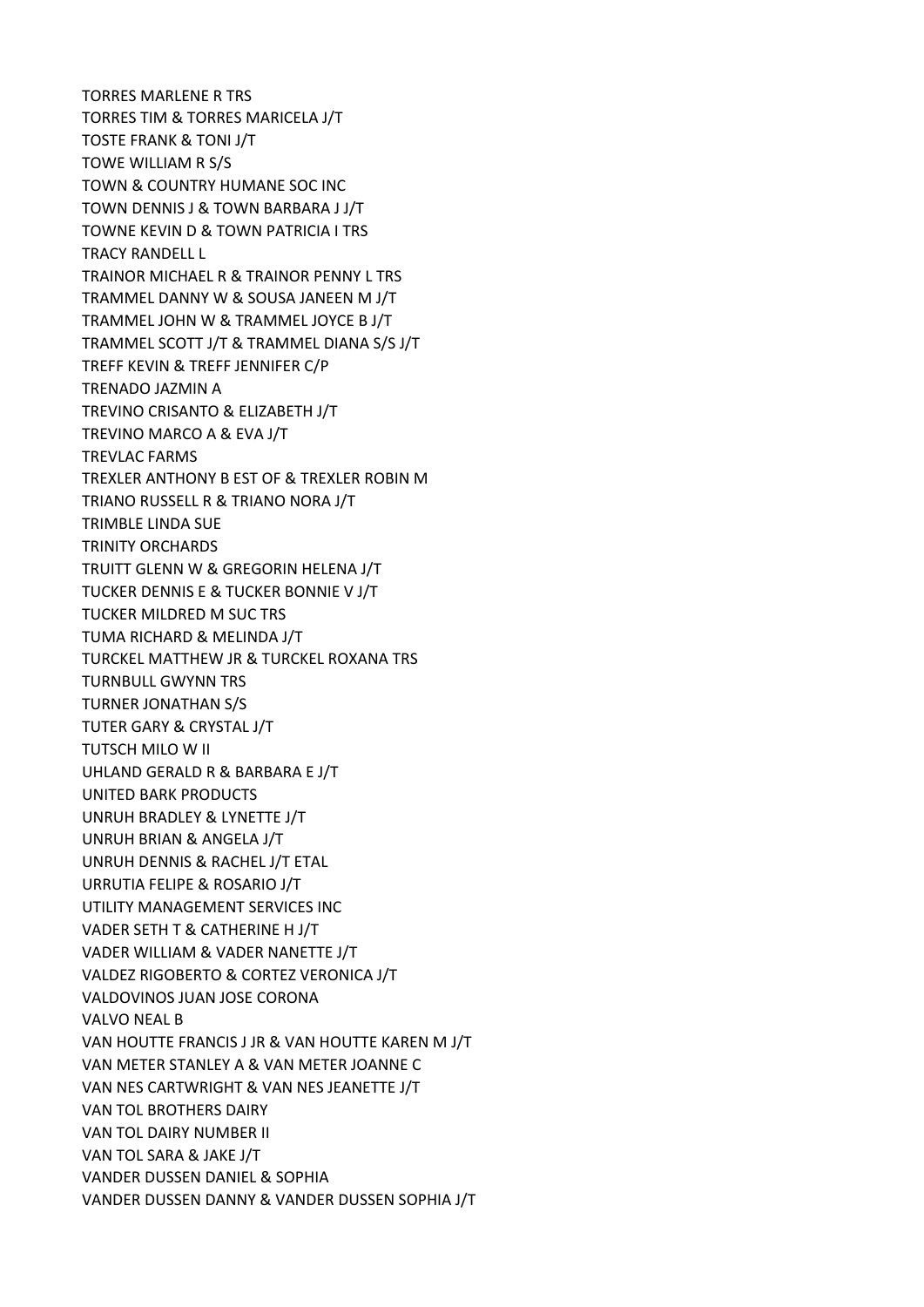VANDER DUSSEN SYBRAND & ANN TRS VANELLA BOB & VANELLA SUSAN D TRS VANELLA RYAN M & JUSTINE TRS VANG XUE ETAL VANNOTE DENNIS E & VANNOTE CATHY K J/T VAQUERA JOEL VARGAS JAIME & VASQUEZ ELIZABETH J/T VARGAS MARIANO O & COBIAN ALBINO S/S VASQUEZ ALBERTO & ESTHER J/T VASQUEZ EDGAR A CORTES & VASQUEZ JESUS CORTES J/T VASQUEZ JAIME & VASQUEZ MALLORIE J/T VASQUEZ JORGE & VASQUEZ DOLORES J/T VASQUEZ JORGE & VASQUEZ DOLORES J/T\_ VASQUEZ MIGUEL & VASQUEZ RUBY R J/T VASQUEZ PEDRO C VASQUEZ SAMUEL S/S & HUBER DALE S/S J/T VAUGHAN DREW S/S VAZQUEZ ABEL & VAZQUEZ ANGELINA J/T VAZQUEZ ANGEL & VAZQUEZ MARIA G J/T VAZQUEZ JOSE G & VAZQUEZ ALICIA VELASCO J/T VEBLEN JOHN ELVIDGE ETAL VELAZQUEZ ALEJANDRO & VELAZQUEZ SANDRA J/T VELAZQUEZ ARMANDO & ALVEREZ CARMEN A J/T VELAZQUEZ BROS FARMING LLC VELAZQUEZ FRANCISCO J & VELAZQUEZ ROSAURA J/T VELOZ CELESTINO & VELOZ ELISENDA J/T VENEGAS GLORIA VENEGAS LUIS A VERA FRANCISCO VERBOOM CHRISTIAN B & VERBOOM LORI L TRS VERBOOM PIETER J & VERBOOM LANI M TRS VERDUZCO JOSE & LOPEZ MARIA D J/T VERESCHAGIN ALEX JR TRS ETAL VERESCHAGIN JOHN & VERESCHAGIN KATHARINA TR ET VERESCHAGIN JOHN M & JENNY M VERESCHAGIN MATT VERESCHAGIN VERNON & VERESCHAGIN JOYCE TRS ETAL VFLP CALIFORNIA LLC VICKERS DORIS & VICKERS ROBERT G TRS VICKERY RONALD W & VICKERY PATRICIA M TRS VIDAURI KATHY & JACKSON JAMES M C/P VIEGAS JOHN K & MARY P J/T VIEIRA RAYMOND & CABRITO MANUEL CO TRS ETAL VIERRA VERNON A TRS & VIERRA JENNIFER S EST OF VIGE JANET A VILLALOBOS ENRIQUE & VILLALOBOS TERESA J/T VILLALOVOS MARY I VILLALUA PEDRO VILLASENOR ANDRES & VILLASENOR DOLORES J/T VILLEGAS JOSE A S/S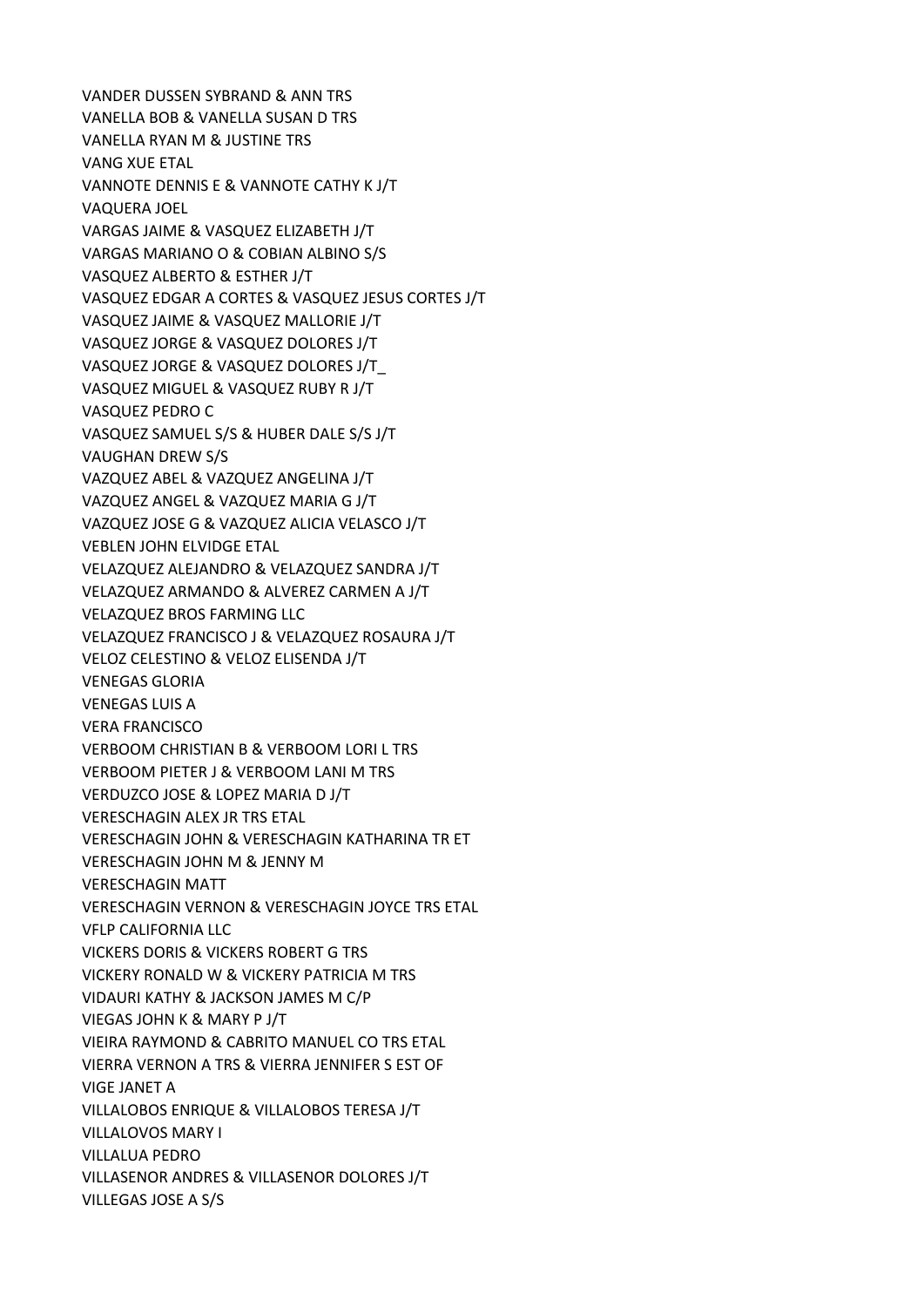VILLICANA EDGAR & VILLICANA ALMA N J/T VILLICANA LEONARDO & VILLICANA JASMIN J/T VINA PANDE LLC VIOLICH PAUL A TRS VISCAINO SHARON TRS VLACH JOHN H TRS VLACH RAYMOND J III & VLACH ELIZABETH D J/T VLACH RAYMOND J JR & VLACH TERRY L TRS\_ VLACH RAYMOND J JR & VLACH TERRY L TRS VOGT JOHNNY & VOGT LINDA J/T VON BARGEN GREGORY F & VON BARGEN JEAN MARIE J/T VON BARGEN HAROLD F & VON BARGEN KATHLEEN H CO-TR VON BARGEN RONALD C SUC TRS VON BARGEN SCOTT H & VON BARGEN SANDY A J/T VONASEK EDWARD J & CHRISTINE M J/T VONBARGEN BROOKS C & VONBARGEN KAREN E CO TRS VUE THOR W 33 B FARMING INC W KENT RAMOS FAMILY LP ETAL WACKERMAN OTTO M & WACKERMAN ELSIE M TRS WACKERMAN WILLIAM J & WACKERMAN VICCI M J/T WADE MARY JANE & IRA LEE J/T WADE MORISE M JR & WADE LINDA S CO TRS WADSWORTH DAVE & DARLYN WADSWORTH STEVEN R EST OF WAGENMAN LEROY G S/S WAGENMAN RICHARD WAHLBORG EDDI E & WAHLBORG DARLENE R TRS WAKEFIELD JAMES & WAKEFIELD SIGRID A C/P WALDEN JERRY JR & WALDEN CYNTHIA I J/T WALKER CHARLES D JR & REBEKAH E J/T ETAL WALKER CREEK FARM LLC WALKER CREEK ORCHARDS WALKER CREEK PARTNERS LLC WALKER RON WALLACE GION P JR & WALLACE DEBORAH L J/T WALNUT PARTNERS INC WALNUT PARTNERS INC\_ WALSH CHARLES WALTMAN KAREN M WALTON ROBERT D TRS WARD BARBARA A TRS & WARD HAROLD L WARD KEVIN D & WARD LAUREL HILL CO-TRS WARD MARK & WANDA J/T WARD WENDY WARE MICHAEL A & ANDREA L J/T WARMACK JOHNNY SR & RONDA J/T WARMAN TORIE L WARMERDAM DAIRY INC WASENIUS CATALINA TRS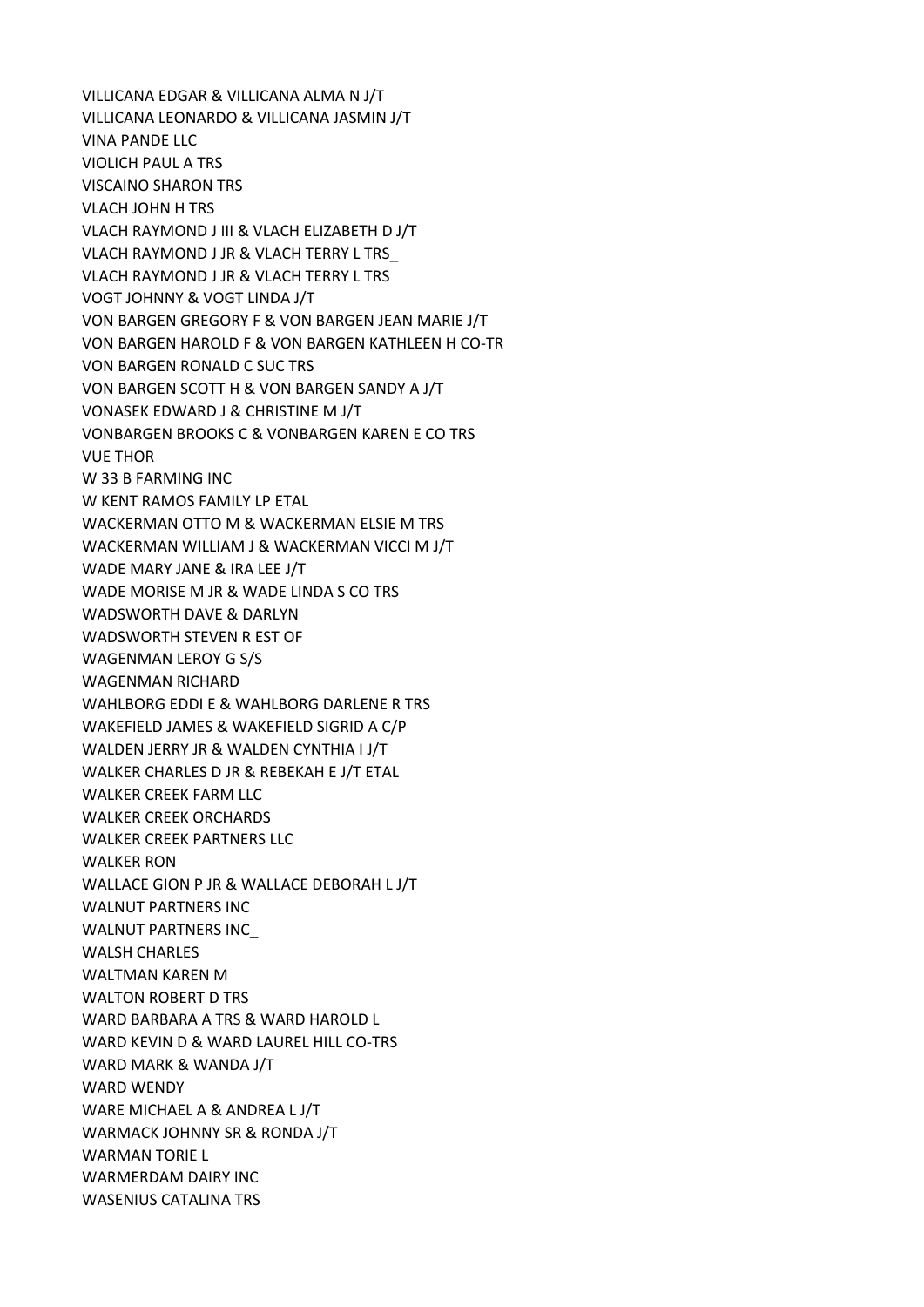WATSON JAMES & WATSON JACOB J/T WATSON LEE J & WATSON CATHERINE M J/T WATSON LEE J & WATSON CATHERINE M J/T\_ WATSON LEE J T/C ETAL WATSON NANCY ANN C & KATHRYN A TRS WATTS GREGORY B W & WATTS RORY M TRS ETAL WATTS PAUL MICHAEL TRS WEATHERFORD WAYNE & WEATHERFORD GERRIE J/T WEATHERS JAMES M JR & WEATHERS VELMA M TRS WEATHERS ZACHARIAH J & NAVARRO CORNIA L J/T WEATHERS ZACHARIAH J ETAL WEAVER DAVEY L & WEAVER DONNA J TRS WEAVER TERRY L & WEAVER JERI L J/T WEBB KAREN JUNE TRS WEBB RANCH HUNTING CLUB LLC WEBSTER JOHN H & WEBSTER CATHY S TRS WEEMS HERBERT & DEBRA CO-TRS WEEMS MARK & DEBBIE L TRS WEHE DANIEL TRENT WEINRICH ANDREW J WEINRICH LUCAS S/S WEISEL ESTATE COMPANY CHRIS WELLER RANCHES INC ETAL WELLER WALTER B WELLER WILLIAM R TRS WELLS GALE & DOROTHY J/T WELLS MICHELLE D & WELLS MARK L J/T WELLS SHEILA M WELSH RICHARD ALLEN & WELSH KIMBERLEE SUE J/T WELSH ROBERT H & WELSH PATRICIA A TRS WENNER VIRGINIA TRS ETAL WEST AMERICA BANK TRS FTAL WESTERN ALMONDS LLC WESTSTEYN JAKOB & GLADYS CO TRS WESTSTEYN STEPHEN D WETLANDS LLC WHARTON GARY I WHIPPLE BART & VICTORIA J/T WHIPPLE DELBERT F & CAROL WHIPPLE RICHARD D & JACQUELINE J J/T WHITE GERALD W & BRENDA M WHITE ROBERT B & MARCIA D J/T WHITE ROBIN & ELIN J/T WHITE WILBURN W & ANNETTE J WHITLOCK ARLENE E TRS WHITLOCK CHRISTOPHER A WHITLOCK DAVID B & WHITLOCK NICOLE O J/T WHITLOW THOMAS G & WHITLOW GENEVRA M TRS WHITNEY GENELLE SUC TRS WHYLER RICHARD R & WHYLER RENA T CO TRS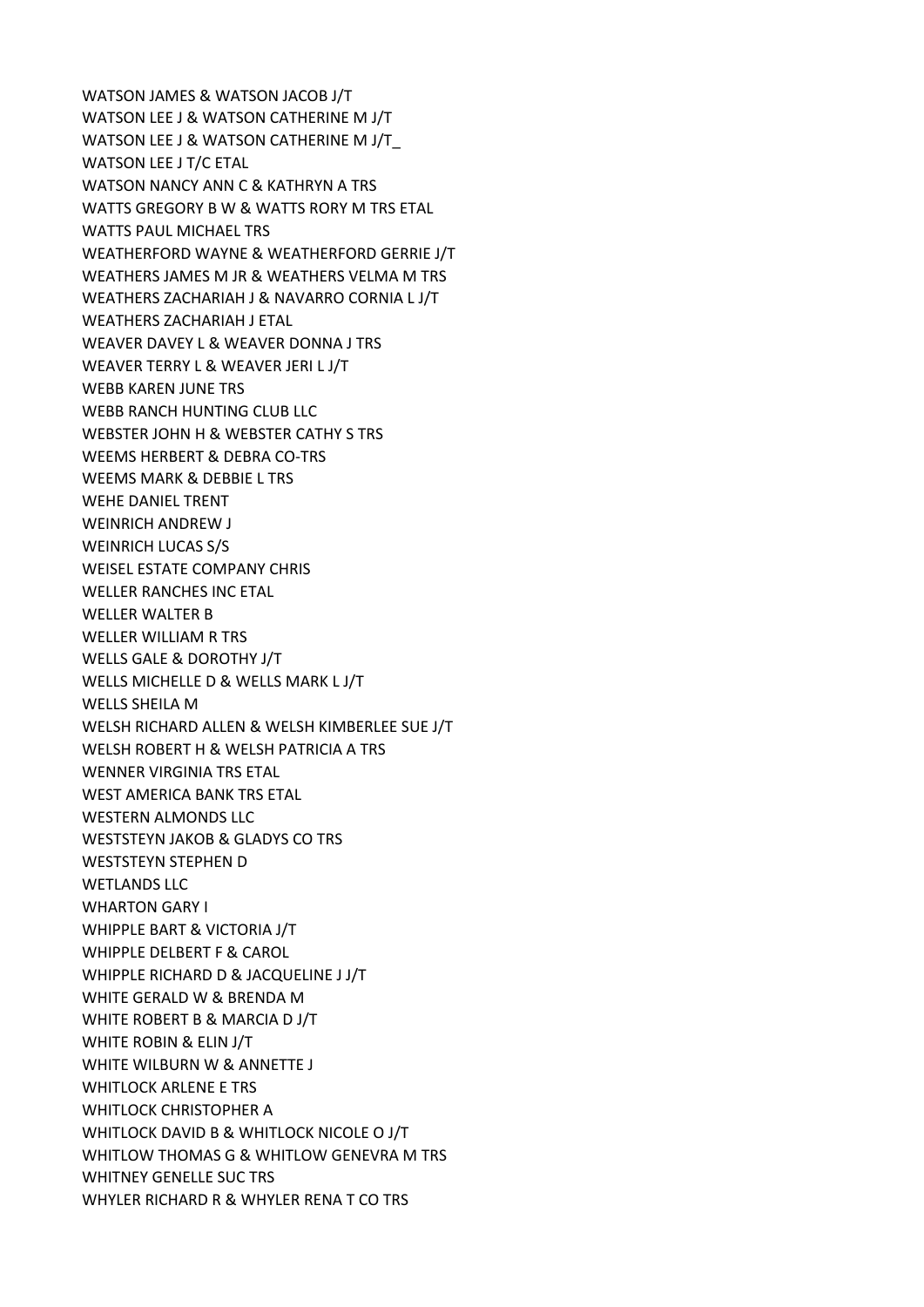WIECK GEORGE B EST OF & WIECK DORTHA L WIEDEMAN DENNIS & WIEDEMAN DOROTHY CO TRS WIEKAMP JEFFREY & JAMIE J/T WILCOX JUANITA D WILDMAN CHARLES R S/S WILEY ROBERT W & WILEY JANICE R TRS WILKINS ROGER A & WILKINS CHERYL M J/T WILLADSEN PHILLIP THOMAS & WILLADSEN WANDA JEAN J/T WILLIAM L & BARBARA J COTTER WILLIAMS DAVID C & WILLIAMS LORRAINE L J/T WILLIAMS JAMES & WILLIAMS JEANNIE C J/T WILLIAMS JEFFREY & CINDI J/T WILLIAMS LILLIAN E TRS WILLIAMS MICHAEL LOYD & WILLIAMS MICHELL LYNN S/S WILLIAMS MICHAEL P WILLIAMS NATHANIEL D & WILLIAMS JAN T J/T WILLIAMS OSCAR M JR & WHALEN JEANNETTE M TRS WILLIAMS ROSELEE TRS WILLIAMS THADDEUS JOEL & WILLIAMS JOYLYNN J/T WILLIAMS WILEY H & WILLIAMS MARLEIGH O TRS WILLIAMSON CHARLES JR J/T ETAL WILLIAMSON LARRY R WILLICO INC WILLINGHAM CARMEN C TRS WILLIS ANDREW JOHN H & PRESTON GENEVIEVE WILLIS JEFFERY R & WILLIS CAROL A J/T WILLIS LELAND ROY & WILLIS BONNIE JO TRS WILLOW CREEK MUTUAL WATER CO WILLOWS 2005 LP WILLOWS CITY OF WILLOWS INVESTMENT CORP WILLOWS MH COMM & RV PRK LLC WILLOWS MINI STORAGE LLC WILLOWS VETERINARY CLINIC LLC WILSON CREEK LLC WILSON CREEK RANCH INC C/O ENOS MARK WILSON GEORGE G & WILSON LORENE L CO TRS WILSON GLENN & WILSON ALETHA CO TRS WILSON KINGSLEY W & FORHAN-WILSON CAROL CO TRS WILSON VERNON D & WILSON BARBARA E C/P WINBOLT MICHAEL J & WINBOLT SUSANA M TRS WINCAPAW PATSY STEUBEN TRS WINDHAM RICHARD A & WINDHAM CAROL R TRS WINEROTH GARY W & SANDRA M TRS WINTERS LARRY P WITHROW RONALD & CATHY J/T WOLF JOHN K & WOLF TAMBRA J J/T WOLFF REALTY INV LTD WOLMUTT DAVID J & WOLMUTT JUDITH M J/T WONACOTT CLARENCE R TRS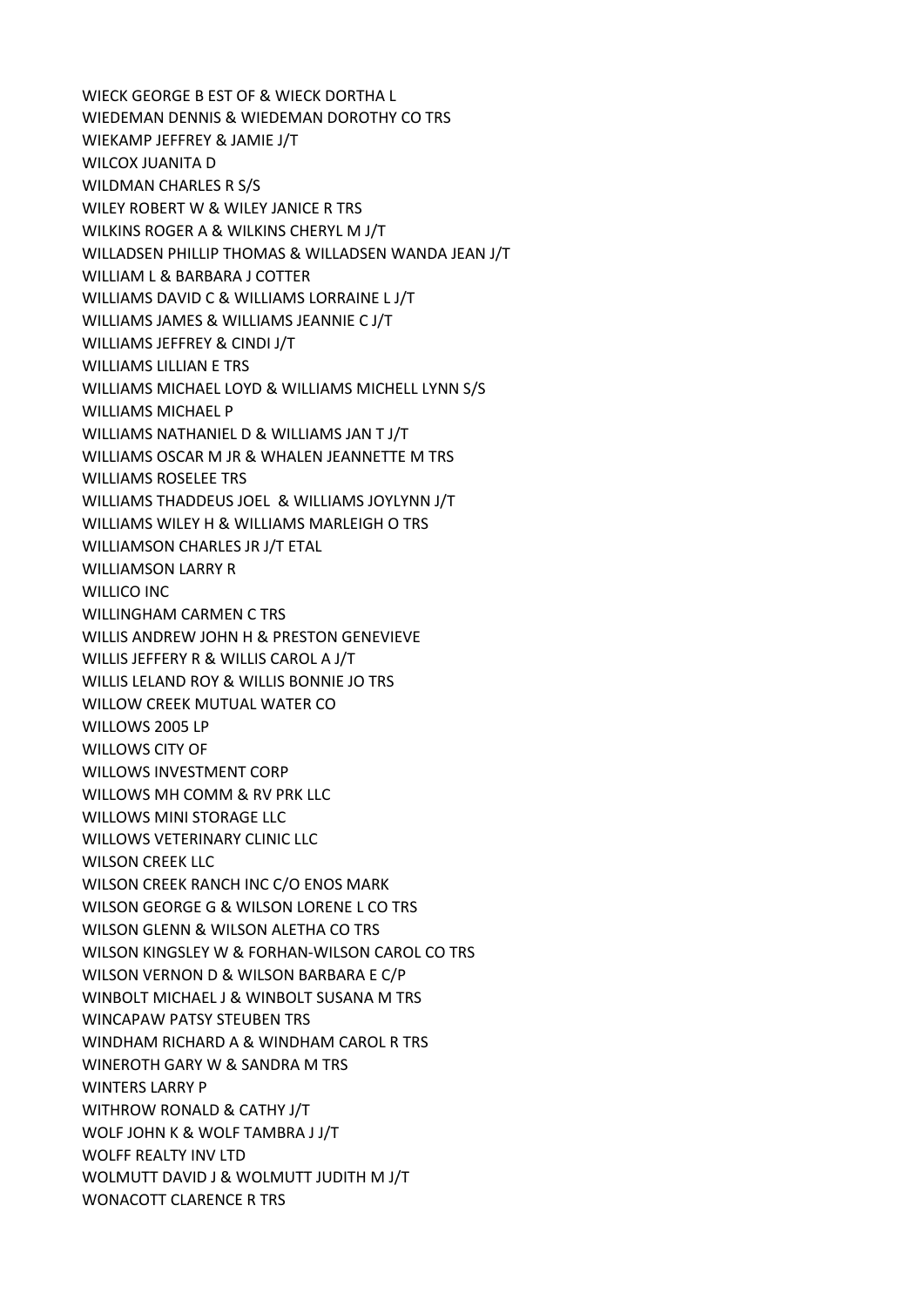WONACOTT RICHARD & DONNA J/T WOOD JAMES T TRS C/O EDMONDS & EDMONDS LLP WOOD RICK B WOODMAN MICHELLE RAE S/S WOODS GREGORY A & JOAN M J/T WOODWARD H C EST OF ETAL C/O DAVID W REYNOLDS WOOLDRIDGE MICHAEL R & WOOLDRIDGE PATRICIA M J/T WORKMAN PATRICIA M & MC ALARY PAULA M TRS WORTHINGTON CALVIN TRS WORTHINGTON RODNEY C TRS WRIGHT DONNA B S/S WRIGHT JIMMIE R & WRIGHT ELIZABETH A TRS WRIGHT JOEL EST OF & HARLENE TRS WRIGHT JOEL EST OF & HARLENE TRS\_ WRIGHT RUSSELL WRIGHT SHAWN WRIGHT STEVEN J & WRIGHT PATRICIA D TRS WRIGHT VERNON & CORINE J/T WRINKLE ROBERT L & WRINKLE JANE M J/T WUNSCH KEVIN & JUDITH J/T WURM ANITA M S/S WYCKOFF LARRY R JR & WYCKOFF MARILYN J/T WYO JUNCTION HOLDING LLC YAMAKAWA DELWIN YANCEY DAVID BLAND YANCY COY R & TERRY L J/T YANCY JOYCE L TRS YANCY MELVIN W & YANCY LENORA L J/T ETAL YANCY MELVIN W & YANCY LENORA L J/T ETAL YANKEE JOHN & DOROTHY TRS YATES JOHN R & YATES JODY L J/T YCASAS ALFREDO & YCASAS ROBERTA TRS YERMINI ERNESTINE TRS ETAL YERMINI TURNER R & YERMINI SHEILA A CO TRS YOU KIDS PARTNERSHIP YOUNIE RICH & LUTHER GINA R J/T YUBA RIVER SAND & GRAVEL INC C/O JAXON ENTERPRISES ZARAGOSA THEODORE & ZARAGOSA NICKY J/T ZARATE RAUL ANDY ZARATE SHERRY L T/C ETAL ZEPEDA ANABEL & JOSE F J/T ZEPEDA LUIS & IRMA J/T ZEPEDA MANUEL S/S ZEPP YOUMA J & HUGHES MARIETTA C J/T ZHAO JIAN & FANG J/T ZHONG XIANJUN S/S ZIMMERLI JOHN J JR TRS ZIMMERMAN JOHN G S/S ZITLAW BAILEY L ZITLAW GREG & SCHROEDER-ZITLAW TAMMY L J/T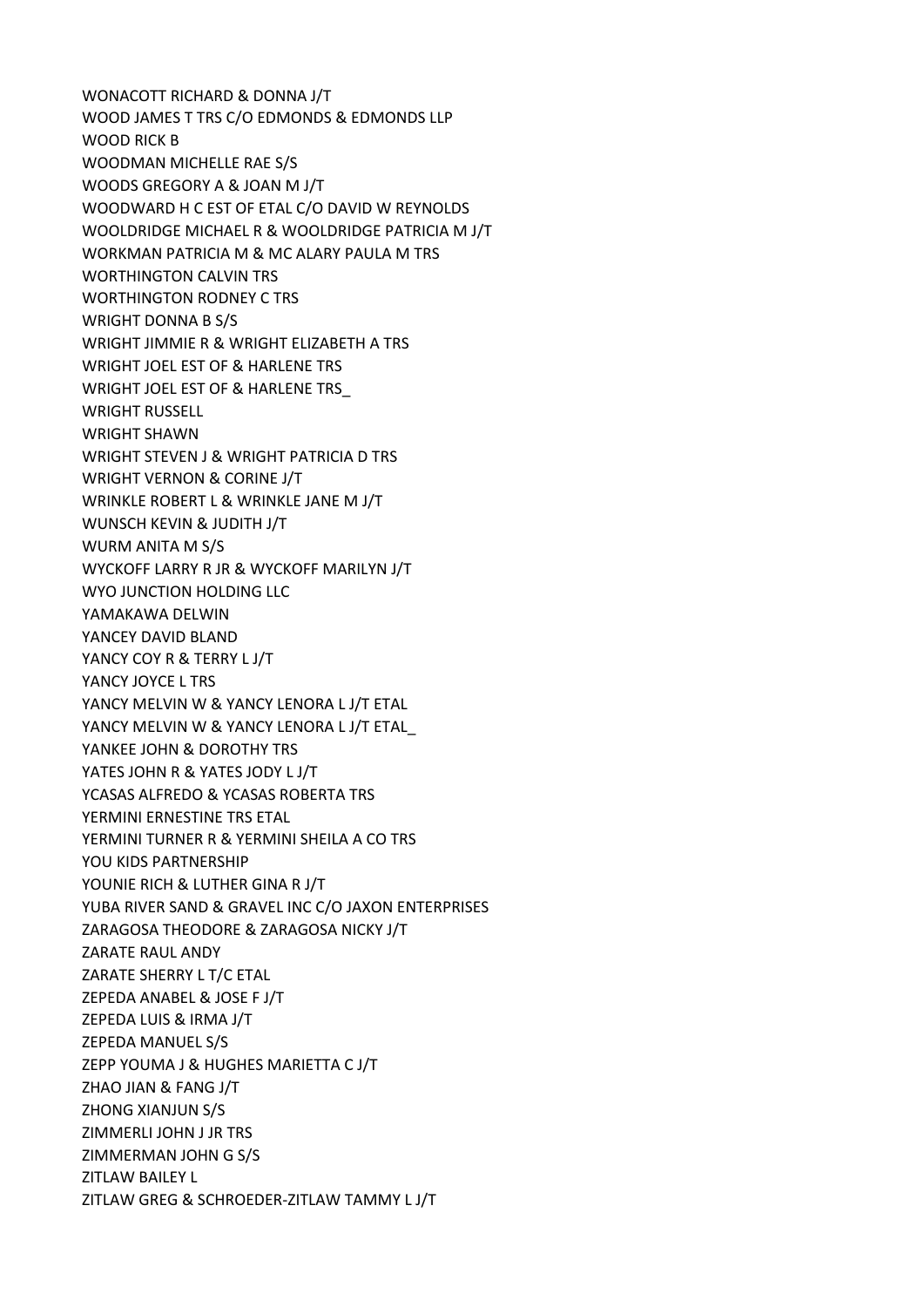ZUCCO CLIFFORD A & WROOLIE SIGRID A J/T ZUCKERMAN EDWARD F & ZUCKERMAN LINDA D TRS ZUMWALT ELIZABETH A TRS ETAL ZUMWALT IVY G & ASSOC ZUNIGA CARLENE ZUPPAN JANET M TRS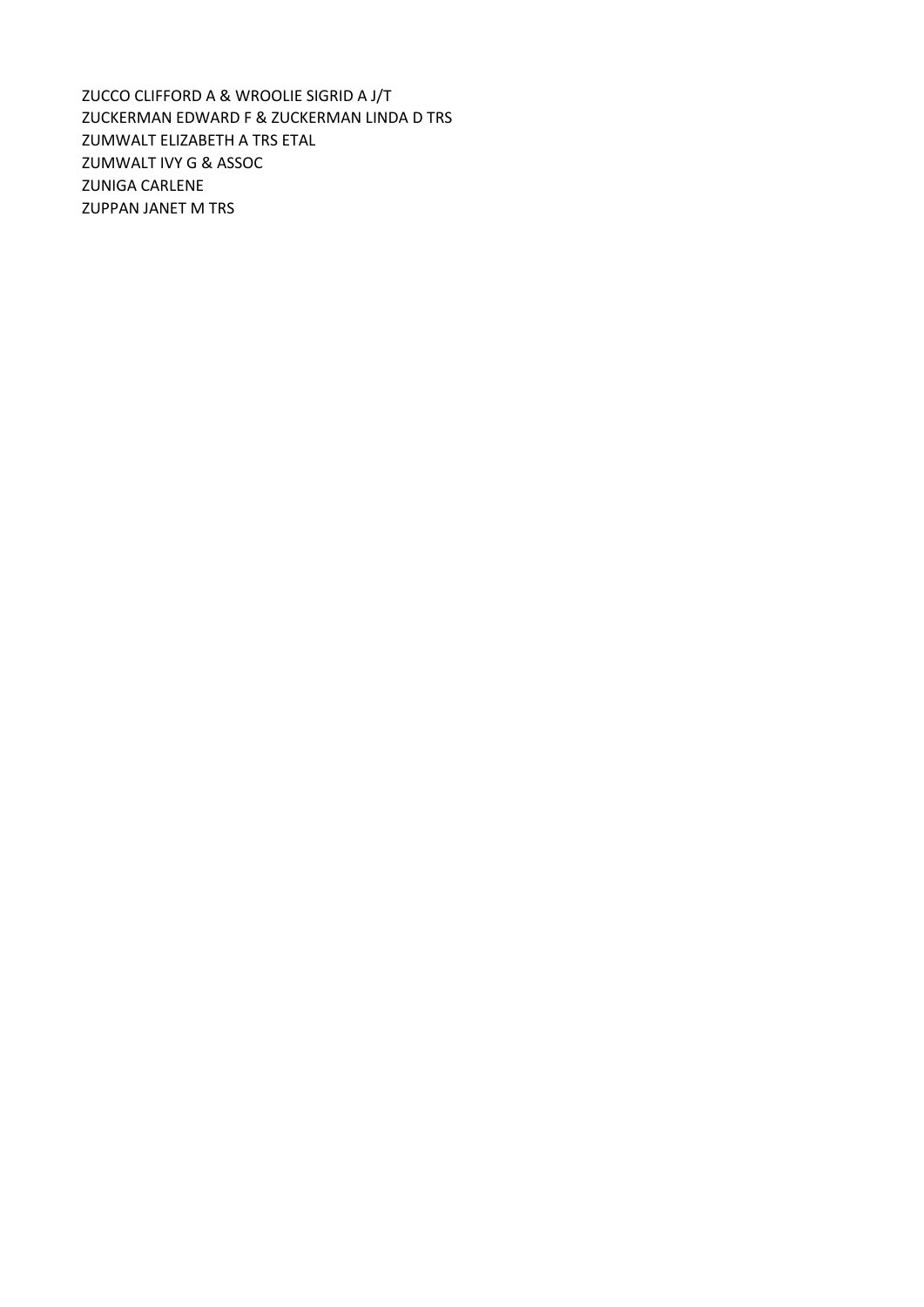ADDRESS CITY STATE 3644 CO RD U ORLAND CA 95963 1640 HWY 45 GLENN CA 95943 503 AGUAJITO RD CARMEL CA 93923 PO BOX 547 **HAMILTON CITY CA 95951** 18866 MELODY OAK DR COTTONWOOD CA 96022 PO BOX 892 COLUSA CA 95932 6370 CO RD 20 **ORLAND CA 95963** 7772 CO RD 39 GLENN CA 95943 7760 CO RD 39 GLENN CA 95943 PO BOX 236 WILLIAMS CA 95987 4236 CO RD M ORLAND CA 95963 629 FOURTH ST WILLOWS CA 95988 6689 CO RD 20 ORLAND CA 95963 6165 CO RD 14 ORLAND CA 95963 6120 CO RD 20 ORLAND CA 95963 6771 CO RD 19 ORLAND CA 95963 6204 CO RD 20 ORLAND CA 95963 14359 LEIGH AVE SAN JOSE CA 951242913 9226 CAMBRA CT ELK GROVE CA 95758 2780 19TH AVE #72 SAN FRANCISCO CA 94132 505 PACIFIC AVE WILLOWS CA 95988 4298 CO RD K 1/2 **ORLAND CA 95963** 6357 CO RD 48 WILLOWS CA 95988 6556 KRISKO COURT COMPUTER ORLAND CA 95963 6712 CO RD 20 ORLAND CA 95963 6118 CO RD 8 **ORLAND CA 95963** PO BOX 875 KENTFIELD CA 94914 675 98TH AVE OAKLAND CA 94603 129 SOUTH ST ORLAND CA 95963 4202 CO RD KK ORLAND CA 95963 6290 CANELLA DR ORLAND CA 95963 237 W FIRST AVE WILLOWS CA 95988 1834 CO RD RR WILLOWS CA 95988 547 5TH ST WILLOWS CA 95988 4324 CO RD N ORLAND CA 95963 6161 CO RD 8 ORLAND CA 95963 1692 MAGROVE AVE #375 CHICO CA 95926 6067 CO RD 11 **ORLAND CA 95963** PO BOX 861 NILLOWS CA 95988 3123 CO RD XX GLENN CA 95943 3057 CO RD WW GLENN CA 95943 3062 CO RD WW GLENN CA 95943 3062 CO RD 22 GLENN CA 95943 3052 CO RD WW GLENN CA 95943 2380 CABRILLO AVE SANTA CLARA CA 95050 3345 BROOKDALE DR SANTA CLARA CA 95051 1738 WOODSIDE DR WOODLAND CA 95695 PO BOX 321 A MAXWELL CA 95955

4833 ENSLEY RD KNIGHTS LANDING CA 95645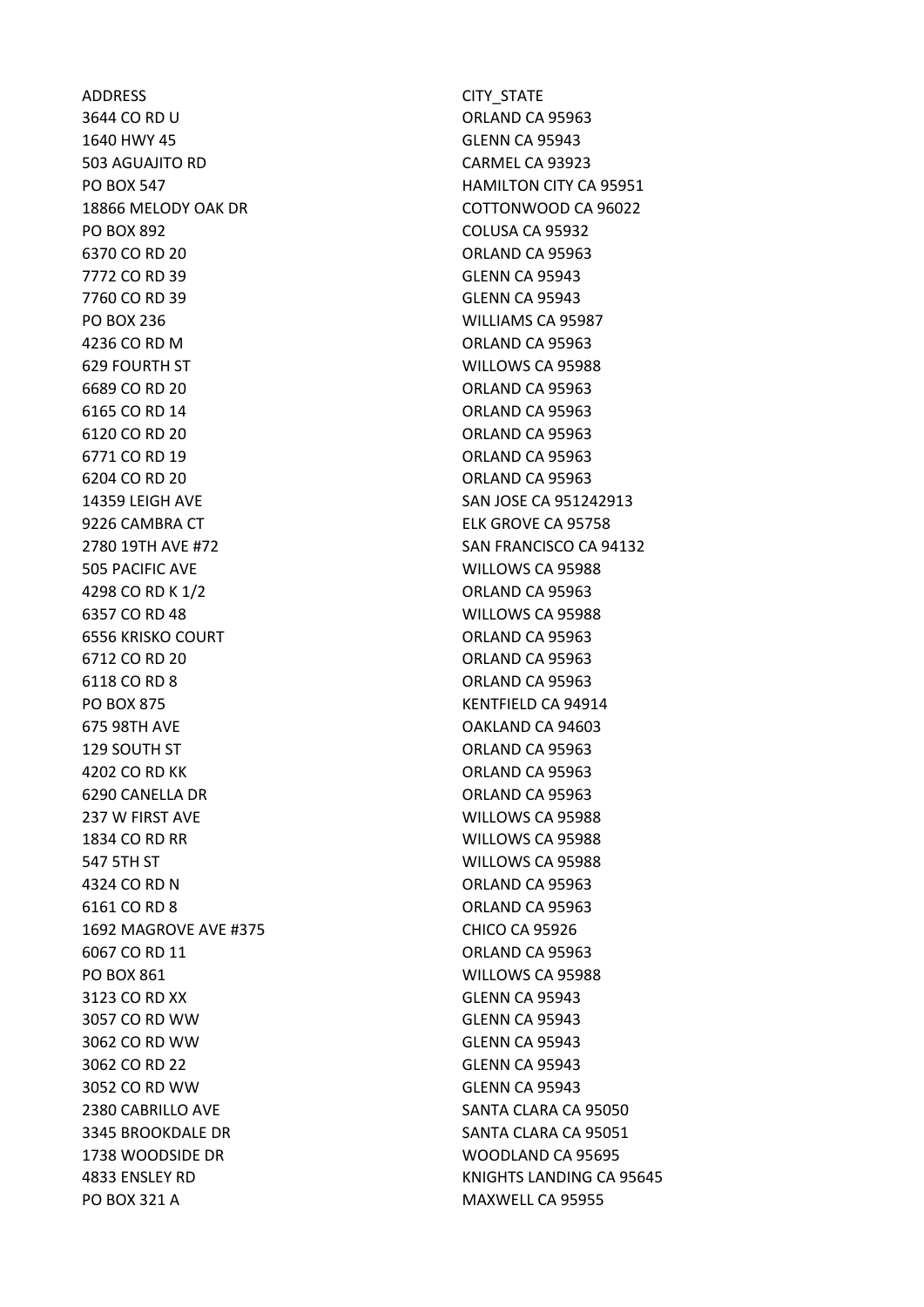3718 HWY 99W ORLAND CA 95963 6242 CO RD 10 1/2 ORLAND CA 95963 1523 HWY 45 GLENN CA 95943 1102 MC DONALD ALVAREZ CORNING CA 96021 304 YUBA ST ORLAND CA 95963 6521 CO RD 18 ORLAND CA 95963 918 5TH ST ORLAND CA 95963 8038 CO RD 62 **PRINCETON CA 95970** 7770 CO RD 43 WILLOWS CA 95988 2611 CO RD T GLENN CA 95943 PO BOX 2114 **WILLOWS CA 95988** PO BOX 185 PRINCETON CA 95970 11029 SYCAMORE DR CUPERTINO CA 95014 4762 CO RD E ORLAND CA 95963 12721 MERRITT HORNING RD<br>
CHICO CA 95928 6627 HWY 162 WILLOWS CA 95988 1819 CO RD R WILLOWS CA 95988 1813 CO RD R WILLOWS CA 95988 12721 MERRITT HORNING RD<br>
CHICO CA 95928 880 PACIFIC AVE WILLOWS CA 95988 1812 CO RD R WILLOWS CA 95988 15 DONNIE LN WILLOWS CA 95988 PO BOX 96 GLENN CA 95943 475 THIRD ST WILLOWS CA 95988 2345 HWY 45 GLENN CA 95943 PO BOX 66 GLENN CA 95943 7555 CO RD 61 PRINCETON CA 95970 1760 CO RD FF WILLOWS CA 95988 4667 CO RD E ORLAND CA 95963 6870 CO RD 200 ORLAND CA 95988 PO BOX 8891 RED BLUFF CA 96080 8101 CO RD 30 GLENN CA 95943 8248 CO RD 29 GLENN CA 95943 6194 FRANCIS LN ORLAND CA 95963 4406 CO RD P CO ROUND CA 95963 6293 CO RD 17 ORLAND CA 95963 6928 CO RD 39 WILLOWS CA 95988 3478 HWY 45 GLENN CA 95943 6320 CO RD 17 ORLAND CA 95963 6085 CO RD 17 ORLAND CA 95963 6156 CO RD 12 ORLAND CA 95963 PO BOX 275 COLUSA CA 95932 4627 CO RD FF ORLAND CA 95963 4621 CO RD FF **ORLAND CA 95963** 343 WAIKIKI CIRCLE UNION CITY CA 94587 PO BOX 242 ORLAND CA 95963 6293 CO RD 15 ORLAND CA 95963 4614 CO RD E ORLAND CA 95963 4321 CO RD DD ORLAND CA 95963

215 7TH ST
215 7TH ST
215 7TH ST
215 7TH ST
215 7TH ST
215 7TH ST
215 7TH ST
215 7TH ST
215 7TH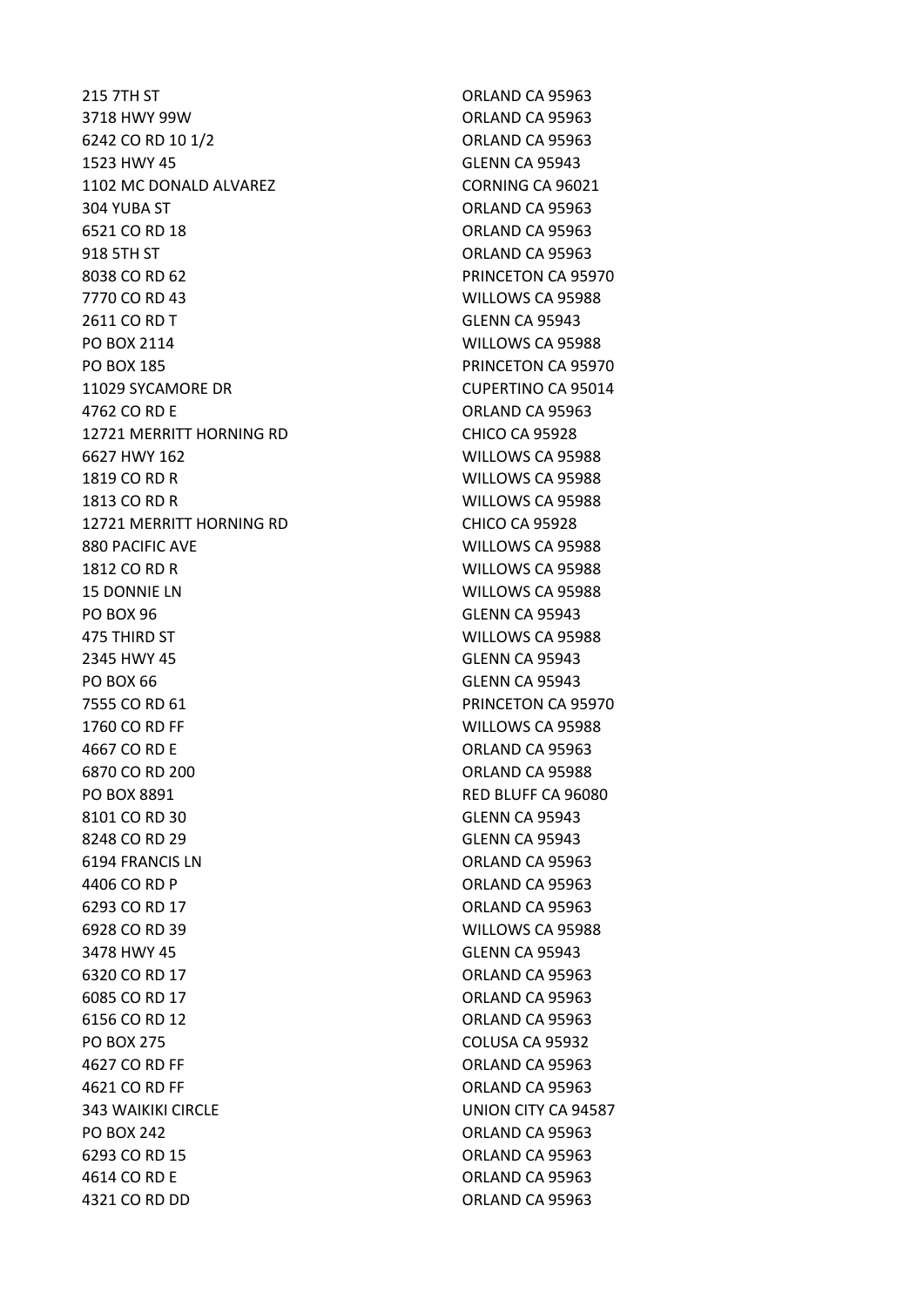1403 N TUSTIN AVE #280 SANTA ANA CA 92705 209 YOLO ST ORLAND CA 95963 6329 CO RD 7 ORLAND CA 95963 7440 CO RD 21 **ORLAND CA 95963** 6548 KRISKO CT ORLAND CA 95963 PO BOX 379 MOUNT AUKUM CA 95656 7262 BICKMORE AVE CHINO CA 91708 6266 CO RD 200 ORLAND CA 95963 930 WASHINGTON ST WILLOWS CA 95988 870 N PLUMAS ST WILLOWS CA 95988 PO BOX 361 ORLAND CA 95963 3186 KENSINGTON WAY EL DORADO HILLS CA 95762 PO BOX 10 ARTOIS CA 95913 4017 CO RD H ORLAND CA 95963 PO BOX 309 PRINCETON CA 95970 6461 CO RD 21 ORLAND CA 95963 6213 HWY 162 WILLOWS CA 95988 2537 CO RD J WILLOWS CA 95988 1633 PARADISEWOOD PARADISE CA 95968 519 2ND ST WILLOWS CA 95988 2011 CO RD J WILLOWS CA 95988 550 1ST ST WILLOWS CA 95988 PO BOX 908 WILLOWS CA 95988 542 FOURTH ST WILLOWS CA 95988 PO BOX 130 ARTOIS CA 95913 PO BOX 140 ARTOIS CA 95913 3068 CHICO AVE CHICO CA 95928 PO BOX 1171 WILLOWS CA 95988 PO BOX 1142 WILLOWS CA 95988 A 4225 DREWS WAY **CONSERVERS** WAY **ORLAND CA 95963** PO BOX 5516 EUGENE OR 97405 1022 KATRINE CT SUNNYVALE CA 94087 PO BOX 607 ORLAND CA 95963 3856 COSBY AVE CHICO CA 95928 7155 CO RD 15 ORLAND CA 95963 230 WALNUT ST STE C #159 CHICO CA 95928 6491 CO RD 18 ORLAND CA 95963 6584 CO RD 22 ORLAND CA 95963 6878 CO RD 18 **ORLAND CA 95963** 4510 PT PLEASANT RD ELK GROVE CA 95757 1840 CO RD R WILLOWS CA 95988 6042 CO RD 20 ORLAND CA 95963 4737 CO RD FF ORLAND CA 95963 2019 CO RD J WILLOWS CA 95988 PO BOX 147 PRINCETON CA 95970 1988 CO RD KK WILLOWS CA 95988 648 5TH ST WILLOWS CA 95988 4809 CO RD DD ORLAND CA 95963 7043 CO RD 27 **ORLAND CA 95963** 

19056 CO RD 124 WEST SACRAMENTO CA 95691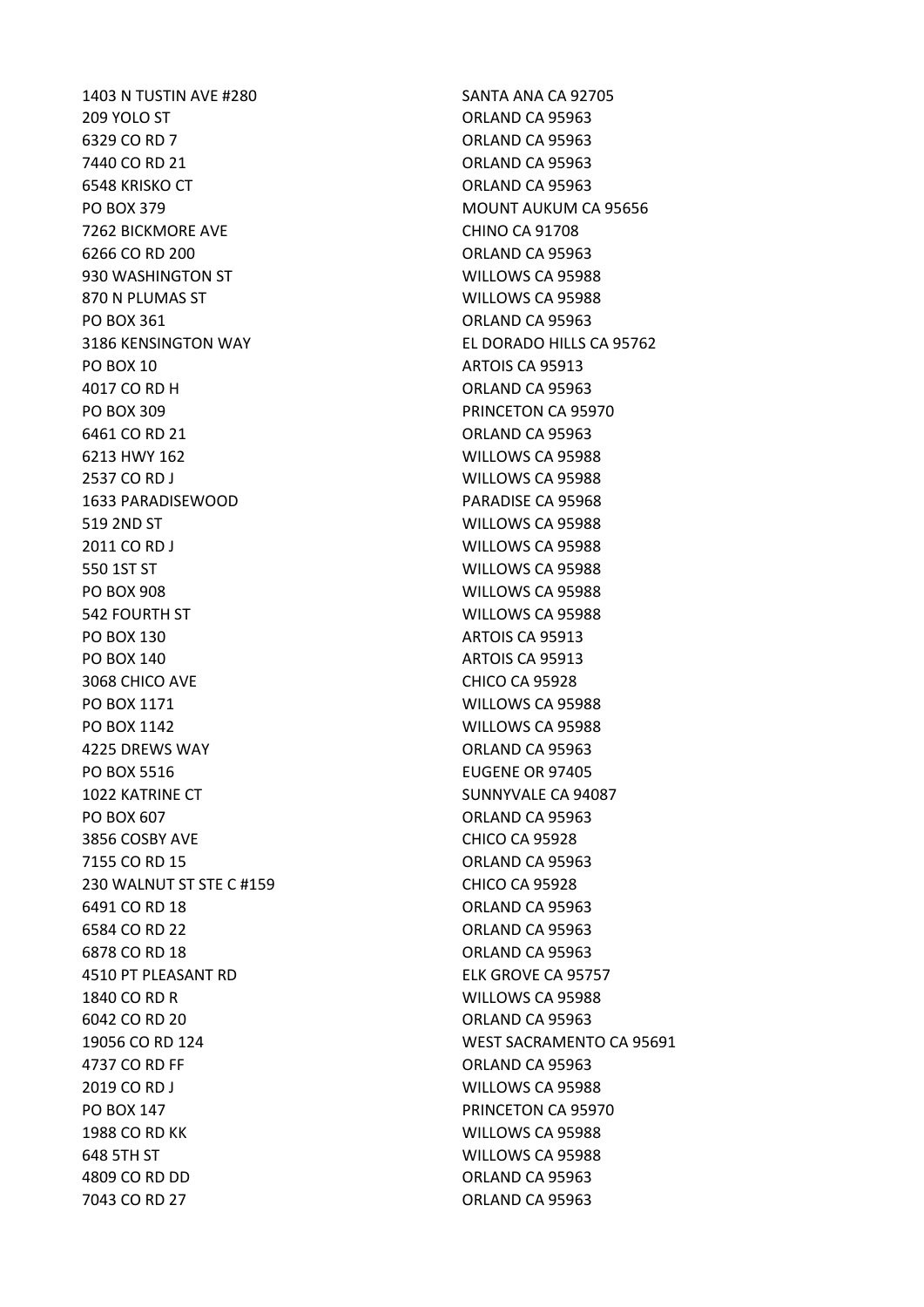4822 CO RD M CA 95963 2631 CO RD X GLENN CA 95943 22800 CANYON WAY COLFAX CA 95713 4224 56TH ST SACRAMENTO CA 95820 5111 FREDERICKSBURG WAY SACRAMENTO CA 95835 1880 LORRAINE WAY YUBA CITY CA 95993 545 E WOOD ST WILLOWS CA 95988 1195 MEE LANE ST HELENA CA 94574 4575 CO RD H ORLAND CA 95963 1065 FRENCH ST WILLOWS CA 95988 6356 CO RD 23 ORLAND CA 95963 450 2ND ST WILLOWS CA 95988 6018 CO RD 20 ORLAND CA 95963 1031 N TEHAMA ST WILLOWS CA 95988 19985 ROSER RD ORLAND CA 95963 4233 CO RD F ORLAND CA 95963 1764 SKYWAY CHICO CA 95928 PO BOX 133 ARTOIS CA 95913 860 PACIFIC AVE WILLOWS CA 95988 4800 REGENCY COURT EL DORADO HILLS CA 95762 4196 CO RD K **ORLAND CA 95963** 4096 CO RD KK ORLAND CA 95963 4295 CO RD 99W ORLAND CA 95963 4425 PONCE DE LEON BLVD MAIL STOP MS5/251 CORAL GABLES FL 33146 6869 CO RD 200 ORLAND CA 95963 6275 HUGGINS DR ORLAND CA 95963 6252 CANELLA DR ORLAND CA 95963 PO BOX 84 ARTOIS CA 95913 PO BOX 204 TOPANGA CA 90290 1020 DUNBARTON CIRCLE SACRAMENTO CA 95825 4466 CO RD P ORLAND CA 95963 6172 CO RD 200 ORLAND CA 95963 4759 CO RD DD **ORLAND CA 95963** 4059 HWY 99W ORLAND CA 95963 6370 STONE RIDGE DR ORLAND CA 95963 27 A ST ORLAND CA 95963 3245 FAIR OAKS AVE **REDWOOD CITY CA 94063** 4241 CO RD MM ORLAND CA 95963 8027 CO RD 65 **PRINCETON CA 95970** 3712 CO RD 99 W ORLAND CA 95963 4789 CO RD E ORLAND CA 95963 4708 CO RD E ORLAND CA 95963 6156 CO RD 200 ORLAND CA 95963 6864 CO RD 19 ORLAND CA 95963 6913 CO RD 16 **ORLAND CA 95963** 532 W WARING ST WAYCROSS GA 31503 6378 CO RD 5 ORLAND CA 95963 1937 CO RD P WILLOWS CA 95988 678 4TH ST WILLOWS CA 95988 PO BOX 144 GLENN CA 95943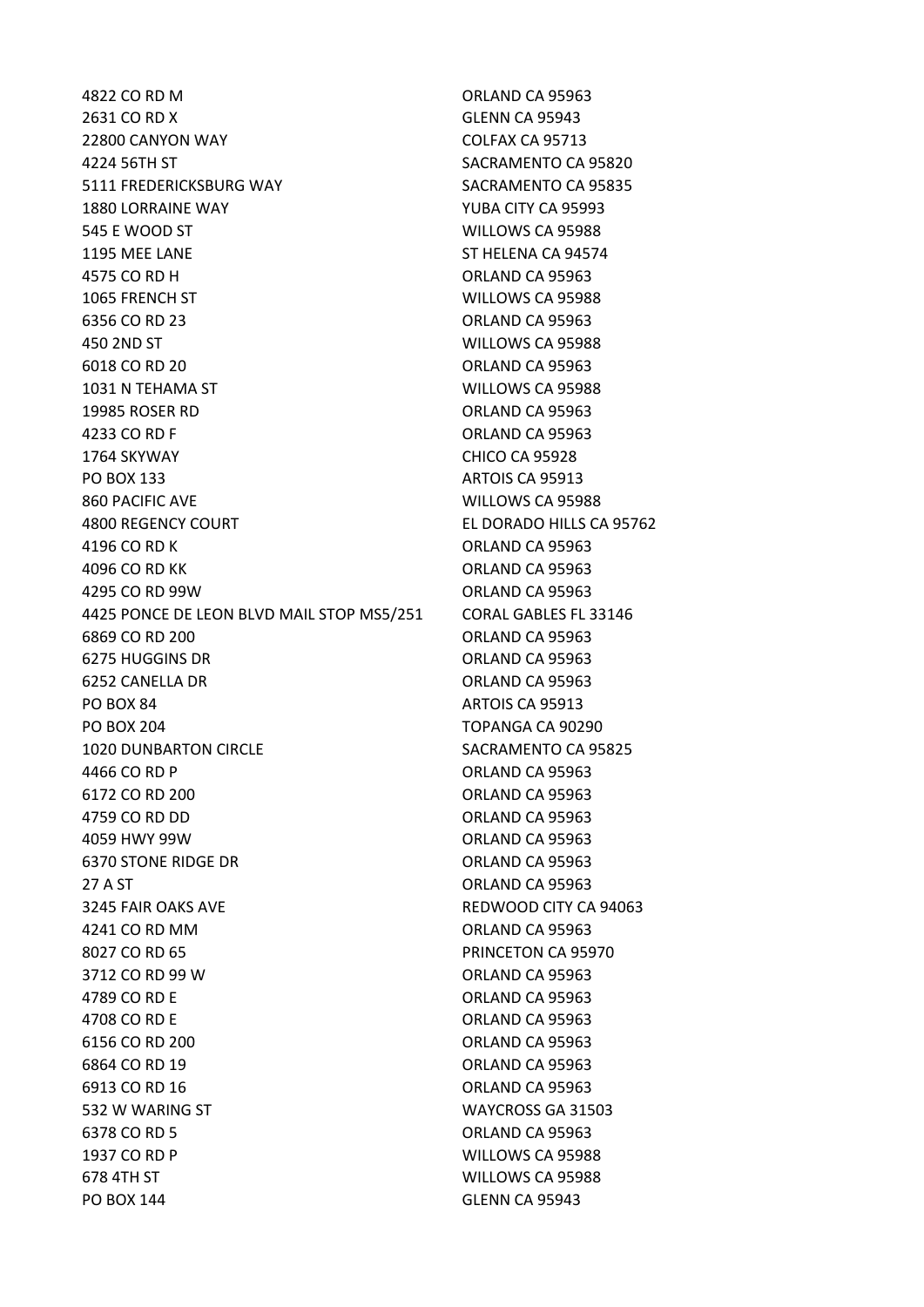7132 CO RD 41 WILLOWS CA 95988 6434 CO RD 24 ORLAND CA 95963 967 DAVID ST BRAWLEY CA 92227 PO BOX 1157 CRLAND CA 95963 7030 CO RD 25 ORLAND CA 95963 4218 CO RD KK ORLAND CA 95963 6850 CO RD 19 ORLAND CA 95963 6350 STONE RIDGE **CALL AND STONE RIDGE ORLAND CA 95963** 407 2ND ST WILLOWS CA 95988 PO BOX 113 ARTOIS CA 95913 4480 CO RD P ORLAND CA 95963 RTE 1 BOX 564 GLENN CA 95943 7284 CO RD 18 ORLAND CA 95963 4310 CO RD K 1/2 **ORLAND CA 95963** 6282 CO RD 39 WILLOWS CA 95988 4196 CO RD MM ORLAND CA 95963 6304 CO RD 24 ORLAND CA 95963 PO BOX 312 MAXWELL CA 95955 PO BOX 701 WILLOWS CA 95988 27410 OAKSIDE DR DAVIS CA 95616 4549 CO RD 200A ORLAND CA 95963 971 N PLUMAS ST WILLOWS CA 95988 7329 CO RD 16 **ORLAND CA 95963** 7293 CO RD 16 ORLAND CA 95963 7146 CO RD 25 ORLAND CA 95963 1510 E MAIN ST MEDFORD OR 97504 6172 CO RD 22 **ORLAND CA 95963** 4263 CO RD H ORLAND CA 95963 6314 CO RD 24 ORLAND CA 95963 6256 CO RD 39 WILLOWS CA 95988 6967 CO RD 12 ORLAND CA 95963 PO BOX 5308 OROVILLE CA 95966 4078 CO RD K ORLAND CA 95963 948 SUNSET TERRACE WILLOWS CA 95988 160 S VILLA AVE WILLOWS CA 95988 7233 HWY 162 WILLOWS CA 95988 1723 GREENTREE DR CONCORD CA 94521 PO BOX 824 CORNING CA 96021 431 YOLO STREET CONTROLLER CONTROLLER CONTROLLER CONTROLLER CONTROLLER CONTROLLER CONTROLLER CONTROLLER CONTROLLER CONTROLLER CONTROLLER CONTROLLER CONTROLLER CONTROLLER CONTROLLER CONTROLLER CONTROLLER CONTROLLER CONTROLL 4245 CO RD L ORLAND CA 95963 1973 CO RD RR WILLOWS CA 95988 4438 CO RD P ORLAND CA 95963 PO BOX 347 ARTOIS CA 95913 991 N PLUMAS ST WILLOWS CA 95988 PO BOX 46 ARTOIS CA 95913 PO BOX 311 ARTOIS CA 95913 5537 HWY 162 WILLOWS CA 95988 2578 CO RD I WILLOWS CA 95988

PO BOX 753 POINT ARENA CA 954680753 21 BLOOMFIELD RD BURLINGAME CA 94010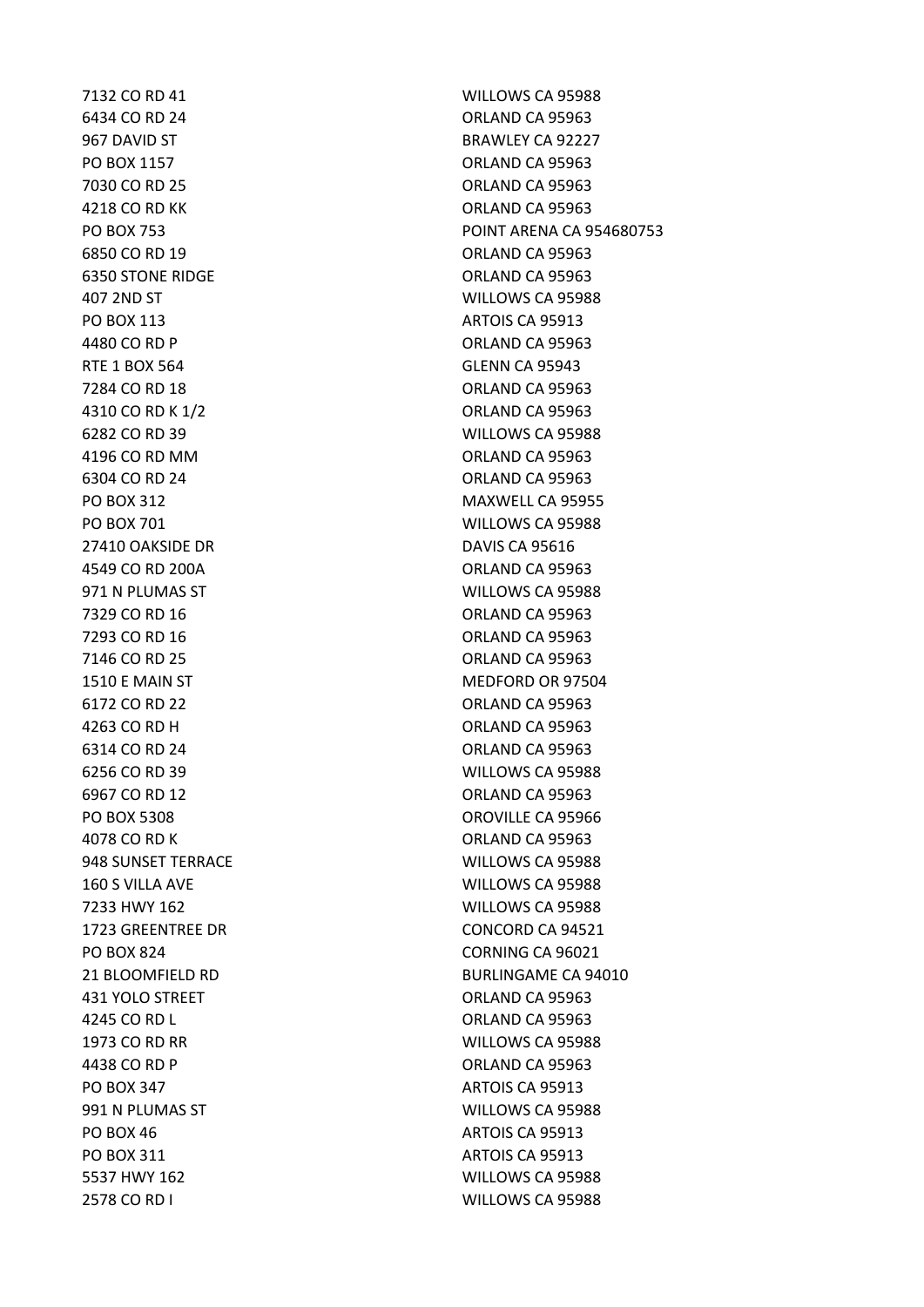6395 CO RD 20 ORLAND CA 95963 PO BOX 704 WILLOWS CA 95988 627 4TH ST WILLOWS CA 95988 2208 CO RD N WILLOWS CA 95988 3329 HEGAN LANE CHICO CA 95928 2901 CHICO AVE CHICO CA 95928 917 GRANITE COURT **LINCOLN CA 95648** 4072 CO RD H ORLAND CA 95963 PO BOX 2302 CARMEL CA 93921 1038 E THACKERY ST WEST COVINA CA 91790 6266 HUGGINS DR ORLAND CA 95963 PO BOX 431 CORNING CA 96021 1762 CO RD R WILLOWS CA 95988 4421 TROPETROS LANE ORLAND CA 95963 624 N COLUSA ST WILLOWS CA 95988 855 PACIFIC AVE WILLOWS CA 95988 1500 REED RD YUBA CITY CA 95993 784 NW INDEPENDENCE HWY 99 ALBANY OR 97321 5919 CO RD 25 ORLAND CA 95963 6290 CO RD 22 ORLAND CA 95963 PO BOX 176 CONTROL CA 95963 PO BOX 765 HAMILTON CITY CA 95951 4485 SPRINGS MEADOWS CIRCLE FLAGSTAFF AZ 86004 7778 CO RD 39 GLENN CA 95943 555 2ND ST WILLOWS CA 95988 561 SECOND ST WILLOWS CA 95988 4117 CO RD K ORLAND CA 95963 PO BOX 11082 HILO HI 96721-6082 13690 LLAGAS AVE SAN MARTIN CA 95046 230 FROGSONG WAY WATSONVILLE CA 95076 PO BOX 31 ARTOIS CA 95913 6346 EVERGREEN CIRCLE **CALL CA SERVERGES** ORLAND CA 95963 4503 CO RD DD ORLAND CA 95963 1027 EAST ST ORLAND CA 95963 7116 CO RD 15 ORLAND CA 95963 6304 CO RD 23 ORLAND CA 95963 6244 CO RD 39 WILLOWS CA 95988 139 E YOLO ST CHARGE ORLAND CA 95963 PO BOX 1340 **FERNDALE CA 95536** PO BOX 87 ARTOIS CA 95913 7428 CO RD 36 GLENN CA 95943 980 N BUTTE ST WILLOWS CA 95988 4340 CO RD Q ORLAND CA 95963 6869 CO RD 19 **ORLAND CA 95963** 635 5TH ST WILLOWS CA 95988 660 N COLUSA WILLOWS CA 95988 6355 CO RD 42 WILLOWS CA 95988 PO BOX 73 ORLAND CA 95963 7854 KIRK COURT GRANITE BAY CA 95746

6393 CO RD 20 **ORLAND CA 95963**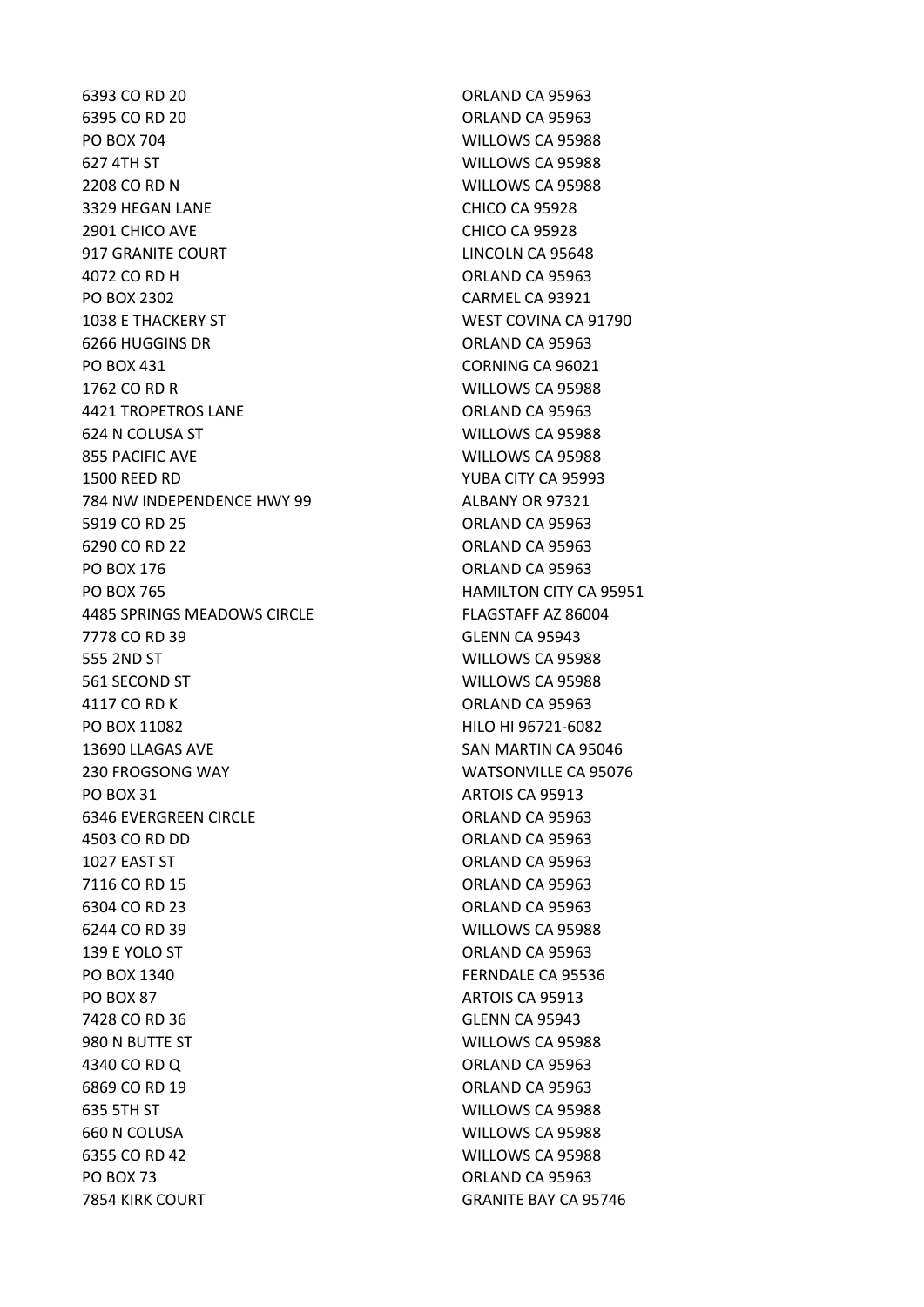2061 CO RD J WILLOWS CA 95988 7058 CO RD 15 ORLAND CA 95963 6433 CO RD 48 WILLOWS CA 95988 PO BOX 211 WILLOWS CA 95988 6255 CANELLA DR CONTROL CONTROL CA 95963 6250 CANELLA DR ORLAND CA 95963 7068 CO RD 15 **ORLAND CA 95963** 4390 CO RD Q CO ROUND CA 95963 7142 CO RD O CONTROL CONTROL CONTROL CONTROL CONTROL CONTROL CONTROL CONTROL CONTROL CONTROL CONTROL CONTROL CONTROL CONTROL CONTROL CONTROL CONTROL CONTROL CONTROL CONTROL CONTROL CONTROL CONTROL CONTROL CONTROL CONTROL C 7999 CO RD 24 ORLAND CA 95963 36371 BRIGGS RD MURRIETA CA 92563 PO BOX 913 LOS MOLINOS CA 96055 1518 THUNDERBIRD DR MODESTO CA 95356 4485 CO RD DD ORLAND CA 95963 1640 HWY 45 GLENN CA 95943 6797 CO RD 19 ORLAND CA 95963 6634 CO RD 20 ORLAND CA 95963 417 1ST ST WILLOWS CA 95988 305 N SACRAMENTO WILLOWS CA 95988 6048 CO RD 8 ORLAND CA 95963 4217 CO RD S **ORLAND CA 95963** PO BOX 702 ORLAND CA 95963 4308 CO RD KK ORLAND CA 95963 33 A ST ORLAND CA 95963 791 CO RD F WILLOWS CA 95988 6060 CO RD 22 ORLAND CA 95963 4095 CO RD F ORLAND CA 95963 864 FIRST AVE WILLOWS CA 95988 5989 CO RD 48 WILLOWS CA 95988 679 W FIRST AVE NOTE AND THE WILLOWS CA 95988 PO BOX 1852 PRINEVILLE OR 97754 5989 CO RD 48 WILLOWS CA 95988 PO BOX 1333 WILLOWS CA 95988 6272 HUGGINS DR **ORLAND CA 95963** 3119 GREENWOOD DR FREMONT CA 94536 PO BOX 875 CHICO CA 95927 6767 CO RD 19 ORLAND CA 95963 4190 CO RD KK ORLAND CA 95963 20013 RED BANK RD RED BLUFF CA 96080 PO BOX 908 WILLOWS CA 95988 3086 HWY 45 GLENN CA 95943 4661 CO RD G ORLAND CA 95963 PO BOX 1023 ORLAND CA 95963 4504 CO RD H ORLAND CA 95963 4237 CO RD 99W ORLAND CA 95963 PO BOX 45 NILLOWS CA 95988 6225 CO RD 22 ORLAND CA 95963 234 W SECOND AVE WILLOWS CA 95988 6197 CO RD 51 WILLOWS CA 95988 3704 WHITE ROSE AVE BURNSVILLE MN 55337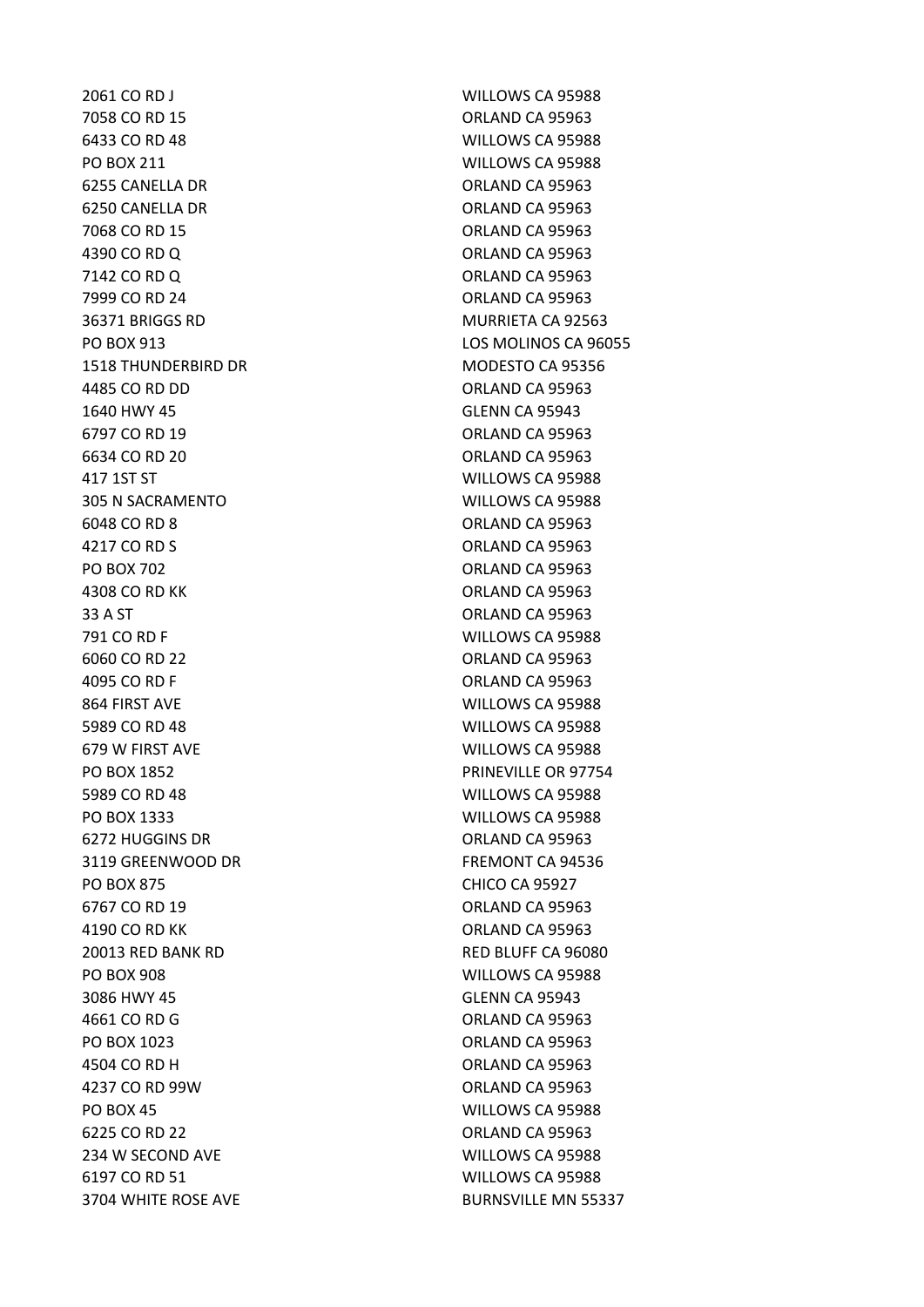6902 CO RD 24 ORLAND CA 95963 116 VIA MORRO CHICO CA 95928 4215 CO RD KK ORLAND CA 95963 1979 CO RD KK WILLOWS CA 95988 201 SOUTH HIGHLAND AVE #204 PITTSBURGH PA 15206 13316 VISPERA DR CHICO CA 95973 7670 CO RD 34 GLENN CA 95943 8125 CO RD 30 1/2 GLENN CA 95943 4534 CO RD FF 1/2 **ORLAND CA 95963** PO BOX 221 WILLIAMS CA 95987 6828 CO RD 45 WILLOWS CA 95988 4141 CO RD KK ORLAND CA 95963 950 N HUMBOLDT AVE WILLOWS CA 95988 4583 CO RD G ORLAND CA 95963 47 FLYING CLOUD DRIVE **CONSIDERING** OROVILLE CA 95965 6369 CO RD 14 ORLAND CA 95963 6369 CO RD 18 ORLAND CA 95963 6152 CO RD 200 ORLAND CA 959639487 6154 CO RD 200 ORLAND CA 95963 6122 CO RD 15 ORLAND CA 95963 6835 CO RD 19 **ORLAND CA 95963** 4414 CO RD Q ORLAND CA 95963 6482 CO RD 23 ORLAND CA 95963 3840 CO RD I ORLAND CA 95963 PO BOX 25 WILLOWS CA 95988 6516 CO RD 20 **ORLAND CA 95963** PO BOX 690 WILLOWS CA 95988 1300 CHESTNUT ST **CHICO CA 95928** 7532 HICKORY AVE ORANGEVALE CA 95662 2024 CO RD J WILLOWS CA 95988 4844 CO RD MM ORLAND CA 95963 PO BOX 7 WILLOWS CA 95988 6900 CO RD 200 ORLAND CA 95963 PO BOX 9 HAT CREEK CA 96040 6262 NEWVILLE RD ORLAND CA 95963 6364 CO RD 15 ORLAND CA 95963 1095 W 1ST AVE WILLOWS CA 95988 6136 CO RD 12 ORLAND CA 95963 4749 CO RD DD ORLAND CA 95963 6276 CANELLA DR ORLAND CA 95963 4645 CO RD G ORLAND CA 95963 5750 S WATT AVE SACRAMENTO CA 95829 7068 CO RD 24 ORLAND CA 95963 PO BOX 87 ORLAND CA 95963 6456 WESTGATE LANE WILLOWS CA 95988 PO BOX 278 CREAR ORLAND CA 95963 4560 CO RD FF ORLAND CA 95963 4786 CO RD E ORLAND CA 95963 PO BOX 1344 FREEDOM CA 95019

6838 CO RD 18 **ORLAND CA 95963**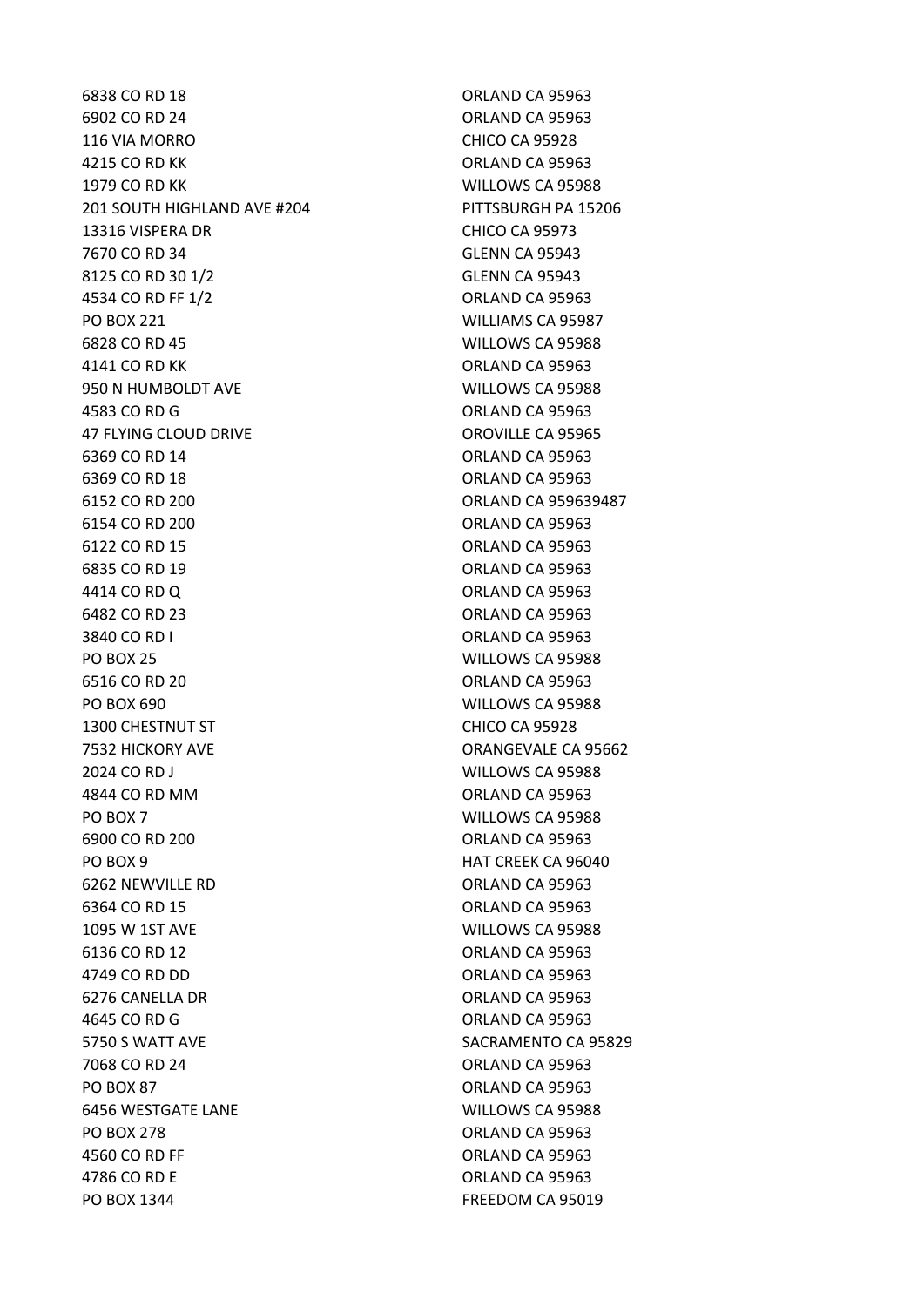PO BOX 2009 WILLOWS CA 95988 1367 EAST LASSEN AVE STE A1 CHICO CA 95973 27200 TOURNEY ROAD 3RD FLOOR SANTA CLARITA CA 91355 6070 CO RD 7 ORLAND CA 95963 1079 CO RD W W PRINCETON CA 95970 1035 BEL MARIN KEYS BLVD NOVATO CA 94949 600 ATLANTIC AVE BOSTON MA 02210-2211 4563 CO RD J CONTROL CONSUMING THE SERVICE ORLAND CA 95963 PO BOX 1338 WILLOWS CA 95988 1508 LAZY TRAIL DR CHICO CA 959267104 8039 CO RD 62 **PRINCETON CA 95970** 316 MANZANITA DR CHESTER CA 96020 5725 HWY 162 WILLOWS CA 95988 3880 MT PLEASANT LINCOLN CA 95648 4261 CO RD M ORLAND CA 95963 227 W 2ND AVE WILLOWS CA 95988 6171 CO RD 11 ORLAND CA 95963 6731 WOODHAVEN PLACE RIVERBANK CA 95367 4796 CO RD P ORLAND CA 95963 6302 CO RD 17 ORLAND CA 95963 4025 CO RD M ORLAND CA 95963 6266 CO RD 17 ORLAND CA 95963 6924 CO RD 27 ORLAND CA 95963 6574 CO RD 20 ORLAND CA 95963 4552 CO RD E ORLAND CA 95963 6692 CO RD 20 ORLAND CA 95963 980 EL MONTE AVE CHICO CA 95928 991 WASHINGTON ST WILLOWS CA 95988 6388 CO RD 15 ORLAND CA 95963 569 4TH ST WILLOWS CA 95988 4806 CO RD E ORLAND CA 95963 1414 HOLLY DR ORLAND CA 95963 3105 SIERRA VISTA DR YUBA CITY CA 95993 7296 CO RD 18 **ORLAND CA 95963** 2022 CO RD P WILLOWS CA 95988 6344 EVERGREEN CIR ORLAND CA 95963 844 RICHLAND RD STE A YUBA CITY CA 95991 6013 CO RD 7 ORLAND CA 95963 2017 CO RD J WILLOWS CA 95988 4526 CO RD FF ORLAND CA 95963 613 SECOND ST WILLOWS CA 95988 3507 CO RD M ORLAND CA 95963 4188 CO RD MM ORLAND CA 95963 6460 CO RD 24 ORLAND CA 95963 1870 SHELLEY DR SANTA ROSA CA 95401 8206 CO RD 56 GLENN CA 95943 1640 HWY 45 GLENN CA 95943 8173 CO RD 54 GLENN CA 959439643 976 PACIFIC AVE WILLOWS CA 95988 7 A ST ORLAND CA 95963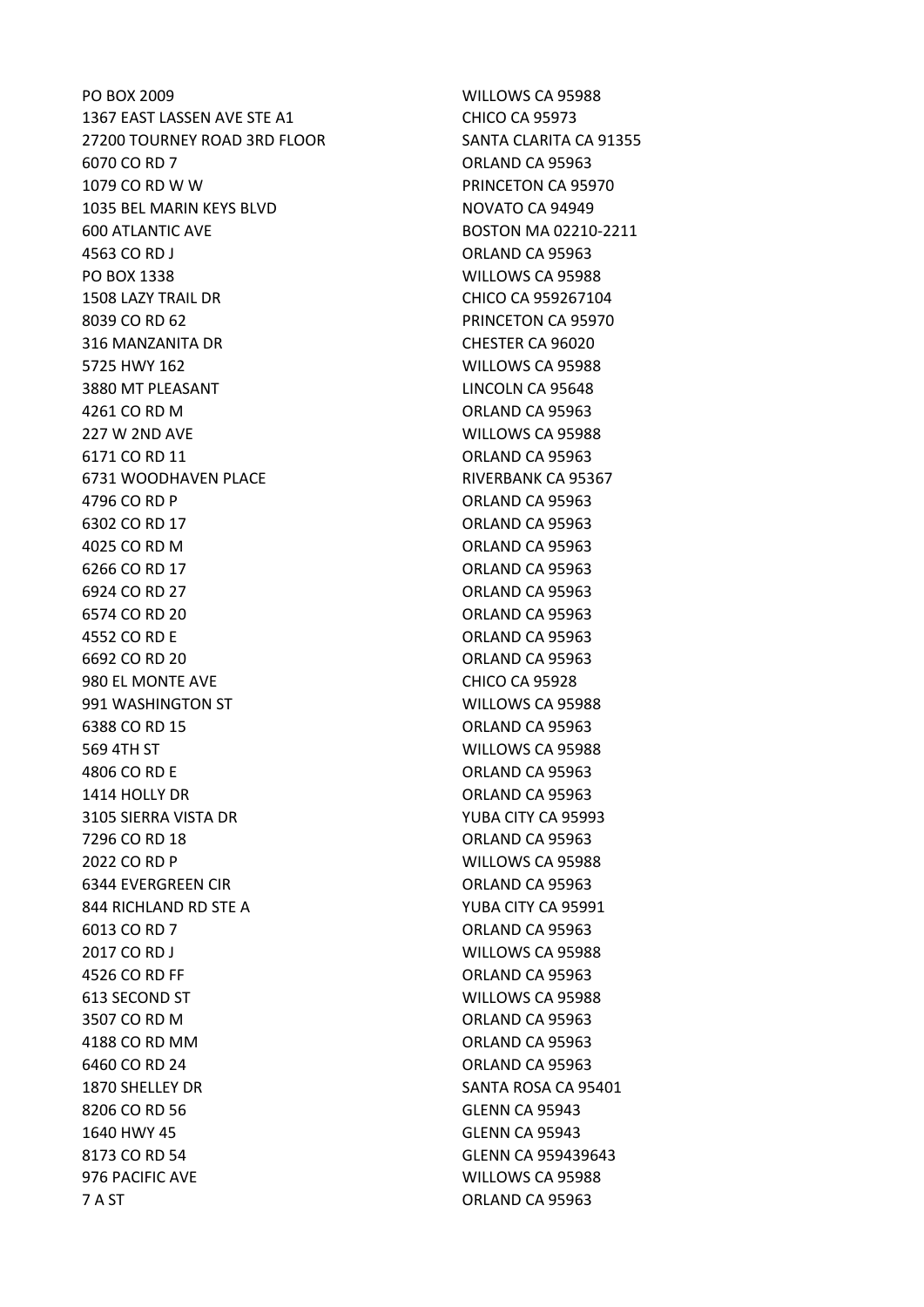6670 CO RD 25 ORLAND CA 95963 1954 CO RD KK WILLOWS CA 95988 4101 CO RD HH ORLAND CA 95963 4286 CO RD KK ORLAND CA 95963 4157 CO RD HH ORLAND CA 95963 4086 CO RD M CA 95963 3217 HWY 45 GLENN CA 95943 PO BOX 128 ORLAND CA 95963 4235 DREWS WAY ORLAND CA 95963 1 BUHMAN COURT NAPA CA 94558 6278 CANELLA DR CONTROL CONTROL CA 95963 601 GLENNWOOD LANE WILLOWS CA 95988 PO BOX 62 ARTOIS CA 95913 6261 CANELLA DR ORLAND CA 95963 4508 CO RD FF ORLAND CA 95963 622 4TH ST WILLOWS CA 95988 6364 CARISTI CIRCLE **CALLE CALLE CALLE CALLE CALLE CALLE CALLE CALLE** 6171 CO RD 53 WILLOWS CA 95988 894 PACIFIC AVE WILLOWS CA 95988 7302 CO RD 20 **ORLAND CA 95963** 450 BROOKSIDE DR CHICO CA 95928 PO BOX 986 WILLOWS CA 95988 7303 CO RD 18 ORLAND CA 95963 PO BOX 117 KAUNAKAKI HI 96748 6469 CO RD 23 ORLAND CA 95963 4203 CO RD KK ORLAND CA 95963 4535 CO RD G ORLAND CA 95963 808 MAIN ST ARTOIS CA 95913 4617 CO RD H ORLAND CA 95963 1793 REGENCY WAY YUBA CITY CA 95993 676 GARDEN ST WILLOWS CA 95988 2936 EPPERSON WAY LIVE OAK CA 95953 745 W 11TH AVE CHICO CA 95926 4195 CO RD KK ORLAND CA 95963 PO BOX 327 ARTOIS CA 95913 2042 CRAWFORD ST QUINCY CA 95971 310 NUGGET LN QUINCY CA 95971 PO BOX 1184 DURHAM CA 95938 4211 DREWS WAY ORLAND CA 959639132 4394 CO RD HH ORLAND CA 95963 PO BOX 98 TEHAMA CA 96090 PO BOX 4620 ORLAND CA 95963 6404 CO RD 18 **ORLAND CA 95963** 6395 CO RD 24 ORLAND CA 95963 8111 CO RD 30 1/2 GLENN CA 95943 4302 CO RD K1/2 **ORLAND CA 95963** 2282 CO RD S WILLOWS CA 95988 437 3RD ST WILLOWS CA 95988

PO BOX 1350 **HAMILTON CITY CA 95951** PO BOX 865 HAMILTON CITY CA 95951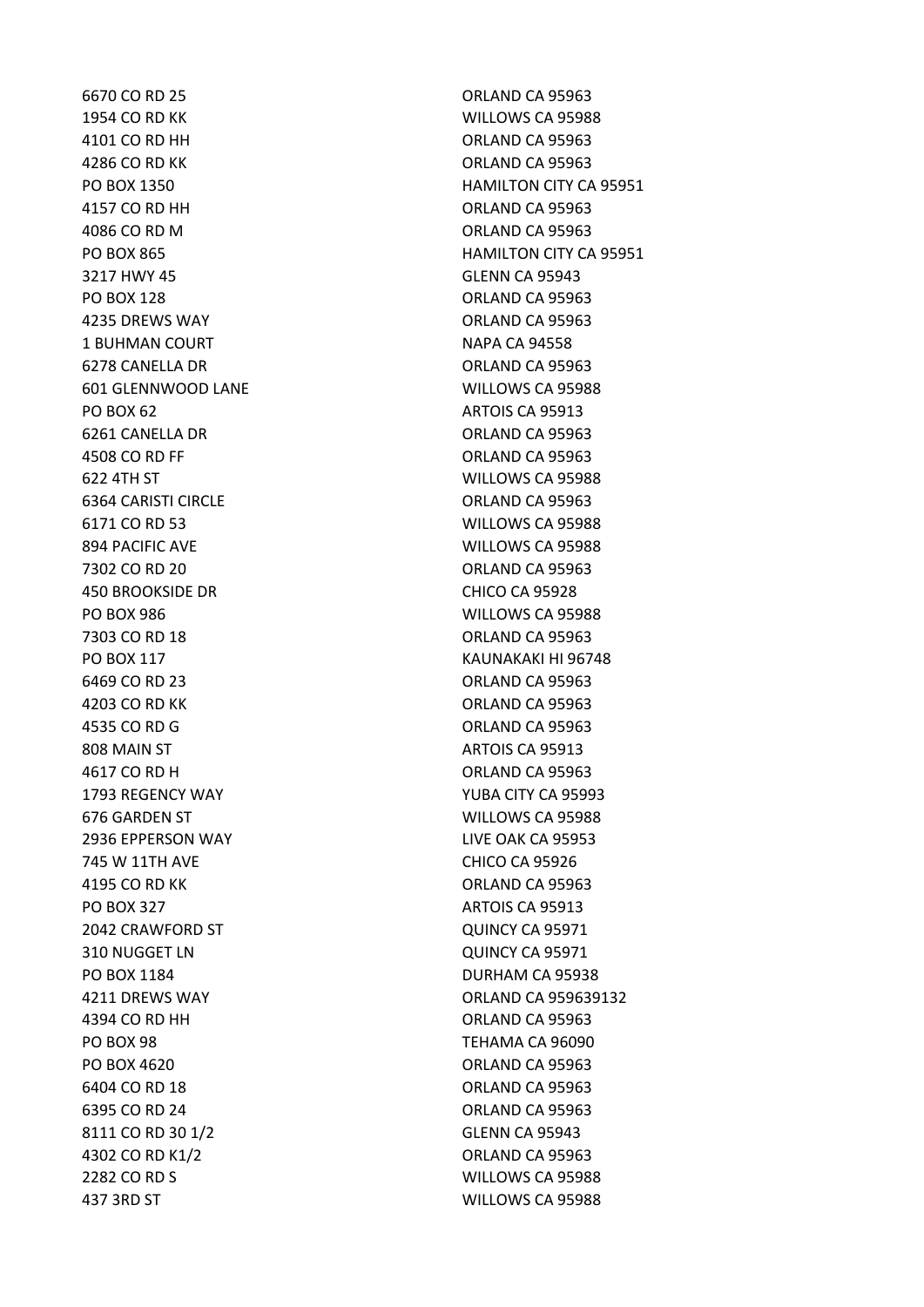632 FOURTH ST WILLOWS CA 95988 6279 CANELLA DR ORLAND CA 95963 544 N COLUSA ST WILLOWS CA 95988 6138 CO RD 8 ORLAND CA 95963 8157 CO RD 29 GLENN CA 95943 PO BOX 112 ARTOIS CA 95913 339 W 1ST ST WILLOWS CA 95988 7083/7087 HWY 32 ORLAND CA 95963 1834 MANGROVE #10 CHICO CA 95926 PO BOX 2897 VENTURA CA 93002 6337 COUNTRYSIDE CT **COUNTRYSIDE CONSERVANT CONTROLLER COUNTRYSIDE CT** 1749 CO RD D WILLOWS CA 95988 2607 SAN MARCOS DR **PASADENA CA 91107** 5902 CO RD 60 WILLOWS CA 95988 971 WASHINGTON ST **WILLOWS CA 95988** 425 S BUTTE ST WILLOWS CA 95988 4459 CO RD P ORLAND CA 95963 7817 CO RD 66 PRINCETON CA 95970 7979 CO RD 62 PRINCETON CA 95970 7005 CO RD 27 ORLAND CA 95963 2053 CO RD J WILLOWS CA 95988 7989 CO RD 65 PRINCETON CA 95970 270 W 2ND AVE WILLOWS CA 95988 6639 CO RD 25 ORLAND CA 95963 6724 CO RD 60 WILLOWS CA 95988 7065 CO RD 15 ORLAND CA 95963 PO BOX 944 ORLAND CA 95963 7088 CO RD 18 **ORLAND CA 95963** 112 GILFORD CIRCLE ORLAND CA 95963 3669 CO RD U ORLAND CA 95963 4509 CO RD 200A ORLAND CA 95963 6430 CO RD 48 WILLOWS CA 95988 63 SOUTH ST ORLAND CA 95963 6870 CO RD 19 **ORLAND CA 95963** PO BOX 185 BUTTE CITY CA 95920 PO BOX 954 ORLAND CA 95963 224 S ENRIGHT AVE WILLOWS CA 95988 2600 TURK BLVD - LOYOLA HOUSE SAN FRANCISCO CA 94118-4347 6450 CO RD 11 **ORLAND CA 95963** 6343 STONE RIDGE DR **CALL CONTROLLER STONE RIDGE DR** ORLAND CA 95963 6833 CO RD 200 ORLAND CA 95963 1098 N HUMBOLDT AVE WILLOWS CA 95988 7388 CO RD 41 WILLOWS CA 95988 668 W FIRST AVE WILLOWS CA 95988 7390 CO RD 41 WILLOWS CA 95988 6308 CO RD 17 ORLAND CA 95963 PO BOX 1570 WILLIAMS CA 95987 5873 FRESHWATER RD WILLIAMS CA 95987 6644 CO RD 20 ORLAND CA 95963 PO BOX 3667 CHICO CA 95927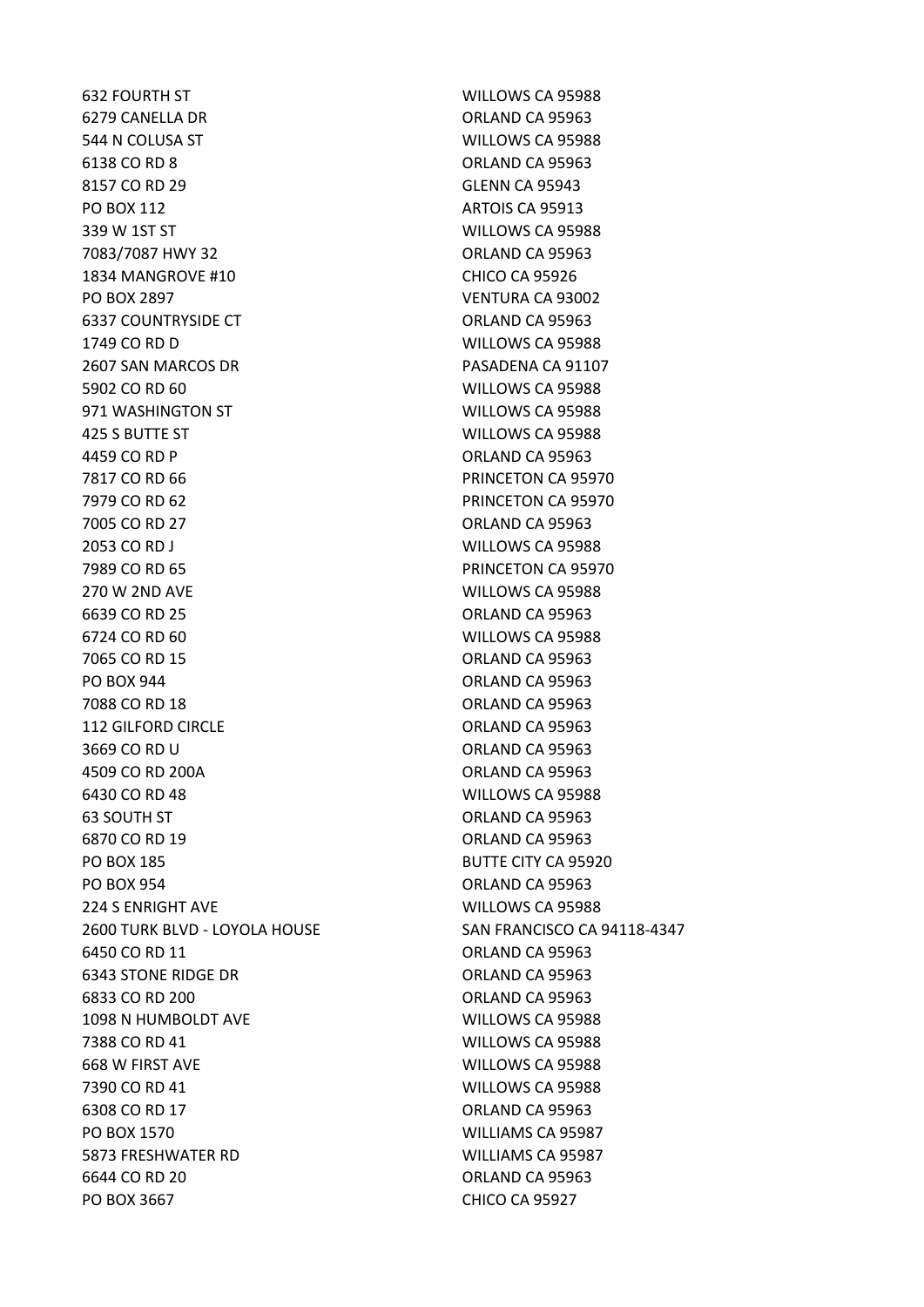801 TAMARACK WAY WILLOWS CA 95988 1701 SANTA BARBARA DR SAN JOSE CA 95125 4101 CO RD S ORLAND CA 95963 6850 CO RD 200 ORLAND CA 95963 4542 CO RD FF ORLAND CA 95963 6833 CO RD 19 ORLAND CA 95963 11110 JEROME ST ANCHORAGE AK 99516 6734 CO RD 20 ORLAND CA 95963 4723 CO RD E ORLAND CA 95963 1981 CO RD B WILLOWS CA 95988 4024 CO RD M ORLAND CA 95963 18 SUNSET DR WILLOWS CA 95988 424 E OAK ST WILLOWS CA 95988 120 WESTWOOD COURT WINTERS CA 956941822 PO BOX 115 CONSERVERSITY CONSERVERSITY ORLAND CA 95963 PO BOX 335 ORLAND CA 95963 6636 CO RD 21 ORLAND CA 95963 5780 CO RD 48 WILLOWS CA 95988 5780 CO RD 48 WILLOWS CA 95988 6376 CO RD 24 ORLAND CA 95963 PO BOX 183 MAXWELL CA 95955 6274 CO RD 9 ORLAND CA 95963 6131 CO RD 14 ORLAND CA 95963 631 4TH ST WILLOWS CA 95988 1199 DIABLO AVE APT 103 CHICO CA 959737851 8150 CO RD 44 GLENN CA 95943 865 WHISPERING WINDS LANE CHICO CA 95928 3551 HWY 45 GLENN CA 95943 PO BOX 11 **ARTOIS CA 95913-0011** 6248 CO RD 12 ORLAND CA 95963 6222 CO RD 200 ORLAND CA 95963 5988 CO RD 200 ORLAND CA 95963 4644 CO RD DD ORLAND CA 95963 PO BOX 21 MAXWELL CA 95955 PO BOX 65 GLENN CA 95943 4194 CO RD M ORLAND CA 95963 1980 CO RD QQ WILLOWS CA 95988 6606 CO RD 48 WILLOWS CA 95988 2101 CO RD PP WILLOWS CA 95988 2044 CO RD QQ WILLOWS CA 95988 1916 CO RD QQ WILLOWS CA 95988 6362 CO RD 20 ORLAND CA 95963 644 FIFTH ST WILLOWS CA 95988 4255 CO RD MM ORLAND CA 95963 630 FOURTH ST WILLOWS CA 95988 610 5TH ST WILLOWS CA 95988 427 THIRD ST WILLOWS CA 95988 PO BOX 666 ORLAND CA 95963 10695 DECKER AVE LOS MOLINOS CA 96055 10695 DECKER AVE **RED BLUFF CA 96080**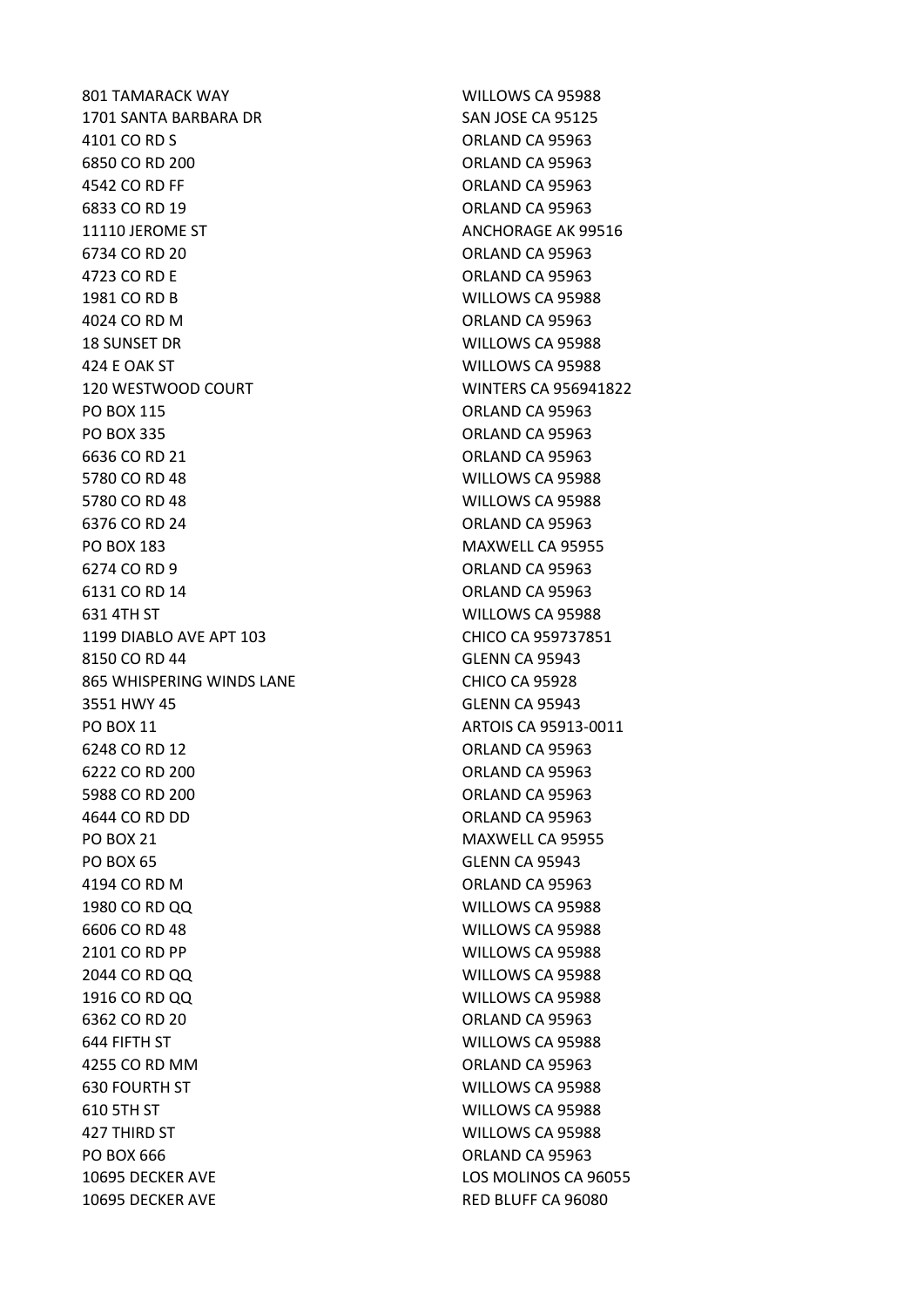6331 CO RD 22 **ORLAND CA 95963** 6544 CO RD 49 1/2 WILLOWS CA 95988 PO BOX 641 ORLAND CA 95963 3414 CO RD S ORLAND CA 95963 730 W 8TH ST CHICO CA 95926 6245 CO RD 15 ORLAND CA 95963 6229 CO RD 15 ORLAND CA 95963 PO BOX 340 RED BLUFF CA 96080 PO BOX 48 ORLAND CA 95963 606 PACIFIC AVE **ALAMEDA CA 94501** 167 EAGLE NEST DR<br>CHICO CA 95928 6860 CO RD 19 ORLAND CA 95963 1875 HWY 45 GLENN CA 95943 26095 UNDERWOOD AVE HAYWARD CA 94544 23286 LOLETA AVE CORNING CA 96021 6224 CO RD 53 WILLOWS CA 95988 6871 CO RD 200 ORLAND CA 95963 PO BOX 307 SEBASTOPOL CA 95473 4203 CO RD M CA 95963 4191 CO RD M ORLAND CA 95963 PO BOX 155 ARTOIS CA 95913 PO BOX 1116 CA 95963 480 MAIN ST ARTOIS CA 95913 5916 CO RD 200 ORLAND CA 95963 PO BOX 344 ARTOIS CA 95913 4289 CO RD M ORLAND CA 95963 6688 CO RD 20 **ORLAND CA 95963** 18709 KINGS ROW AVE CERRITOS CA 90703 853 PACIFIC AVE WILLOWS CA 95988 6142 CO RD 62 WILLOWS CA 95988 6166 CO RD 62 WILLOWS CA 95988 6205 CO RD 10 1/2 ORLAND CA 95963 1051 TODD RD SANTA ROSA CA 95407 7023 CO RD 20 ORLAND CA 95963 4548 CO RD FF ORLAND CA 95963 420 SECOND ST WILLOWS CA 95988 4559 CO RD H ORLAND CA 95963 7737 CO RD 24 **ORLAND CA 95963** PO BOX 336 COOL CA 956140336 1285 HWY 45 GLENN CA 95943 6479 CO RD 21 ORLAND CA 95963 3068 CHICO AVE CHICO CA 95928 326 YUBA ST ORLAND CA 95963 6082 CO RD 200 ORLAND CA 95963 618 E STREET WILLIAMS CA 95987 PO BOX 908 WILLOWS CA 95988-0908 6322 CO RD 15 ORLAND CA 95963 2282 BURLINGAME DR CHICO CA 95928 6256 CANELLA DR ORLAND CA 95963

PO BOX 866 EAST HELENA MT 596350866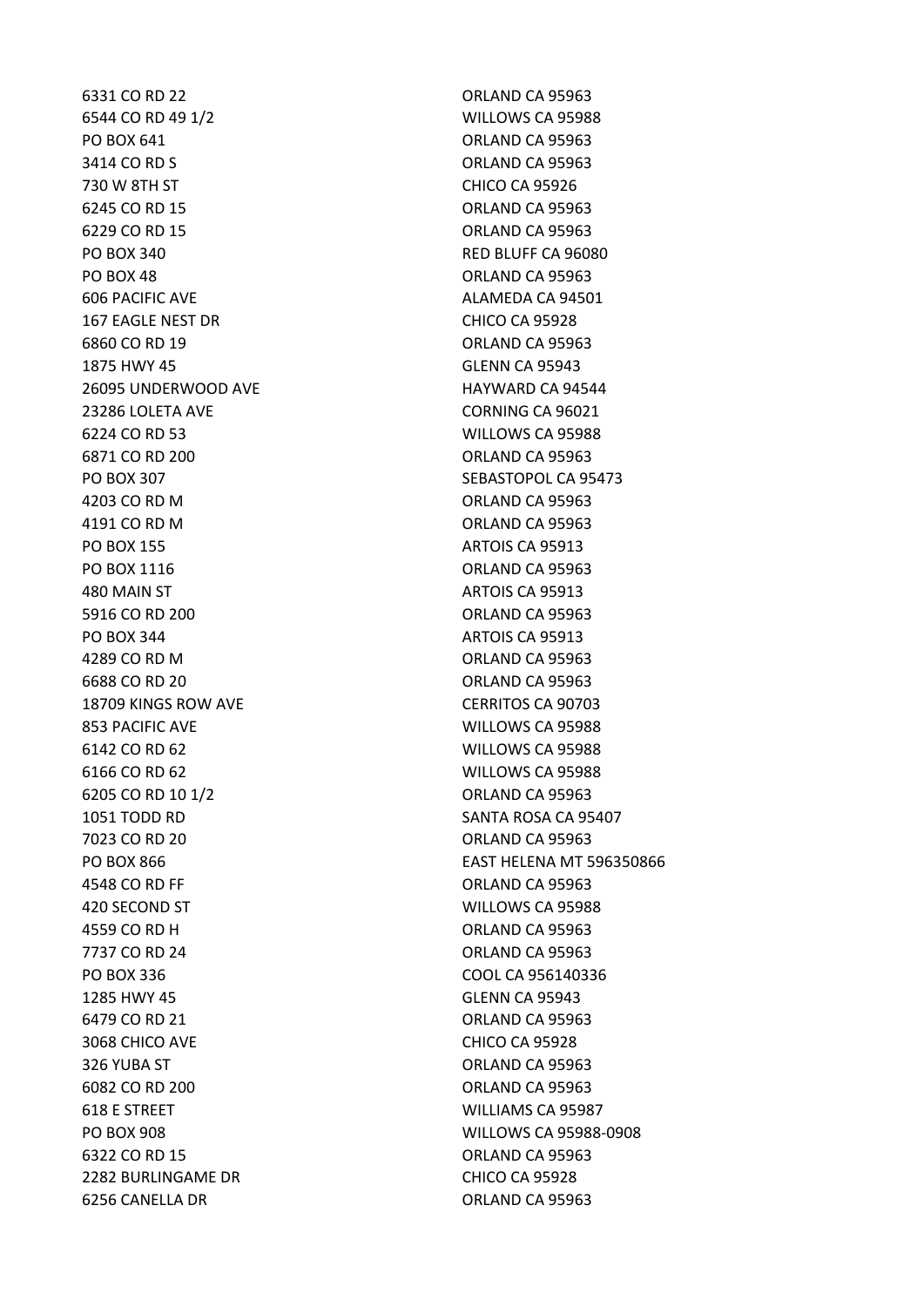632 CO RD 49 1/2 WILLOWS CA 95988 6062 CO RD 7 ORLAND CA 95963 4630 CO RD E ORLAND CA 95963 6250 NEWVILLE RD **ORLAND CA 95963** 2591 CO RD 99W WILLOWS CA 95988 1800 IDORA ST OROVILLE CA 959666798 14050 KELSEY DR CHICO CA 95973 PO BOX 1132 ORLAND CA 95963 7735 CO RD 37 GLENN CA 95943 6202 CO RD 15 ORLAND CA 95963 PO BOX 470 WILLOWS CA 95988 910 WASHINGTON WILLOWS CA 95988 PO BOX 368 MAXWELL CA 95955 631 MONTEZUMA CT WALNUT CREEK CA 94598 1227 O ST ROOM 403 SACRAMENTO CA 95814 3752 CO RD S ORLAND CA 95963 PO BOX 1082 CREAND CA 95963 PO BOX 21 ARTOIS CA 95913 1416 9TH ST RM 431 SACRAMENTO CA 95814 6724 CO RD 21 ORLAND CA 95963 PO BOX 960 HAMILTON CITY CA 95951 6075 CO RD 22 **ORLAND CA 95963** 4242 BROADWAY LIVE OAK CA 95953 PO BOX 3222 YUBA CITY CA 95992 690 W 11TH AVE CHICO CA 95926 6288 HUGGINS DR ORLAND CA 95963 6181 CO RD 8 ORLAND CA 95963 PO BOX 1200 GRIDLEY CA 95948 6831 CO RD 57 WILLOWS CA 95988 2349 HARBOR AVE SW #602 SEATTLE WA 98126 521 NORMAN RD PRINCETON CA 95970 4160 CO RD KK ORLAND CA 95963 683 3RD ST WILLOWS CA 95988 410 5TH ST WILLOWS CA 95988 PO BOX 221 CREAD CA 95963 6443 WESTGATE LANE WILLOWS CA 95988 4547 CO RD J CO ROUND CA 95963 4429 WHEATLAND RD WHEATLAND CA 95692 PO BOX 674 WILLOWS CA 95988 6280 NEWVILLE RD **ORLAND CA 95963** 606 E WALNUT ST WILLOWS CA 95988 PO BOX 848 WILLOWS CA 95988 3645 CO RD D ORLAND CA 95963 2819 GOODMAN AVE CHICO CA 95973 6875 CO RD 200 ORLAND CA 95963 9572 CRYSTAL BAY LN ELK GROVE CA 95758 6209 CO RD 22 ORLAND CA 95963 4615 CO RD KK ORLAND CA 95963 4482 CO RD O ORLAND CA 95963 3767 RUNWAY RD BUTTE VALLEY CA 959559149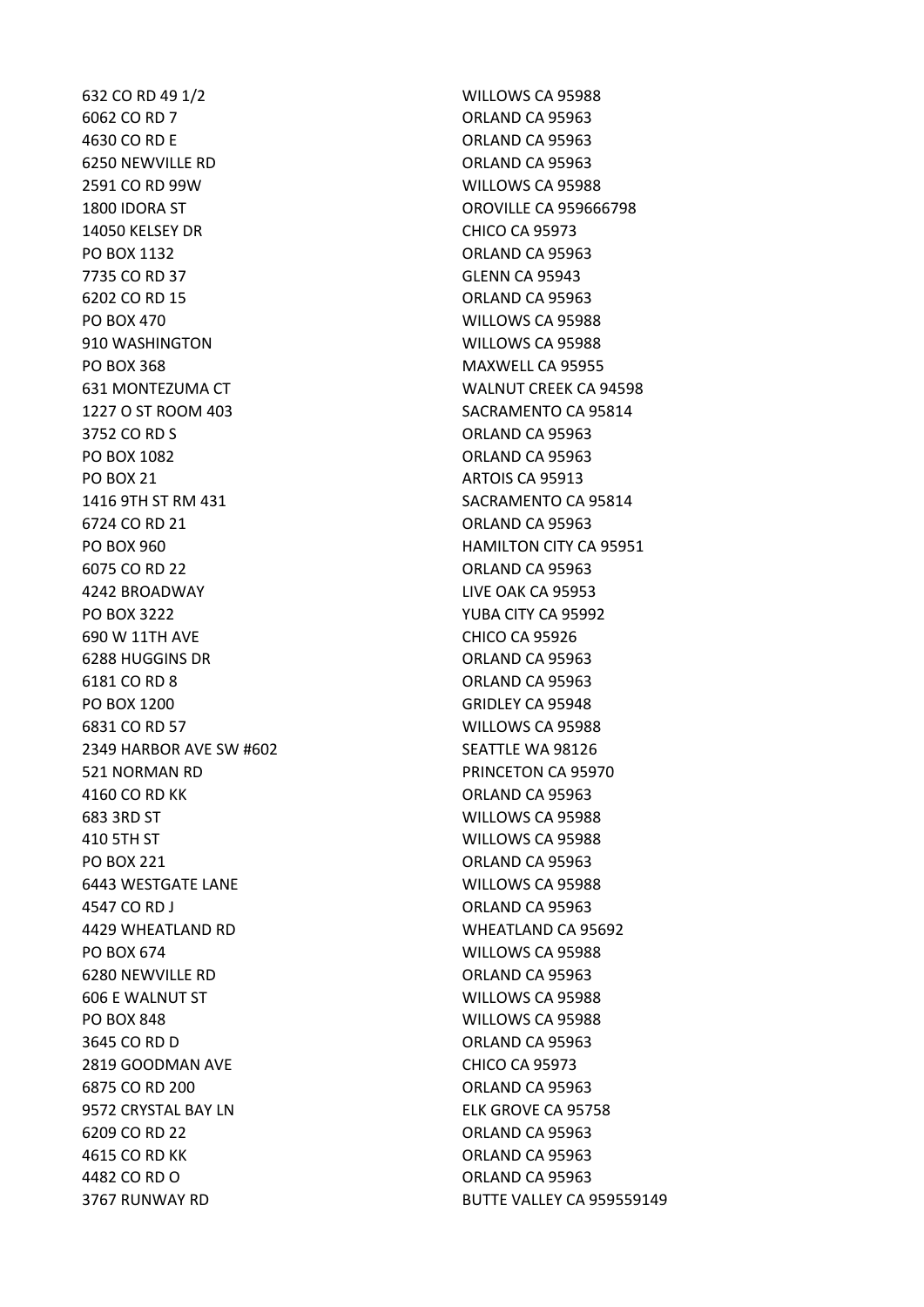865 WHISPERING WINDS LANE CHICO CA 95928 4570 CO RD FF ORLAND CA 95963 6254 CO RD 17 ORLAND CA 95963 861 N BUTTE ST WILLOWS CA 95988 PO BOX 7 PRINCETON CA 95970 802 WINDSOR ST NAPA CA 94558 4430 CO RD P ORLAND CA 95963 4101 CO RD F ORLAND CA 95963 6555 CO RD 20 ORLAND CA 95963 125 S PLUMAS ST WILLOWS CA 95988 3136 CO RD 99W ARTOIS CA 95913 7006 CO RD 15 ORLAND CA 95963 6756 E EVANS CREEK RD ROGUE RIVER OR 97537 6393 CO RD 14 ORLAND CA 95963 16942 NW MADRONE ST PORTLAND OR 97229 8080 CO RD 48 GLENN CA 95943 514 2ND AVE WILLOWS CA 95988 573 THIRD ST WILLOWS CA 95988 7090 ORO COUNTRY CLUB RD **OROVILLE CA 95966** 6347 COUNTRYSIDE CT **CHA COUNTRYSIDE CT** ORLAND CA 95963 411 N 6TH ST PATTERSON CA 95363 2735 CO RD VV GLENN CA 95943 1772 HWY 45 GLENN CA 95943 881 CO RD Y BUTTE CITY CA 95920 6849 CO RD 200 ORLAND CA 95963 89 AVALON COURT CHICO CA 95926 911 N BUTTE ST WILLOWS CA 95988 4549 CO RD E ORLAND CA 95963 4235 CO RD DD ORLAND CA 95963 4436 TROPETROS LN CONTROL DE LA CORLAND CA 95963 814 MAIN ST ARTOIS CA 95913 6257 CANELLA DR ORLAND CA 95963 700 W FIRST AVE WILLOWS CA 95988 5806 HWY 162 WILLOWS CA 95988 PO BOX 7630 CHICO CA 95927 2212 SHOREBIRD DR SACRAMENTO CA 95833 6410 CO RD 23 ORLAND CA 95963 6192 CO RD 11 ORLAND CA 95963 8118 CO RD 34 GLENN CA 95943 PO BOX 756 ORLAND CA 95963 PO BOX 627 WILLOWS CA 95988 2482 CO RD S WILLOWS CA 95988 6198 CO RD 15 ORLAND CA 95963 6246 NEWVILLE RD ORLAND CA 95963 1030 PACIFIC AVE WILLOWS CA 95988 1697 CO RD D WILLOWS CA 95988 12125 DAY ST #F 301 MORENO VALLEY CA 92557 10444 CROW CANYON RD CASTRO VALLEY CA 94552 PO BOX 97 SAN RAMON CA 94583 5550 CO RD 60 WILLOWS CA 95988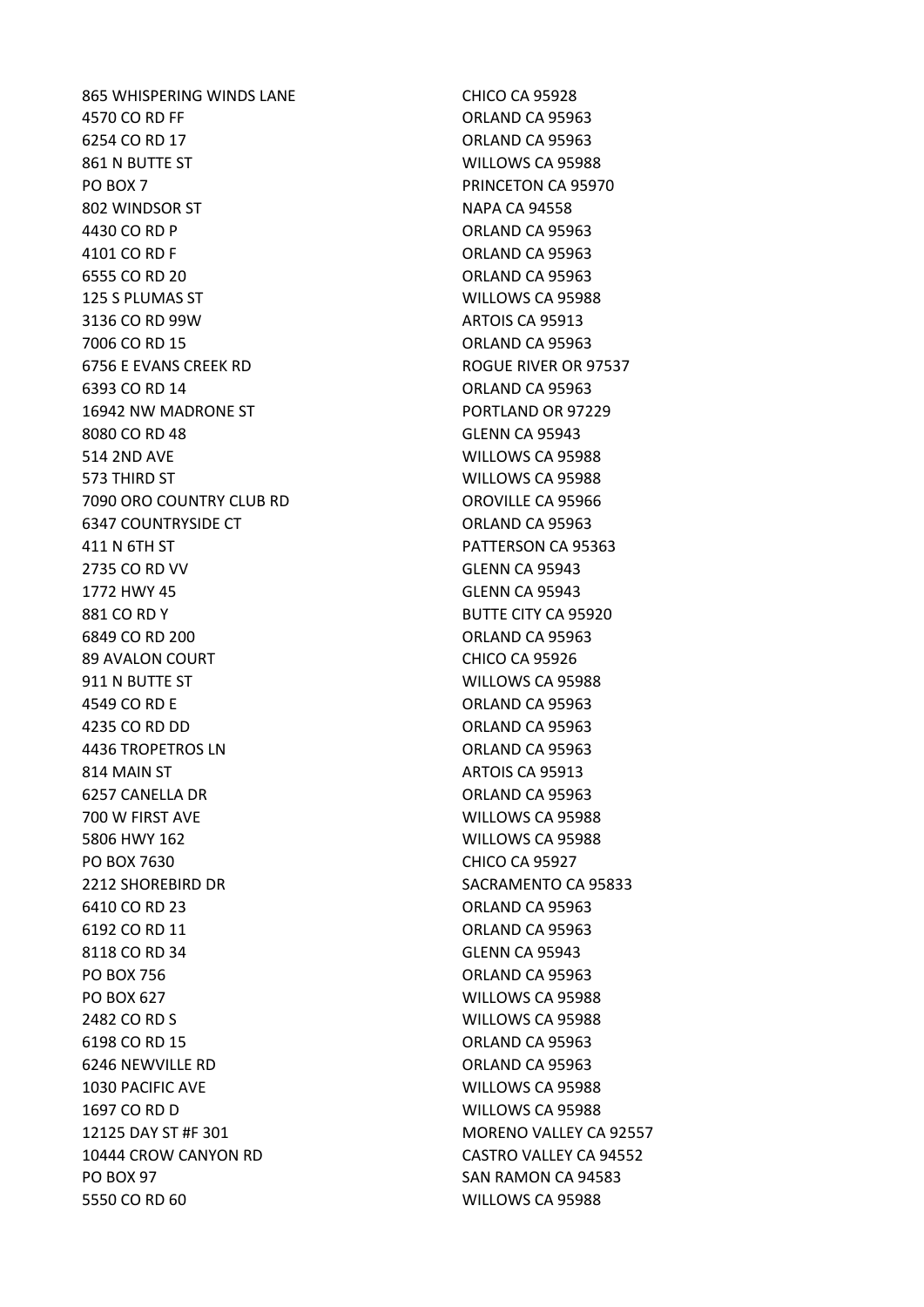4123 CO RD F ORLAND CA 95963 4515 CO RD E ORLAND CA 95963 4716 CO RD N ORLAND CA 95963 6279 CO RD 17 ORLAND CA 95963 PO BOX 772 ORLAND CA 95963 709 E EASON AVE BUCKEYE AZ 85326 PO BOX 1002 WILLOWS CA 95988 520 ST JOHN ST ARTOIS CA 95913 PO BOX 54 ARTOIS CA 95913 7356 CO RD 19 **ORLAND CA 95963** 3420 GROVER AVE COLUSA CA 95932 6386 CO RD 42 WILLOWS CA 95988 3910 SAN JUAN CT CHICO CA 95973 6549 KRISKO COURT ORLAND CA 95963 1429 HWY 45 GLENN CA 95943 7043 CO RD 27 **ORLAND CA 95963** 6372 CO RD 20 ORLAND CA 95963 6950 SANDY CREEK COURT GRANITE BAY CA 95746 4232 CO RD M CA 95963 6728 CO RD 24 ORLAND CA 95963 6491 CO RD 21 ORLAND CA 95963 70 MIMOSA LN CHICO CA 95973 6849 CO RD 25 ORLAND CA 95963 6314 CO RD 15 **ORLAND CA 95963** 21 SUNSET DR WILLOWS CA 95988 900 THARP RD STE A YUBA CITY CA 95993 PO BOX 1351 WILLOWS CA 95988 6543 CO RD 24 ORLAND CA 95963 744 1ST AVENUE WILLOWS CA 95988 6267 CANELLA DR ORLAND CA 95963 6280 CANELLA DR ORLAND CA 95963 6262 CANELLA DR ORLAND CA 95963 4097 CO RD 99 W ORLAND CA 95963 6256 CO RD 18 ORLAND CA 95963 6682 CO RD 24 ORLAND CA 95963 1035 N BUTTE ST WILLOWS CA 95988 154 1ST AVE WILLOWS CA 95988 6466 CO RD 21 **ORLAND CA 95963** 4219 CO RD M ORLAND CA 95963 6289 CANELLA DR ORLAND CA 95963 6745 CO RD 20 ORLAND CA 95963 6905 CO RD 16 ORLAND CA 95963 512 N COLUSA WILLOWS CA 95988 3931 WELLINGTON LN TURLOCK CA 95382 6287 CANELLA DR **ORLAND CA 95963** 6221 CO RD 15 ORLAND CA 95963 PO BOX 547 MAXWELL CA 95955 4306 CO RD KK ORLAND CA 95963 6025 CO RD 8 ORLAND CA 95963 6492 CO RD 23 ORLAND CA 95963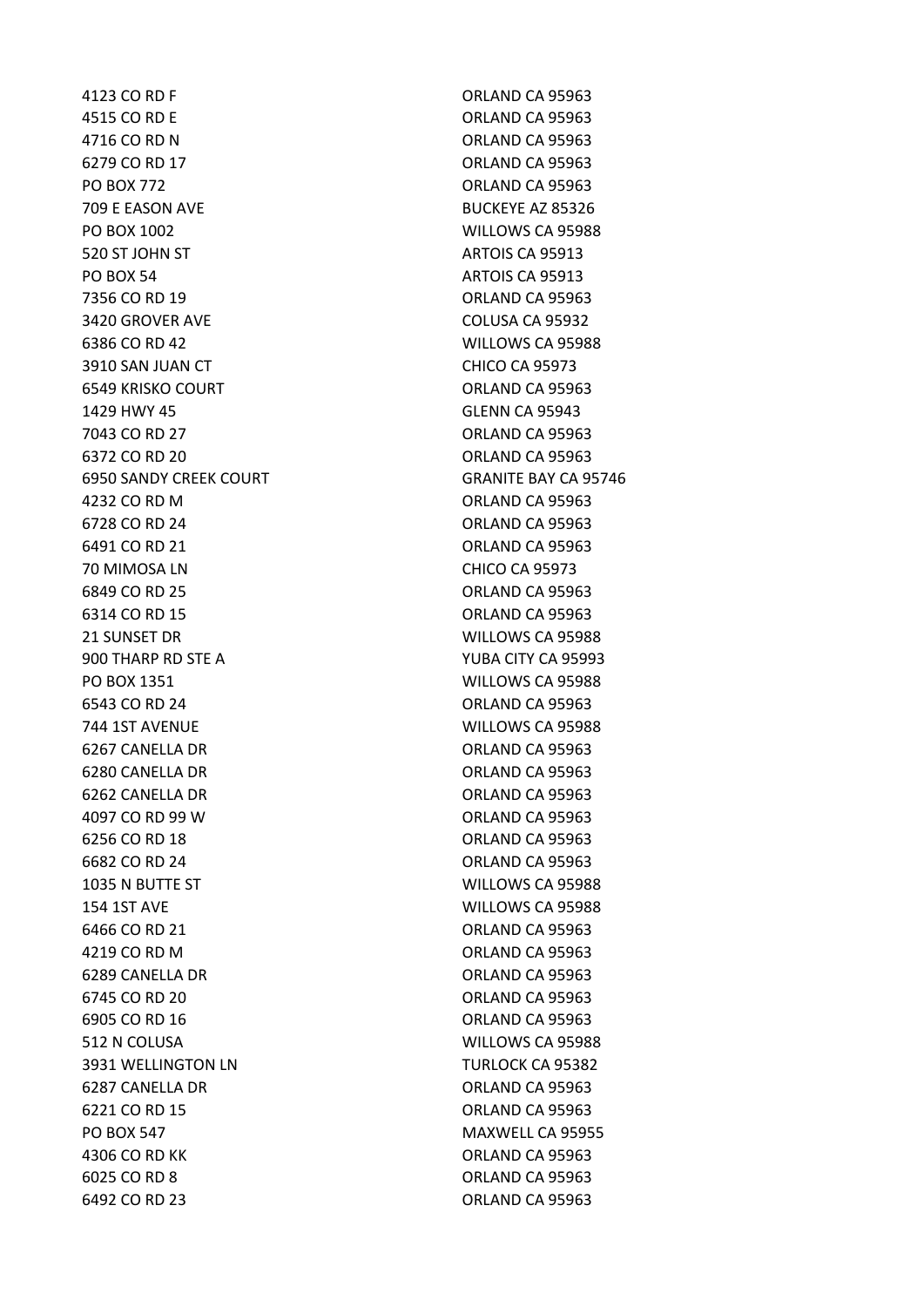526 5TH ST WILLOWS CA 95988 4795 CO RD E CO ROLLAND CA 95963 PO BOX 309 PRINCETON CA 95970 3958 CO RD H ORLAND CA 95963 11591 MERIDIAN RD CHICO CA 95973 26 ALDERBOOK IRVINE CA 92604 5956 CO RD 200 ORLAND CA 95963 1260 MUIR AVE CHICO CA 95973 21180 FALLING OAKS RD REDDING CA 96003 2030 CO RD J WILLOWS CA 95988 331 YUBA ST ORLAND CA 95963 7231 CO RD 48 WILLOWS CA 95988 4473 CO RD MM ORLAND CA 95963 930 CRANE AVE ST HELENA CA 94574 65 LINDAUER LN RED BLUFF CA 96080 6163 CO RD 45 WILLOWS CA 95988 PO BOX 2025 WILLOWS CA 95988 PO BOX 106 NORTH STATES AND RESERVE TO BOX 106 6109 CO RD 57 WILLOWS CA 95988 PO BOX 1333 WILLOWS CA 95988 6162 CO RD 200 ORLAND CA 95963 190 AGUA VERDI DR RED BLUFF CA 96080 7064 RIVERSIDE BLVD SACRAMENTO CA 95831 8086 CO RD 33 GLENN CA 95943 420 MISSION SANTA FE CIRCLE CHICO CA 95926 451 4TH ST WILLOWS CA 95988 4131 CO RD KK ORLAND CA 95963 20252 RUNNYMEDE ST WINNETKA CA 91306 6951 HWY 32 ORLAND CA 95963 PO BOX 1113 ORLAND CA 95963 7845 CO RD 61 PRINCETON CA 95970 7830 CO RD 62 PRINCETON CA 95970 PO BOX 64 ARTOIS CA 95913 167 TONEA WAY CHICO CA 95973 3147 CO RD XX GLENN CA 95943 2987 CO RD W GLENN CA 95943 3034 HWY 45 GLENN CA 95943-9652 4518 CO RD FF **ORLAND CA 95963** 329 YUBA ST ORLAND CA 95963 6219 CO RD 23 ORLAND CA 95963 4581 CO RD J ORLAND CA 95963 PO BOX 754 CRIAND CA 95963 6725 CO RD 19 ORLAND CA 95963 3932 CO RD NN CONSERVERSE CONSERVERSE SERVICE SERVICE SERVICE SERVICE SERVICE SERVICE SERVICE SERVICE SERVICE 6051 SOUTH WATT AVE SACRAMENTO CA 95829 6607 CO RD 20 ORLAND CA 95963 1990 CO RD 303 WILLOWS CA 95988 615 FOURTH ST WILLOWS CA 95988 4525 CO RD G Q ORLAND CA 95963

435 ARLINGTON RD REDWOOD CITY CA 940621838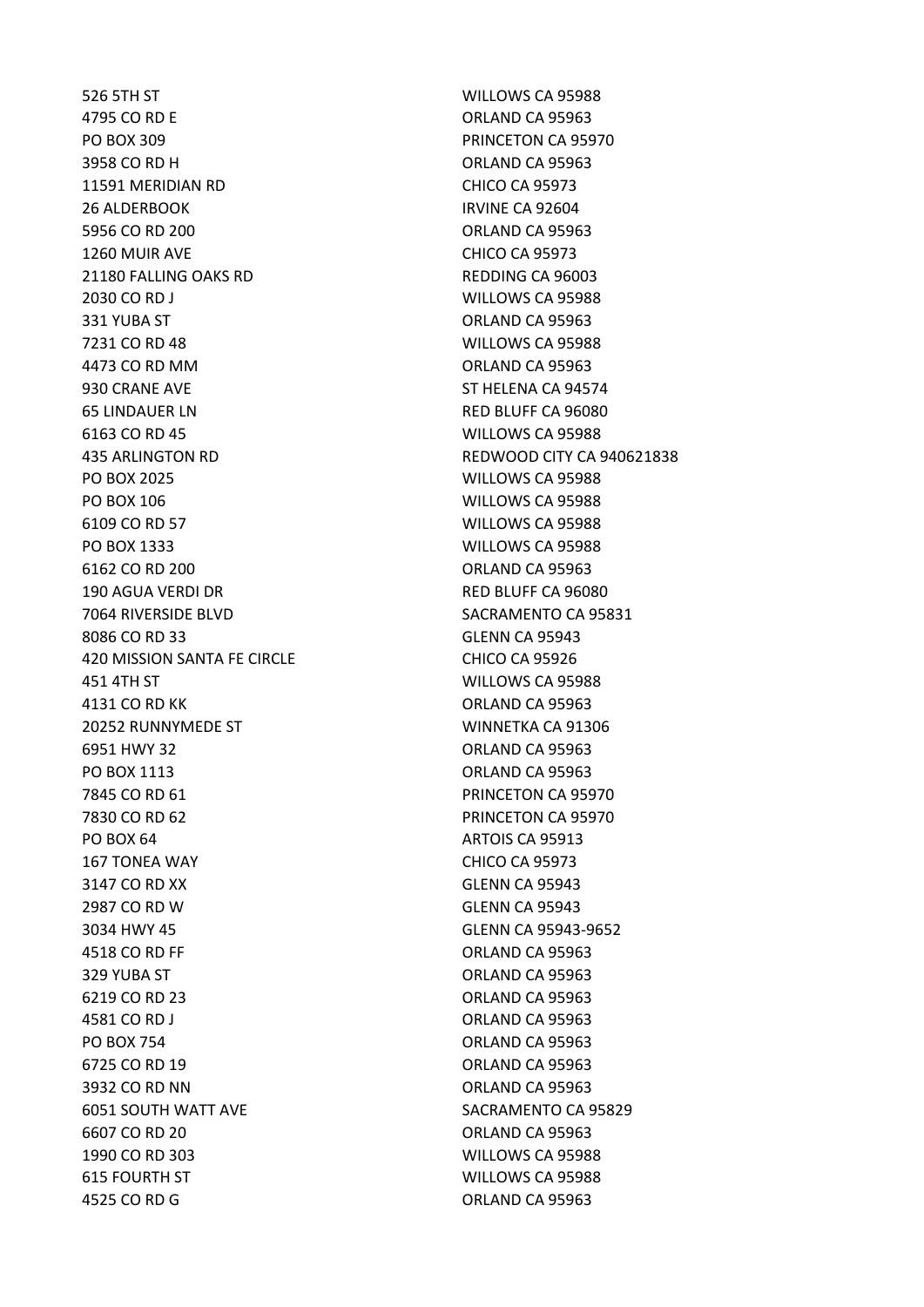6282 CO RD 23 ORLAND CA 95963 830 MADRONE MANOR WILLOWS CA 95988 2574 CO RD I WILLOWS CA 95988 8119 CO RD 54 GLENN CA 95943 PO BOX 227 ARTOIS CA 95913 6574 CO RD 22 ORLAND CA 95963 PO BOX 221 WILLOWS CA 95988 PO BOX 154 **HAMILTON CITY CA 95951** 667 3RD ST WILLOWS CA 95988 922 N TEHAMA ST WILLOWS CA 95988 992 N TEHAMA ST WILLOWS CA 95988 2577 CO RD I WILLOWS CA 95988 6485 CO RD 21 ORLAND CA 95963 6850 HWY 32 ORLAND CA 95963 4001 CO RD F ORLAND CA 95963 6329 CO RD 17 ORLAND CA 95963 15513 SWAN LAKE BLVD GULFPORT MS 39503 609 3RD ST WILLOWS CA 95988 609 3RD STREET WILLOWS CA 95988 PO BOX 230 WILLOWS CA 95988 636 THIRD ST WILLOWS CA 95988 433 THIRD ST WILLOWS CA 95988 4248 CO RD KK ORLAND CA 95963 1749 LEDGEWOOD DRIVE SAN JOSE CA 95124 2974 17TH ST SACRAMENTO CA 95818 736 EIGHTH ST ORLAND CA 95963 8 DORIS WAY CHICO CA 95926 4580 CO RD FF ORLAND CA 95963 PO BOX 145 CLAYTON CA 94517 4198 CO RD KK **ORLAND CA 95963** 4446 CO RD N **ORLAND CA 95963** 6708 CO RD 21 ORLAND CA 95963 6900 CO RD 27 ORLAND CA 95963 6757 CO RD 19 ORLAND CA 95963 541 CO RD D WILLOWS CA 95988 6232 CO RD 53 WILLOWS CA 95988 6277 HUGGINS DR **ORLAND CA 95963** 4305 CO RD KK ORLAND CA 95963 731 E WOOD ST WILLOWS CA 95988 4151 LINDA PLACE ORLAND CA 95963 4235 CO RD K ORLAND CA 95963 4223 CO RD K ORLAND CA 95963 PO BOX 1153 WILLOWS CA 95988 2086 CO RD KK WILLOWS CA 95988 310 YUBA ST ORLAND CA 95963 127 E SHASTA ST ORLAND CA 95963 4226 DREWS WAY ORLAND CA 95963 1495 BLACK BUTTE RD<br>
ORLAND CA 95963

185 S STATE ST STE 201 SALT LAKE CITY UT 84111-1561 59 RUBI CIR HOT SPRINGS VILLAGE AR 71909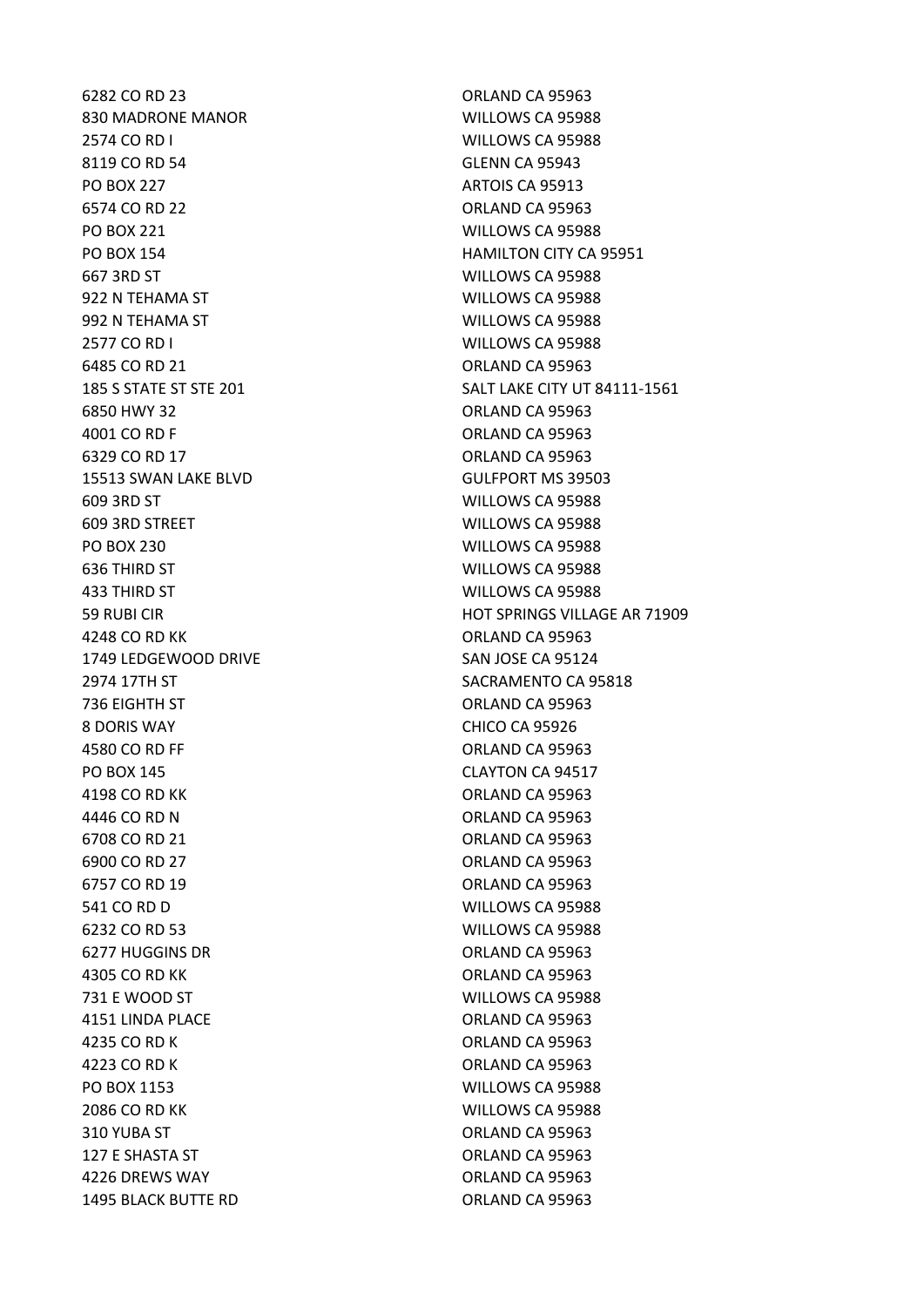PO BOX 71 ARTOIS CA 95913 8104 CO RD 28 GLENN CA 95943 3339 CO RD XX GLENN CA 95943 PO BOX 1142 ORLAND CA 95963 8005 CO RD 32 GLENN CA 95943 3771 CO RD 99W ORLAND CA 95963 5529 HWY 162 WILLOWS CA 95988 6393 CO RD 23 ORLAND CA 95963 6535 CO RD 48 WILLOWS CA 95988 6190 CO RD 200 ORLAND CA 95963 6308 CO RD 14 ORLAND CA 95963 6355 STONE RIDGE DR ORLAND CA 95963 PO BOX 1098 CRLAND CA 95963 7542 CO RD 44 WILLOWS CA 95988 564 3RD ST WILLOWS CA 95988 921 WASHINGTON ST **WILLOWS CA 95988** 7010 CO RD 15 ORLAND CA 95963 PO BOX 433 MAXWELL CA 95955 434 A FIFTH ST WILLOWS CA 95988 6480 CO RD 48 WILLOWS CA 95988 3297 MC COY RD COLUSA CA 95932 4024 CO RD M ORLAND CA 95963 7417 CO RD 19 ORLAND CA 95963 4594 CO RD G ORLAND CA 95963 4300 CO RD KK ORLAND CA 95963 6360 CO RD 12 **ORLAND CA 95963** 4027 CO RD H **ORLAND CA 95963** 6615 CO RD 21 **ORLAND CA 95963** PO BOX 671 ORLAND CA 95963 4649 CO RD FF ORLAND CA 95963 3288 HWY 45 GLENN CA 95943 7761 CO RD 44 WILLOWS CA 95988 1303 WALTERS ST ORLAND CA 95963 8045 CO RD 29 GLENN CA 95943 4525 CO RD FF 1/2 ORLAND CA 95963 6224 CO RD 12 ORLAND CA 95963 457 5TH ST WILLOWS CA 95988 639 S BUTTE ST WILLOWS CA 95988 530 CHERRY ST WILLOWS CA 95988 PO BOX 241 ARTOIS CA 95913 PO BOX 314 ARTOIS CA 95913 6374 CO RD 200 ORLAND CA 95963 3186 CO RD 99 W ARTOIS CA 95913 PO BOX 156 ARTOIS CA 95913 1175 GREEN STREET WILLOWS CA 95988 51 SOUTH ST ORLAND CA 95963 PO BOX 908 WILLOWS CA 95988

405 PARK AVE TILLAMOOK OR 97141 8076 CO RD 43 GLENN CA 95943-9639 4318 NEW YORK AVE LOS ANGELES CA 90022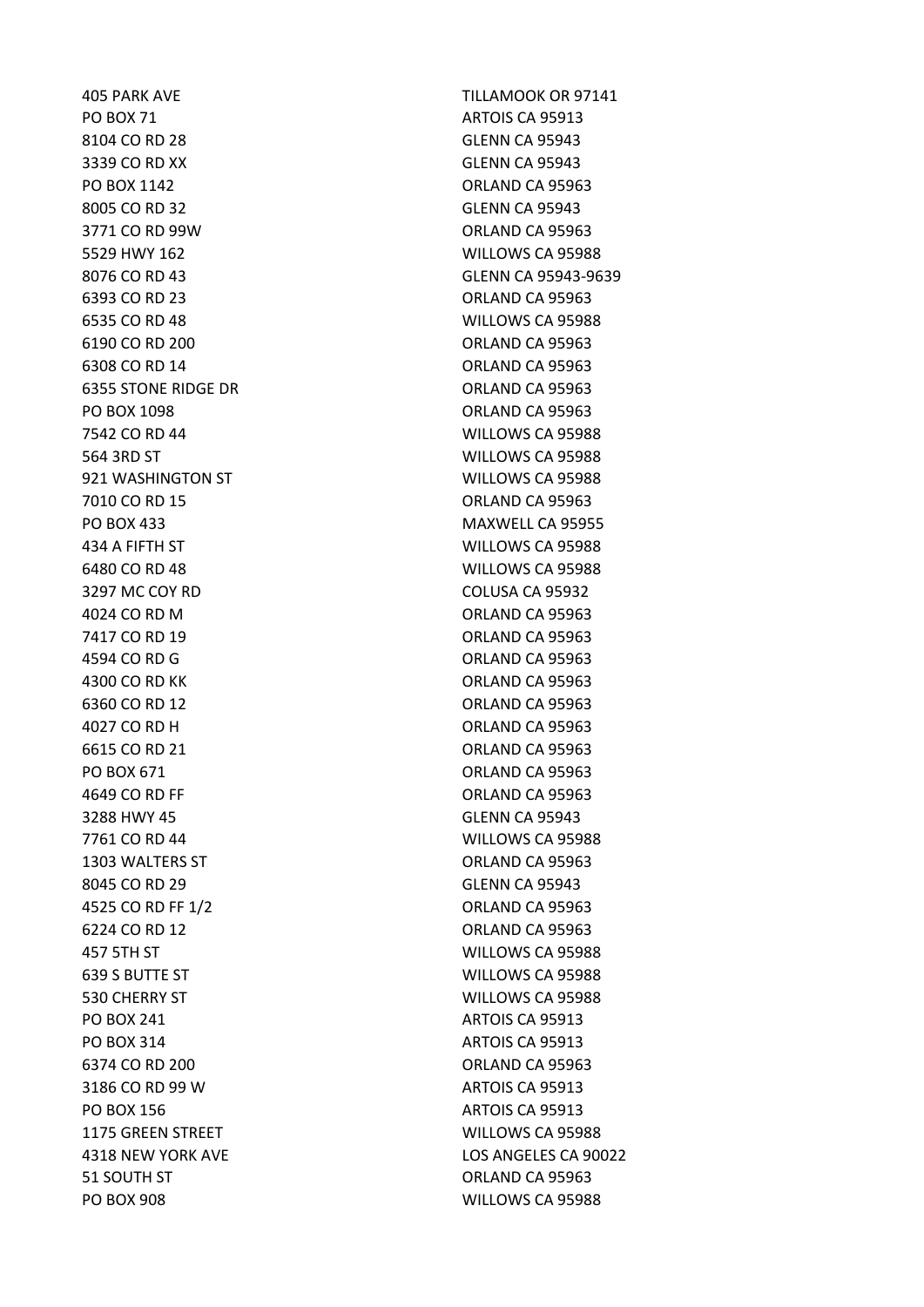3493 CHICO AVE CHICO CA 95928 6863 CO RD 200 0RLAND CA 95963 4053 CO RD FF ORLAND CA 95963 6610 CO RD 21 ORLAND CA 95963 6742 CO RD 13 ORLAND CA 95963 PO BOX 93 ORLAND CA 95963 7908 CO RD 40 GLENN CA 95943 4753 CO RD DD ORLAND CA 95963 10026 LOTT RD DURHAM CA 95938 PO BOX 1121 CRLAND CA 95963 6336 CO RD 15 ORLAND CA 95963 4410 CO RD HH ORLAND CA 95963 4298 CO RD KK ORLAND CA 95963 3926 CO RD U ORLAND CA 95963 8034 CO RD 48 GLENN CA 95943 2632 HWY 45 GLENN CA 95943 2369 HWY 45 GLENN CA 95943 8141 CO RD 54 GLENN CA 95943 2692 HWY 45 GLENN CA 95943 1956 HWY 45 GLENN CA 95943 PO BOX 152 GLENN CA 95943 1854 HWY 45 GLENN CA 95943 8077 CO RD 56 GLENN CA 95943 2018 HWY 45 GLENN CA 95943 8099 CO RD 29 GLENN CA 95943 1886 HWY 45 GLENN CA 95943 PO BOX 131 GLENN CA 95943 PO BOX 306 ARTOIS CA 95913 2000 HWY 45 GLENN CA 95943 2805 HWY 45 GLENN CA 95943 PO BOX 325 ARTOIS CA 95913 PO BOX 298 ARTOIS CA 95913 PO BOX 26 ARTOIS CA 95913 3122 CO RD 99W ARTOIS CA 95913

145 S SONOMA WILLOWS CA 95988 1406 5TH ST BERKELEY CA 94710 41006 34TH ST WEST **PALMDALE CA 93551** 2023 SCARLET OAK PL<br>
DANVILLE CA 94506 219 S SHASTA ST WILLOWS CA 95988 1605 SW HWY 101 LINCOLN CITY OR 97367 141 N VENTURA ST WILLOWS CA 95988 7900 CO RD 62 PRINCETON CA 95970 8056 CO RD 66 PRINCETON CA 95970 2065 CO RD M WILLOWS CA 95988 8001 CO RD 61 PRINCETON CA 95970 5902 CO RD 60 WILLOWS CA 95988 8054 CO RD 65 PRINCETON CA 95970 1866 CO RD B WILLOWS CA 95988 PO BOX 22 BUTTE CITY CA 95920 1664 CO RD Y BUTTE CITY CA 95920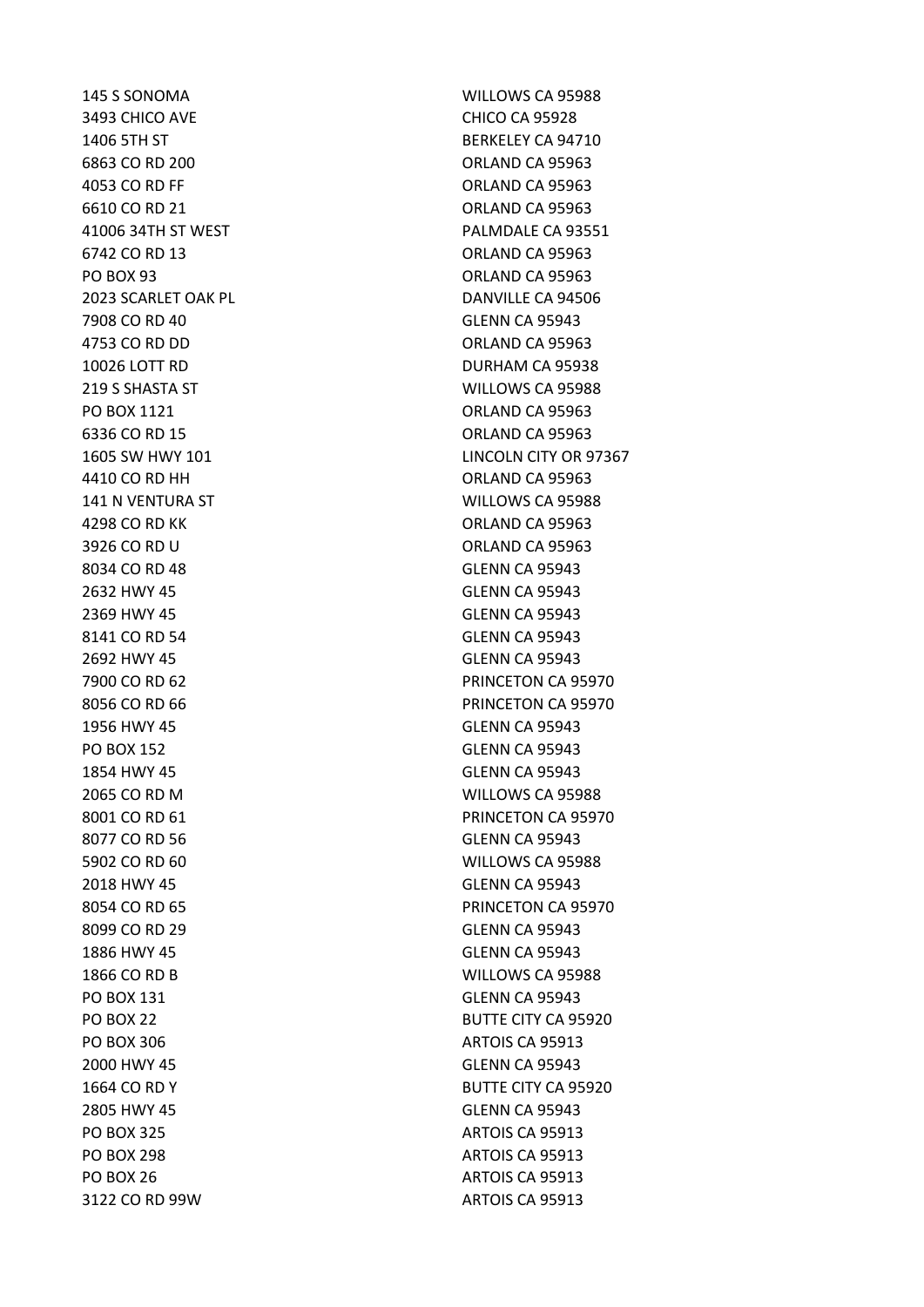8057 CO RD 48 GLENN CA 95943 8069 CO RD 48 GLENN CA 95943 4584 CO RD G ORLAND CA 95963 PO BOX 4649 ORLAND CA 95963 7388 CUTLER AVE **CONSIDER A SERVICE SERVICES** ORLAND CA 95963 7393 CO RD 18 ORLAND CA 95963 975 N TEHAMA ST WILLOWS CA 95988 PO BOX 13 ARTOIS CA 95913 633 3RD ST WILLOWS CA 95988 4563 CO RD G Q ORLAND CA 95963 7211 CO RD 11 **ORLAND CA 95963** 4630 CO RD FF ORLAND CA 95963 6401 CANA HWY CHICO CA 95973 6315 CO RD 23 ORLAND CA 95963 1200 COUNTY ROAD Y BUTTE CITY CA 95920 1526 HWY 45 GLENN CA 95943 PO BOX 16 PRINCETON CA 95970 6363 CO RD 48 WILLOWS CA 95988 344 E LAUREL ST WILLOWS CA 95988 PO BOX 150 WILLOWS CA 95988 PO BOX 885 WILLOWS CA 95988 420 E LAUREL ST WILLOWS CA 95988 525 W SYCAMORE ST STE B1 WILLOWS CA 95988 8020 CO RD 61 PRINCETON CA 95970 PO BOX 6 GLENN CA 95943 680 2ND ST WILLOWS CA 95988 1606 AMARAL COURT **FAIRFIELD CA 94534** 6087 CO RD 62 WILLOWS CA 95988 8036 E HIDDEN LAKES DR GRANITE BAY CA 95746 2330 KIT SIERRA WAY CARSON CITY NV 89706 7084 CO RD 31 ORLAND CA 95963 2057 CO RD J WILLOWS CA 95988 4309 CO RD KK ORLAND CA 95963 6343 CO RD 14 ORLAND CA 95963 2397 CO RD R WILLOWS CA 95988 6264 CO RD 15 ORLAND CA 95963 6251 CO RD 20 ORLAND CA 95963 6834 CO RD 39 WILLOWS CA 95988 6105 HONEYSUCKLE DR NEWARK CA 94560 4194 CO RD KK ORLAND CA 95963 804 KENTUCKY AVE WOODLAND CA 95695 330 YUBA ST ORLAND CA 95963 6366 CARISTI CIRCLE ORLAND CA 95963 6343 CO RD 200 SP #11A ORLAND CA 95963 560 3RD ST WILLOWS CA 95988 6343 CO RD 200 SP#33A ORLAND CA 95963 328 YUBA ST ORLAND CA 95963 4345 CO RD RR ORLAND CA 95963 PO BOX 187 BUTTE CITY CA 95920 4329 CENTER AVE **RICHMOND CA 94804**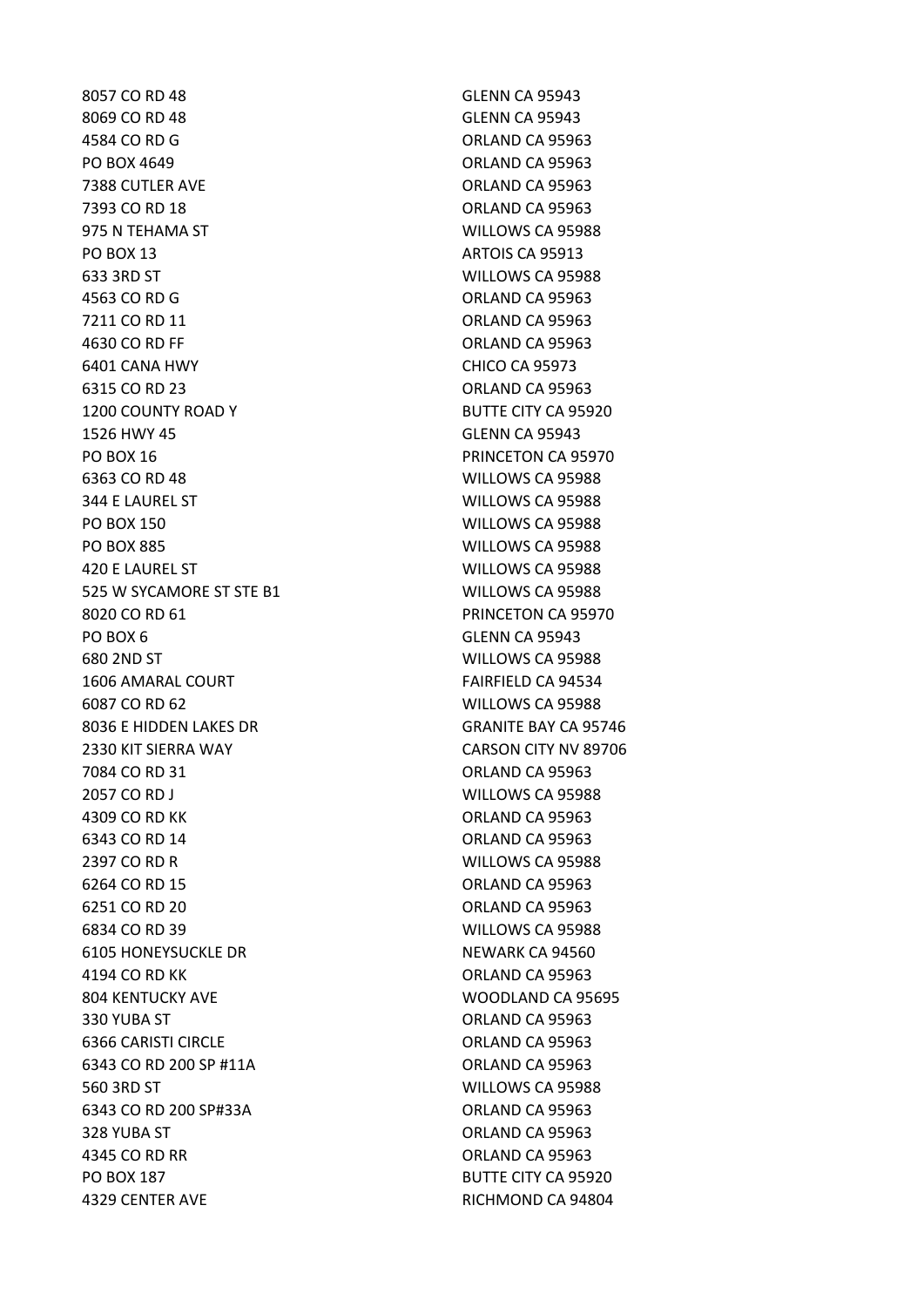4654 CO RD G Q ORLAND CA 95963 2102 CO RD J WILLOWS CA 95988 1065 WASHINGTON ST WILLOWS CA 95988 PO BOX 203 YUBA CITY CA 95992 237 E SWIFT ST ORLAND CA 95963 6978 SPENCER RD PRINCETON CA 95970 PO BOX 329 PRINCETON CA 95970 7260 CO RD 16 **ORLAND CA 95963** 301 YUBA ST ORLAND CA 95963 6551 KRISKO COURT **ORLAND CA 95963** PO BOX 104 ARTOIS CA 95913 6348 COUNTRYSIDE COURT COMPONER COUNTROLLER COUNT PO BOX 146 ARTOIS CA 95913 4233 CO RD M ORLAND CA 95963 6886 CO RD 16 ORLAND CA 95963 25700 HATTON RD CARMEL CA 93923 6838 CO RD 45 WILLOWS CA 95988 4215 CO RD K ORLAND CA 95963 2130 CO RD S WILLOWS CA 95988 1960 CO RD KK WILLOWS CA 95988 4664 CO RD G ORLAND CA 95963 6294 CO RD 39 WILLOWS CA 95988 457 2ND ST WILLOWS CA 95988 1001 BENSON DR **ORLAND CA 95963** 7351 CO RD 45 1/2 WILLOWS CA 95988 1700 CO RD F WILLOWS CA 95988 6203 FRANCIS LANE **ORLAND CA 95963** 810 W 1ST AVE WILLOWS CA 95988 PO BOX 34 ELK CREEK CA 95939 PO BOX 1176 NORTH STATES AND RESERVE TO BOX 1176 PO BOX 323 WILLIAMS CA 95987 6505 CO RD 39 WILLOWS CA 95988 855 W WOOD ST WILLOWS CA 95988 6215 CO RD 9 ORLAND CA 95963 6323 CO RD 18 ORLAND CA 95963 2840 BURDICK RD DURHAM CA 95938 966 N PLUMAS ST WILLOWS CA 95988 52 SHEPHERDS KNOLL PEBBLE BEACH CA 93953 4209 CO RD K ORLAND CA 95963 2445 WESCOTT RD COLUSA CA 95932 6390 CO RD 18 ORLAND CA 95963 9117 MOONDANCER CIRCLE ROSEVILLE CA 95747 7599 CO RD 24 ORLAND CA 95963 4282 CO RD MM ORLAND CA 95963 3935 CO RD S ORLAND CA 95963 3874 CO RD M ORLAND CA 95963 25800 POST AVE ORLAND CA 95963 7401 HWY 99W GERBER CA 96035 6355 CO RD 11 ORLAND CA 95963 29 BROADVIEW TERRACE **ORINDA CA 94563**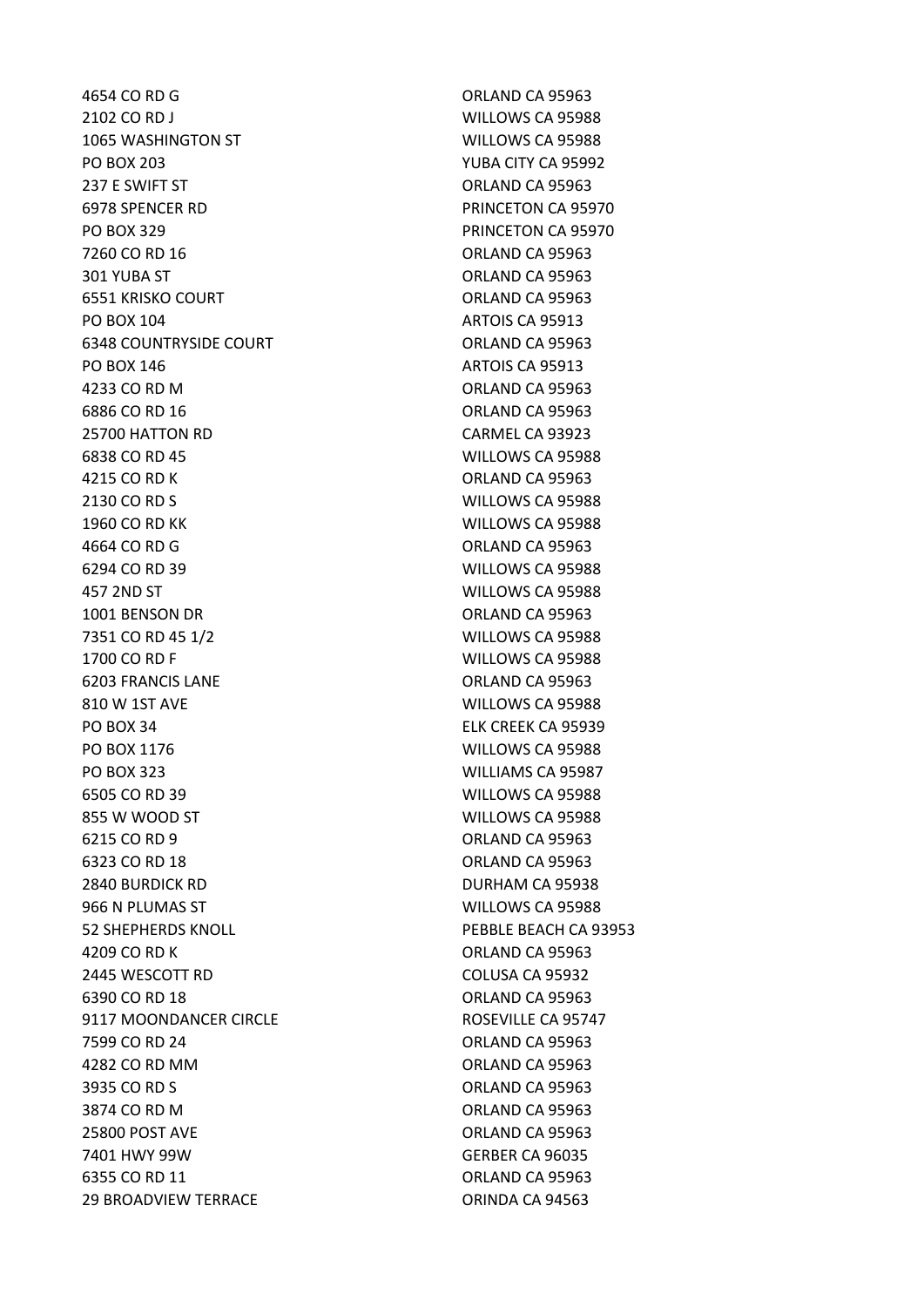PO BOX 6957 NAPA CA 94581 4194 CO RD JJ ORLAND CA 95963 501 FOURTH ST WILLOWS CA 95988 PO BOX 1171 ORLAND CA 95963 6347 CO RD 20 **ORLAND CA 95963** 370 GARDEN ST WILLOWS CA 95988 7249 CO RD 16 **ORLAND CA 95963** 1694 CO RD F WILLOWS CA 95988 6402 CO RD 15 ORLAND CA 95963 4549 CO RD G Q ORLAND CA 95963 545 FIFTH ST WILLOWS CA 95988 645 2ND ST WILLOWS CA 95988 7959 CO RD 62 PRINCETON CA 95970 7149 CO RD 15 **ORLAND CA 95963** 563 1/2 4TH ST WILLOWS CA 95988 22174 E MILTON RD LINDEN CA 95236 6360 CO RD 11 **ORLAND CA 95963** 6269 CO RD 17 ORLAND CA 95963 4531 CO RD G Q ORLAND CA 95963 6737 CO RD 20 ORLAND CA 95963 1065 N PLUMAS ST WILLOWS CA 95988 DRAWER 5176 CHICO CA 95927 7165 CO RD 24 ORLAND CA 95963 6350 CO RD 23 ORLAND CA 95963 4057 CO RD HH ORLAND CA 95963 PO BOX 628 RAIL ROAD FLAT CA 95248 534 FIFTH ST WILLOWS CA 95988 514 AMERICAS WAY #2472 BOX ELDER SD 577197600 6250 CO RD 18 ORLAND CA 95963 4628 CO RD G Q ORLAND CA 95963 4637 CO RD H ORLAND CA 95963 6441 CO RD 23 ORLAND CA 95963 4239 VELASCO CT LA MESA CA 91941 4289 CO RD E ORLAND CA 95963 BOX 213 ARTOIS CA 95913 613 FIFTH ST WILLOWS CA 95988 1884 CO RD D WILLOWS CA 95988 405 S SHASTA ST WILLOWS CA 95988 PO BOX 712 WILLOWS CA 95988 639 RAMBLETON DR VACAVILLE CA 95688 7832 CO RD 65 PRINCETON CA 95970 7561 CO RD 61 PRINCETON CA 95970 7996 CO RD 59 GLENN CA 95943 624 ALMOND GROVE CT CHICO CA 95973 PO BOX 54 WILLOWS CA 95988 1030 W 1ST AVE WILLOWS CA 95988 287 EL CERRITO DR BAKERSFIELD CA 93305 6232 CO RD 9 ORLAND CA 95963 4733 CO RD E ORLAND CA 95963 108 SILVER SPRUCE COURT GALT CA 95632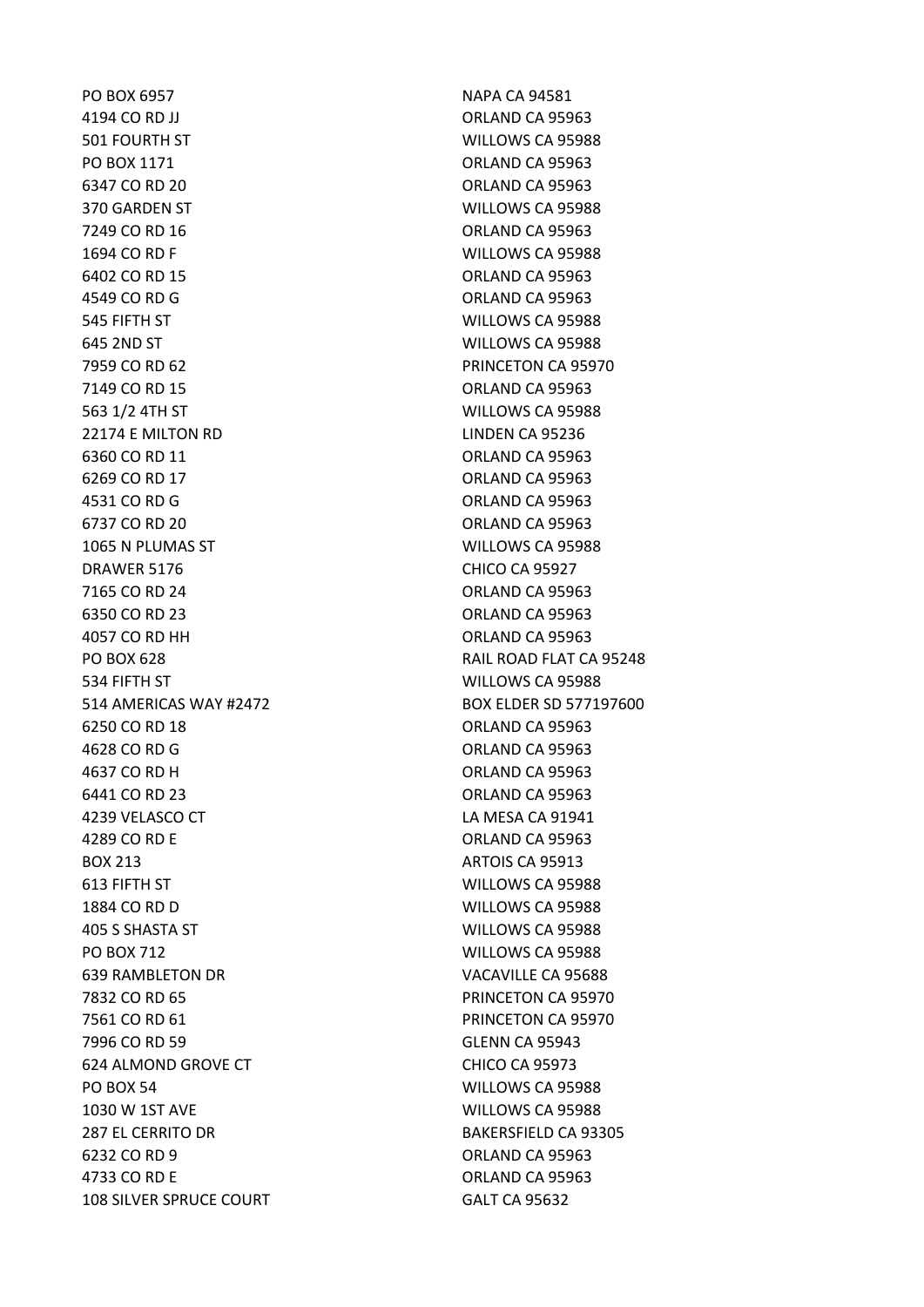1 VINTAGE CT CHICO CA 95973 6883 CO RD 19 ORLAND CA 95963 PO BOX 901 CREARD CA 95963 908 6TH ST
908 6TH ST
908 6TH ST
908 6TH 4173 CO RD K ORLAND CA 95963 6086 CO RD 11 ORLAND CA 95963 6916 CODORNIZ RD COLUSA CA 95932 420 PACIFIC AVE WILLOWS CA 95988 6274 CO RD 39 WILLOWS CA 95988 6805 CO RD 19 ORLAND CA 95963 6186 FRANCIS LN ORLAND CA 95963 924 SUNSET TERRACE WILLOWS CA 95988 3481 HWY 45 GLENN CA 95943 4308 CO RD H ORLAND CA 95963 PO BOX 1175 CORNING CA 96021 4222 CO RD K ORLAND CA 95963 7212 CO RD 15 ORLAND CA 95963 175 4TH AVE CONTROLLER CONTROLLER AND CA 95963 6518 CO RD 20 ORLAND CA 95963 PO BOX 167 ARTOIS CA 95913 323 YUBA ST ORLAND CA 95963 4297 CO RD KK ORLAND CA 95963 4234 CO RD KK ORLAND CA 95963 6289 CO RD 14 ORLAND CA 95963 25 A ST ORLAND CA 95963 810 W LINDO AVE CHICO CA 95926 1051 WEBSTER ST COLUSA CA 95932 6290 CO RD 9 ORLAND CA 95963 3238 HWY 45 GLENN CA 95943 3657 CO RD V ORLAND CA 95963 8128 CO RD 34 GLENN CA 95943 3644 CO RD U ORLAND CA 95963 4215 CO RD MM ORLAND CA 95963 5701 HWY 162 WILLOWS CA 95988 6249 CO RD 15 ORLAND CA 95963 515 SECOND AVE WILLOWS CA 95988 4392 CO RD P CO ROUND CA 95963 6446 CO RD 11 **ORLAND CA 95963** 248 N YOLO ST WILLOWS CA 95988 6350 CO RD 12 ORLAND CA 95963 7102 CO RD 15 ORLAND CA 95963 125 NOTTINGHAM WAY WINDSOR CA 95492 1739 CO RD F WILLOWS CA 95988 6696 CO RD 20 ORLAND CA 95963 6395 CO RD 11 **ORLAND CA 95963** 458 4TH ST WILLOWS CA 95988 6379 CO RD 16 SP#54 ORLAND CA 95963 6420 CO RD 48 WILLOWS CA 95988 4069 HWY 99W ORLAND CA 95963 6271 CO RD 14 ORLAND CA 95963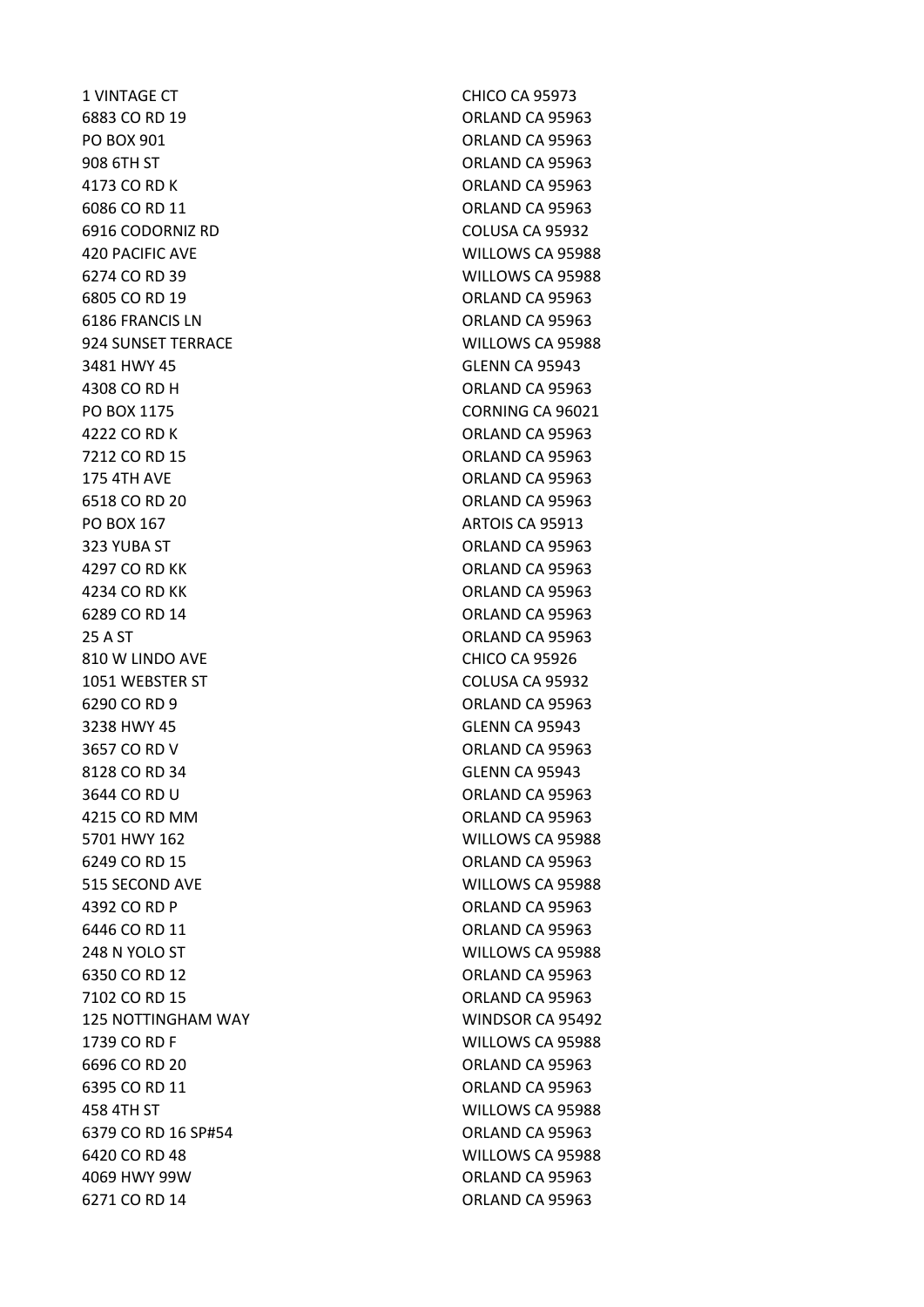1 ROCKFIELD CT CHICO CA 95926 PO BOX 876 RIO VISTA CA 94571 PO BOX 169 ARTOIS CA 95913 4106 CO RD KK ORLAND CA 95963 4195 CO RD 99W ORLAND CA 95963 6119 CO RD 8 ORLAND CA 95963 1450 CO RD 200 0RLAND CA 95963 6216 CO RD 12 ORLAND CA 95963 6286 HUGGINS DR ORLAND CA 95963 PO BOX 1403 APEX NC 27502 4496 CO RD DD ORLAND CA 95963 6160 CO RD 200 ORLAND CA 95963 6465 CO RD 20 **ORLAND CA 95963** 6055 CO RD 22 ORLAND CA 95963 429 FIFTH ST WILLOWS CA 95988 6085 CO RD 22 ORLAND CA 95963 588 SOLANO CORNING CA 96021 22250 W HACIENDA DR GRASS VALLEY CA 95949 442 4TH ST WILLOWS CA 95988 6728 CO RD 19 ORLAND CA 95963 3925 E CHIPPEWA TRAIL GRANBURY TX 76048 831 N LASSEN ST WILLOWS CA 95988 1210 STABLER LANE YUBA CITY CA 95993 4087 CO RD HH ORLAND CA 95963 6124 CO RD 17 ORLAND CA 95963 6547 CO RD 48 WILLOWS CA 95988 6716 CO RD 20 **ORLAND CA 95963** 1006 JUNIPER DR WILLOWS CA 95988 PO BOX 635 FRIANT CA 93626 4474 PLEASANT CREEK RD ROGUE RIVER OR 97537 537 S CULVER AVE WILLOWS CA 95988 800 W SLAUGHTER LN APT#205 AUSTIN TX 78748 4880 CO RD N ORLAND CA 95963 4436 CO RD DD WILLOWS CA 95988 257 S MURDOCK AVE WILLOWS CA 95988 PO BOX 6 ARTOIS CA 95913 6731 CO RD 20 ORLAND CA 95963 4780 CO RD E ORLAND CA 95963 6068 CO RD 8 ORLAND CA 95963 4386 CO RD P ORLAND CA 95963 PO BOX 1027 WILLOWS CA 95988 PO BOX 1041 CREATER STATES AND CA 95963 PO BOX 342 WILLOWS CA 95988 6379 CO RD 16 SP#17 ORLAND CA 95963 17 E COLUSA ST **ORLAND CA 95963** 6249 CANELLA DR ORLAND CA 95963 5681 OAKGROVE AVE OAKLAND CA 94618 521 S VILLA AVE WILLOWS CA 95988 7549 COVELO RD COVELO CA 95428 PO BOX 384 COVELO CA 95428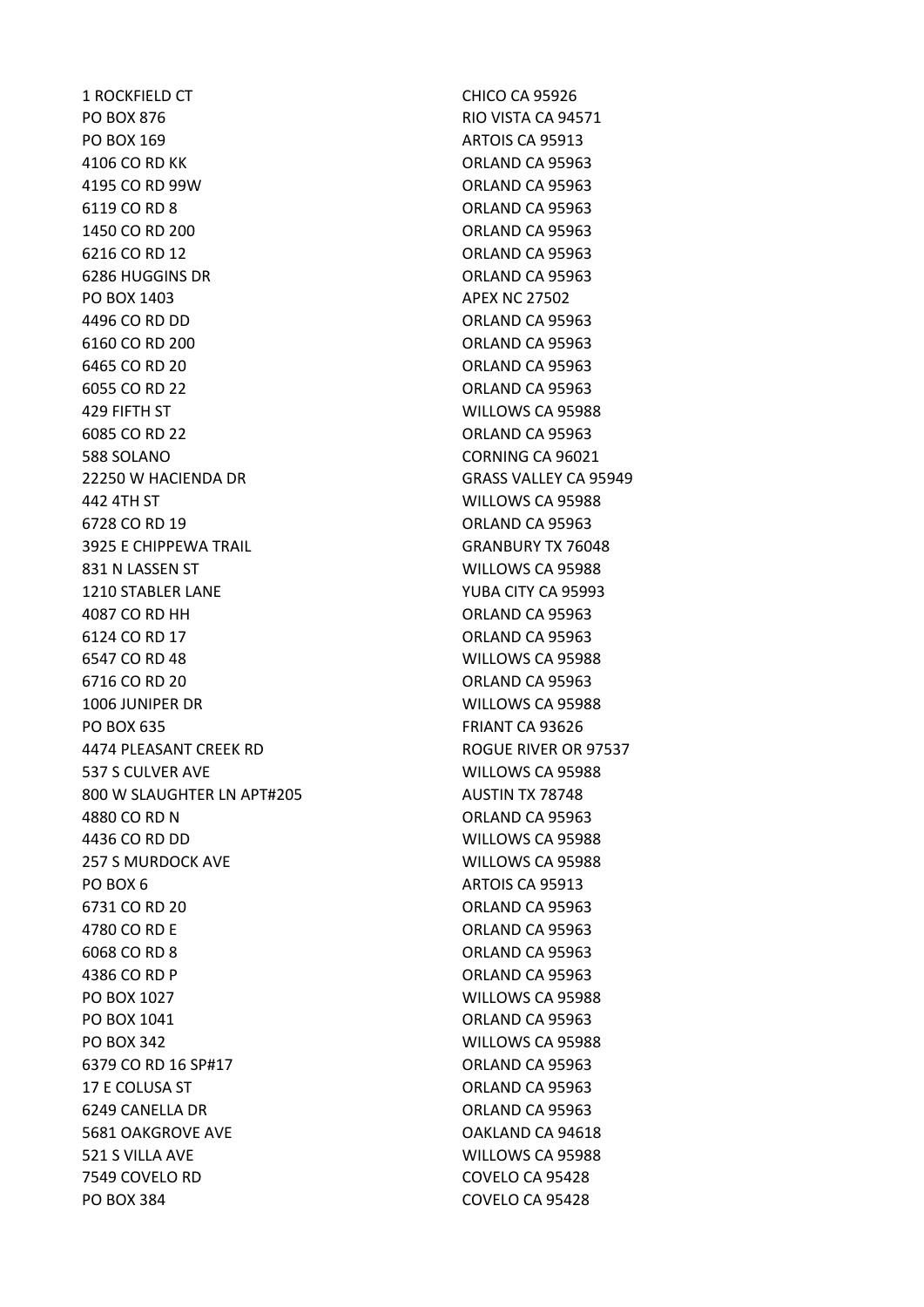2470 HWY 45 GLENN CA 95943 PO BOX 24 ARTOIS CA 95913 540 ADAMS ST WILLOWS CA 95988 1116 E 21ST ST **IDAHO FALLS ID 83404** 6916 CAMINO DEGRAZIA SAN DIEGO CA 92111 1749 HWY 45 GLENN CA 95943 PO BOX 1162 CREARD CA 95963 14 E SWIFT ST **ORLAND CA 95963** 4242 CO RD K ORLAND CA 95963 6698 CO RD 20 ORLAND CA 95963 PO BOX 2108 SONOMA CA 95476 6279 HUGGINS DR **ORLAND CA 95963** 411 E WOOD ST WILLOWS CA 95988 4661 CO RD E ORLAND CA 95963 4403 CO RD H 1/2 ORLAND CA 95963 664 KAIMALINO ST KAILUA HI 96734 500 W OAK ST WILLOWS CA 95988 PO BOX 8 ORLAND CA 95963 6526 CO RD 20 ORLAND CA 95963 6845 CO RD 200 ORLAND CA 95963 113 S CULVER AVE WILLOWS CA 95988 550 PACIFIC AVE WILLOWS CA 95988 6268 HUGGINS DR ORLAND CA 95963 4627 CO RD DD ORLAND CA 95963 7259 CO RD 18 **ORLAND CA 95963** 668 2ND ST WILLOWS CA 95988 470 SECOND ST WILLOWS CA 95988 4527 CO RD FF 1/2 ORLAND CA 95963 8055 CO RD 65 PRINCETON CA 95970 522 N COLUSA ST WILLOWS CA 95988 8176 CO RD 33 GLENN CA 95943 6722 CO RD 20 ORLAND CA 95963 225 LASSEN ST ORLAND CA 95963 1720 CO RD F WILLOWS CA 95988 6213 CO RD 53 WILLOWS CA 95988 7542 CO RD 41 WILLOWS CA 95988 439 4TH ST WILLOWS CA 95988 6225 CO RD 10 1/2 ORLAND CA 95963 6353 CO RD 48 WILLOWS CA 95988 1978 CO RD RR WILLOWS CA 95988 6204 CO RD 53 WILLOWS CA 95988 PO BOX 41 ARTOIS CA 95913 683 E WALKER ST ORLAND CA 95963 7950 CO RD 66 PRINCETON CA 95970 6550 ANGELINA COURT CHINO CA 91710 4041 PATTERSON ST OAKLAND CA 94619 6175 CO RD 22 ORLAND CA 95963

28475 ISLAND RD FALL RIVER MILLS CA 96028 183 VIENNA ST SAN FRANCISCO CA 94112 PO BOX 460699 SAN FRANCISCO CA 94146-0699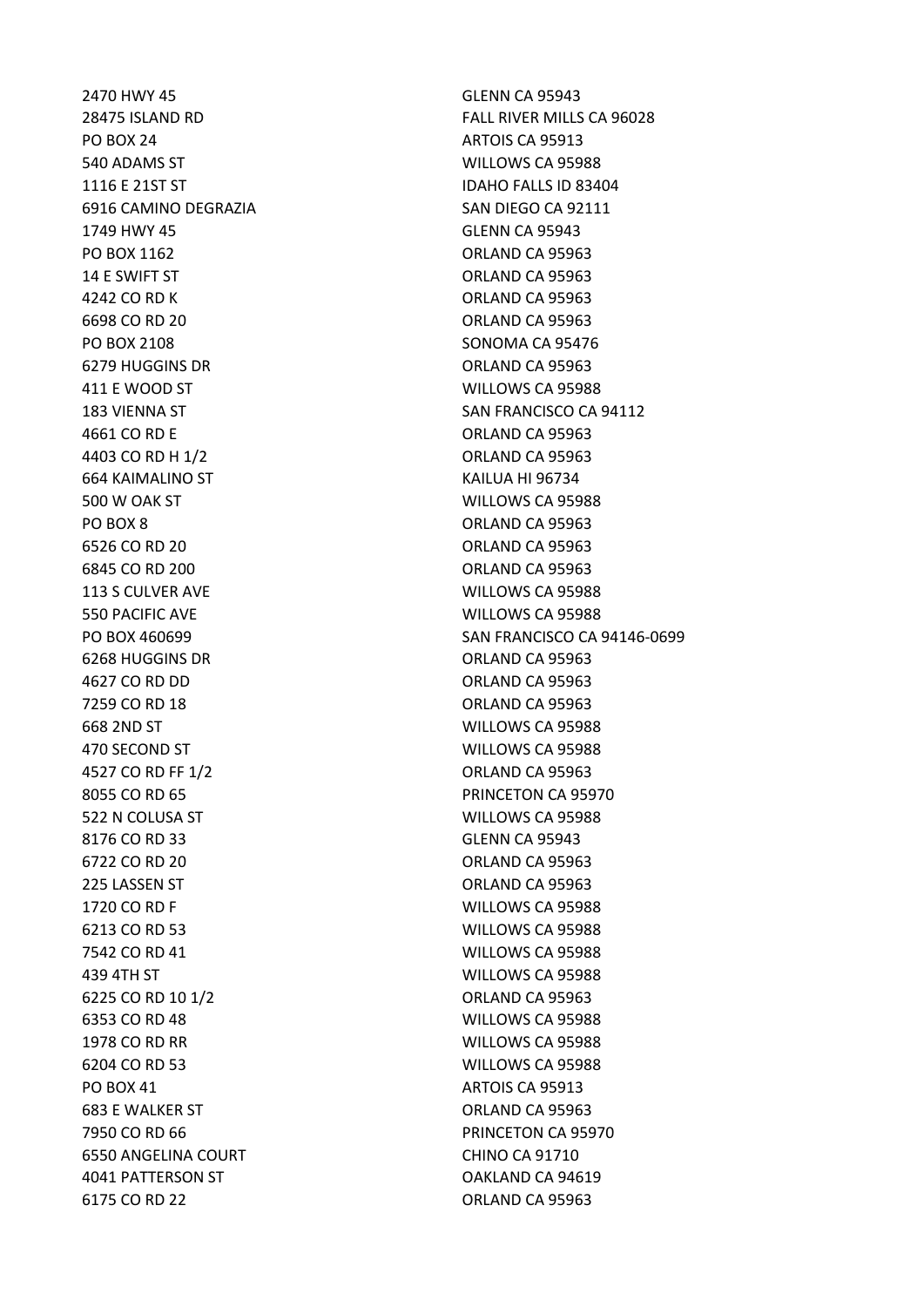4223 CO RD 99 ORLAND CA 95963 19344 N RIPON RD RIPON CA 95366-0606 6309 CO RD 22 ORLAND CA 95963 6507 CO RD 18 ORLAND CA 95963 4209 CO RD E ORLAND CA 95963 1672 CO RD F WILLOWS CA 95988 7973 CO RD 24 **ORLAND CA 95963** 2486 CENTRAL PARK DR LODI CA 95242 514 SHERRY CT MODESTO CA 95356 7167 CO RD 45 WILLOWS CA 95988 6825 CO RD 19 ORLAND CA 95963 4341 CO RD P ORLAND CA 95963 4483 CO RD MM ORLAND CA 95963 4437 TROPETROS LANE ORLAND CA 95963 6865 CO RD 19 ORLAND CA 95963 6130 CO RD 15 ORLAND CA 95963 PO BOX 741 WILLOWS CA 95988 1640 HWY 45 GLENN CA 95943 8028 CO RD 34 GLENN CA 95943 7453 CO RD 46 WILLOWS CA 95988 4232 CO RD MM ORLAND CA 95963 4224 CO RD F ORLAND CA 95963 2883 CO RD X GLENN CA 95943 PO BOX 701 CREAR CA 95963 PO BOX 127 BUTTE CITY CA 95920 8110 CO RD 64 PRINCETON CA 95970 8023 CO RD 33 GLENN CA 95943 PO BOX 287 ARTOIS CA 95913 4306 CO RD N ORLAND CA 95963 4577 BELL RD CHICO CA 95973 PO BOX 369 ALAMO CA 94507 714 EAST ST CONSERVERSITY CONSERVERSE CONSERVERSE ORLAND CA 95963 6172 CO RD 11 ORLAND CA 95963 1146 JUNIPER DR WILLOWS CA 95988 4521 CO RD FF ORLAND CA 95963 976 N PLUMAS ST WILLOWS CA 95988 PO BOX 595 MAXWELL CA 95955 2740 HWY 45 GLENN CA 95943 301 LASSEN ST ORLAND CA 95963 6257 CO RD 17 ORLAND CA 95963 3705 CO RD 99W ORLAND CA 95963 4520-C CO RD FF ORLAND CA 95963 303 LASSEN ST ORLAND CA 95963 PO BOX 6787 SANTA ROSA CA 95406 6174 CO RD 8 ORLAND CA 95963 4336 CO RD P ORLAND CA 95963 6614 CO RD 20 ORLAND CA 95963

5009 YANCY CT SACRAMENTO CA 95842 PO BOX 1057 **HAMILTON CITY CA 95951** PO BOX 1917 NEVADA CITY CA 95959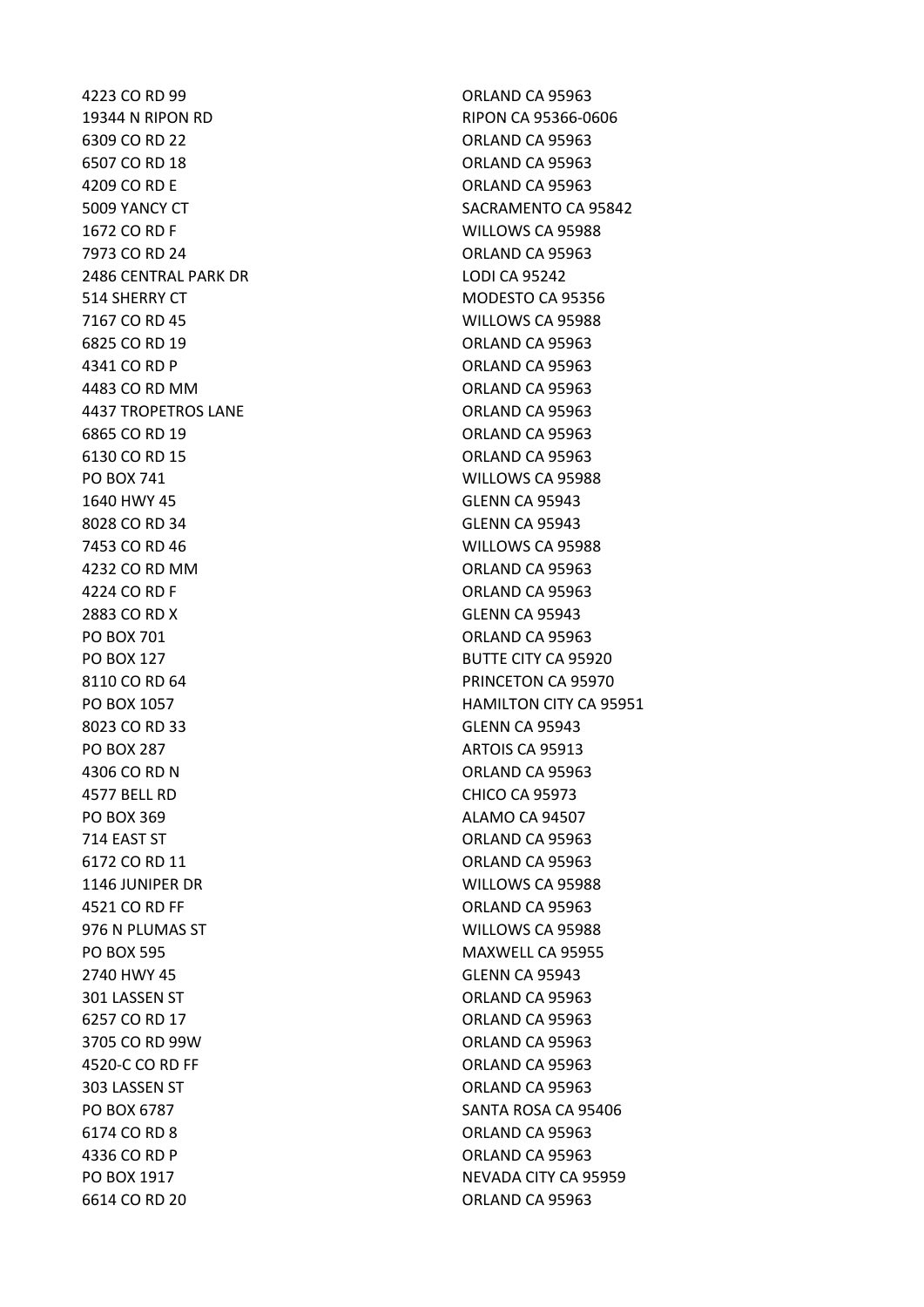13155 NOEL RD PROP TAX LB-71 DALLAS TX 752405090 13155 NOEL RD - SUITE 100 DALLAS TX 75240-5090 6721 CO RD 20 **ORLAND CA 95963** 7995 CO RD 62 PRINCETON CA 95970 560 5TH ST WILLOWS CA 95988 6227 CO RD 12 **ORLAND CA 95963** 6276 HUGGINS DR ORLAND CA 95963 469 2ND STREET WILLOWS CA 95988 750 CO RD D WILLOWS CA 95988 6204 CO RD 17 ORLAND CA 95963 923 E MEADOW LN CASTLE ROCK CO 80108 4761 CO RD E ORLAND CA 95963 460 S MERRILL AVE WILLOWS CA 95988 750 HWY 45 PRINCETON CA 95970 PO BOX 32 ARTOIS CA 95913 PO BOX 497 BIGGS CA 95917 13864 HONEY RUN WAY COLORADO SPRINGS CO 80921 21 TAIGE WAY **CHICO CA 95928** 990 WASHINGTON ST WILLOWS CA 95988 6712 CO RD 25 ORLAND CA 95963 6701 CO RD 20 **ORLAND CA 95963** 6343 EVERGREEN CIRCLE ORLAND CA 95963 10150 TORRE AVE APT#222 CUPERTINO CA 95014 990 WASHINGTON ST WILLOWS CA 95988 3724 CO RD S ORLAND CA 95963 PO BOX 136 ARTOIS CA 95913 6281 HUGGINS DR **ORLAND CA 95963** 2072 CO RD KK WILLOWS CA 95988 927 SUNSET TERRACE WILLOWS CA 95988 PO BOX 27 BOISE ID 83707 PO BOX 1355 WILLOWS CA 95988 11135 LONE PINE AVE CHICO CA 95928 6234 CO RD 20 **ORLAND CA 95963** 1129 CYPRESS ST WILLOWS CA 95988 6398 CO RD 12 ORLAND CA 95963 1178 EARLTON LN LINCOLN CA 95648 PO BOX 217 **HAMILTON CITY CA 95951** PO BOX 127 **HAMILTON CITY CA 95951** 1467 CO RD WW GLENN CA 95943 PO BOX 103 ARTOIS CA 95913 2377 CLARK RD LIVE OAK CA 95953 24790 CLARK AVE CONTROLLER CORLAND CA 95963 450 SECOND AVE WILLOWS CA 95988 6439 CO RD 48 WILLOWS CA 95988 RTE 1 BOX 229 WILLOWS CA 95988 PO BOX 1152 CRLAND CA 95963 505 4TH ST WILLOWS CA 95988 PO BOX 401 ORLAND CA 95963 6476 CO RD 23 ORLAND CA 95963

7983 CO RD 61 PRINCETON CA 95970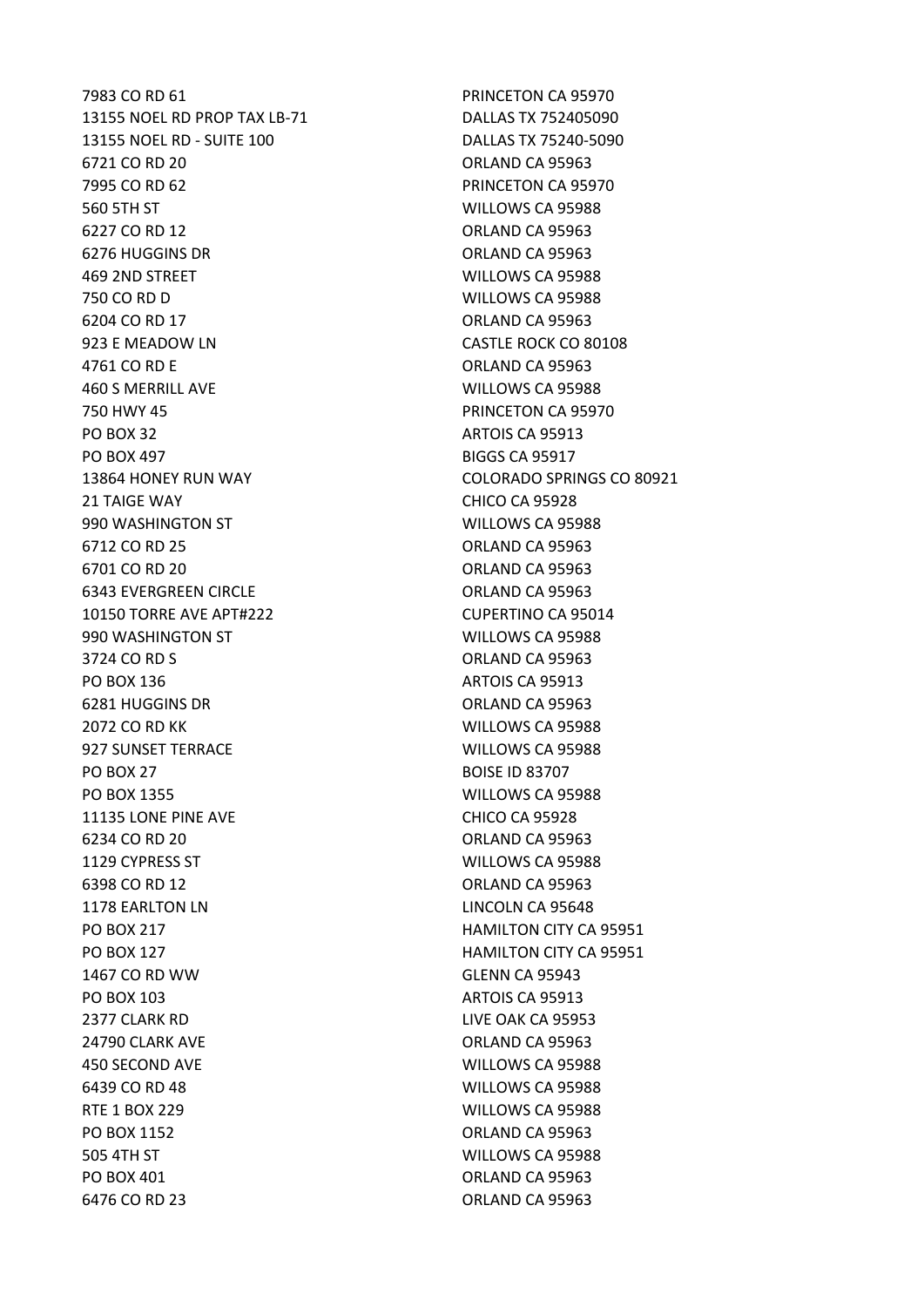4593 CO RD H ORLAND CA 95963 PO BOX 4675 CHARGE CA 95963 6622 CO RD 21 ORLAND CA 95963 1669 CO RD V GLENN CA 95943 1665 CO RD V GLENN CA 95943 7233 HWY 162 WILLOWS CA 95988 394 EAST SYCAMORE DR WINDER GA 30680 PO BOX 753 WILLOWS CA 95988 6261 CO RD 12 **ORLAND CA 95963** 580 E CO RD 49 1/2 WILLOWS CA 95988 955 N PLUMAS ST WILLOWS CA 95988 PO BOX 8270 CHICO CA 95927 3958 CO RD H ORLAND CA 95963 PO BOX 37 GLENN CA 95943 11362 HUNTINGTON VILLAGE GOLD RIVER CA 95670 5431 AUBURN BLVD SACRAMENTO CA 958412801 11465 UPPER MEADOW DR GOLD RIVER CA 95670 PO BOX 641 WILLOWS CA 95988 133-46 85TH ST OZONE PARK NY 11417 1235 MARY ARTHUR COURT CHICO CA 95926 PO BOX 4444 CHICO CA 95927 133-46-85TH ST OZONE PARK NY 11417 PO BOX 1744 MARTINEZ CA 94553 3856 CO RD S ORLAND CA 95963 6176 CO RD 12 ORLAND CA 95963 425 SECOND ST WILLOWS CA 95988 3499 CO RD S ORLAND CA 95963 6905 CO RD 27 ORLAND CA 95963 932 N BUTTE ST WILLOWS CA 95988 6629 CO RD 20 ORLAND CA 95963 402 FOURTH ST WILLOWS CA 95988 568 4TH ST WILLOWS CA 95988 PO BOX 122 ARTOIS CA 95913 3311 CO RD U GLENN CA 95943 7920 CO RD 29 GLENN CA 95943 PO BOX 908 WILLOWS CA 95988 2312 19TH AVE GREELEY CO 80631 7698 CO RD 36 GLENN CA 95943 2964 CO RD X GLENN CA 95943 2057 CO RD D WILLOWS CA 95988 2711 CO RD V V GLENN CA 95943 3131 HWY 45 GLENN CA 95943 3100 HWY 45 GLENN CA 95943 8150 CO RD 31 GLENN CA 95943 3191 HWY 45 GLENN CA 95943 3105 HWY 45 GLENN CA 95943 32 CHERRY ST **ONEONTA NY 13820** 3778 CO RD 99W ORLAND CA 95963 103 E MILL ST
103 E MILL ST
103 E MILL ST
103 E MILL ST
103 E MILL ST
103 E MILL ST

PO BOX 931 ORLAND CA 95963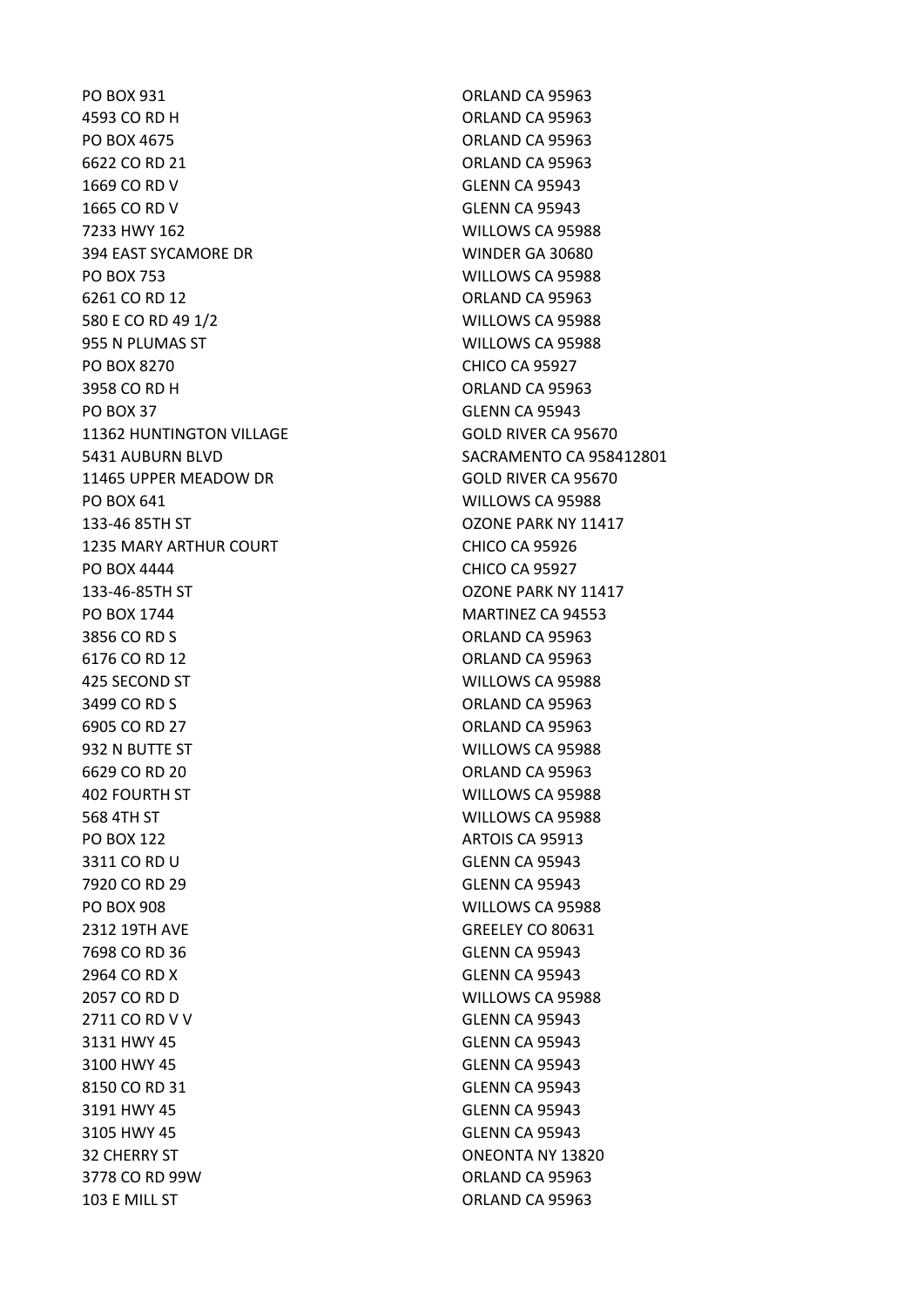6233 CO RD 15 ORLAND CA 95963 883 PACIFIC AVE WILLOWS CA 95988 6489 BOONE CT MAGALIA CA 95954 6457 CO RD 24 ORLAND CA 95963 PO BOX 543 GLENBOOK NV 89413 6244 CO RD 53 WILLOWS CA 95988 4191 CO RD K ORLAND CA 95963 6253 CANELLA DR ORLAND CA 95963 3748 CO RD MM ORLAND CA 95963 6383 CO RD 48 WILLOWS CA 95988 545 N HUMBOLDT AVE WILLOWS CA 95988 6090 CO RD 8 ORLAND CA 95963 12634 GIANELLA RD CHICO CA 95973 971 WASHINGTON ST WILLOWS CA 95988 448 S MERRILL AVE WILLOWS CA 95988 4262 CO RD KK ORLAND CA 95963 308 YUBA ST ORLAND CA 95963 6269 HUGGINS DR ORLAND CA 95963 PO BOX 684 ORLAND CA 95963 539 CO RD D WILLOWS CA 95988 PO BOX 6 ORLAND CA 95963 4071 CO RD FF ORLAND CA 95963 4774 CO RD E ORLAND CA 95963 6735 CO RD 20 ORLAND CA 95963 PO BOX 1188 CREAND CA 95963 2070 CO RD J WILLOWS CA 95988 4579 CO RD FF ORLAND CA 95963 23900 FIRST BUCK WAY CORNING CA 96021 PO BOX 64101-MS-4015 ST PAUL MN 551640101 4451 CO RD N ORLAND CA 95963 PO BOX 794 FRIDAY HARBOR WA 98250 1088 N HUMBOLDT AVE WILLOWS CA 95988 6389 CO RD 48 WILLOWS CA 95988 PO BOX 192 ORLAND CA 95963 PO BOX 99 ELK CREEK CA 95939 4580 CO RD H ORLAND CA 95963 743 SEQUOYAH AVE CHICO CA 95926 4564 CO RD H ORLAND CA 95963 6372 CO RD 200 ORLAND CA 95963 6239 CO RD 22 ORLAND CA 95963 9032 GOOD SPEED ST DURHAM CA 95938 PO BOX 824 CRLAND CA 95963 4501 CO RD MM ORLAND CA 95963-9809 6393 CO RD 48 WILLOWS CA 95988 2266 SWARTHMORE DR SACRAMENTO CA 95825 1101 W 1ST AVE WILLOWS CA 95988 PO BOX 36 GLENN CA 95943 5 SO KELLOGG AVE GOLETA CA 93117 PO BOX 4640 SANTA BARBARA CA 93140 50 E NORTH TEMPLE ST 22ND FL<br>SALT LAKE CITY UT 841503620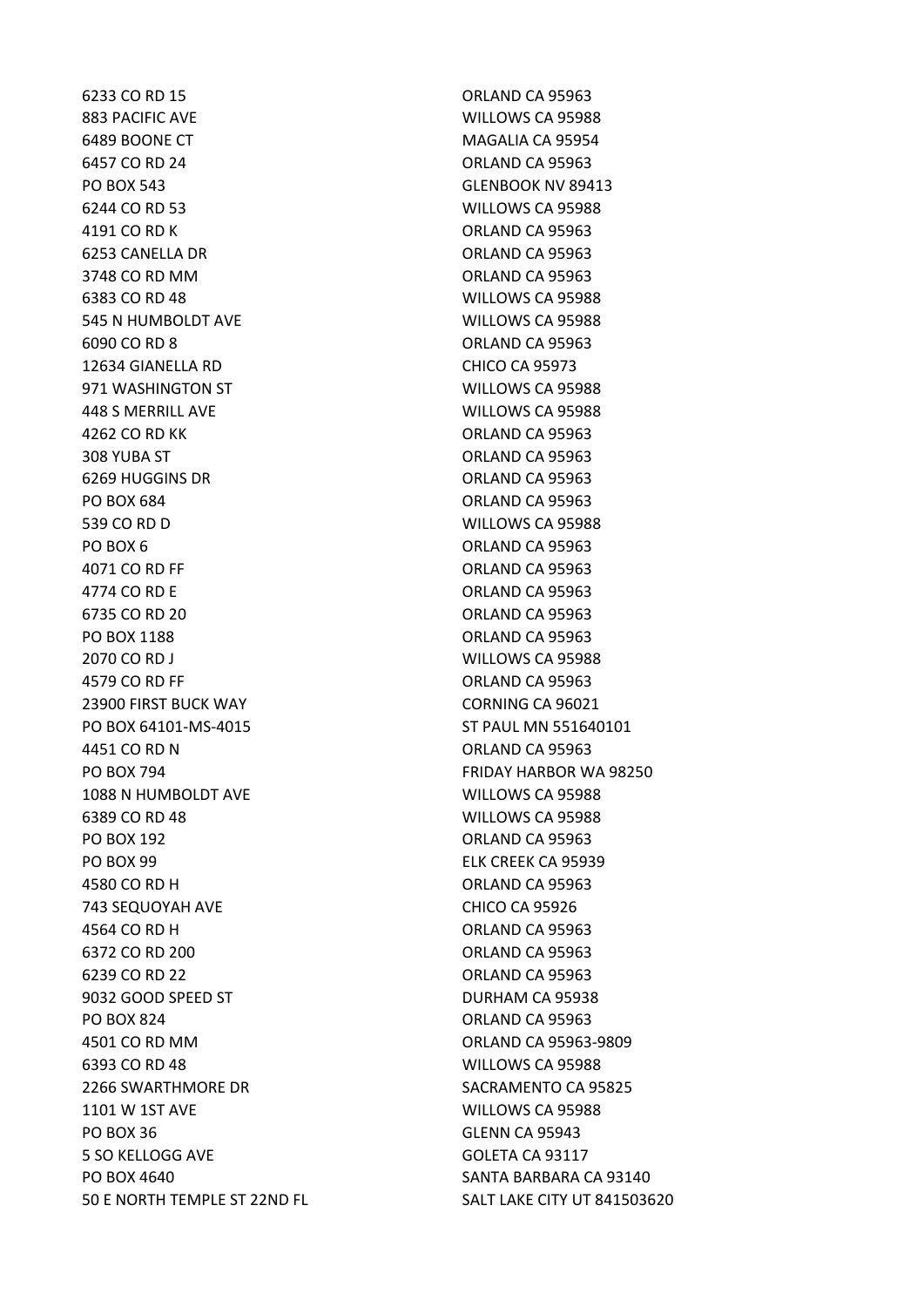1158 ALMADEN OAKS LN SAN JOSE CA 95120 7090 CO RD 24 ORLAND CA 95963 121 MAIDEN LN DANVILLE CA 94526 7090 CO RD 15 ORLAND CA 95963 4291 CO RD L ORLAND CA 95963 2704 PILLSBURY RD CHICO CA 95973 7418 CO RD 21 ORLAND CA 95963 108 WILMINGTON COURT FOLSOM CA 95630 4563 CO RD G ORLAND CA 95963 6208 CO RD 53 WILLOWS CA 95988-9631 894 PACIFIC AVE WILLOWS CA 95988 4674 CO RD E ORLAND CA 95963 6819 CO RD 19 ORLAND CA 95963 6252 CO RD 18 ORLAND CA 95963 6350 CO RD 14 ORLAND CA 95963 PO BOX 884 ORLAND CA 95963 PO BOX 1192 **HAMILTON CITY CA 95951** 4010 KOPTA RD CORNING CA 960219614 876 1ST AVE WILLOWS CA 95988 5555 HWY 162 WILLOWS CA 95988 470 1ST ST WILLOWS CA 95988 PO BOX 1298 WILLOWS CA 95988 6869 CO RD 16 **ORLAND CA 95963** 889 APPLEWOOD WAY WILLOWS CA 95988 PO BOX 923 WILLOWS CA 95988 636 5TH ST WILLOWS CA 95988 4309 CO RD K 1/2 **ORLAND CA 95963** 1001 W MONTEREY CHECK CORLAND CA 95963 114 S SACRAMENTO ST WILLOWS CA 95988 6153 MADELAINE DR NEWARK CA 94560 PO BOX 27740 LAS VEGAS NV 89126 483 CO RD 99W WILLOWS CA 95988 6871 CO RD 12 **ORLAND CA 95963** 211 E WALKER ST ORLAND CA 95963 6763 CO RD 19 ORLAND CA 95963 6108 CO RD 8 ORLAND CA 95963 626 CHERRY ST WILLOWS CA 95988 2180 HWY 45 GLENN CA 95943 7875 CO RD 40 GLENN CA 95943 2695 CO RD W GLENN CA 95943 6200 CO RD 8 ORLAND CA 95963 6397 CO RD 23 ORLAND CA 95963 4222 CO RD JJ ORLAND CA 95963 PO BOX 321 ARTOIS CA 95913 501 4TH ST WILLOWS CA 95988 PO BOX 5 ARTOIS CA 95913 6491 CO RD 42 WILLOWS CA 95988 12634 GIANELLA RD CHICO CA 95973

7093 CO RD 15 ORLAND CA 95963 8605 EDEN CT KLAMATH FALLS OR 97601-9279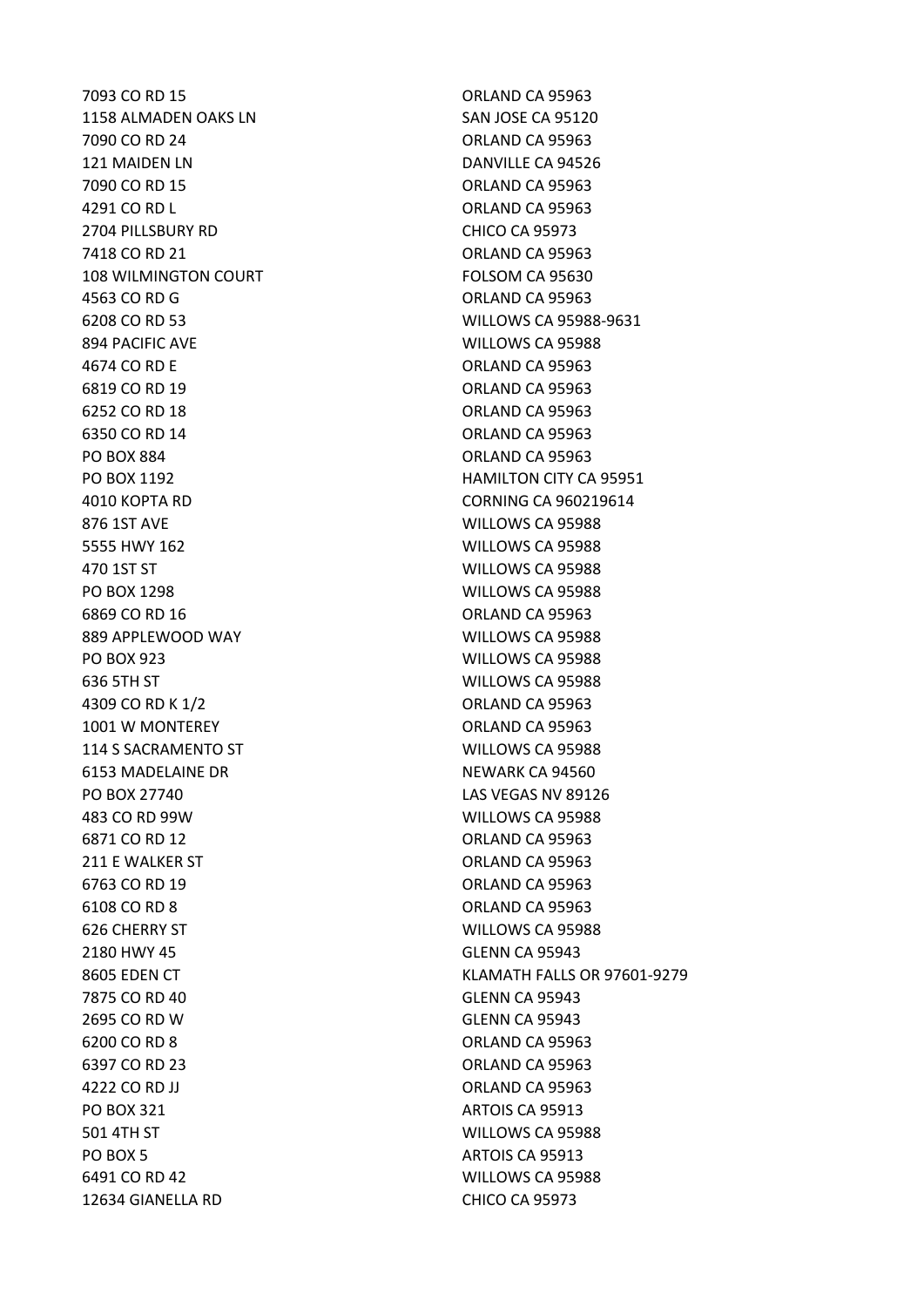4244 CO RD K ORLAND CA 95963 6714 CO RD 20 ORLAND CA 95963 6268 CO RD 9 ORLAND CA 95963 3760 CO RD 99W ORLAND CA 95963 2040 CO RD J WILLOWS CA 95988 6345 EVERGREEN CIRCLE **CALL CA SERVERGES** ORLAND CA 95963 21 MEADOW WAY FAIRFAX CA 94930 6248 CANELLA DR ORLAND CA 95963 6221 CO RD 23 ORLAND CA 95963 6126 CO RD 28 ORLAND CA 95963 1026 TRINITY ORLAND CA 95963 4510 CO RD FF 1/2 **ORLAND CA 95963** 1242 GLEN ORO DR **ORLAND CA 95963** 6555 CO RD 22 ORLAND CA 95963 605 FIFTH ST WILLOWS CA 95988 6281 CANELLA DR ORLAND CA 95963 3005 CO RD XX GLENN CA 95943 7970 CO RD 33 GLENN CA 95943 2397 HWY 45 GLENN CA 95943 2303 CO RD XX GLENN CA 95943 8153 CO RD 32 GLENN CA 95943 1890 HWY 45 GLENN CA 95943 7670 CO RD 43 WILLOWS CA 95988 1683 CO RD D WILLOWS CA 95988 PO BOX 1228 ORLAND CA 95963 2384 CO RD XX GLENN CA 95943 2402 CO RD XX GLENN CA 95943 8158 CO RD 39 GLENN CA 95943 4660 CO RD FF ORLAND CA 95963 5827 CO RD 69 WILLOWS CA 95988 PO BOX 426 WILLOWS CA 95988 3351 CO RD S ORLAND CA 95963 4185 CO RD F ORLAND CA 95963 PO BOX 295 ARTOIS CA 95913 7082 CO RD 15 **ORLAND CA 95963** 1722 CO RD KK WILLOWS CA 95988 3131 HWY 45 GLENN CA 95943 7751 CO RD 29 GLENN CA 95943 2489 CO RD V GLENN CA 95943 7749 CO RD 29 GLENN CA 95943 3413 CO RD V GLENN CA 95943 7833 CO RD 29 GLENN CA 95943 7567 CO RD 31 GLENN CA 95943 6705 CO RD 20 ORLAND CA 95963 11 CREEKWOOD COURT CHICO CA 95926 PO BOX 281 ARTOIS CA 95913 6634 CO RD 51 WILLOWS CA 95988 PO BOX 74 ARTOIS CA 95913

4443 CO RD N ORLAND CA 95963 PO BOX 1006 **HAMILTON CITY CA 95951**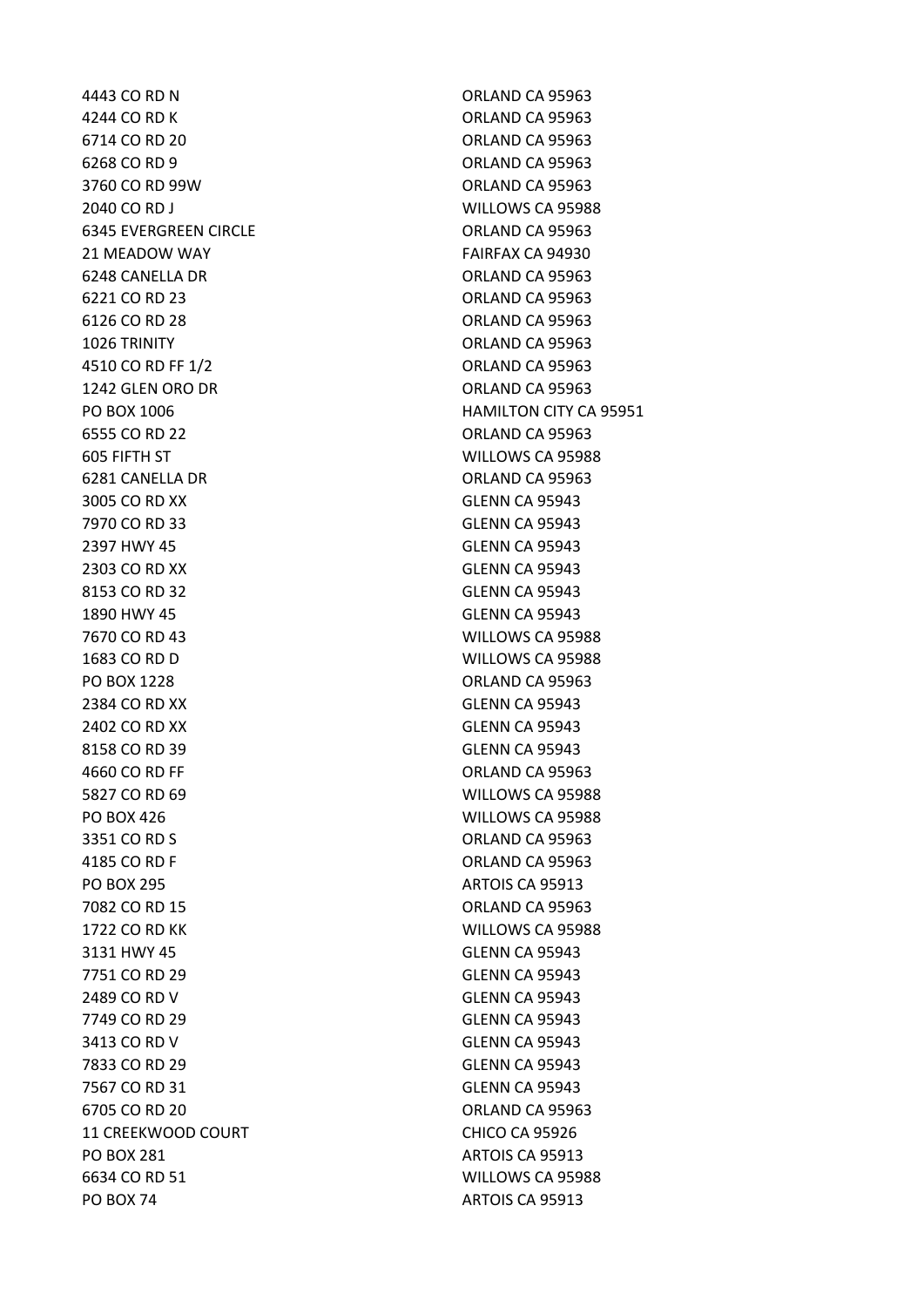4400 CO RD HH ORLAND CA 95963 6290 HUGGINS DR ORLAND CA 95963 10 STATION INN PLACE SACRAMENTO CA 95835 25955 POST AVE ORLAND CA 95963 1644 NOREEN DR SAN JOSE CA 95124 6510 CO RD 20 ORLAND CA 95963 4120 CO RD K ORLAND CA 95963 4052 CO RD M ORLAND CA 95963 625 FOURTH ST WILLOWS CA 95988 PO BOX 67 ARTOIS CA 95913 6859 CO RD 200 ORLAND CA 95963 6474 CO RD 21 ORLAND CA 95963 PO BOX 76 ARTOIS CA 95913 7962 CO RD 38 GLENN CA 95943 6529 CO RD 18 ORLAND CA 95963 515 SUNSET AVE WOODLAND CA 95695 6638 CO RD 20 ORLAND CA 95963 2502 CO RD I WILLOWS CA 95988 PO BOX 563 ORLAND CA 95963 4757 CO RD DD **ORLAND CA 95963** 6262 CANELLA DR ORLAND CA 95963 6396 CO RD 15 ORLAND CA 95963 PO BOX 273 ORLAND CA 95963 856 WHISPERING WINDS LN CHICO CA 95928 4176 CO RD 99W ORLAND CA 95963 432 5TH ST WILLOWS CA 95988 4655 CO RD H ORLAND CA 95963 852 HYDE AVE CUPERTINO CA 950144639 3651 LAKEVIEW RD CARSON CITY NV 89703 436 N COLUSA ST WILLOWS CA 95988 7321 CO RD 20 ORLAND CA 95963 21 URBINO IRVINE CA 92620-1870 3728 MARGUERITE AVE CORNING CA 96021 PO BOX 1047 CRLAND CA 95963 6762 CO RD 45 WILLOWS CA 95988 968 WOODRIDGE CT THE STATE CONSTRUCTION OF THE STATE OF THE STATE OF THE STATE OF THE STATE OF THE STATE OF TH PO BOX 283 ARTOIS CA 95913 6330 CO RD 68 WILLOWS CA 95988 PO BOX 1581 VALLEY SPRINGS CA 95252 7250 CO RD 60 WILLOWS CA 95988 3335 FERNSIDE BLVD ALAMEDA CA 94501 6371 CO RD 24 ORLAND CA 95963 PO BOX 82 ARTOIS CA 95913 4600 CO RD FF ORLAND CA 95963 6266 CO RD 18 ORLAND CA 95963 PO BOX 747 PRYOR OK 74362 6366 STONE RIDGE DR ORLAND CA 95963 PO BOX 333 ARTOIS CA 95913 13097 TORREY PINES DR AUBURN CA 95602 257 S ENRIGHT AVE WILLOWS CA 95988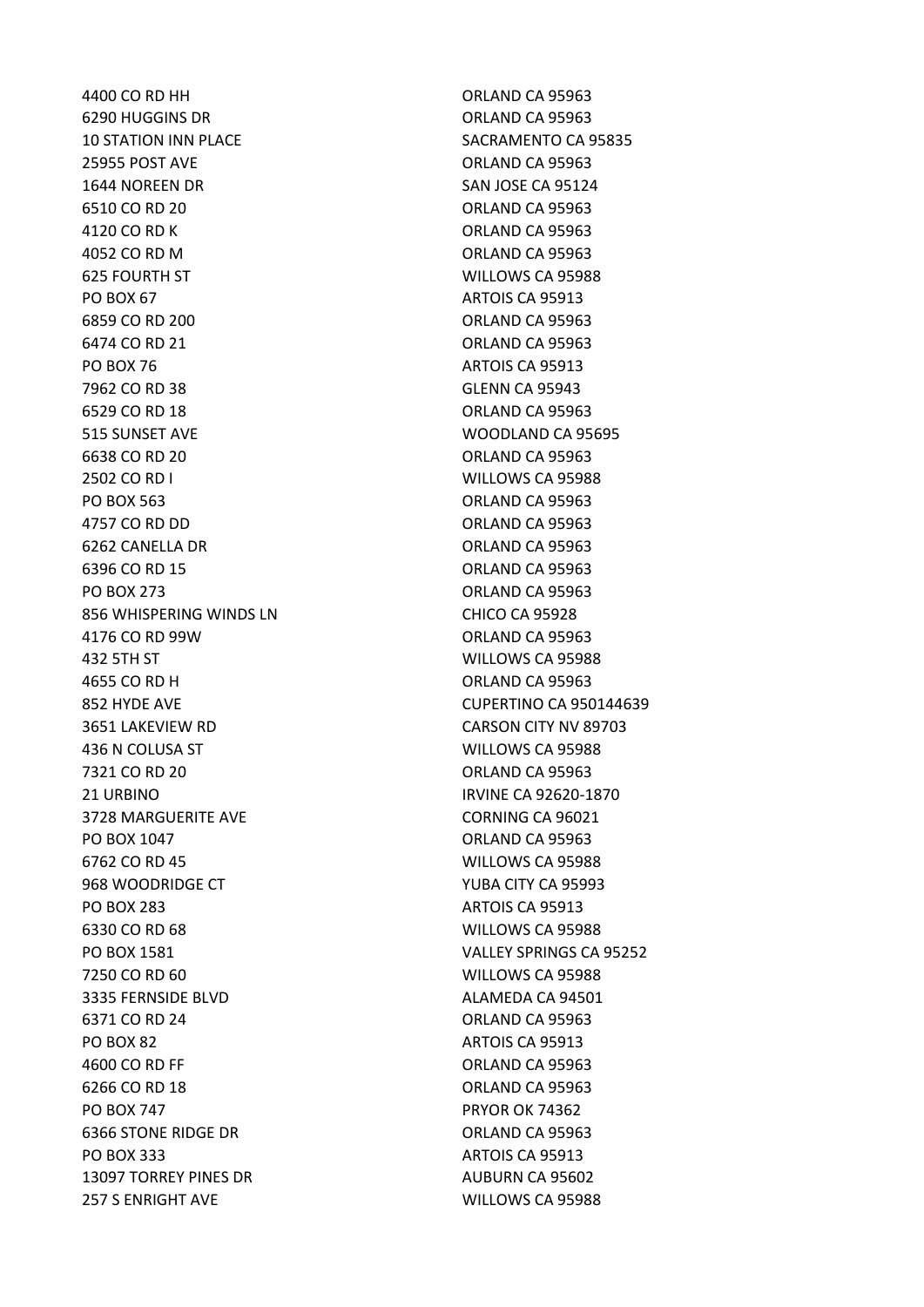8 ELK LANE ORLAND CA 95963 4746 CO RD E ORLAND CA 95963 6595 HWY 162 WILLOWS CA 95988 PO BOX 2057 WILLOWS CA 95988 6410 CO RD 21 ORLAND CA 95963 4523 CO RD FF 1/2 **ORLAND CA 95963** 1040 LINCOLN RD STE A109 YUBA CITY CA 95991 6704 CO RD 20 ORLAND CA 95963 4496 CO RD P ORLAND CA 95963 6412 CO RD 14 ORLAND CA 95963 916 N PLUMAS ST WILLOWS CA 95988 4141 LINDA PL **ORLAND CA 95963** 1792 HWY 45 GLENN CA 95943 PO BOX 154 GLENN CA 95943 943 PACIFIC AVE WILLOWS CA 95988 175 CO RD G WILLOWS CA 95988 1125 W 1ST AVE WILLOWS CA 95988 647 SECOND ST WILLOWS CA 95988 PO BOX 607 ORLAND CA 95963 2546 CO RD V GLENN CA 95943 2472 ARROYO DR #163 SANTA CLARA CA 95051 2500 EL CAMINO REAL SANTA CLARA CA 95051 6460 CO RD 35 ARTOIS CA 95913 PO BOX 145 ARTOIS CA 95913 6267 HUGGINS DR ORLAND CA 95963 PO BOX 536 BIGGS CA 95917 805 WAKE FOREST RD MOUNTAIN VIEW CA 94043 PO BOX 1128 WILLOWS CA 95988 50 SUNRISE BLVD COLUSA CA 95932 944 N PLUMAS ST WILLOWS CA 95988 6418 CO RD 12 ORLAND CA 95963 6416 CO RD 12 ORLAND CA 95963 7063 CO RD 57 WILLOWS CA 95988 6716 CO RD 21 ORLAND CA 95963 528 E MISSION RD SAN MARCOS CA 92069 PO BOX 425 ORLAND CA 95963 7076 CO RD 58 WILLOWS CA 95988 PO BOX 342 PRINCETON CA 95970 928 WASHINGTON ST WILLOWS CA 95988 6880 CO RD 48 WILLOWS CA 95988 2567 CO RD I WILLOWS CA 95988 6463 CO RD 18 ORLAND CA 95963 6349 STONE RIDGE DR **CALL CONTROLLER SERVICE ORLAND CA 95963** 1024 N BUTTE ST #5 WILLOWS CA 95988 1720 BIDWELL AVE CHICO CA 95926 6365 CO RD 11 **ORLAND CA 95963** 6223 CO RD 23 ORLAND CA 95963 758 SALOMON DR **ORLAND CA 95963** 6380 CO RD 12 **ORLAND CA 95963** 

4216 DREWS WAY ORLAND CA 95963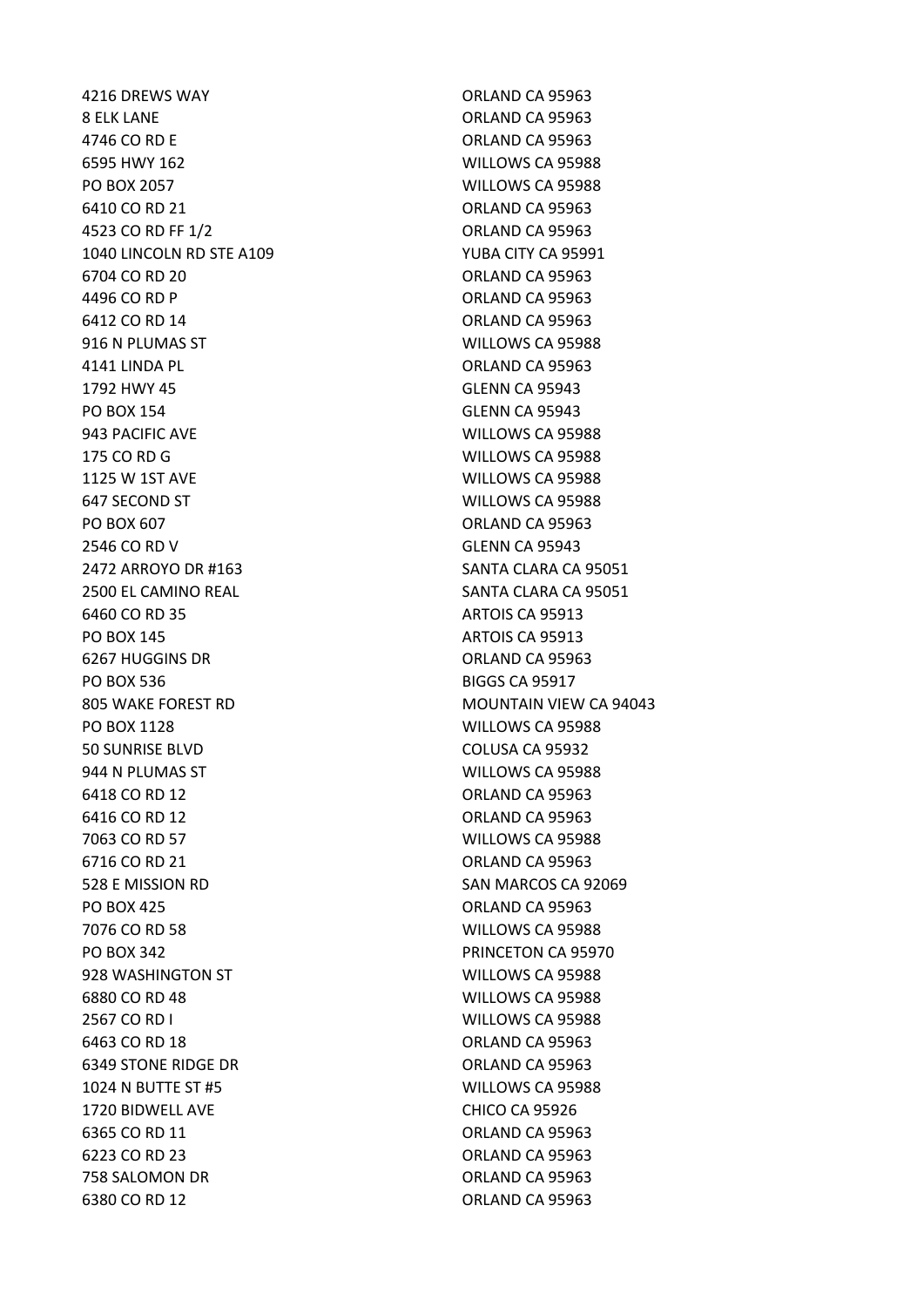929 BENSON DR ORLAND CA 95963 4640 CO RD FF ORLAND CA 95963 6262 HUGGINS DR ORLAND CA 95963 6264 HUGGINS DR **ORLAND CA 95963** 6270 CO RD 15 ORLAND CA 95963 6404 CO RD 12 ORLAND CA 95963 PO BOX 364 WILLOWS CA 95988 7305 CO RD 20 ORLAND CA 95963 2552 HWY 45 GLENN CA 95943 PO BOX 35 ORLAND CA 95963 8075 CO RD 29 GLENN CA 95943 2256 CO RD S WILLOWS CA 95988 1035 PACIFIC AVE WILLOWS CA 95988 956 PACIFIC AVE WILLOWS CA 95988 547 2ND ST WILLOWS CA 95988 775 S BUTTE ST WILLOWS CA 95988 PO BOX 325 WILLOWS CA 95988 6459 CO RD 24 ORLAND CA 95963 649 SECOND ST WILLOWS CA 95988 4769 CO RD E ORLAND CA 95963 6056 CO RD 8 ORLAND CA 95963 6321 CO RD 9 ORLAND CA 95963 547 THIRD ST WILLOWS CA 95988 6283 CANELLA DR ORLAND CA 95963 6043 CO RD 17 ORLAND CA 95963 530 S CULVER AVE WILLOWS CA 95988 6236 CO RD 12 **ORLAND CA 95963** 4597 CO RD FF ORLAND CA 95963 230 C WALNUT #138 CHICO CA 95928 2470 CO RD WW GLENN CA 95943 296 TRAVIS DR LOS OSOS CA 93402 2218 CO RD S WILLOWS CA 95988 7413 CO RD 46 WILLOWS CA 95988 2058 CO RD T WILLOWS CA 95988 6868 CO RD 12 **ORLAND CA 95963** 4241 CO RD S ORLAND CA 95963 6665 CO RD 53 WILLOWS CA 95988 6747 CO RD 10 ORLAND CA 95963 420 4TH ST WILLOWS CA 95988 PO BOX 662 WILLOWS CA 95988 6259 CO RD 9 ORLAND CA 95963 PO BOX 791 WILLOWS CA 95988 5533 HWY 162 WILLOWS CA 95988 PO BOX 219 ARTOIS CA 95913 6343 CO RD 200 #59 ORLAND CA 95963 6882 CO RD 19 ORLAND CA 95963 4009 CO RD F ORLAND CA 95963 PO BOX 154 ORLAND CA 95963

PO BOX 535 HAMILTON CITY CA 95951 675 SANTA RITA AVE PALO ALTO CA 94301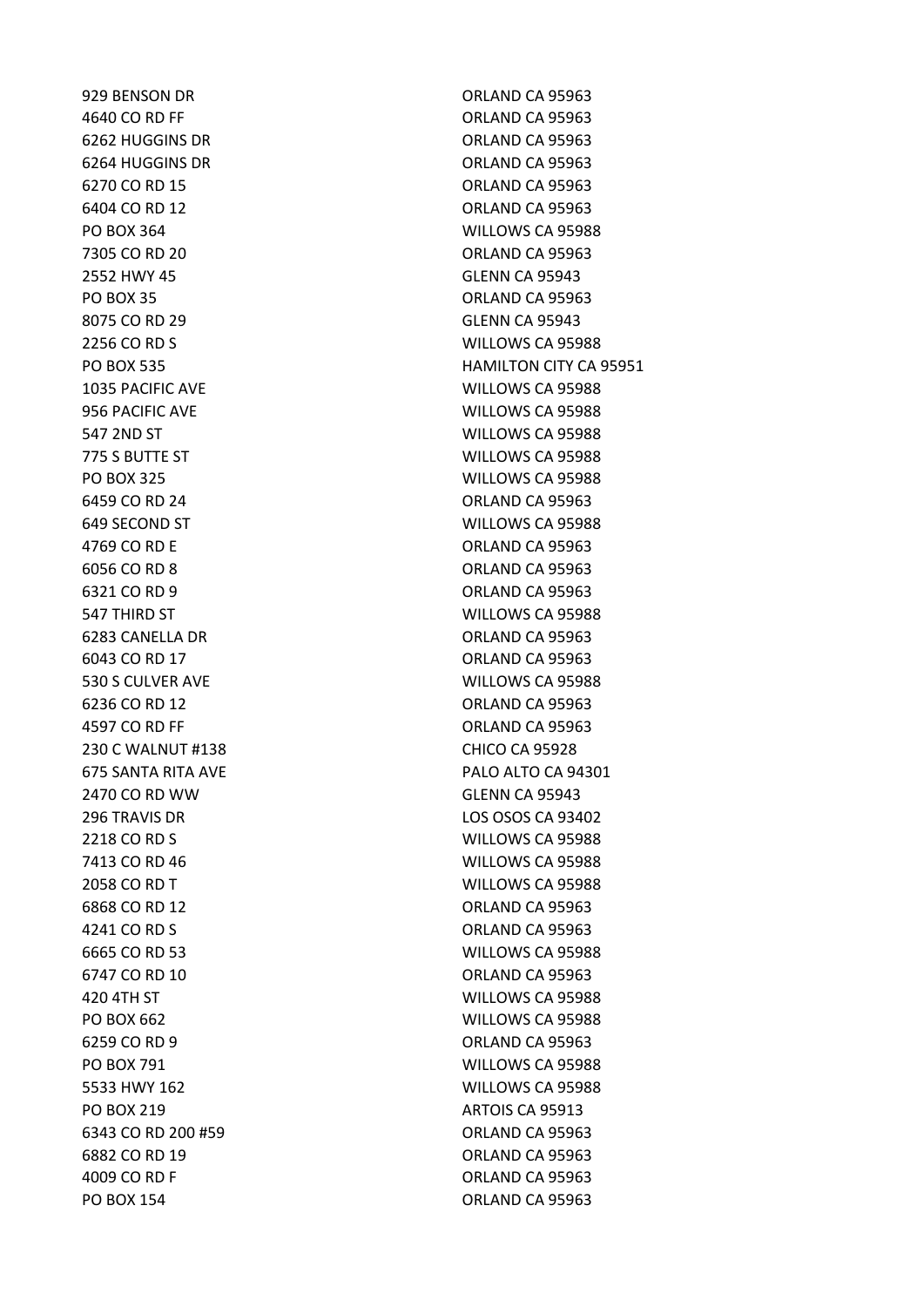6494 CO RD 21 ORLAND CA 95963 4670 CO RD FF ORLAND CA 95963 633 5TH ST WILLOWS CA 95988 6222 CO RD 9 ORLAND CA 95963 PO BOX 148 ARTOIS CA 95913 640 W FIRST AVE WILLOWS CA 95988 6310 CO RD 18 ORLAND CA 95963 1187 WESLEY LANE **AUBURN CA 95603** 1270 AIRPORT BLVD SANTA ROSA CA 95403 6287 HUGGINS DR **ORLAND CA 95963** 4422 CO RD P CA 95963 248 GREEN ST WILLOWS CA 95988 6592 CO RD 20 **ORLAND CA 95963** PO BOX 1292 WILLOWS CA 95988 4220 CO RD KK ORLAND CA 95963 6374 CO RD 20 **ORLAND CA 95963** 1026 TRINITY ST **CONSIDERING CA 95963** 480 THIRD ST WILLOWS CA 95988 6046 CO RD 12 ORLAND CA 95963 7687 CO RD 34 GLENN CA 95943 7399 CO RD 21 ORLAND CA 95963 3262 HWY 45 GLENN CA 95943 8116 CO RD 39 GLENN CA 95943 2745 CO RD WW GLENN CA 95943 2688 HWY 45 GLENN CA 95943 6240 CO RD 200 ORLAND CA 95963 6439 CO RD 21 ORLAND CA 95963 679 SECOND ST WILLOWS CA 95988 4524 CO RD FF 1/2 ORLAND CA 95963 6443 CO RD 48 WILLOWS CA 95988 PO BOX 143 GLENN CA 95943 10695 DECKER AVE LOS MOLINOS CA 96055 286 STONY CREEK DR **ORLAND CA 95963** 6288 CANELLA DR **ORLAND CA 95963** 6365 STONE RIDGE DR ORLAND CA 95963 7231 CO RD 25 ORLAND CA 95963 7397 CO RD 41 WILLOWS CA 95988 6368 CO RD 15 **ORLAND CA 95963** 7383 CO RD 41 WILLOWS CA 95988 6725 CO RD 21 ORLAND CA 95963 6767 W TROPICANA AVE STE 206 LAS VEGAS NV 89103 1244 RIVERVIEW DR CODY WY 82414 954 PACIFIC AVE WILLOWS CA 95988 4060 CO RD H ORLAND CA 95963 4489 CO RD E ORLAND CA 95963 PO BOX 1067 WILLOWS CA 95988 930 FRENCH ST WILLOWS CA 95988 37764 GREEN MOUNTAIN ST SANDY OR 97055 31404 RD 132 LOT H VISALIA CA 93292 975 W FIRST AVE WILLOWS CA 95988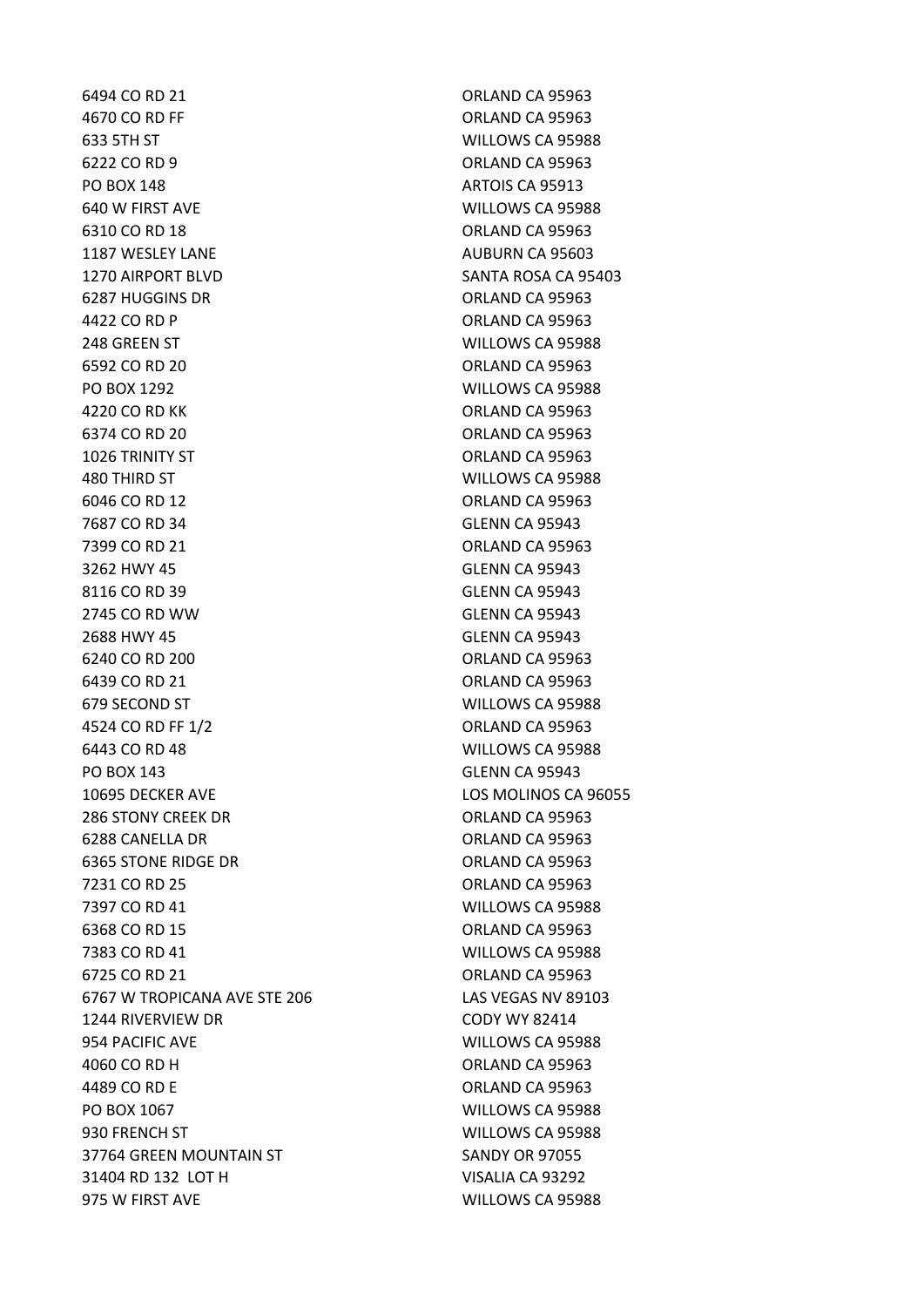2032 CO RD J WILLOWS CA 95988 PO BOX 475 CHARGE CA 95963 990 WASHINGTON ST WILLOWS CA 95988 7185 CO RD 41 WILLOWS CA 95988 5621 HWY 162 WILLOWS CA 95988 4049 CO RD FF ORLAND CA 95963 2882 HWY 45 GLENN CA 95943 8209 CO RD 29 GLENN CA 95943 3368 HWY 45 GLENN CA 95943 6435 CO RD 40 WILLOWS CA 95988 2170 HWY 45 GLENN CA 95943 6280 HUGGINS DR **ORLAND CA 95963** 4098 CO RD M ORLAND CA 95963 4212 DREWS WAY ORLAND CA 95963 1006 FRENCH ST WILLOWS CA 95988 3916 CO RD MM ORLAND CA 95963 PO BOX 219 ARTOIS CA 95913 1330 FORBES DR ORLAND CA 95963 666 N COLUSA ST WILLOWS CA 95988 6887 CO RD 19 ORLAND CA 95963 6614 CO RD 20 **ORLAND CA 95963** 6258 CANELLA DR ORLAND CA 95963 7943 CO RD 41 GLENN CA 95943 996 PACIFIC AVE WILLOWS CA 95988 4575 CO RD FF ORLAND CA 95963 3911 CO RD NN CA 95963 630 N COLUSA ST WILLOWS CA 95988 PO BOX 154 GLENN CA 95943 410 S CULVER ST WILLOWS CA 95988 1850 INDIANA ST GRIDLEY CA 95948 628 BIGGS EAST HWY BIGGS CA 95917 7088 CO RD 47 WILLOWS CA 95988 4529 CO RD G ORLAND CA 95963 4520 CO RD FF #B ORLAND CA 95963 4055 CO RD 99W ORLAND CA 95963 4399 CO RD H 1/2 ORLAND CA 95963 6386 CO RD 200 SP#16 **CO 80 CO 80 CO 80 CO 80 CO 80 CO 80 CO 80 CO** 80 CO 80 CO 80 CO 80 CO 80 CO 80 CO 80 CO 80 4531 CO RD E ORLAND CA 95963 4047 CO RD F ORLAND CA 95963 PO BOX 704 CREAR ORLAND CA 95963 1369 62ND AVE OAKLAND CA 94621 6396 CO RD 15 ORLAND CA 95963 6834 CO RD 19 ORLAND CA 95963 4405 CO RD H 1/2 ORLAND CA 95963 7956 CO RD 33 GLENN CA 95943 6639 CO RD 20 **ORLAND CA 95963** 

802 GREEN ST WILLOWS CA 95988 3548 ARCADIA DR CARSON CITY NV 89705 1206 GATLINBURG DR PHLUGERVILLE TX 78660 621 ELDERBERRY CIRCLE SANTA MARIA CA 93455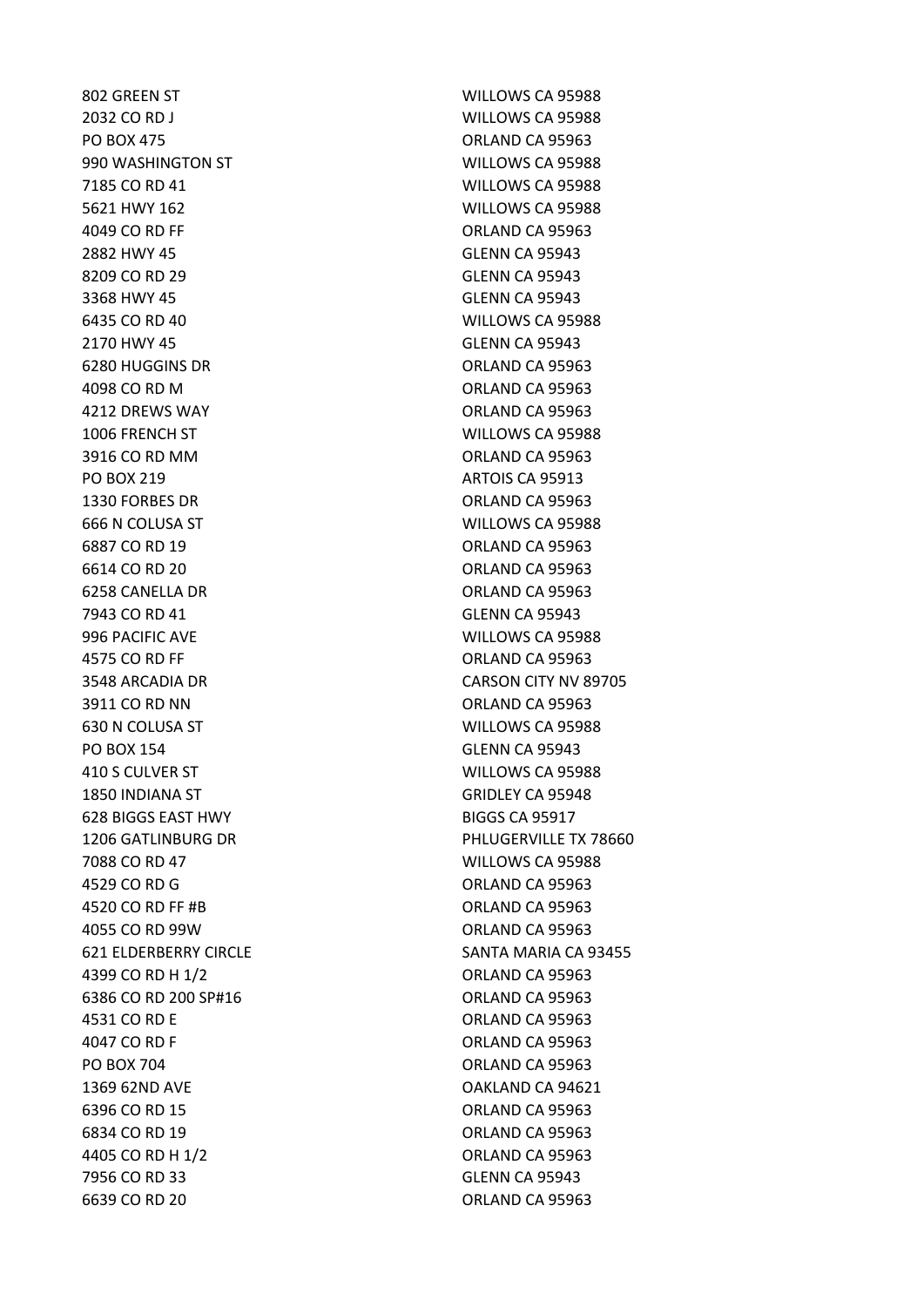3106 HWY 99W ARTOIS CA 95913 3445 BRUNELL DR OAKLAND CA 946024104 2468 MARSH COURT DURHAM CA 95938 PO BOX 6 WILLOWS CA 95988 6649 CO RD 57 WILLOWS CA 95988 PO BOX 1312 WILLOWS CA 95988 PO BOX 93 PRINCETON CA 95970 PO BOX 1012 HAMILTON CITY CA 95951 PO BOX 353 ARTOIS CA 95913 3052 GRAPE WAY CHICO CA 95973 122 E YOLO ST CHARGE ORLAND CA 95963 3864 CO RD J ORLAND CA 95963 6748 CO RD 21 **ORLAND CA 95963** PO BOX 234 HAMILTON CITY CA 95951 6409 CO RD 11 ORLAND CA 95963 4109 CO RD M CA 95963 6398 CO RD 24 ORLAND CA 95963 6680 CO RD 20 ORLAND CA 95963 PO BOX 4502 ORLAND CA 95963 6309 CO RD 9 ORLAND CA 95963 PO BOX 1083 HAMILTON CITY CA 95951 6885 HWY 32 ORLAND CA 95963 20966 BIRCHWOOD DR FORESTHILL CA 95631 5640 CO RD 65 WILLOWS CA 95988 266 W FIRST AVE WILLOWS CA 95988 PO BOX 336 ARTOIS CA 95913 4642 CO RD G Q ORLAND CA 95963 8950 CYPRESS WATERS BLVD COPPELL TX 75019 345 S BUTTE ST WILLOWS CA 95988 836 W WOOD ST WILLOWS CA 95988 136 N MERRILL AVE WILLOWS CA 95988 4068 CO RD M ORLAND CA 95963 451 N 5TH ST WILLOWS CA 95988 6496 CO RD 23 ORLAND CA 95963 4828 CO RD DD ORLAND CA 95963 6202 FRANCIS LN ORLAND CA 95963 7163 HWY 32 ORLAND CA 95963 204 SEQUOIA AVE WALNUT CREEK CA 94595 91 ELDERWOOD DR PLEASANT HILL CA 94523 4091 HWY 99 ORLAND CA 95963 516 3RD ST WILLOWS CA 95988 870 PACIFIC AVE WILLOWS CA 95988 519 SECOND ST WILLOWS CA 95988 6571 CO RD 22 **ORLAND CA 95963** 205 N SACRAMENTO ST WILLOWS CA 95988 6299 CO RD 25 ORLAND CA 95963 PO BOX 1441 COLUSA CA 95932 3863 CO RD 99W ORLAND CA 95963 PO BOX 903 ORLAND CA 95963

5157 STONY POINT RD SANTA ROSA CA 954078414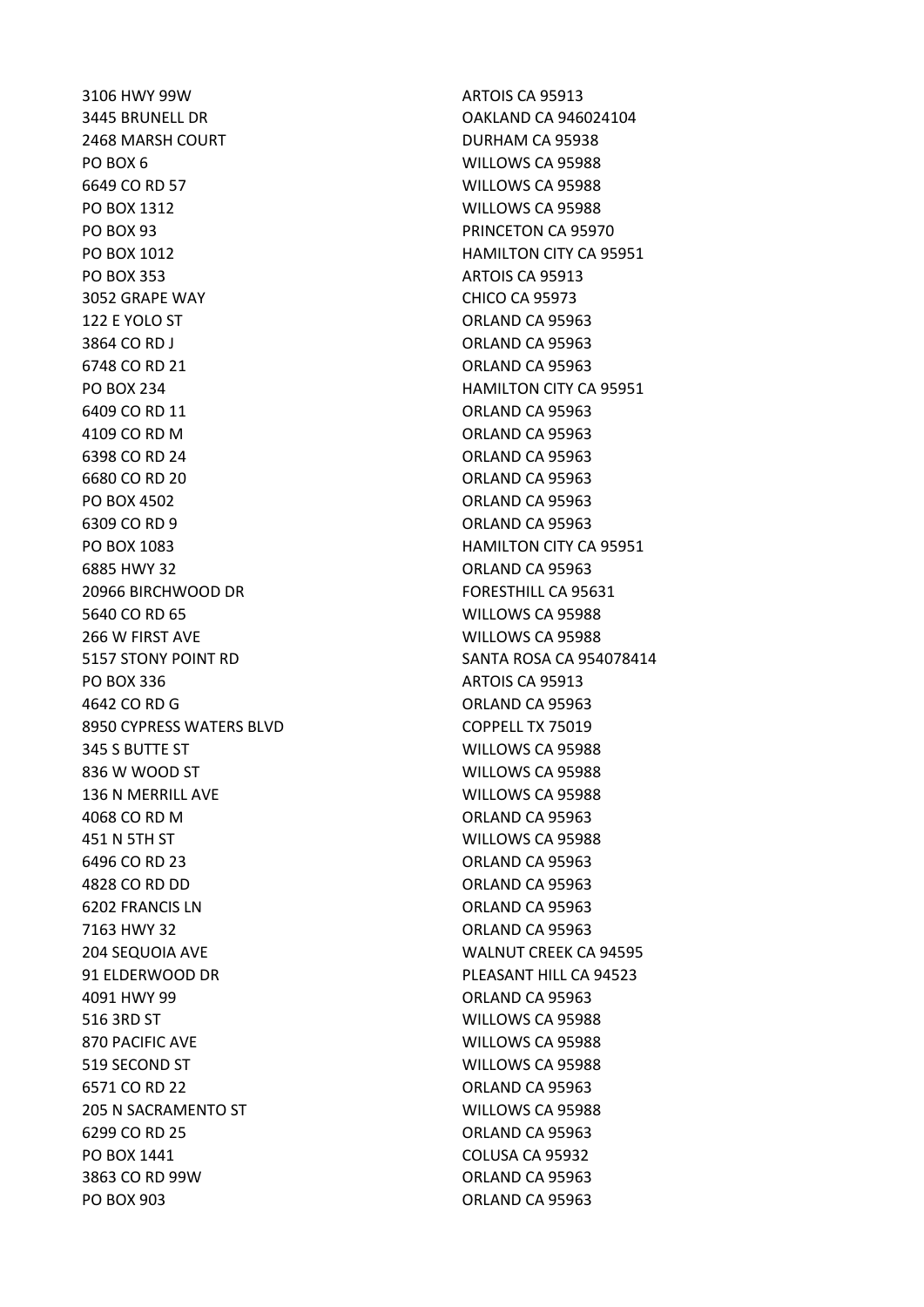1150 CYPRESS ST WILLOWS CA 95988 PO BOX 568 MERRILL OR 97633 PO BOX 36 WILLIAMS CA 95987 PO BOX 153 ARTOIS CA 95913 25 JORDANS PLACE #1 CHICO CA 95973 3992 CO RD U ORLAND CA 95963 4389 CO RD O CO ORLAND CA 95963 538 N COLUSA ST WILLOWS CA 95988 1110 HILLSDALE LN LINCOLN CA 95648 4801 CO RD DD **ORLAND CA 95963** 4347 CO RD H ORLAND CA 95963 6285 HUGGINS DR ORLAND CA 95963 5575 HOUGHTON AVE CORNING CA 96021 PO BOX 924 WILLOWS CA 95988 6246 CO RD 9 ORLAND CA 95963 115 SANTA CRUZ ST SANTA CRUZ CA 95060 4512 CO RD H ORLAND CA 95963 7791 CO RD 43 WILLOWS CA 95988 6868 CO RD 19 ORLAND CA 95963 866 N BUTTE ST WILLOWS CA 95988 4470 CO RD O ORLAND CA 95963 PO BOX 373 WILLOWS CA 95988 5800 RIVER RD SANTA ROSA CA 95401 2233 CO RD PP WILLOWS CA 95988 PO BOX 121 ARTOIS CA 95913 4197 CO RD K **ORLAND CA 95963** 4227 CO RD KK ORLAND CA 95963 4512 CO RD FF ORLAND CA 95963 6248 CO RD 17 ORLAND CA 95963 617 SECOND ST WILLOWS CA 95988 1558 CO RD D WILLOWS CA 95988 7506 CO RD 44 WILLOWS CA 95988 6442 CO RD 48 WILLOWS CA 95988 4450 CO RD O ORLAND CA 95963 4453 CO RD O ORLAND CA 95963 PO BOX 518 ORLAND CA 95963 7210 EAGLE RD FAIR OAKS CA 95628 531 FIFTH ST WILLOWS CA 95988 531 5TH ST WILLOWS CA 95988 1710 CO RD F WILLOWS CA 95988 PO BOX 422 ORLAND CA 95963 250 SO ROSE DR #141 PLACENTIA CA 92870 3 ELK LANE ORLAND CA 95963 4261 CO RD MM ORLAND CA 95963 6679 CO RD 21 ORLAND CA 95963 PO BOX 1246 WILLOWS CA 95988 4231 CO RD L Q ORLAND CA 95963

201 MISSION ST 4TH FL<br>SAN FRANCISCO CA 94105 1872 HULL AVE **REDWOOD CITY CA 94061** 5625 KAREN DR WINNEMUCCA NV 89445-5767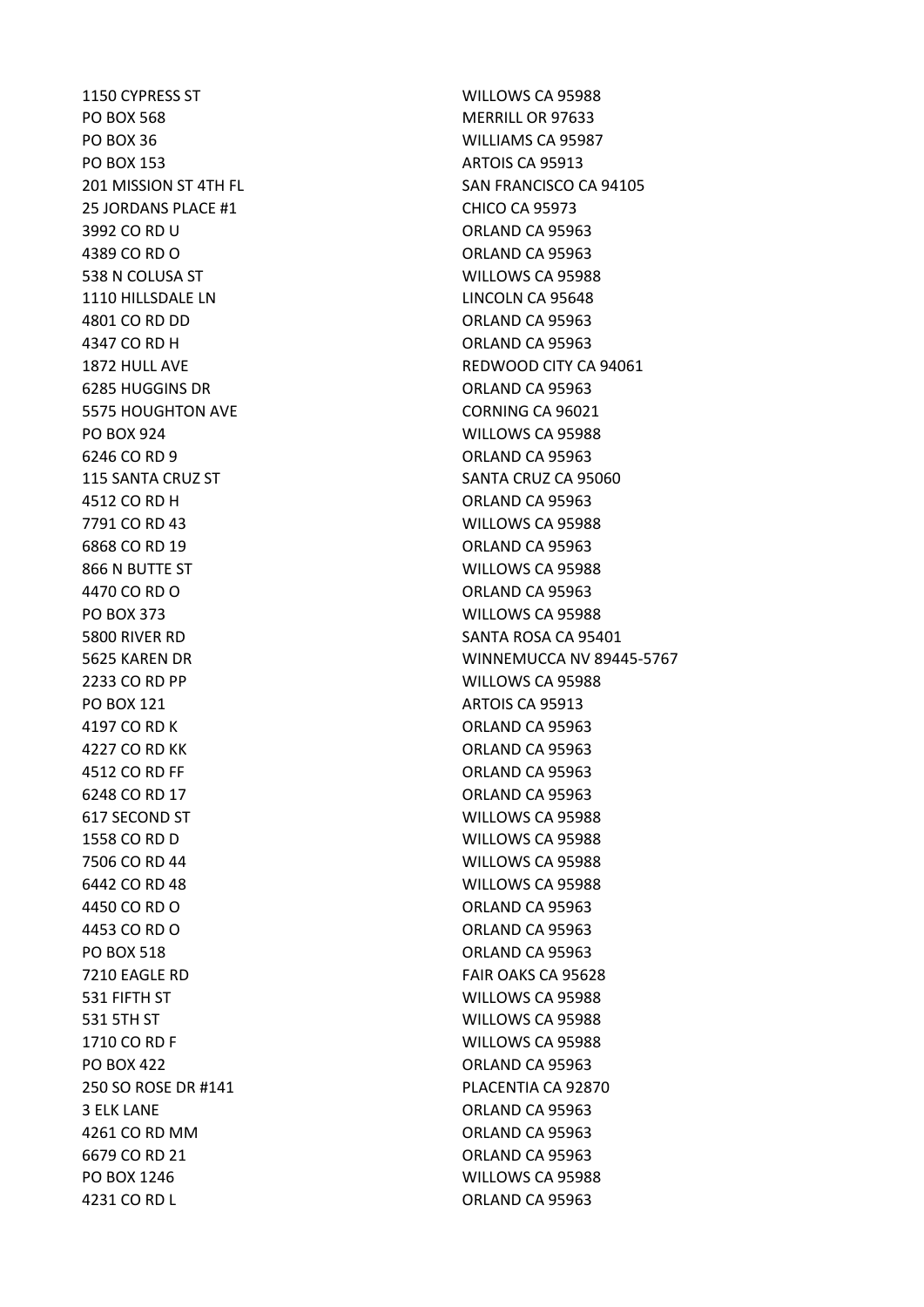4383 CO RD HH ORLAND CA 95963-9347 PO BOX 703 CRIAND CA 95963 2222 70TH AVE SE MERCER ISLAND WA 98040 7418 CO RD 24 ORLAND CA 95963 181 LYNCH CREEK WAY STE 200 PETALUMA CA 94954 PO BOX 808044 PETALUMA CA 949750844 1570 PHEASANT LN EL DORADO HILLS CA 95762 551 4TH ST WILLOWS CA 95988 6349 CO RD 23 ORLAND CA 95963 4037 CO RD H ORLAND CA 95963 282 PINON WAY **RED BLUFF CA 96080** 6306 CO RD 15 ORLAND CA 95963 6337 STONE RIDGE **CALL AND STONE RIDGE CA 95963** 424 COLUSA ST ORLAND CA 95963 1631 RAILROAD AVE ORLAND CA 95963 3330 MCKEE RD MERCED CA 95340 148 N SACRAMENTO ST WILLOWS CA 95988 4396 CO RD HH ORLAND CA 95963 22 COUNTRY DR ORLAND CA 95963 6833 CO RD 60 WILLOWS CA 95988 855 N BUTTE ST WILLOWS CA 95988 658 FOURTH ST WILLOWS CA 95988 247 WILD ROSE CIRCLE CHICO CA 95973 1148 E WALKER ST **ORLAND CA 95963** 7178 CO RD 30 ORLAND CA 95963 6353 CO RD 16 **ORLAND CA 95963** 2637 CO RD 99W WILLOWS CA 95988 6874 CO RD 19 **ORLAND CA 95963** 6540 CO RD 22 ORLAND CA 95963 PO BOX 1978 **DECISION CONSUMING THE CONSUMING CONSUMING CA 95965** PO BOX 331973 MURFREESBORO TN 37133 10246 REIGL RD WILTON CA 95693 PO BOX 12186 2EPHYR COVE NV 89448 930 TRINITY ST ORLAND CA 95963 1640 HWY 45 GLENN CA 95943 PO BOX 62 PRINCETON CA 95970 6401 CO RD 23 ORLAND CA 95963 2607 EL MIRASOL CT CHICO CA 95973 6269 CANELLA DR ORLAND CA 95963 7233 CO RD 24 ORLAND CA 95963 4082 CO RD M ORLAND CA 95963 3241 HWY 45 GLENN CA 95943 6390 CO RD 12 ORLAND CA 95963 8107 CO RD 28 GLENN CA 95943 1501 AVENUE MCGILL COLLEGE BUREAU 800 MONTREAL QUEBEC CANADA H3A38 815 4TH ST ORLAND CA 95963 PO BOX 802410 SANTA CLARITA CA 91380-2410 3511 DEL PASO RD #160 RM 240 SACRAMENTO CA 95835 PO BOX 460699 SAN FRANCISCO CA 94146-0699 3068 CHICO AVE CHICO CA 95928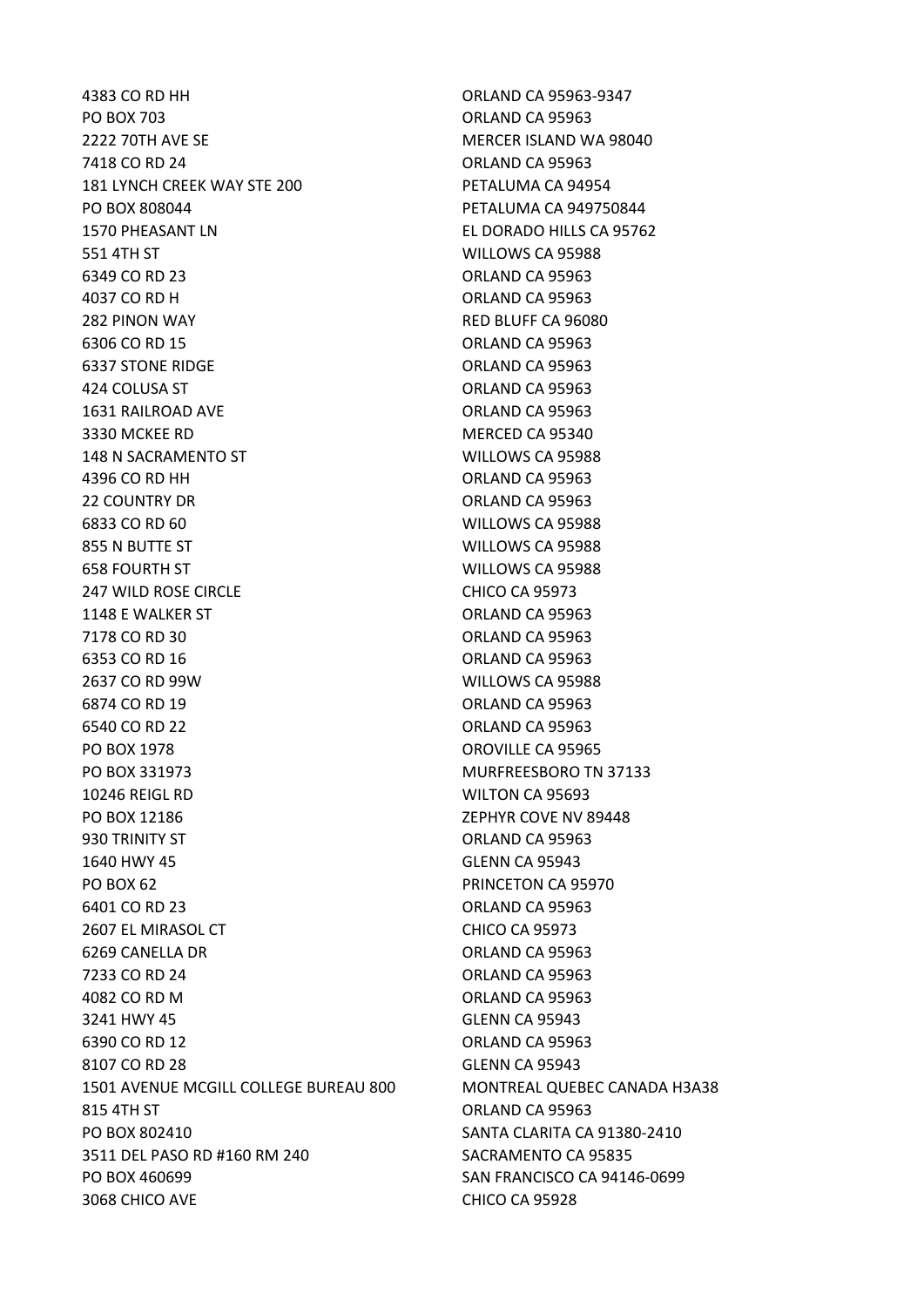1205 FREEDOM BLVD #2 WATSONVILLE CA 95076 PO BOX 815 CRIAND CA 95963 4671 CO RD E ORLAND CA 95963 PO BOX 322 WILLOWS CA 95988 6263 CANELLA DR ORLAND CA 95963 4179 CO RD M ORLAND CA 95963 7023 HWY 32 ORLAND CA 95963 6182 CO RD 11 ORLAND CA 95963 1603 RAILROAD AVE **ORLAND CA 95963** 5727 HWY 162 WILLOWS CA 95988 6416 CO RD 15 **ORLAND CA 95963** 6219 CO RD 12 ORLAND CA 95963 2015 CO RD J WILLOWS CA 95988 6635 CO RD 21 **ORLAND CA 95963** 4228 CO RD H ORLAND CA 95963 2045 TERRY RD SANTA ROSA CA 95403 1258 WOODLAWN AVE SAN JOSE CA 95128 6074 CO RD 22 ORLAND CA 95963 7710 CO RD 43 WILLOWS CA 95988 556 S MERRILL AVE WILLOWS CA 95988 5229 WADLEIGH RD MAXWELL CA 95955 6211 CO RD 15 **ORLAND CA 95963** 3874 CO RD S ORLAND CA 95963 7178 CO RD 30 ORLAND CA 95963 7131 CO RD 31 ORLAND CA 95963 4219 DREWS WAY ORLAND CA 95963 6901 CO RD 18 **ORLAND CA 95963** 623 FOURTH ST WILLOWS CA 95988 409 5TH ST WILLOWS CA 95988 2056 CO RD MM WILLOWS CA 95988 6270 CO RD 39 WILLOWS CA 95988 945 N PLUMAS ST WILLOWS CA 95988 7106 CO RD 15 ORLAND CA 95963 6488 CO RD 23 ORLAND CA 95963 2287 CO RD N WILLOWS CA 95988 1900 CO RD P WILLOWS CA 95988 643 THIRD ST WILLOWS CA 95988 657 THIRD ST WILLOWS CA 95988 7964 CO RD 33 GLENN CA 95943 6344 EVERGREEN CIRCLE ORLAND CA 95963 4761 CO RD DD ORLAND CA 95963 1876 LODGE PINE WAY CHICO CA 95926 PO BOX 25538 SAN MATEO CA 94402 PO BOX 472 ORLAND CA 95963 7033 CO RD 58 WILLOWS CA 95988 560 N PLUMAS ST WILLOWS CA 95988 PO BOX 361 WILLOWS CA 95988 1331 CO RD P WILLOWS CA 95988

245 MARKET ST SAN FRANCISCO CA 94106 22207 LASSEN VIEW DR PALO CEDRO CA 960739714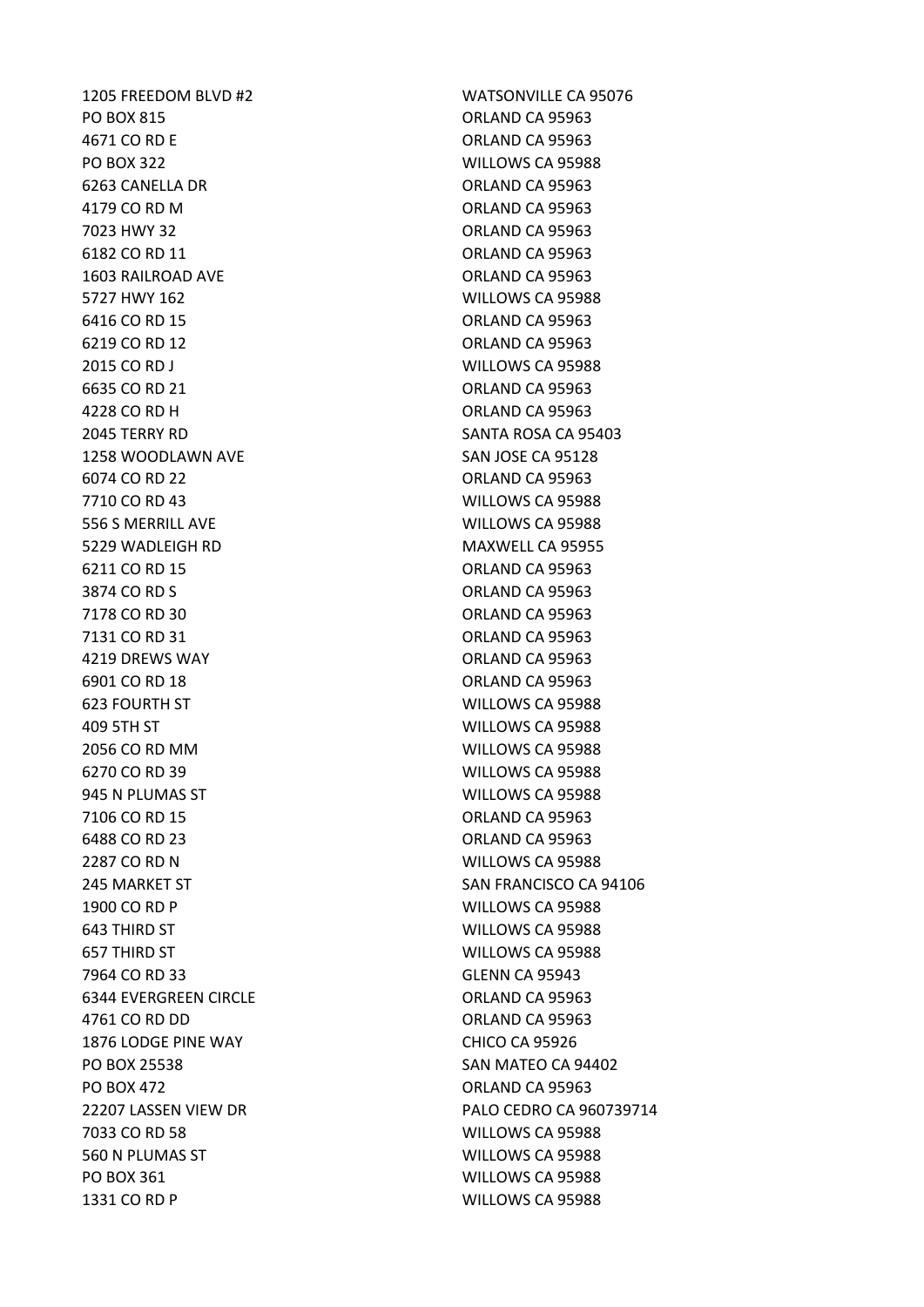403 S MARSHALL AVE WILLOWS CA 95988 4561 CO RD DD **ORLAND CA 95963** 2990 HWY 32 #1700 CHICO CA 95973 6440 CO RD 23 ORLAND CA 95963 4534 CO RD FF ORLAND CA 95963 6284 HUGGINS DR **ORLAND CA 95963** 10465 BOGIE WAY CHICO CA 95928 6114 LA SALLE AVE BOX 417 QAKLAND CA 94611 1752 CO RD V GLENN CA 95943 3110 CO RD 99 W ARTOIS CA 95913 409 8TH ST ORLAND CA 95963 7271 CO RD 18 **ORLAND CA 95963** 6520 CO RD 20 ORLAND CA 95963 2539 CO RD W W GLENN CA 95943 7901 CO RD 39 GLENN CA 95943 6370 CO RD 12 ORLAND CA 95963 6697 CO RD 20 ORLAND CA 95963 PO BOX 917 **HAMILTON CITY CA 95951** 4173 CO RD M ORLAND CA 95963 6280 CO RD 17 ORLAND CA 95963 6352 CO RD 27 ORLAND CA 95963 21235 ALBATROSS WAY REDDING CA 96003 4256 CO RD KK ORLAND CA 95963 4241 CO RD F ORLAND CA 95963 6346 CO RD 21 ORLAND CA 95963 6876 CO RD 45 WILLOWS CA 95988 426 4TH ST WILLOWS CA 95988 6478 CO RD 48 WILLOWS CA 95988 6330 CO RD 23 ORLAND CA 95963 6222 CO RD 23 ORLAND CA 95963 PO BOX 1023 CHICO CA 95927 PO BOX 554 MAXWELL CA 95955 3291 CO RD XX GLENN CA 95943 504 2ND ST WILLOWS CA 95988 PO BOX 871 MARYSVILLE CA 95901 7713 CO RD 24 **ORLAND CA 95963** 6228 CO RD 15 **ORLAND CA 95963** 2212 SHOREBIRD DR SACRAMENTO CA 95833 2 A ST
2 A ST
2 A ST
2 A ST
2 A ST
2 A ST
2 A ST
2 A ST
2 A ST
2 A ST
2 A ST
2 A ST
2 A ST
2 A ST
2 A ST
2 A ST
2 A ST
3 A ST
2 A ST
3 A ST
3 A ST
3 A ST
3 A ST
3 A ST
3 A ST
3 A ST
3 A ST
3 A ST
3 A ST 8 A ST ORLAND CA 95963 3894 CO RD M ORLAND CA 95963 6249 CO RD 18 ORLAND CA 95963 361 W FIRST AVE WILLOWS CA 95988 6456 CO RD 21 **ORLAND CA 95963** 3986 CO RD NN CA 95963 PO BOX 173859 DENVER CO 80217 4468 CO RD P ORLAND CA 95963 15 INDEPENDENCE CIR CHICO CA 95973 1835 FRANKLIN ST #502 SAN FRANCISCO CA 94109

PO BOX 501 NORTH STATES AND RESERVE THE RESERVE TO BOX 501 NORTH THE RESERVE TO BOX 501 NORTH THE RESERVE TO A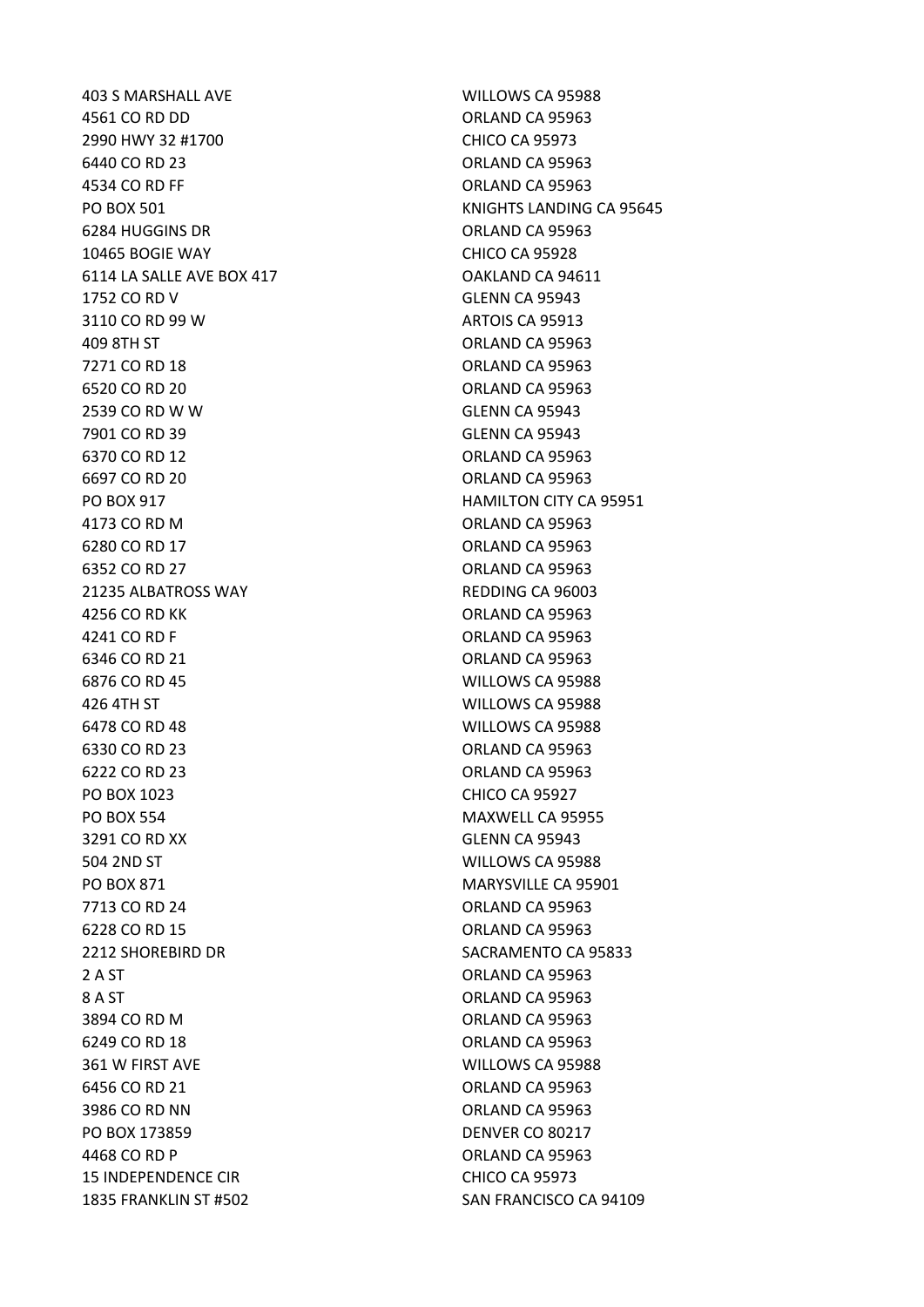PO BOX 56 ARTOIS CA 95913 7791 CO RD 59 GLENN CA 95943 6412 CO RD 12 **ORLAND CA 95963** 6756 CO RD 25 ORLAND CA 95963 1001 W 1ST AVE WILLOWS CA 95988 1001 W FIRST AVE WILLOWS CA 95988 PO BOX 1124 ORLAND CA 95963 6751 CO RD 20 ORLAND CA 95963 6321 CO RD 14 ORLAND CA 95963 7761 CO RD 59 GLENN CA 95943 6434 CO RD 48 WILLOWS CA 95988 307 YUBA ST ORLAND CA 95963 996 N PLUMAS ST WILLOWS CA 95988 6741 CO RD 20 ORLAND CA 95963 4553 CO RD J CONTROL CA 95963 6385 CO RD 11 **ORLAND CA 95963** 949 SUNSET TERRACE WILLOWS CA 95988 PO BOX 222 ARTOIS CA 95913 1040 NORTHGATE DR WILLOWS CA 95988 315 GARDEN ST WILLOWS CA 95988 1010 HONEY RUN CHICO CA 95928 PO BOX 171 ORLAND CA 95963 PO BOX 12 ARTPOS CA 95913 1308 ANITA CT **ORLAND CA 95963** 6694 CO RD 21 ORLAND CA 95963 6241 CO RD 17 ORLAND CA 95963 5349 LEONA ST OAKLAND CA 94619 4600 CO RD E ORLAND CA 95963 PO BOX 344 WILLOWS CA 95988 425 S PLUMAS WILLOWS CA 95988 4530 CO RD FF ORLAND CA 95963 325 GARDEN ST WILLOWS CA 95988 6399 CO RD 24 ORLAND CA 95963 539 S VILLA AVE WILLOWS CA 95988 PO BOX 8177 AUBURN CA 95604 PO BOX 142 ARTOIS CA 95913 PO BOX 989 CREAND CA 95963 6454 CO RD 24 ORLAND CA 95963 6337 CO RD 20 ORLAND CA 95963 6392 CO RD 15 ORLAND CA 95963 6377 CO RD 14 ORLAND CA 95963 6274 CANELLA DR ORLAND CA 95963 636 HOLLY ST WILLOWS CA 95988

7881 CO RD 61 PRINCETON CA 95970 7864 CO RD 61 PRINCETON CA 95970 2904 ALHAMBRA DR CAMERON PARK CA 95682 7864 CO RD 61 **PRINCETON CA 95970** 53 A W MARIANA RD N FT MYERS FL 33903 PO BOX 7378 CHICO CA 959277378 PO BOX 27 HAMILTON CITY CA 95951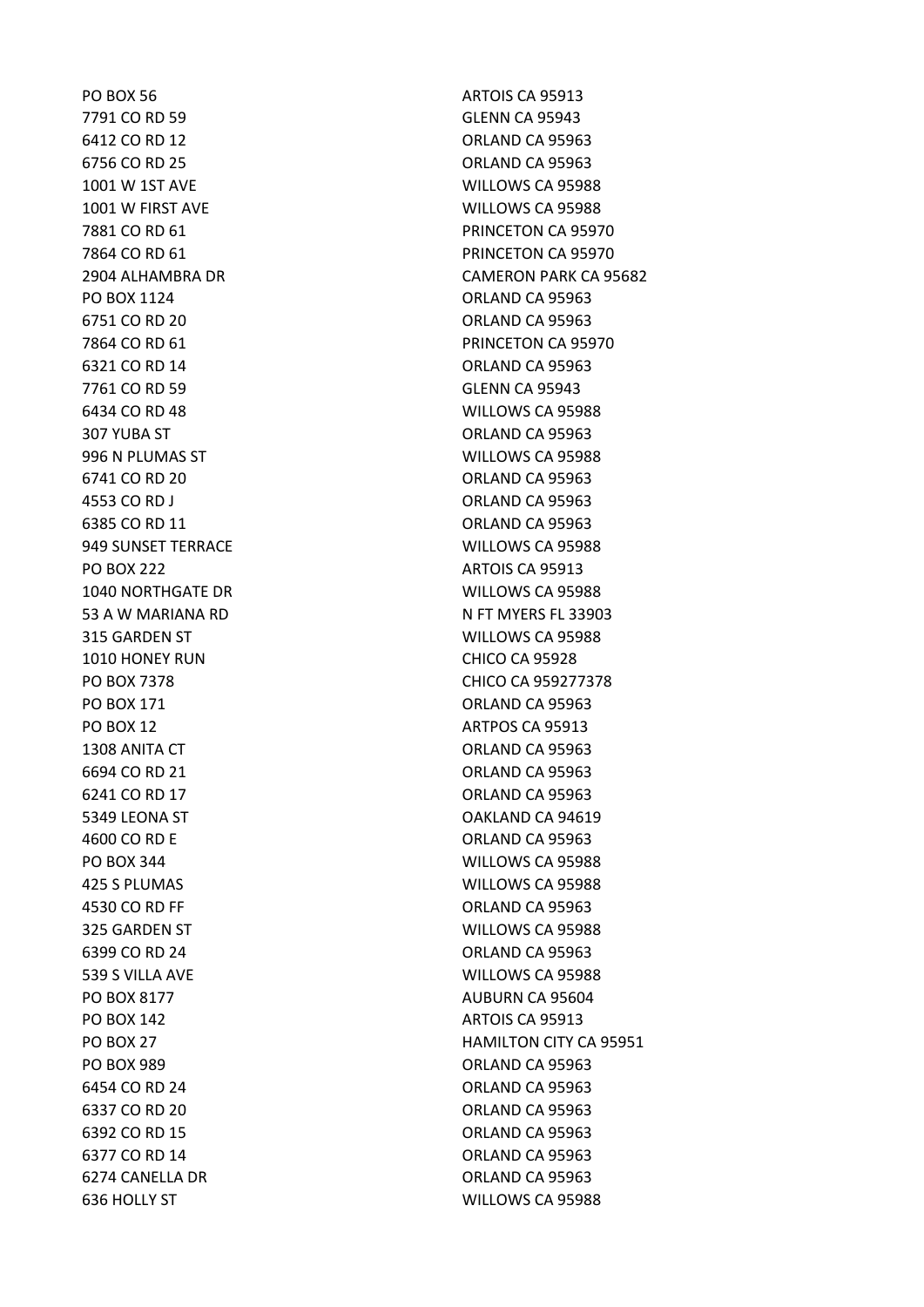337 STONY CREEK DR ORLAND CA 95963 4146 LINDA PLACE ORLAND CA 95963 7735 CO RD 37 GLENN CA 95943 4788 CO RD DD ORLAND CA 95963 456 STAGS LEAP LN LINCOLN CA 95648 PO BOX 794 FRIDAY HARBOR WA 98250 PO BOX 973 ORLAND CA 95963 1609 BRIDGE AVE OAKLAND CA 94601 PO BOX 944 ORLAND CA 95963 7313 CO RD 30 ORLAND CA 95963 6916 CO RD 30 ORLAND CA 95963 6177 FRANCIS LN ORLAND CA 95963 PO BOX 625 MAXWELL CA 95955 PO BOX 4537 ORLAND CA 95963 6746 CO RD 19 ORLAND CA 95963 6156 CO RD 14 ORLAND CA 95963 6260 CO RD 39 WILLOWS CA 95988 511 3RD ST WILLOWS CA 95988 900 SUNSET TERRACE WILLOWS CA 95988 6861 STATE HWY 32 ORLAND CA 95963 6237 CO RD 9 ORLAND CA 95963 6862 HWY 32 ORLAND CA 95963 7061 CO RD 24 ORLAND CA 95963 4684 CO RD E ORLAND CA 95963 637 5TH ST WILLOWS CA 95988 PO BOX 8177 AUBURN CA 95604 885 3RD AVE STE 1904 NEW YORK NY 10022 236 W EAST AVE STE A PMB 307 CHICO CA 95926 4140 CO RD KK ORLAND CA 95963 6661 CO RD 21 ORLAND CA 95963 6376 CO RD 20 **ORLAND CA 95963** 567 SECOND ST WILLOWS CA 95988 4714 CO RD E ORLAND CA 95963 6274 HUGGINS DR **ORLAND CA 95963** 4235 CO RD KK ORLAND CA 95963 4207 CO RD K ORLAND CA 95963 6450 WESTGATE LN WILLOWS CA 95988 4601 CO RD FF ORLAND CA 95963 6003 CO RD 200 ORLAND CA 95963 983 N BUTTE ST WILLOWS CA 95988 PO BOX 288 ARTOIS CA 95913 4075 CO RD HH ORLAND CA 95963 PO BOX **PRINCETON CA 95970** PO BOX WILLOWS CA 95988 809 MARIN ST CORNING CA 96021 136 S BUTTE ST WILLOWS CA 95988 135 SO BUTTE ST WILLOWS CA 95988 6408 CO RD 14 ORLAND CA 95963 6791 CO RD 39 WILLOWS CA 95988 6039 CO RD 53 WILLOWS CA 95988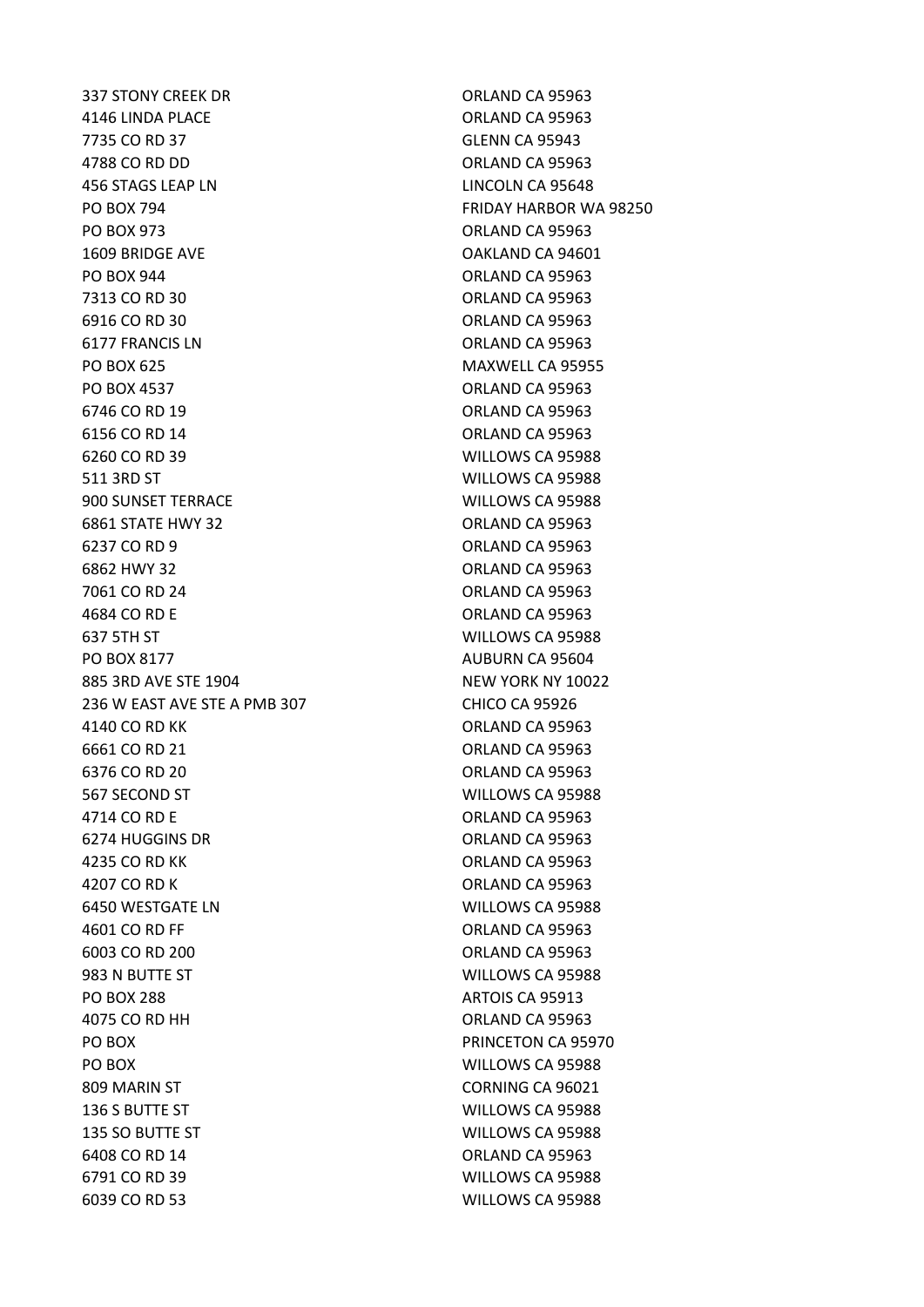5954 CO RD 7 ORLAND CA 95963 6273 CO RD 9 ORLAND CA 95963 2586 HWY 45 GLENN CA 95943 PO BOX 1134 ORLAND CA 95963 608 THIRD ST WILLOWS CA 95988 7135 CO RD 20 **ORLAND CA 95963** 2690 CO RD V V GLENN CA 95943 737 PALOMINO DR SANTA ROSA CA 95401 4082 HWY 99W ORLAND CA 95963 6343 CO RD 18 **ORLAND CA 95963** 55 CONCORDIA LN APT 325 OROVILLE CA 95966 4177 CO RD K ORLAND CA 95963 3772 CO RD 99W ORLAND CA 95963 48430 INDEPENDENCE AVE SOLDOTNA AK 99669 4040 CO RD HH ORLAND CA 95963 27844 GAINESVILLE AVE **HAYWARD CA 94545** PO BOX 95 ARTOIS CA 95913 522 FOURTH ST WILLOWS CA 95988 PO BOX 1340 FERNDALE CA 95536 260 S BUTTE ST WILLOWS CA 95988 667 CHERRY ST WILLOWS CA 95988 862 N BUTTE ST WILLOWS CA 95988 6475 CO RD 48 WILLOWS CA 95988 4097 CO RD HH ORLAND CA 95963 6727 CO RD 20 ORLAND CA 95963 6360 STONE RIDGE DR ORLAND CA 95963 4085 CO RD N ORLAND CA 95963 6285 CO RD 15 ORLAND CA 95963 4426 CO RD P ORLAND CA 95963 PO BOX 4597 ORLAND CA 95963 655 GARDEN ST WILLOWS CA 95988 1749 CO RD D WILLOWS CA 95988 PO BOX 1395 EUREKA MT 59917 550 ADAMS ST WILLOWS CA 95988 6561 CO RD 48 WILLOWS CA 95988 1321 COBY LN CORPORATION CA 95963 7155 HWY 32 ORLAND CA 95963 PO BOX 153 ARTOIS CA 95913 7128 HWY 32 ORLAND CA 95963 4182 CO RD MM ORLAND CA 95963 6284 CO RD 200 ORLAND CA 95963 6716 CO RD 19 ORLAND CA 95963 6167 CO RD 14 ORLAND CA 95963 4135 CO RD K ORLAND CA 95963 4136 CO RD K ORLAND CA 95963 6222 CO RD 12 ORLAND CA 95963 PO BOX 1066 CRLAND CA 95963 3022 HWY 45 GLENN CA 95943 2382 CO RD TT WILLOWS CA 95988

6690 CO RD 24 ORLAND CA 95963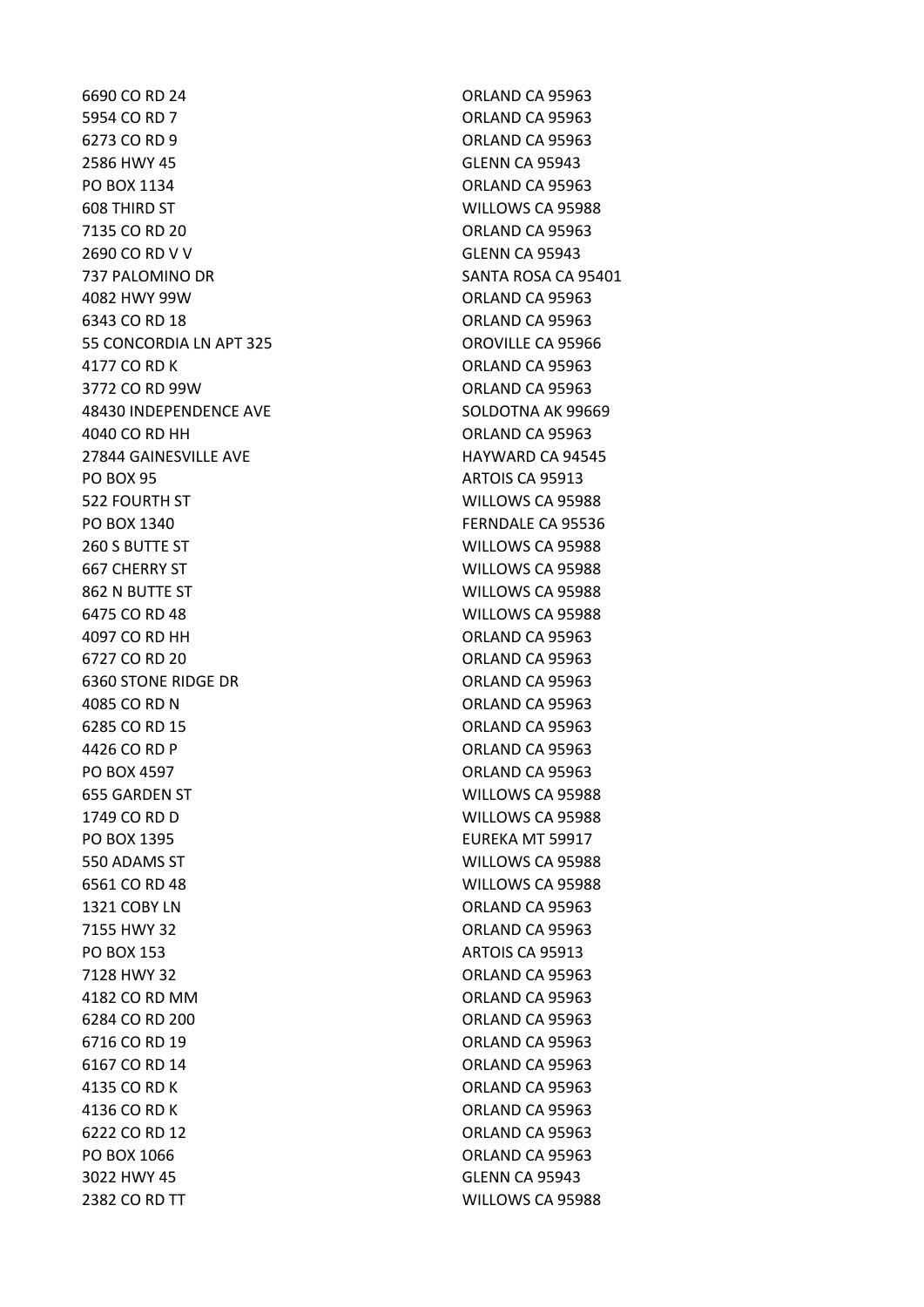1263 NW 175TH PL BEAVERTON OR 97006 2355 CO RD S WILLOWS CA 95988 6587 CO RD 51 WILLOWS CA 95988 4230 CO RD JJ ORLAND CA 95963 6187 FRANCIS LN ORLAND CA 95963 3845 CO RD M ORLAND CA 95963 6300 CO RD 28 ORLAND CA 95963 PO BOX 41 ORLAND CA 95963 4775 CO RD E ORLAND CA 95963 6265 HUGGINS DR ORLAND CA 95963 5600 CO RD 200 ORLAND CA 95963 6136 CO RD 20 ORLAND CA 95963 5707 CO RD 200 ORLAND CA 95963 4861 CO RD C **CO CONSUMING THE CONSUMING CA 95963** 2505 SEBASTIAN DR TURLOCK CA 95382 6408 CO RD 12 ORLAND CA 95963 2659 CO RD VV GLENN CA 95943 859 WASHINGTON ST RED BLUFF CA 96080 4187 CO RD K ORLAND CA 95963 4279 CO RD H ORLAND CA 95963 325 CHERRY ST WILLOWS CA 95988 4185 CO RD MM ORLAND CA 95963 156 ALVES LN BAYPOINT CA 94565 4035 CO RD 99W ORLAND CA 95963 6220 CO RD 10 1/2 ORLAND CA 95963 580 CHERRY ST WILLOWS CA 95988 14134 HEREFORD DRIVE CHICO CA 95973 7875 CO RD 32 1/2 GLENN CA 95943 851 PACIFIC AVE WILLOWS CA 95988 6446 CO RD 23 ORLAND CA 95963 7786 CO RD 39 GLENN CA 95943 4183 CO RD M ORLAND CA 95963 4429 TROPETROS LN ORLAND CA 95963 PO BOX 17 ARTOIS CA 95913 2370 HWY 99W CORNING CA 96021 946 JENSEN AVE ARBUCKLE CA 95912 1150 SONUCA AVE CAMPBELL CA 95008 867 N PLUMAS WILLOWS CA 95988 PO BOX 302 YUBA CITY CA 95992 6148 CO RD 200 ORLAND CA 95963 PO BOX 8270 CHICO CA 95927 125 N BROADWAY #22 BAYPOINT CA 94565 4540 CO RD FF ORLAND CA 95963 PO BOX 126 GLENN CA 95943 3190 HWY 45 GLENN CA 95943 922 W FIRST AVE WILLOWS CA 95988 PO BOX 8104 RED BLUFF CA 96080

575 ODIN DR PLEASANT HILL CA 94523 PO BOX 340278 SACRAMENTO CA 95834 91 19th AVE N JACKSONVILLE BEACH FL 32250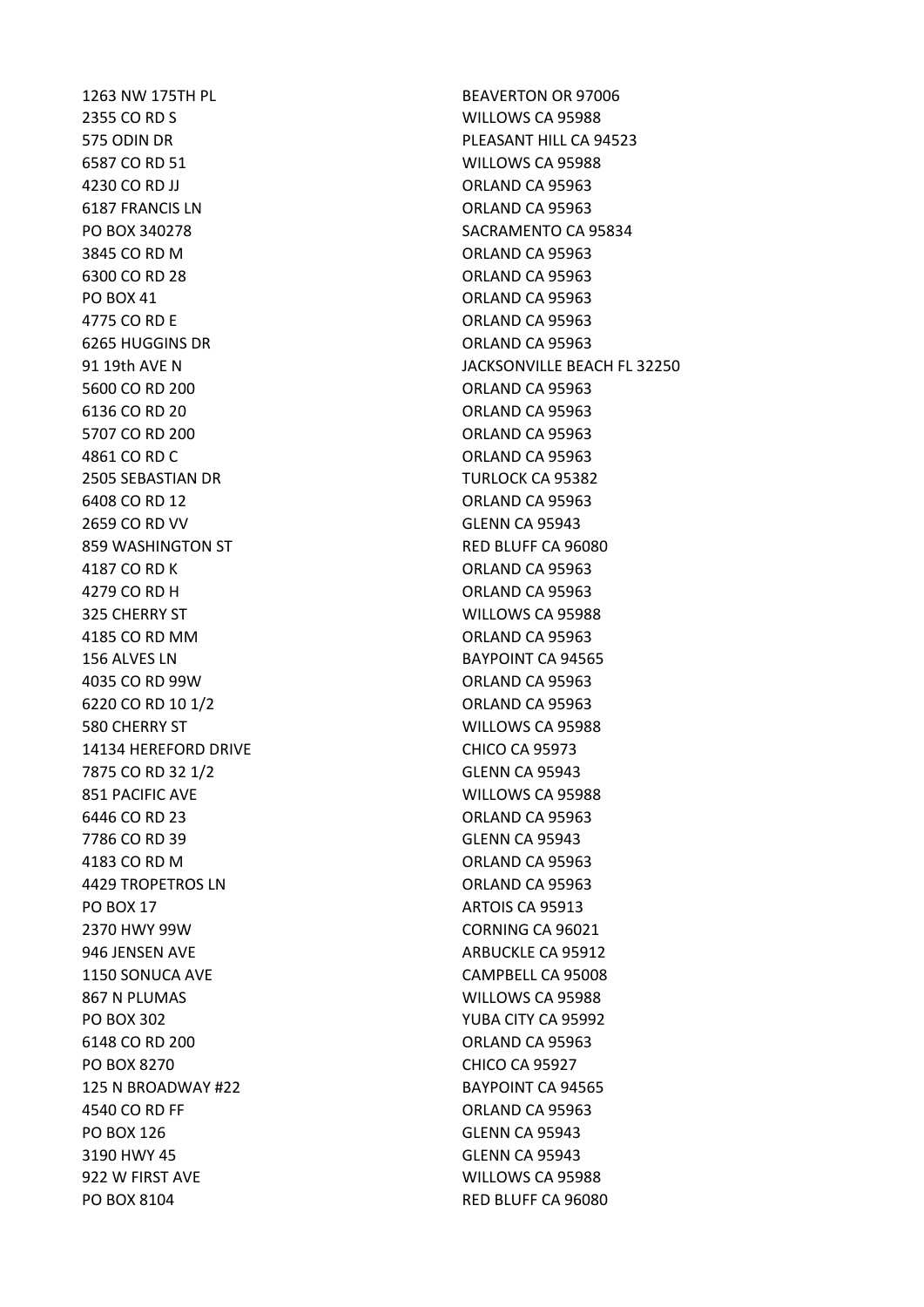4717 CO RD E ORLAND CA 95963 633 N SHASTA WILLOWS CA 95988 4266 CO RD MM ORLAND CA 95963 6574 CO RD 51 WILLOWS CA 95988 222 S CRAWFORD AVE WILLOWS CA 95988 4284 CO RD L ORLAND CA 95963 4259 CO RD MM ORLAND CA 95963 4365 CO RD O ORLAND CA 95963 2646 APPIAN WAY STE 32 PINOLE CA 94564 4187 CO RD M ORLAND CA 95963 7529 CO RD 57 GLENN CA 95943 2327 CO RD V WILLOWS CA 95988 6484 CO RD 48 WILLOWS CA 95988 PO BOX 981 DURHAM CA 95938 925 WALNUT ST ALAMEDA CA 94501 2607 WHITE AVE CHICO CA 959730433 911 WASHINGTON ST WILLOWS CA 95988 4533 CO RD G ORLAND CA 95963 PO BOX 211 ARTOIS CA 95913 PO BOX 335 ARTOIS CA 95913 2518 POPPY DR LODI CA 95242 6378 CO RD 14 **ORLAND CA 95963** 6296 CO RD 18 ORLAND CA 95963 531 S VILLA AVE WILLOWS CA 95988 621 THIRD ST WILLOWS CA 95988 105 MODOC ST ORLAND CA 95963 83 RENNAT WAY **CAN A SERVICE SERVICE SERVICE SERVICE SERVICE SERVICE SERVICE SERVICE SERVICE SERVICE SERVICE S** 1983 CO RD KK WILLOWS CA 95988 4080 CO RD HH ORLAND CA 95963 4660 CO RD E ORLAND CA 95963 8169 CO RD 30 GLENN CA 95943 PO BOX 832 MC CALL ID 83638-0832 4312 CO RD E ORLAND CA 95963 4308 CO RD E ORLAND CA 95963 4241 CO RD F ORLAND CA 95963 PO BOX 102 artol by the contract of the contract of the contract of the contract of the contract of the contract of the contract of the contract of the contract of the contract of the contract of the contract of the contra 6284 CANELLA DR ORLAND CA 95963 5934 CO RD 200 ORLAND CA 959639001 7261 CO RD 20 ORLAND CA 95963 642 5TH ST WILLOWS CA 95988 4101 CO RD HH ORLAND CA 95963 6191 CO RD 11 ORLAND CA 95963 6289 HUGGINS DR **ORLAND CA 95963** 7012 HWY 32 ORLAND CA 95963 PO BOX 1248 FORT BRAGG CA 95437 6715 CO RD 20 ORLAND CA 95963 2084 CO RD X GLENN CA 95943

PO BOX 162 **HAMILTON CITY CA 95951** PO BOX 1112 **HAMILTON CITY CA 95951** 38652 SPETTI COURT FREMONT CA 945364345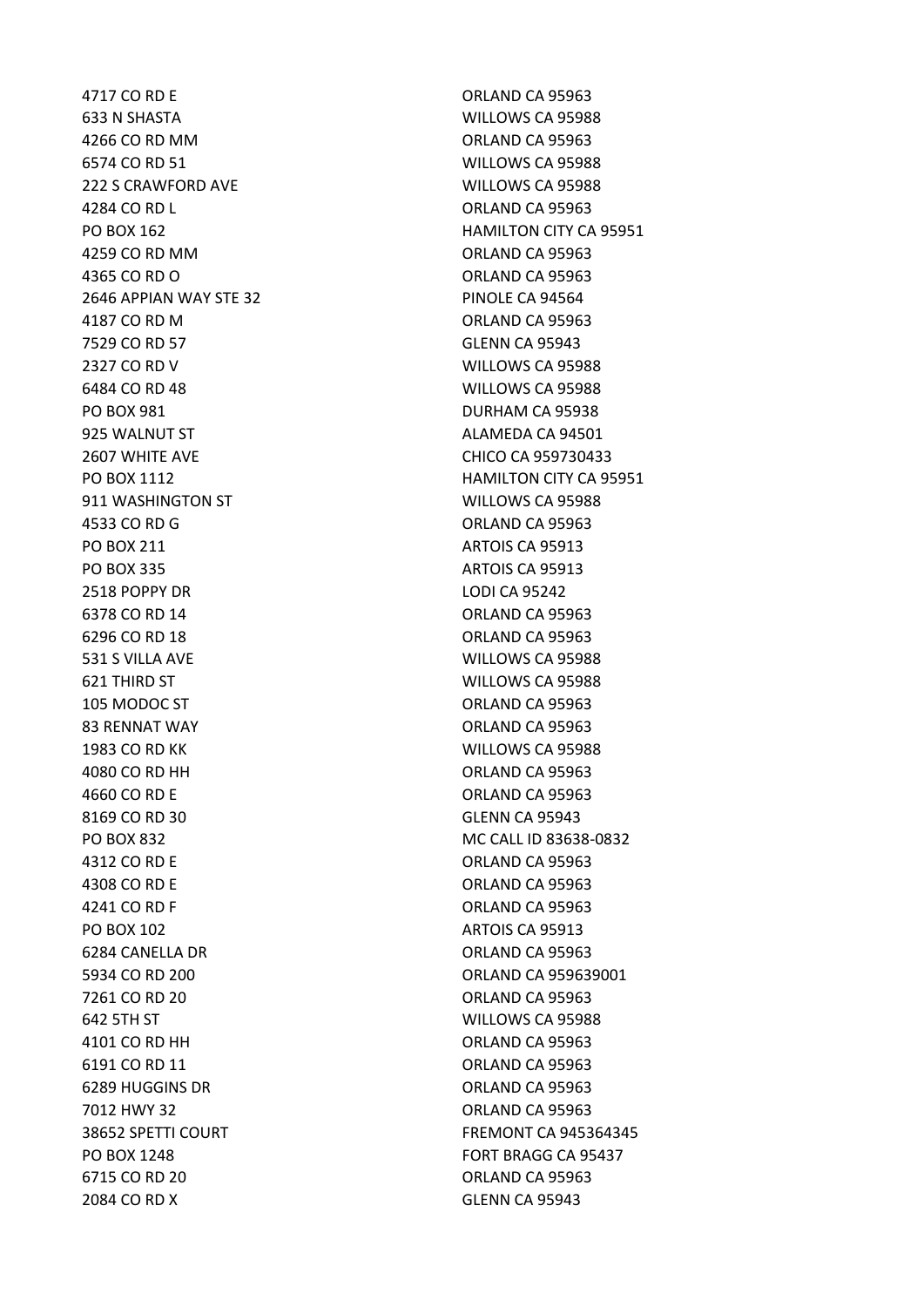PO BOX 998 CORNING CA 96021 PO BOX 3 ORLAND CA 95963 6380 CO RD 15 **ORLAND CA 95963** 127 CENTRAL ST CONTRACTED A CONTRACTED A SERIES ORLAND CA 95963 PO BOX 951 ORLAND CA 95963 453 THIRD ST WILLOWS CA 95988 6180 CO RD 12 **ORLAND CA 95963** 4093 CO RD HH ORLAND CA 95963 627 ORCHARD ST WATSONVILLE CA 95076 4694 CO RD E ORLAND CA 95963 6103 CO RD 53 WILLOWS CA 95988 PO BOX 863 WILLOWS CA 95988 969 N PLUMAS ST WILLOWS CA 95988 70 DOVER CLIFF WAY JOHNS CREEK GA 30022 5909 CO RD 60 WILLOWS CA 95988 7382 LINDSEY AVE CONTROLLER CONTROLLER CONTROLLER ORLAND CA 95963 7428 CO RD 36 GLENN CA 95943 PO BOX 512 ORLAND CA 95963 23757 CARONA AVE CORNING CA 96021 6649 CO RD 57 WILLOWS CA 95988 100 THORNDALE DR #361 SAN RAFAEL CA 94903 PO BOX 301 ARTOIS CA 95913 6320 CO RD 200 ORLAND CA 95963 6361 STONE RIDGE DR **CONCLUSIVE CONSUMING A SET ORLAND CA 95963** 6261 STONE RIDGE DR ORLAND CA 95963 4192 CO RD S ORLAND CA 95963 PO BOX 732 RED BLUFF CA 96080 7271 HWY 32 ORLAND CA 95963 6171 CO RD 12 **ORLAND CA 95963** 4216 CO RD L ORLAND CA 95963 4170 CO RD M ORLAND CA 95963 6447 CO RD 20 **ORLAND CA 95963** 4268 CO RD KK ORLAND CA 95963 4205 CO RD L ORLAND CA 95963 915 PACIFIC AVE WILLOWS CA 95988 PO BOX 966 WILLOWS CA 95988 4085 CO RD 99W ORLAND CA 95963 4246 COUNTY ROAD L<br>
ORALND CA 95963 PO BOX 86 ARTOIS CA 95913 6901 CO RD 19 ORLAND CA 95963 4778 CO RD DD ORLAND CA 95963 4022 CO RD P CA 95963 6441 CO RD 23 ORLAND CA 95963 3920 CO RD O ORLAND CA 95963 PO BOX 26 ORLAND CA 95963 6470 CO RD 20 **ORLAND CA 95963** PO BOX 227354 LOS ANGELES CA 90022

3024 ERWIN LN LAKE HAVASU CITY AZ 86404 500 VIA MONTE DORO REDONDO BEACH CA 90277 1007 BERING CT SUISUN CITY CA 94585-2170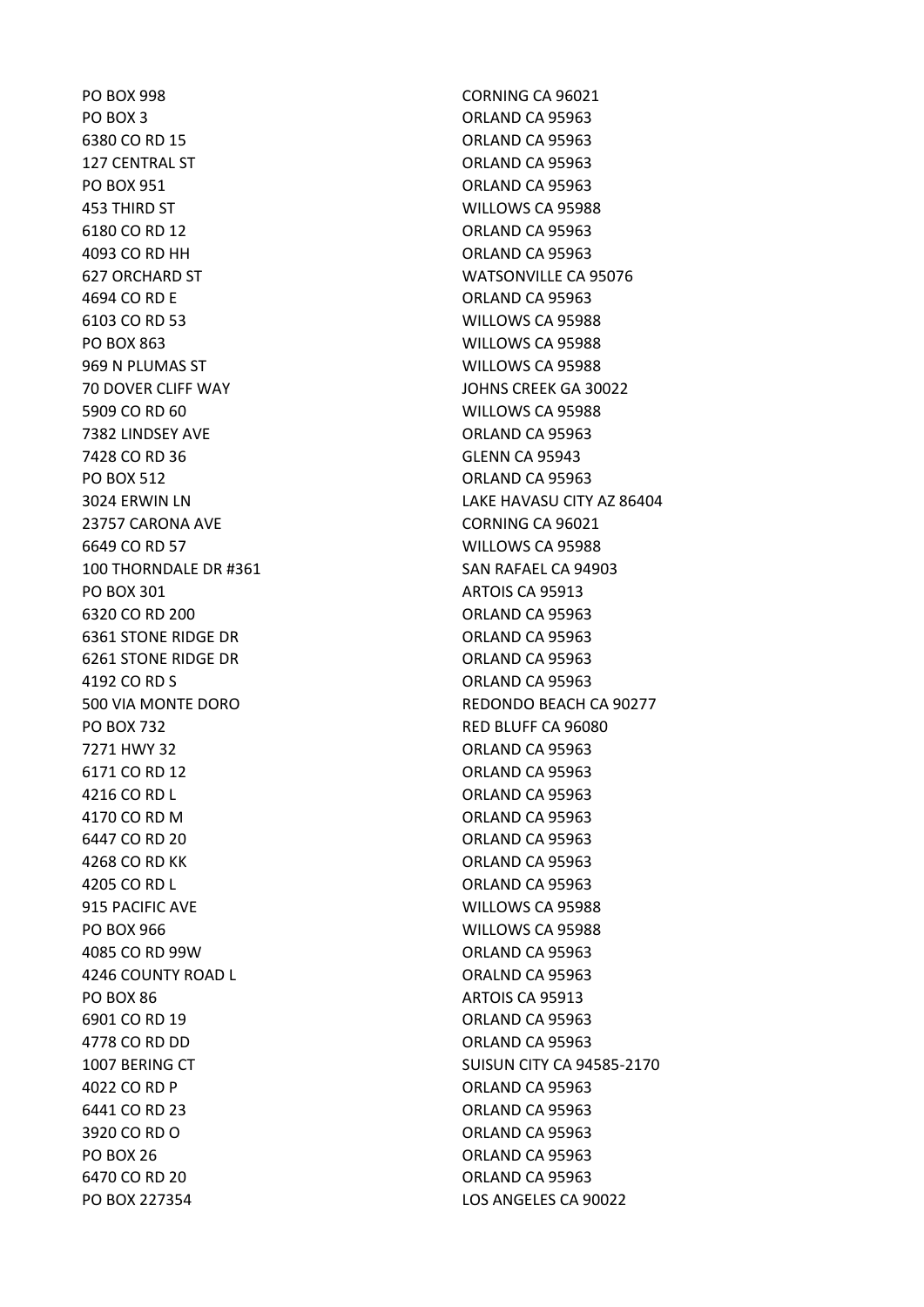24 HARRINGTON RD MORAGA CA 94556 2150 BLACK BUTTE RD CORNING CA 96021 6359 CO RD 14 ORLAND CA 95963 5669 CO RD 65 WILLOWS CA 95988 6187 CO RD 51 WILLOWS CA 95988 203 W 2ND AVE WILLOWS CA 95988 1580 MESA RD DURHAM CA 95938 802 CHERRY CIRCLE **CHERRY CIRCLE CONSUMING CA 95963** 6278 HUGGINS DR **ORLAND CA 95963** 4280 CO RD N ORLAND CA 95963 4591 CO RD H ORLAND CA 95963 6405 CO RD 11 ORLAND CA 95963 564 SUGARLOAF DR DAYTON NV 89403 7043 HWY 32 #29 ORLAND CA 95963 6541 CO RD 51 WILLOWS CA 95988 511 N 4TH ST WILLOWS CA 95988 PO BOX 804 WILLOWS CA 95988 6040 CO RD 7 ORLAND CA 95963 6160 CO RD 8 ORLAND CA 95963 7006 CO RD 15 ORLAND CA 95963 1021 N BUTTE ST WILLOWS CA 95988 6232-6238 CO RD 15 ORLAND CA 95963 6328 CO RD 15 **ORLAND CA 95963** 4170 CO RD MM ORLAND CA 95963 28 A ST ORLAND CA 95963 6285 CANELLA DR **ORLAND CA 95963** 29 UNION WAY **VACAVILLE CA 95687** 7301 CO RD 24 ORLAND CA 95963 4772 CO RD DD ORLAND CA 95963 6072 CO RD 8 ORLAND CA 95963 1364 EAST SHORE DR ALAMEDA CA 94501 4088 CO RD H ORLAND CA 95963 949 N BUTTE ST WILLOWS CA 95988 4176 CO RD M ORLAND CA 95963 4229 DREWS WAY ORLAND CA 95963 PO BOX 78 ARTOIS CA 95913 PO BOX 216 **ORLAND CA 95963** PO BOX 320 LOS GATOS CA 95031 6693 CO RD 20 **ORLAND CA 95963** 6495 CO RD 23 ORLAND CA 95963 7193 CO RD 15 ORLAND CA 95963 7420 CO RD 19 ORLAND CA 95963 7425 CO RD 19 ORLAND CA 95963 PO BOX 18 ARTOIS CA 95913 410 S CULVER AVE WILLOWS CA 95988 4215 DREWS WAY ORLAND CA 95963 636 4TH ST WILLOWS CA 95988 4169 CO RD KK ORLAND CA 95963 6465 CO RD 24 ORLAND CA 95963

6314 CO RD 23 ORLAND CA 95963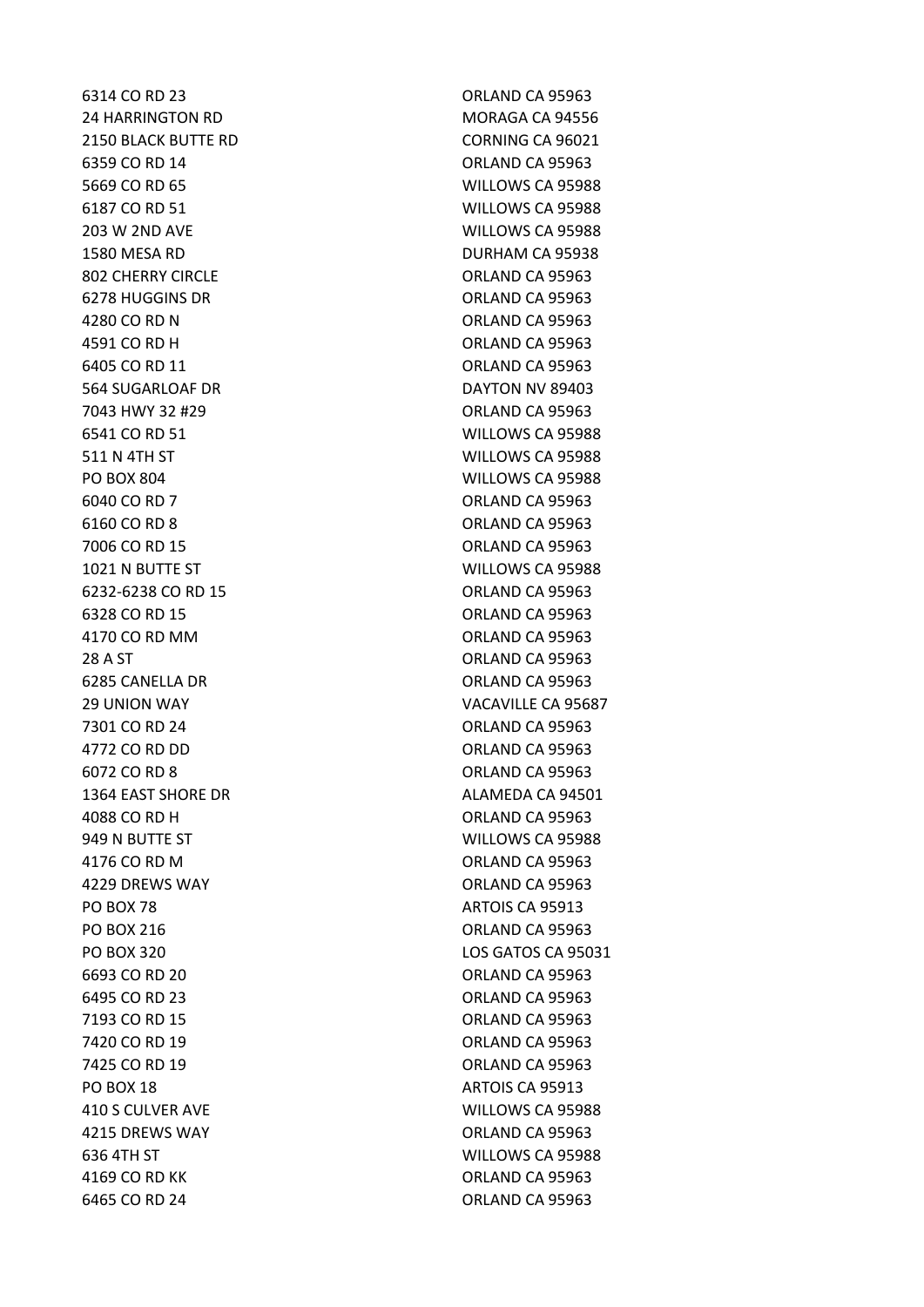8002 CO RD 31 GLENN CA 95943 6238 CO RD 53 WILLOWS CA 95988 6601 HWY 20 UKIAH CA 95482 416 5TH ST WILLOWS CA 95988 1670 CO RD D WILLOWS CA 95988 652 N COLUSA ST WILLOWS CA 95988 527 5TH ST WILLOWS CA 95988 PO BOX 81 ARTOIS CA 95913 7864 CO RD 34 GLENN CA 95943 4442 CO RD P ORLAND CA 95963 PO BOX 23165 PLEASANT HILL CA 94523 1070 PACIFIC AVE WILLOWS CA 95988 6718 CO RD 20 **ORLAND CA 95963** 968 WOODRIDGE CT YUBA CITY CA 95993 6200 CO RD 14 ORLAND CA 95963 2056 HWY 45 GLENN CA 95943 712 QUEEN ST WILMINGTON NC 28401-5254 3355 HWY 128 CALISTOGA CA 94515 PO BOX 1350 **HAMILTON CITY CA 95951** 6906 CO RD 200 ORLAND CA 95963 4204 CO RD JJ ORLAND CA 95963 742 NILES CANYON LN CHICO CA 95973 112 WOODHAVEN CT **CHALLAND CA 95963** 3740 CARRIGAN COMMON LIVERMORE CA 94550 4038 CO RD FF ORLAND CA 95963 7016 CO RD 15 ORLAND CA 95963 PO BOX 343 ARTOIS CA 95913 9453 PERKINS RD CHICO CA 95928 1010 N HUMBOLDT AVE WILLOWS CA 95988 6440 WESTGATE LANE WILLOWS CA 95988 6248 CO RD 10 1/2 ORLAND CA 95963 6340 CO RD 21 ORLAND CA 95963 4363 CO RD DD ORLAND CA 95963 2890 AVENIDA DELANDA RENO NV 89523 2541 ALICANTE COURT CAMARILLO CA 93012 7911 INDIAN ARROW COURT **COURT COUNT CONTRES** ORANGEVALE CA 95662 4436 CO RD DD ORLAND CA 95963 6844 CO RD 19 ORLAND CA 95963 6259 CO RD 25 ORLAND CA 95963 6344 STONE RIDGE DR **CALL CONTROLLER STONE RIDGE DR** ORLAND CA 95963 4576 CO RD OO CONSIDER THE CONSIDERATION OR A 95963 1303 GRACELYN DR ORLAND CA 95963 PO BOX 648 WILLOWS CA 95988 6252 CO RD 15 ORLAND CA 95963 6282 CO RD 9 ORLAND CA 95963 6896 CO RD 19 ORLAND CA 95963 385 N FOURTH ST **KALAMAZOO MI 49009** 6497 CO RD 21 ORLAND CA 95963 2011 ADOBE CANYON RD KENWOOD CA 95452 2953 CO RD U GLENN CA 95943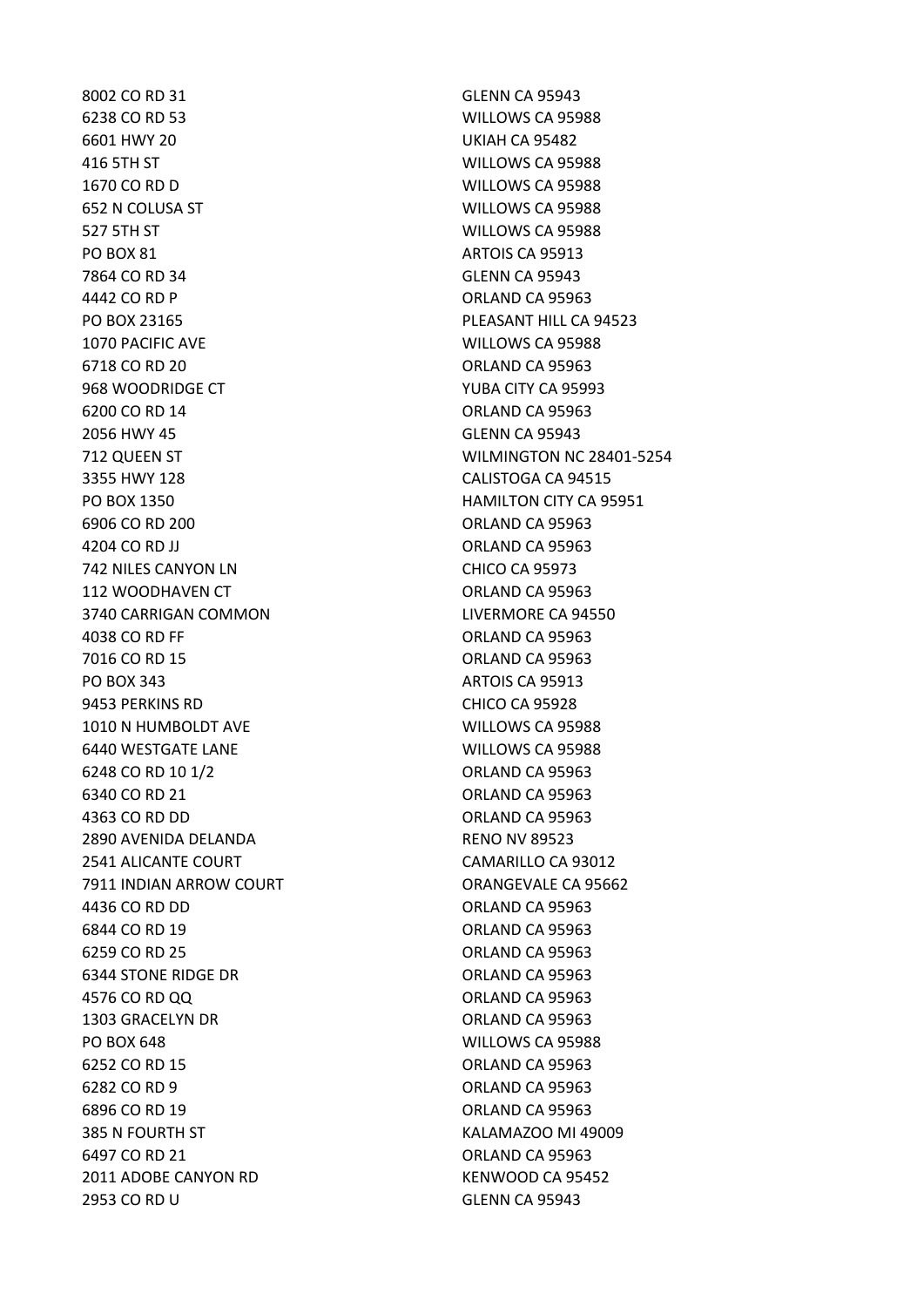8029 CO RD 30 GLENN CA 95943 676 FOURTH ST WILLOWS CA 95988 6451 CO RD 24 ORLAND CA 95963 2053 DONNA RAYE LIVE OAK CA 95953 PO BOX 1061 WILLOWS CA 95988 6692 CO RD 21 ORLAND CA 95963 7739 CO RD 61 **PRINCETON CA 959709501** 2360 TASSO ST PALO ALTO CA 94301-4139 6275 CANELLA DR ORLAND CA 95963 4599 CO RD FF ORLAND CA 95963 4599-4601 CO RD H ORLAND CA 95963 4004 CO RD H ORLAND CA 95988 4189 CO RD 99W ORLAND CA 95963 4772 3RD AVE ORLAND CA 95963 6324 CO RD 9 ORLAND CA 95963 6898 CO RD 18 ORLAND CA 95963 4271 CO RD L CO ROLL CO ROLL CO ROLL CO RD L 13834 WINESAP CT CHICO CA 95973 7040 CO RD 15 ORLAND CA 95963 6390 CO RD 24 ORLAND CA 95963 4251 CO RD L CO ROLLAND CA 95963 PO BOX 36 ARTOIS CA 95913 6892 CO RD 200 ORLAND CA 95963 4060 CO RD FF ORLAND CA 95963 12216 SE 164TH AVE RENTON WA 98059 6216 CO RD 53 WILLOWS CA 95988 6213 CO RD 14 ORLAND CA 95963 PO BOX 301 WILLOWS CA 95988 PO BOX 1151 CA 95963 543 GLENNWOOD LN WILLOWS CA 95988 6411 CO RD 14 ORLAND CA 95963 7549 CO RD 24 ORLAND CA 95963 1345 RIDGERUN DR ROSEVILLE CA 95747 5915 HWY 162 WILLOWS CA 95988 4161 LINDA PLACE ORLAND CA 95963 6557 CO RD 51 WILLOWS CA 95988 4668 CO RD E ORLAND CA 95963 4535 CO RD H ORLAND CA 95963 6330 CO RD 200 ORLAND CA 95963 3992 CO RD M ORLAND CA 95963 500 W MIDDLEFIELD ROAD #44 MOUNTAIN VIEW CA 94043 975 CO RD D WILLOWS CA 95988 6403 CO RD 48 WILLOWS CA 95988 PO BOX 190 WILLOWS CA 95988 3040 FAIRWAY AVE MADERA CA 93637 4114 CO RD S ORLAND CA 95963 6240 MONTECITO BLVD SANTA ROSA CA 95409 PO BOX 901 **HAMILTON CITY CA 95951** 1771 CO RD F WILLOWS CA 95988 332 YUBA ST ORLAND CA 95963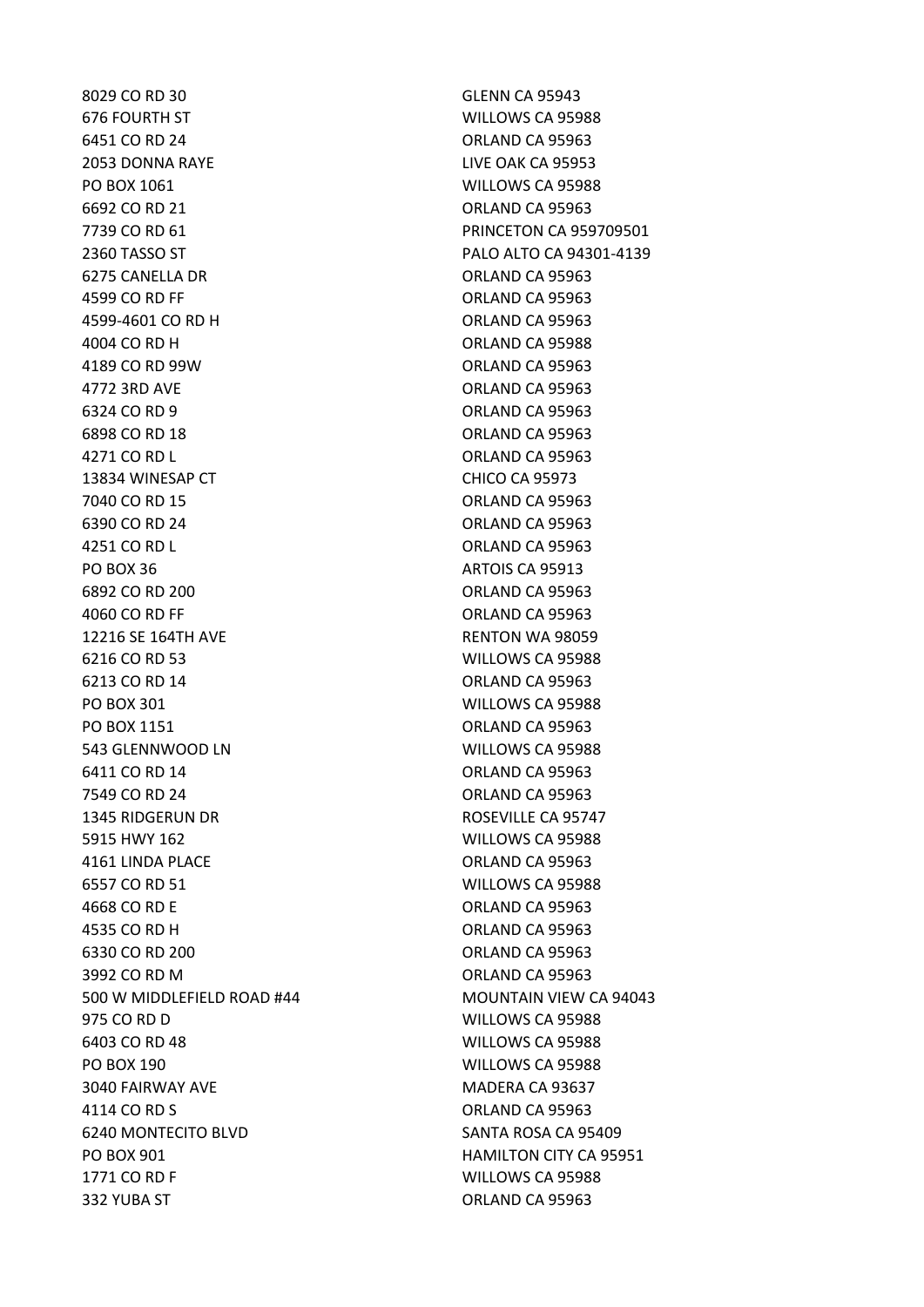2789 DURHAM DAYTON HWY CHICO CA 95928 1400 DOUGLAS ST, STOP 1640 OMAHA NE 68179 9258 DEFIANCE CIRCLE SACRAMENTO CA 95827-1009 6935 CO RD 47 WILLOWS CA 95988 6264 CO RD 39 WILLOWS CA 95988 6280 CO RD 18 ORLAND CA 95963 638 N COLUSA ST WILLOWS CA 95988 7671 CO RD 39 GLENN CA 95943 853 N BUTTE ST WILLOWS CA 95988 2199 CO RD TT WILLOWS CA 95988 1809 E 24TH AVE #B HUTCHINSON KS 67502 821 PAPST AVE ORLAND CA 95963 6230 CO RD 12 **ORLAND CA 95963** 2570 CO RD I WILLOWS CA 95988 103 N VILLA AVE WILLOWS CA 95988 936 CO RD F WILLOWS CA 95988 6945 CO RD 39 WILLOWS CA 95988 6793 CO RD 39 WILLOWS CA 95988 2415 CO RD P WILLOWS CA 95988 6183 CO RD 62 WILLOWS CA 95988 6789 CO RD 39 WILLOWS CA 95988 2421 CO RD P WILLOWS CA 95988 1103 CO RD J WILLOWS CA 95988 6874 CO RD 45 WILLOWS CA 95988 801 APPLEWOOD WAY WILLOWS CA 95988 1767 CENTER ST ESCALON CA 95320 1567 ROSE ST BERKELEY CA 94703 490 MCQUITTY LN **STEVENSVILLE MT 59870** PO BOX 1006 WILLOWS CA 95988 PO BOX 2083 WILLOWS CA 95988 1499 CO RD WW GLENN CA 95943 986 CRAGMONT AVE BERKELEY CA 94708 1260 MUIR AVE CHICO CA 95973 **741 SMITH FLAT RD ANGELS CAMP CA 95222** 7365 CO RD 21 ORLAND CA 95963 PO BOX 229 ARTOIS CA 95913 6282 HUGGINS DR ORLAND CA 95963 210 S LASSEN WILLOWS CA 95988 4220 DREWS WAY ORLAND CA 95963 3032 WOLFE CT ANTELOPE CA 95843 4449 CO RD M 1/2 ORLAND CA 95963 4294 CO RD N ORLAND CA 95963 3540 GREENSTONE PL **REDDING CA 96001** 110 VIA MORRO CT CHICO CA 95928 12 VALLOMBROSA CIRCLE CHICO CA 95926 6787 CO RD 19 **ORLAND CA 95963** 6552 KRISKI COURT ORLAND CA 95963 6268 CO RD 23 ORLAND CA 95963 5771 CO RD 65 WILLOWS CA 95988 4186 CO RD L **ORLAND CA 95963**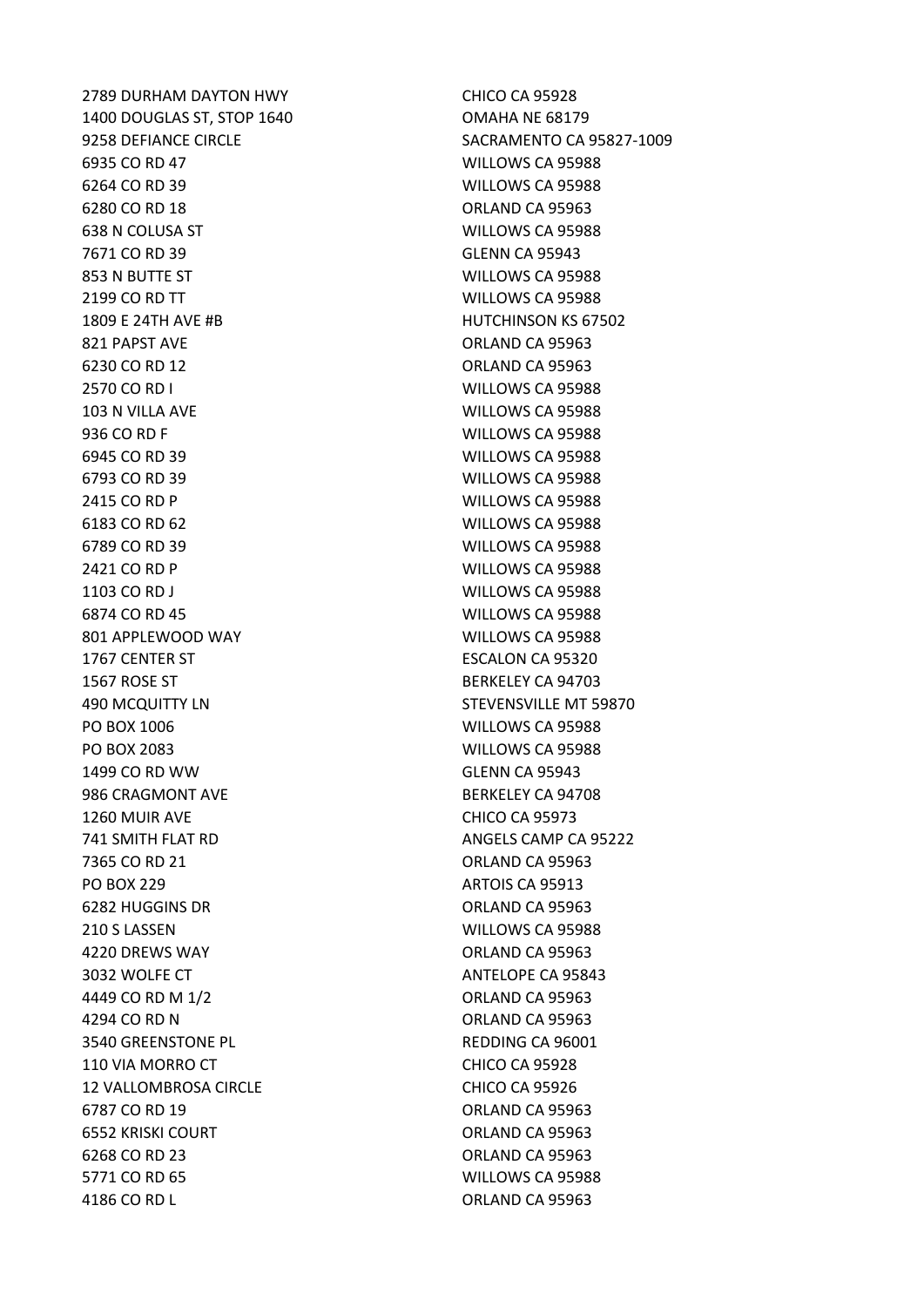6214 CO RD 15 ORLAND CA 95963 PO BOX 697 JACKSON CA 95642 PO BOX 335 FORTUNA CA 95540 920 WASHINGTON ST WILLOWS CA 95988 7337 CO RD 30 ORLAND CA 95963 3662 CO RD U ORLAND CA 95963 1064 WASHINGTON ST WILLOWS CA 95988 6276 CO RD 17 ORLAND CA 95963 4156 LINDA PL **ORLAND CA 95963** 3973 CO RD 99W ORLAND CA 95963 4434 CO RD P CA 95963 6220 CO RD 53 WILLOWS CA 95988 712 N MURDOCK AVE WILLOWS CA 95988 6613 HWY 162 WILLOWS CA 95988 4218 CO RD M ORLAND CA 95963 6743 CO RD 19 ORLAND CA 95963 PO BOX 323 ARTOIS CA 95913 6451 CO RD 23 ORLAND CA 95963 2523 CO RD J WILLOWS CA 95988 PO BOX 2159 WILLOWS CA 95988 4222 CO RD S ORLAND CA 95963 4246 CO RD K ORLAND CA 95963 4563 CO RD PP ORLAND CA 95963 PO BOX 771 WILLOWS CA 95988 6271 HUGGINS DR **ORLAND CA 95963** 7253 CO RD 24 ORLAND CA 95963 4375 CO RD DD ORLAND CA 95963 6252 CO RD 9 ORLAND CA 95963 118 PRYDE AVE BIGGS CA 95917 7685 CO RD 36 GLENN CA 95943 2830 ARGUELLO DR BURLINGAME CA 94010 6411 CO RD 21 **ORLAND CA 95963** 6870 CO RD 16 **ORLAND CA 95963** PO BOX 172 CREAND CA 95963 8051 CO RD 30 1/2 GLENN CA 95943 7997 CO RD 33 GLENN CA 95943 7989 CO RD 33 GLENN CA 95943 241 E SHASTA ORLAND CA 95963 18850 NEWVILLE RD **ORLAND CA 95963** 874 HWY 45 **PRINCETON CA 95970** 7514 CO RD 9 ORLAND CA 95963 7211 CANA HWY CHICO CA 95973 6270 HUGGINS DR ORLAND CA 95963 PO BOX 500 SLATER IA 50244 1749 CO RD Y BUTTE CITY CA 95920 825 STENERI WAY SPARKS NV 89431

PO BOX 2256 CAVE JUNCTION OR 97523-2256 PO BOX 2163 NORTH HIGHLANDS CA 95660 10444 CROW CANYON RD CASTRO VALLEY CA 94552 PO BOX 1095 HAMILTON CITY CA 95951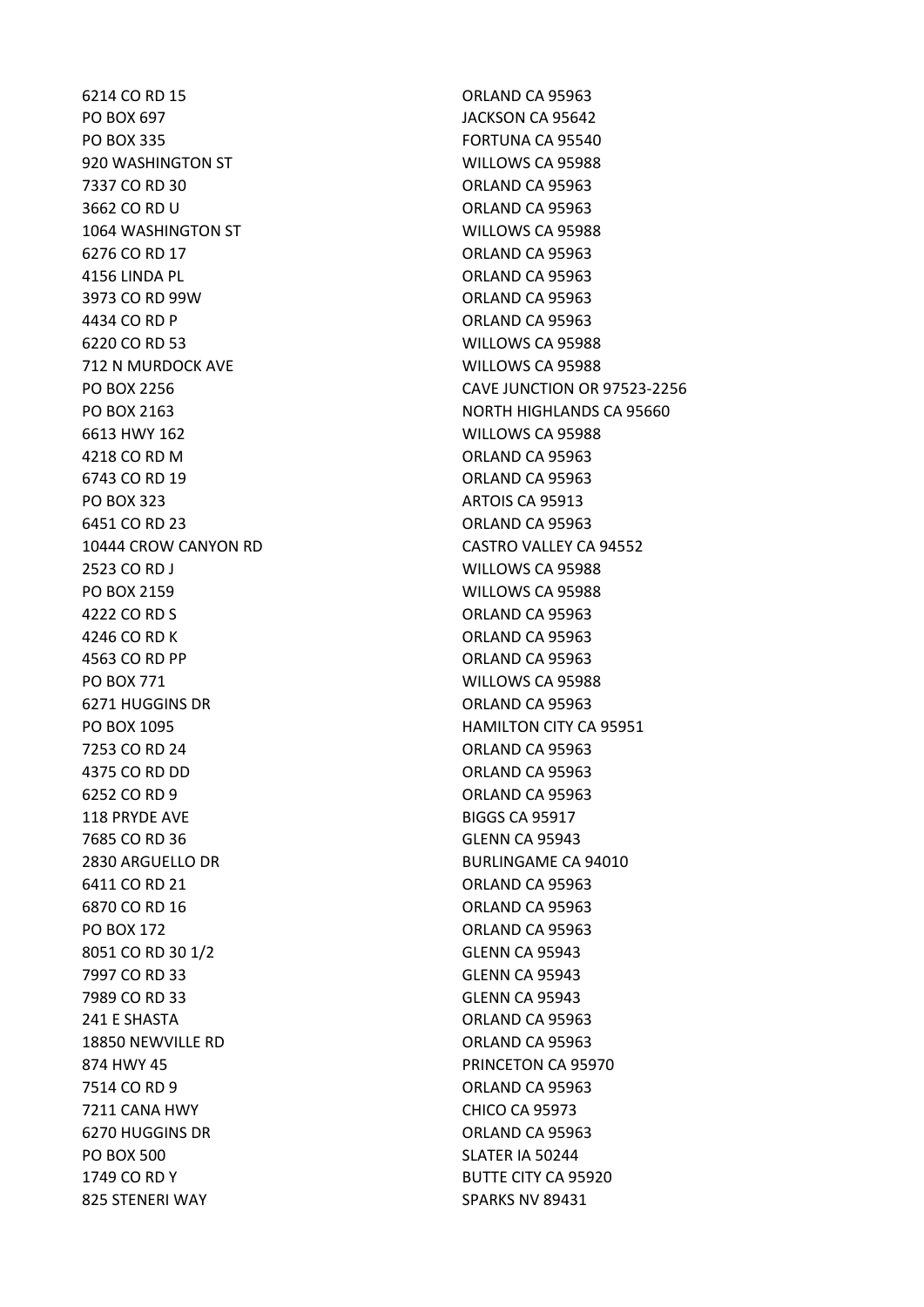4306 CO RD K 1/2 ORLAND CA 95963 4836 CO RD M ORLAND CA 95963 2453 CO RD W GLENN CA 95943 921 JACKSON ST WILLOWS CA 95988 1110 CIVIC CENTER BLVD 404 YUBA CITY CA 95993 4176 CO RD MM ORLAND CA 95963 PO BOX 2540 NAPA CA 94558 PO BOX 83 ARBUCKLE CA 95912 4432 TROPETROS LN CONTROL CA 95963 3029 MERCED DR DAVIS CA 95616 6934 CO RD 12 ORLAND CA 95963 4627 CO RD H ORLAND CA 95963 6283 HUGGINS DR ORLAND CA 95963 6175 CO RD 8 ORLAND CA 95963 325 LIBERTY RD PETALUMA CA 94952 PO BOX 4563 ORLAND CA 95963 527 CHERRY ST WILLOWS CA 95988 6772 CO RD 45 WILLOWS CA 95988 6276 CO RD 200 ORLAND CA 95963 6227 CO RD 62 WILLOWS CA 95988 905 W 1ST AVE WILLOWS CA 95988 7745 CO RD 43 WILLOWS CA 95988 6770 CO RD 45 WILLOWS CA 95988 4129 CO RD K ORLAND CA 95963 6738 CO RD 47 WILLOWS CA 95988 4682 CO RD E ORLAND CA 95963 16300 CHRISTENSEN RD #135 SEATTLE WA 98188 920 PACIFIC AVE WILLOWS CA 95988 6768 CO RD 45 WILLOWS CA 95988 334 S SHASTA ST WILLOWS CA 95988 1024 GREENWICH DR CHICO CA 95926 651 N LASSEN ST WILLOWS CA 95988 PO BOX 725 PENNGROVE CA 94951 911 BAHAMA COURT **REDDING CA 96003** 1055 GREEN ST WILLOWS CA 95988 544 3RD ST WILLOWS CA 95988 8114 CO RD 66 **PRINCETON CA 95970** 6271 CO RD 23 ORLAND CA 95963 4018 CO RD H ORLAND CA 95963 6377 CO RD 24 ORLAND CA 95963 4111 CO RD KK ORLAND CA 95963 6556 CO RD 24 ORLAND CA 95963 667 JUNIPER DR CROWLEY LAKE CA 93546 646 THIRD ST WILLOWS CA 95988 2076 CO RD M WILLOWS CA 95988 302 W WALNUT ST WILLOWS CA 95988 3394 DRAKE CT **LAKEPORT CA 95457** 4289 CO RD K 1/2 ORLAND CA 95963 4547 CO RD FF 1/2 **ORLAND CA 95963** 

3763 CO RD M ORLAND CA 95963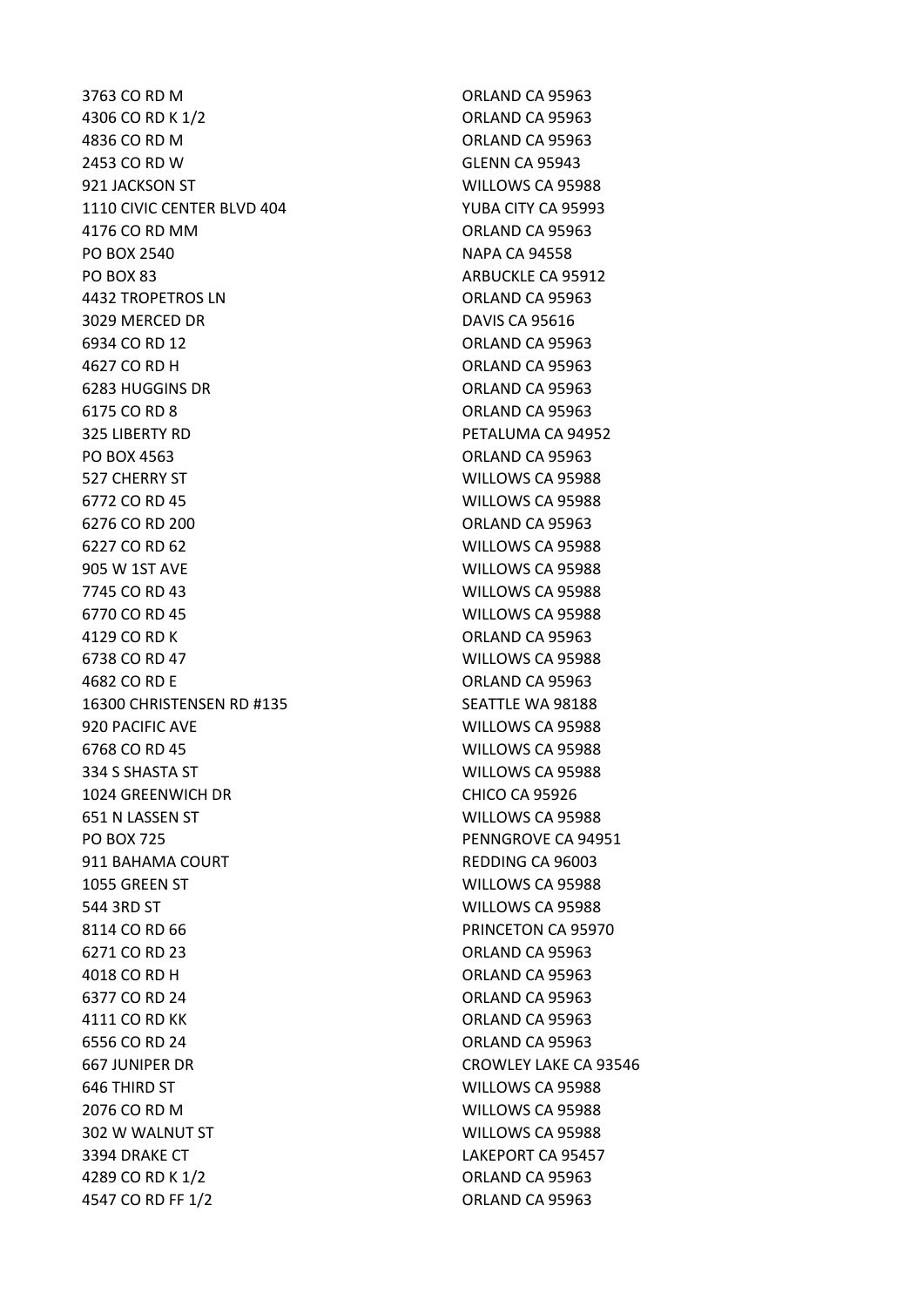468 3RD ST WILLOWS CA 95988 PO BOX 568 MERRILL OR 97633 PO BOX 962 **ORLAND CA 95963** 6878 CO RD 12 **ORLAND CA 959639714** 5556 COHASSET RD CHICO CA 959730176 425 W SECOND AVE WILLOWS CA 95988 4192 CO RD MM ORLAND CA 95963 853 NW 675 RD CENTERVIEW MO 64019 4155 CO RD M ORLAND CA 95963 PO BOX 85 ARTOIS CA 95913 675 GARDEN ST WILLOWS CA 95988 6406 CO RD 24 ORLAND CA 95963 PO BOX 85 ARTOIS CA 95913 PO BOX 74 STORRIE CA 95980 PO BOX 650 COLUSA CA 95932 6279 CO RD 14 ORLAND CA 95963 4647 CO RD FF ORLAND CA 95963 444 3RD ST WILLOWS CA 95988 849 PACIFIC AVE WILLOWS CA 95988 2013 CO RD J WILLOWS CA 95988 PO BOX 1152 WILLOWS CA 95988 PO BOX 368 MAXWELL CA 95955 6170 CO RD 39 WILLOWS CA 95988 PO BOX 322 ARTOIS CA 95913 PO BOX 294 WILLOWS CA 95988 426 3RD ST WILLOWS CA 95988 PO BOX 606 WILLOWS CA 95988 7121 HWY 32 ORLAND CA 95963 3895 CO RD VV CONTROL CONTROL CONTROL CA 95963 7418 CO RD 24 ORLAND CA 95963 3839 CO RD I ORLAND CA 95963 6654 CO RD 20 ORLAND CA 95963 7288 CO RD 21 ORLAND CA 95963 7256 CO RD 20 ORLAND CA 95963 855 W WOOD ST WILLOWS CA 95988 PO BOX 146 GLENN CA 95943 7041 CO RD 24 ORLAND CA 95963 5833 HWY 162 WILLOWS CA 95988 8133 CO RD 54 GLENN CA 95943 40 BRODERICK RD BURLINGAME CA 94010 4590 CO RD G ORLAND CA 95963 6964 CO RD 45 WILLOWS CA 95988 3145 S GATE LN CHICO CA 95929 4239 CO RD L CO ROLL CONTROL CA 95963 4607 CO RD H ORLAND CA 95963 PO BOX 349 PRINCETON CA 95970 11230 GOLD EXPRS DR#310 BX226 GOLD RIVER CA 95670 6372 STONERIDGE DR ORLAND CA 95963 1 STRATFORD WAY **CHICO CA 95973** 535 EDGEWOOD LN WILLOWS CA 95988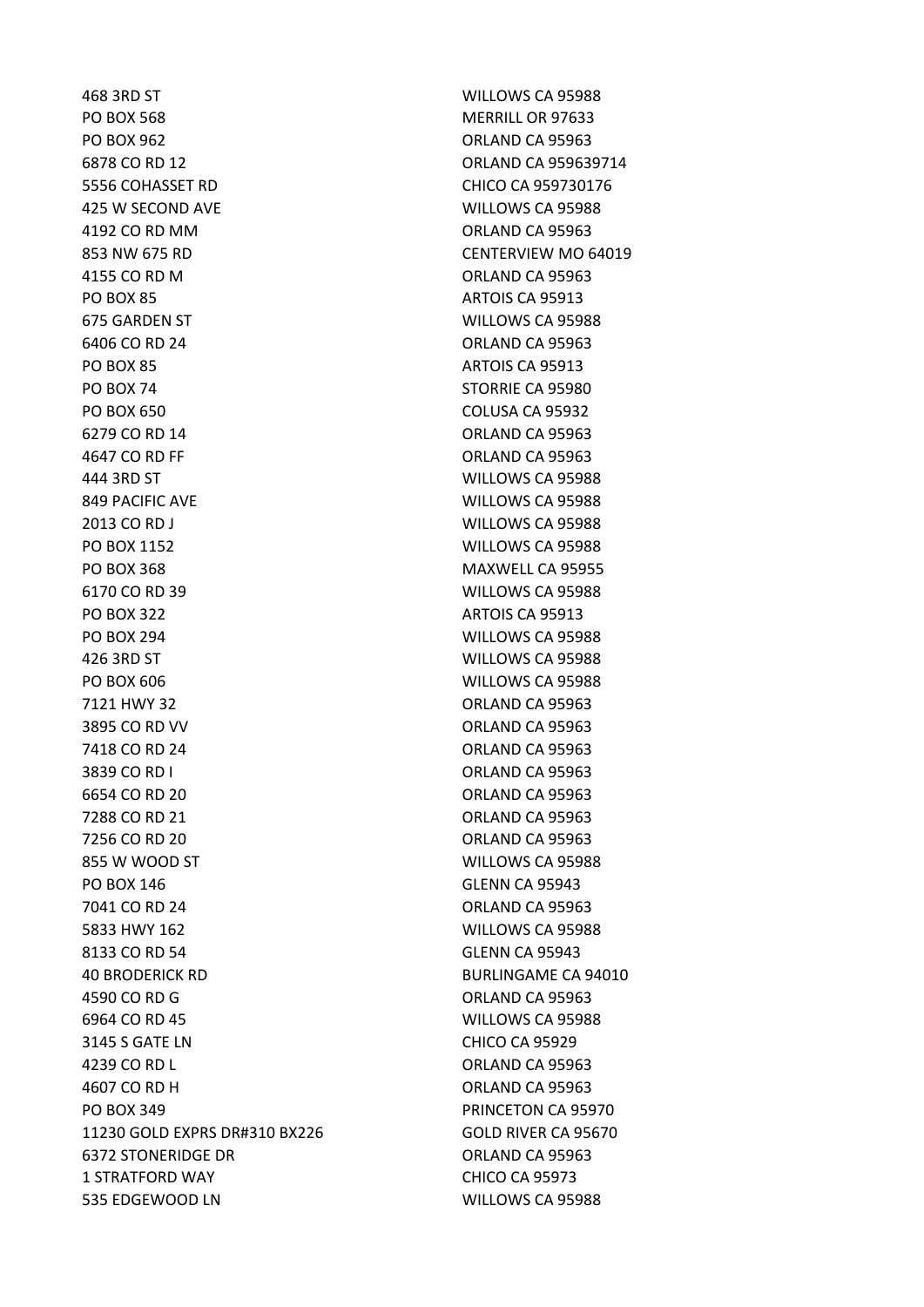2003 CO RD J WILLOWS CA 95988 PO BOX 393 ORLAND CA 95963 PO BOX 1056 CREAR CA 95963 4212 CO RD K ORLAND CA 95963 PO BOX 1238 ORLAND CA 95963 4219 CO RD F ORLAND CA 95963 1057 LA SALLE DR SACRAMENTO CA 95864 26 A ST ORLAND CA 95963 936 WASHINGTON ST WILLOWS CA 95988 6364 STONE RIDGE DR ORLAND CA 95963 6851 CO RD 200 ORLAND CA 95963 6338 COUNTRYSIDE CT **COUNTRYSIDE CT COUNTRYSIDE CT COUNTRYSIDE CT** 4381 CO RD H 1/2 **ORLAND CA 95963** 3990 CO RD I ORLAND CA 95963 857 N PLUMAS ST WILLOWS CA 95988 4192 CO RD M CA 95963 1353 CO RD VV GLENN CA 95943 4629 CO RD G Q ORLAND CA 95963 6643 CO RD 20 **ORLAND CA 95963** 4115 CO RD H ORLAND CA 95963 1367 EAST AVE CHICO CA 95926 503 5TH ST WILLOWS CA 95988 2393 CO RD V WILLOWS CA 95988 7855 CO RD 39 GLENN CA 95943 PO BOX 326 ARTOIS CA 95913 1308 STOCKTON HILL RD PMB 283 KINGMAN AZ 86401 5371 CO RD 206 **ORLAND CA 95963** 8092 CO RD 29 GLENN CA 95943 7979 CO RD 65 PRINCETON CA 95970 407 E WOOD ST WILLOWS CA 95988 1769 CO RD FF WILLOWS CA 95988 1051 TODD RD SANTA ROSA CA 95407 1894 CO RD B WILLOWS CA 95988 PO BOX 126 WILLOWS CA 95988 1356 HWY 45 GLENN CA 95943 4414 CO RD HH ORLAND CA 95963 426 BORADWAY CHICO CA 95928 4645 CO RD H ORLAND CA 95963 4007 CO RD H ORLAND CA 95963 986 N PLUMAS ST WILLOWS CA 95988 1552 MAPLEWOOD DR ORLAND CA 95963 4641 CO RD DD ORLAND CA 95963 4244 CO RD S ORLAND CA 95963 6345 CO RD 11 **ORLAND CA 95963** PO BOX 808 ALTURAS CA 96101 PO BOX 127 ARTOIS CA 95913 6756 CO RD 30 ORLAND CA 95963 4121 CO RD K ORLAND CA 95963 5218 HORIZON RIDGE DR WINDSOR CO 80550 6569 CO RD 27 ORLAND CA 95963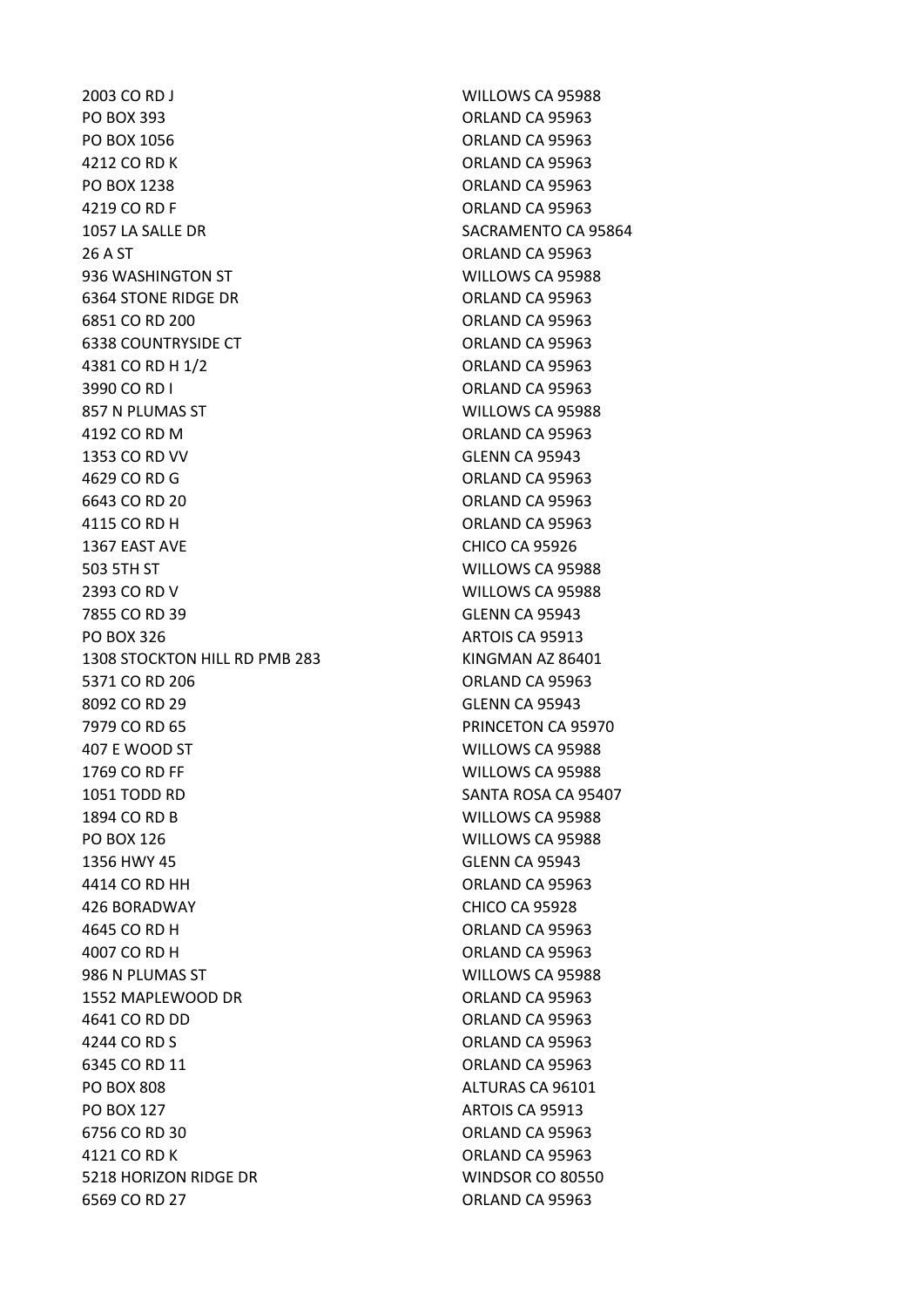4150 BELLA VISTA CHOWCHILLA CA 93610 3068 CHICO AVE CHICO CA 95928 3441 KONNING AVE CHICO CA 95928 3811 NOVARA WAY STOCKTON CA 95212 6791 CO RD 19 **ORLAND CA 95963** 6286 CANELLA DR ORLAND CA 95963 4496 CO RD E ORLAND CA 95963 6337 CO RD 14 **ORLAND CA 95963** 1190 SOUTHGATE WILLOWS CA 95988 6389 CO RD 24 ORLAND CA 95963 6449 WESTGATE LN WILLOWS CA 95988 2485 NOTRE DAME BLVD STE 370 PMB BOX 201 CHICO CA 95928 PO BOX 135 ORLAND CA 95963 PO BOX 94 WILLOWS CA 95988 1090 WASHINGTON ST WILLOWS CA 95988 933 N PLUMAS ST WILLOWS CA 95988 7031 HWY 32 ORLAND CA 95963 6294 CO RD 9 ORLAND CA 95963 6273 HUGGINS DR ORLAND CA 95963 3935 CO RD I ORLAND CA 95963 PO BOX 908 WILLOWS CA 95988 492 3RD ST WILLOWS CA 95988 PO BOX 763 MAXWELL CA 95955 PO BOX 52 MAXWELL CA 95955 PO BOX 435 HAMILTON CITY CA 95951 506 THIRD ST WILLOWS CA 95988 6273 CANELLA DR ORLAND CA 95963 PO BOX 613 ORLAND CA 95963 4182 CO RD M ORLAND CA 95963 5943 CO RD 17 **ORLAND CA 95963** 6058 CO RD 11 ORLAND CA 95963 4366 CO RD O CO ORLAND CA 95963 6910 CO RD 12 **ORLAND CA 95963** 3625 CO RD P ORLAND CA 95963 3548 CO RD P ORLAND CA 95963 23680 HOAG RD CORNING CA 96021 6614 CO RD 24 ORLAND CA 95963 ONE FERRY BUILDING STE 255 SAN FRANCISCO CA 94111 6235 CO RD 10 1/2 ORLAND CA 95963 PO BOX 1130 **WILLOWS CA 95988** PO BOX 464 **HAMILTON CITY CA 95951** 6398 CO RD 23 ORLAND CA 95963 20168 CORNING RD CORNING CA 96021 1021 WASHINGTON ST WILLOWS CA 95988 2371 NORTH AVE CHICO CA 95926 1390 SALVADOR AVE NAPA CA 94558 4664 CO RD DD ORLAND CA 95963 PO BOX 946 LOS MOLINOS CA 96055 8035 CO RD 61 **PRINCETON CA 95970** PO BOX 622 ORLAND CA 95963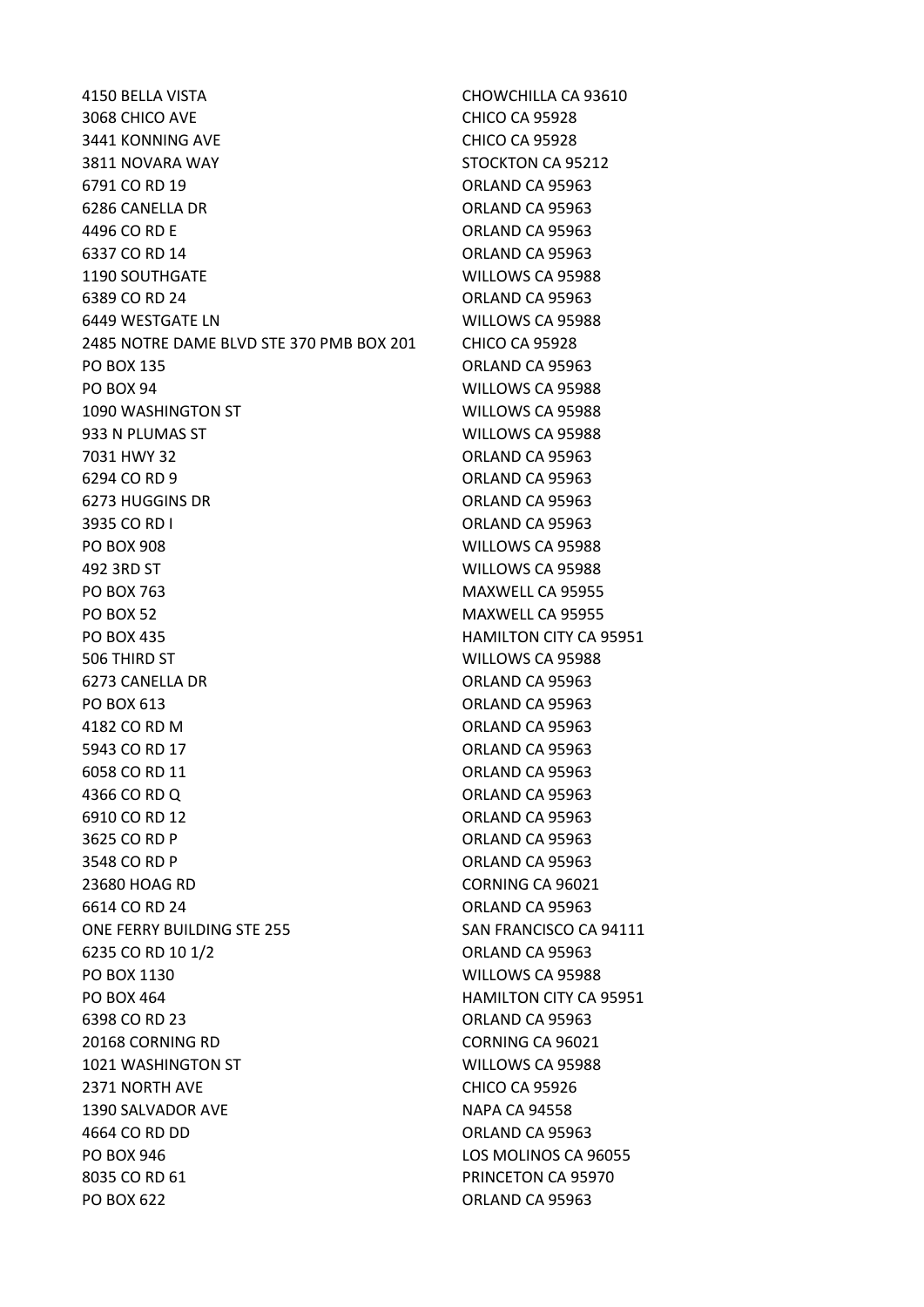6263 CO RD 20 ORLAND CA 95963 6698 CO RD 21 ORLAND CA 95963 534 4TH ST WILLOWS CA 95988 PO BOX 875 KENTFIELD CA 94914 PO BOX 1145 CRLAND CA 95963 5960 CO RD 7 ORLAND CA 95963 121 E TEHAMA ST **ORLAND CA 95963** 4790 CO RD C ORLAND CA 95963 7831 CAPAY AVE CHANGE CA 95963 7032 CO RD 15 **ORLAND CA 95963** PO BOX 16 ARTOIS CA 95913 876 N HUMBOLDT AVE WILLOWS CA 95988 PO BOX 126 ARTOIS CA 95913 6247 CO RD 10 1/2 **ORLAND CA 95963** 6375 CO RD 11 ORLAND CA 95963 1944 HAMERSLEY LN LINCOLN CA 95648 1260 MUIR AVE CHICO CA 95973 4412 CO RD P **ORLAND CA 95963** 4034 CO RD M ORLAND CA 95963 645 N PLUMAS ST WILLOWS CA 95988 6387 CO RD 18 **ORLAND CA 95963** 6369 CO RD 18 **ORLAND CA 95963** 4392 CO RD HH ORLAND CA 95963 767 CHERRY ST WILLOWS CA 95988 515 2ND ST WILLOWS CA 95988 4800 CO RD DD ORLAND CA 95963 4274 CO RD KK ORLAND CA 95963 529 ELKHORN BLVD RIO LINDA CA 95673 4111 CO RD K ORLAND CA 95963 PO BOX 78 ARTOIS CA 95913 PO BOX 283 ARTOIS CA 95913 3068 CHICO AVE CHICO CA 95928 141 TANNER WAY ORLAND CA 95963 570 W 1ST AVE WILLOWS CA 95988 10695 DECKER AVE LOS MOLINOS CA 96055 PO BOX 841 LOS MOLINOS CA 96055 And the CO RD M CA 95963 CO RD M PO BOX 208 WILLOWS CA 95988 11833 POINT ROCK WAY GOLD RIVER CA 95670 6474 CO RD 24 ORLAND CA 95963 6873 HWY 162 WILLOWS CA 95988 6356 STONE RIDGE DR ORLAND CA 95963 522 E WALNUT ST WILLOWS CA 95988 PO BOX 312 ARTOIS CA 95913 537 S VILLA AVE WILLOWS CA 95988 948 WASHINGTON ST WILLOWS CA 95988 2910 S CHURCH ST VISALIA CA 93277 920 A ST
920 A ST
920 A ST
920 A ST
920 A ST
920 A ST
920 A ST
920 A ST
920 A ST
920 A ST
920 A ST
920 A ST
920 A ST

PO BOX 5671 APACHE JUNCTION AZ 85278 1515 S RIVER RD WEST SACRAMENTO CA 95691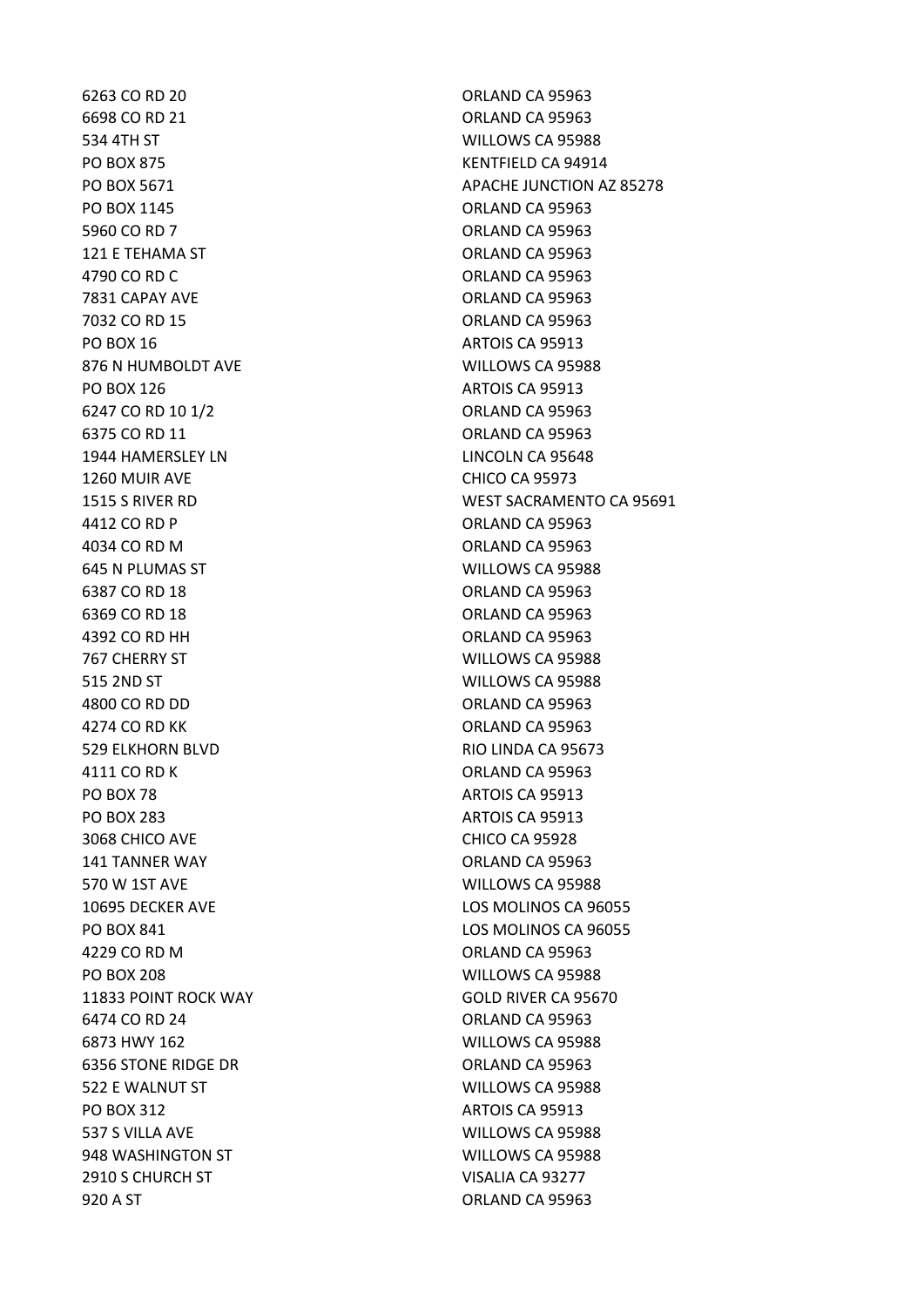4177 CO RD L CO ROLLAND CA 95963 6622 CO RD 20 ORLAND CA 95963 4174 CO RD L **ORLAND CA 95963** PO BOX 788 EDISTO SC 29438 6399 CO RD 48 WILLOWS CA 95988 338 N LASSEN ST WILLOWS CA 95988 PO BOX 462 WILLOWS CA 95988 6880 CO RD 19 ORLAND CA 95963 695 E WOOD ST WILLOWS CA 95988 511 5TH ST WILLOWS CA 95988 4556 CO RD P ORLAND CA 95963 4247 CO RD MM ORLAND CA 95963 6881 CO RD 200 ORLAND CA 95963 PO BOX 6862 SAN CARLOS CA 94070 PO BOX 2053 WOODLAND WA 98764 7954 CO RD 32 GLENN CA 95943 5647 SOUTHBROOK DR CLAYTON CA 94517 6419 CO RD 62 WILLOWS CA 95988 2028 CO RD J WILLOWS CA 95988 530 FIRST ST WILLOWS CA 95988 PO BOX 162049 SACRAMENTO CA 95816 7866 CO RD 64 PRINCETON CA 95970 920 CO RD W PRINCETON CA 95970 7813 CO RD 62 PRINCETON CA 95970 710 TRINITY ST ORLAND CA 95963 6205 CO RD 14 ORLAND CA 95963 1105 JUNIPER DR WILLOWS CA 95988 1045 W FIRST AVE WILLOWS CA 95988 3830 HAYES ST UNIT M NEWBERG OR 97132 8107 CO RD 29 GLENN CA 95943 4550 MANGELS BLVD A-2K FAIRFIELD CA 94534 PO BOX 272 YUBA CITY CA 95992 5745 CO RD 65 WILLOWS CA 95988 768 CHERRY ST WILLOWS CA 95988 22995 COFFILL RD TWAINE HARTE CA 95383 636 N THIRD ST WILLOWS CA 95988 6994 CO RD 12 ORLAND CA 95963 4097 CO RD M ORLAND CA 95963 3920 CO RD J ORLAND CA 95963 4325 CO RD H ORLAND CA 95963 6336 EVERGREEN CIRCLE ORLAND CA 95963 4663 CO RD H **ORLAND CA 95963** 136 MACDONALD AVE CHICO CA 95926 PO BOX 467 PO BOX 467 4583 CO RD FF ORLAND CA 95963 4406 CO RD Q ORLAND CA 95963 603 FOURTH ST WILLOWS CA 95988 14854 UPLAND MAGALIA CA 95954 PO BOX 610 WILLOWS CA 95988

16275 TINILYN RD LOWERLAKE CA 95457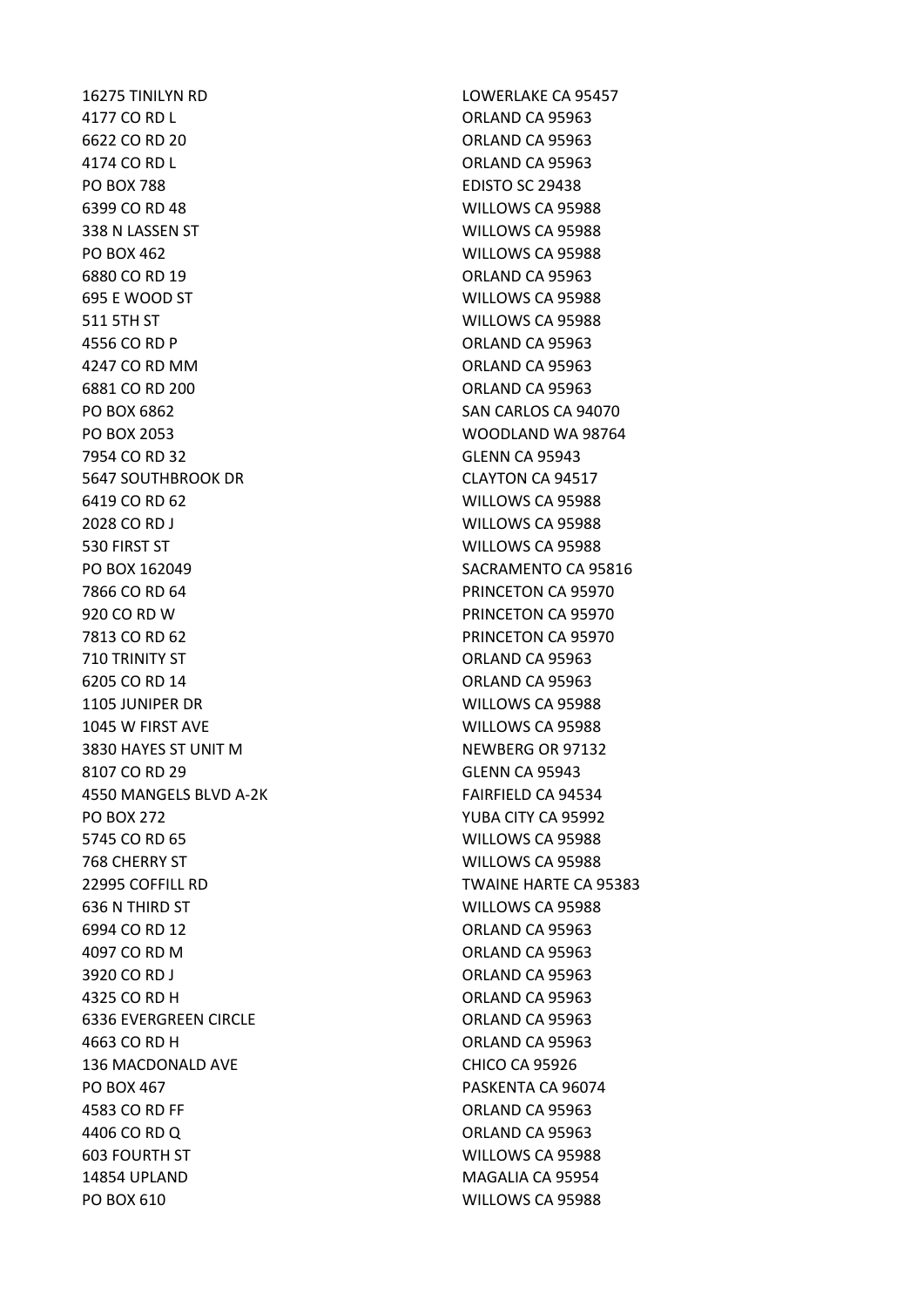7008 CO RD 24 ORLAND CA 95963 4380 CO RD N **ORLAND CA 95963** 6343 CO RD 48 WILLOWS CA 95988 PO BOX 731 ORLAND CA 95963 5925 CAPITAL HILL AVE **RICHMOND CA 94806** PO BOX 151 ARTOIS CA 95913 6328 CO RD 15 **ORLAND CA 95963** 4438 TROPETROS LN ORLAND CA 95963 PO BOX 91 DUNNIGAN CA 95937 PO BOX 266 ORLAND CA 95963 4440 CO RD N **ORLAND CA 95963** 364 W FIRST AVE WILLOWS CA 95988 7427 CO RD 44 WILLOWS CA 95988 PO BOX 270756 SUSANVILLE CA 96127 6195 FRANCIS LN ORLAND CA 95963 950 N TEHAMA ST WILLOWS CA 95988 8093 CO RD 31 GLENN CA 95943 6342 CO RD 14 ORLAND CA 95963 4143 CO RD K QRLAND CA 95963 7053 CO RD 15 ORLAND CA 95963 6841 CO RD 200 ORLAND CA 95963 PO BOX 967 LAFAYETTE CA 94549 PO BOX 1311 WILLOWS CA 95988 6368 CO RD 13 ORLAND CA 95963 4508 CO RD FF ORLAND CA 95963 PO BOX 66 ARTOIS CA 95913 4527 CO RD G Q ORLAND CA 95963 PO BOX 85 WILLOWS CA 95988 3390 LILAC SUMMIT ENCINITAS CA 92024 CITY HALL WILLOWS CA 95988 9285 SARA ANN CT DURHAM CA 95938 3511 DEL PASO RD #160 RM 240 SACRAMENTO CA 95835 855 W WOOD ST WILLOWS CA 95988 915 N TEHAMA ST WILLOWS CA 95988 1380 EAST AVE #124-109 CHICO CA 95926 PO BOX 279 ARTOIS CA 95913 6482 CO RD 18 **ORLAND CA 95963** PO BOX 38 ARTOIS CA 95913 6190 CO RD 22 ORLAND CA 95963 6384 CO RD 18 **ORLAND CA 95963** 4183 CO RD K ORLAND CA 95963 PO BOX 601 COUNCIL ID 83612 6471 CO RD 48 WILLOWS CA 95988 PO BOX 158 CREAR ORLAND CA 95963 536 FIFTH ST WILLOWS CA 95988 7773 CO RD 61 PRINCETON CA 95970 7020 CO RD 15 ORLAND CA 95963 PO BOX 5836 NAPA CA 94558 8245 CO RD 48 GLENN CA 95943 6440 CO RD 20 **ORLAND CA 95963**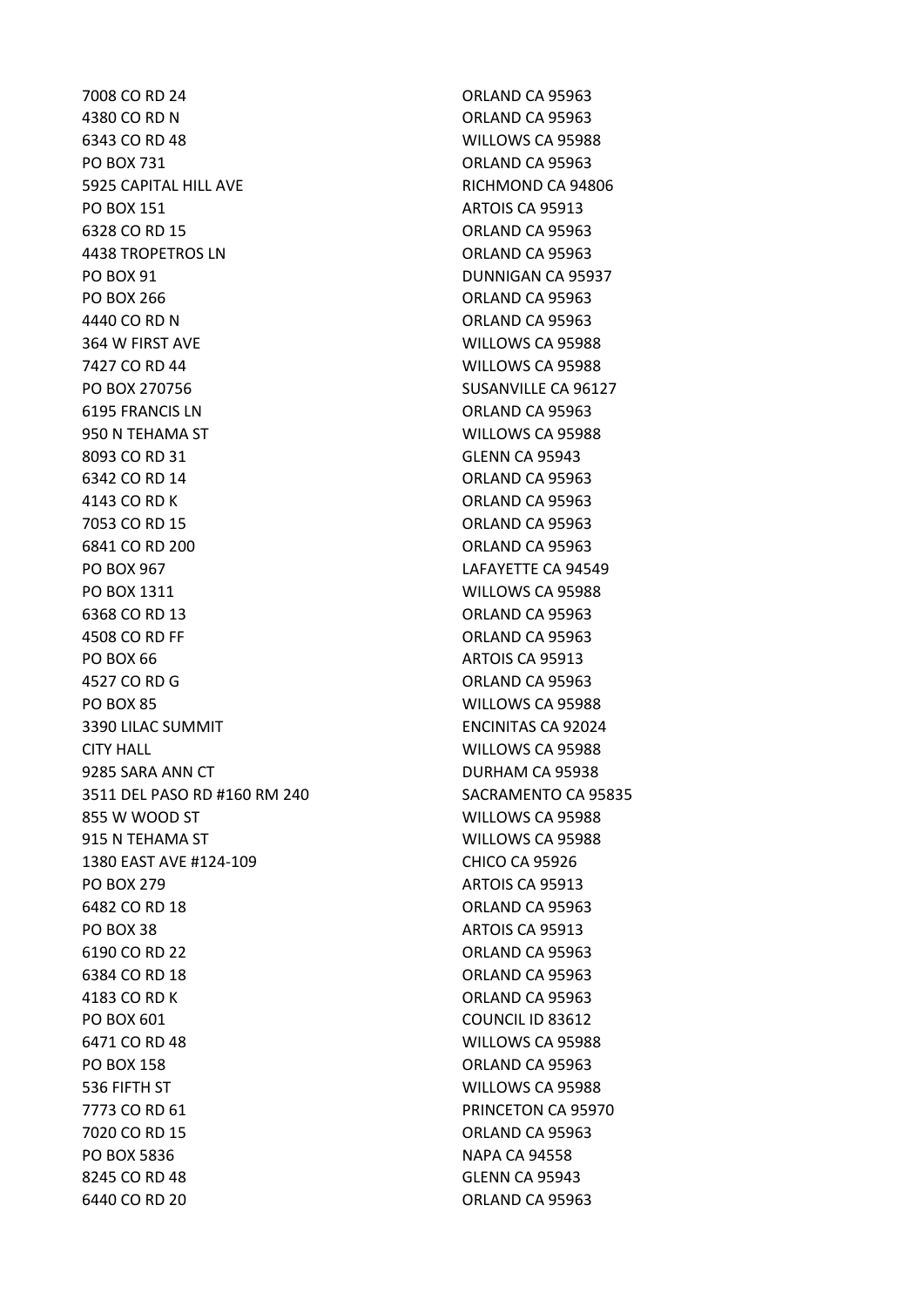6432 CO RD 20 ORLAND CA 95963 6514 CO RD 20 ORLAND CA 95963 6099 CO RD 17 ORLAND CA 95963 6226 CO RD 53 WILLOWS CA 95988 1738 AMHERST WAY WOODLAND CA 95695 5919 CO RD 25 ORLAND CA 95963 5500 CO RD 28 APT#A ORLAND CA 95963 572 SECOND ST WILLOWS CA 95988 40 WESTWOOD AVE NAPA CA 94558 8094 CO RD 65 PRINCETON CA 95970 12788 GIANELLA RD CHICO CA 95973 768 W FIRST AVE WILLOWS CA 95988 8094 CO RD 65 PRINCETON CA 95970 651 2ND ST WILLOWS CA 95988 PO BOX 61 ARTOIS CA 95913 935 SUNSET TERRACE WILLOWS CA 95988 PO BOX 1066 DURHAM CA 95938 368 CO RD D WILLOWS CA 95988 4422 CO RD N ORLAND CA 95963 300 W WATMAUGH RD SONOMA CA 95476 4754 CO RD C ORLAND CA 95963 6342 EVERGREEN CIR ORLAND CA 95963 4239 CO RD K ORLAND CA 95963 6227 CO RD 23 ORLAND CA 95963 6235 CO RD 23 ORLAND CA 95963 874 N HUMBOLDT AVE WILLOWS CA 95988 2220 WESTLAKE DR KELSEYVILLE CA 95451 PO BOX 69 WILLOWS CA 95988 4280 CO RD M ORLAND CA 95963 6201 CO RD 15 ORLAND CA 95963 2704 CO RD T GLENN CA 95943 4310 CO RD N CO RD N CO RD N CO RD N CO RD N CO RD N CO RD N CO RD N CO RD N CO RD N CO RD N CO RD N CO RD N CO PO BOX 994248 REDDING CA 96001 PO BOX 1193 CRLAND CA 95963 1001 CORTINA CT **CORTING CORTING CORTING CORLAND CA 95963** 4178 CO RD K ORLAND CA 95963 4188 CO RD M ORLAND CA 95963 64 ARTESIA DR CHICO CA 95973 114 CAREY AVE **FREEDOM CA 95019** 6289 CO RD 20 ORLAND CA 95963 22650 FILBERT ST HAYWARD CA 94541 8541 ALISSA WAY ELK GROVE CA 95624 PO BOX 1349 WILLOWS CA 95988 1942 CO RD KK WILLOWS CA 95988 4588 CO RD G Q ORLAND CA 95963 4588 CO RD G Q ORLAND CA 95963

519 30TH ST NEWPORT BEACH CA 92683 PO BOX 8094 SOUTH LAKE TAHOE CA 96158 732 WILTON FARM DR CATONSVILLE MD 212283650 539 MATHESON ST **HEALDSBURG CA 95448-4235**